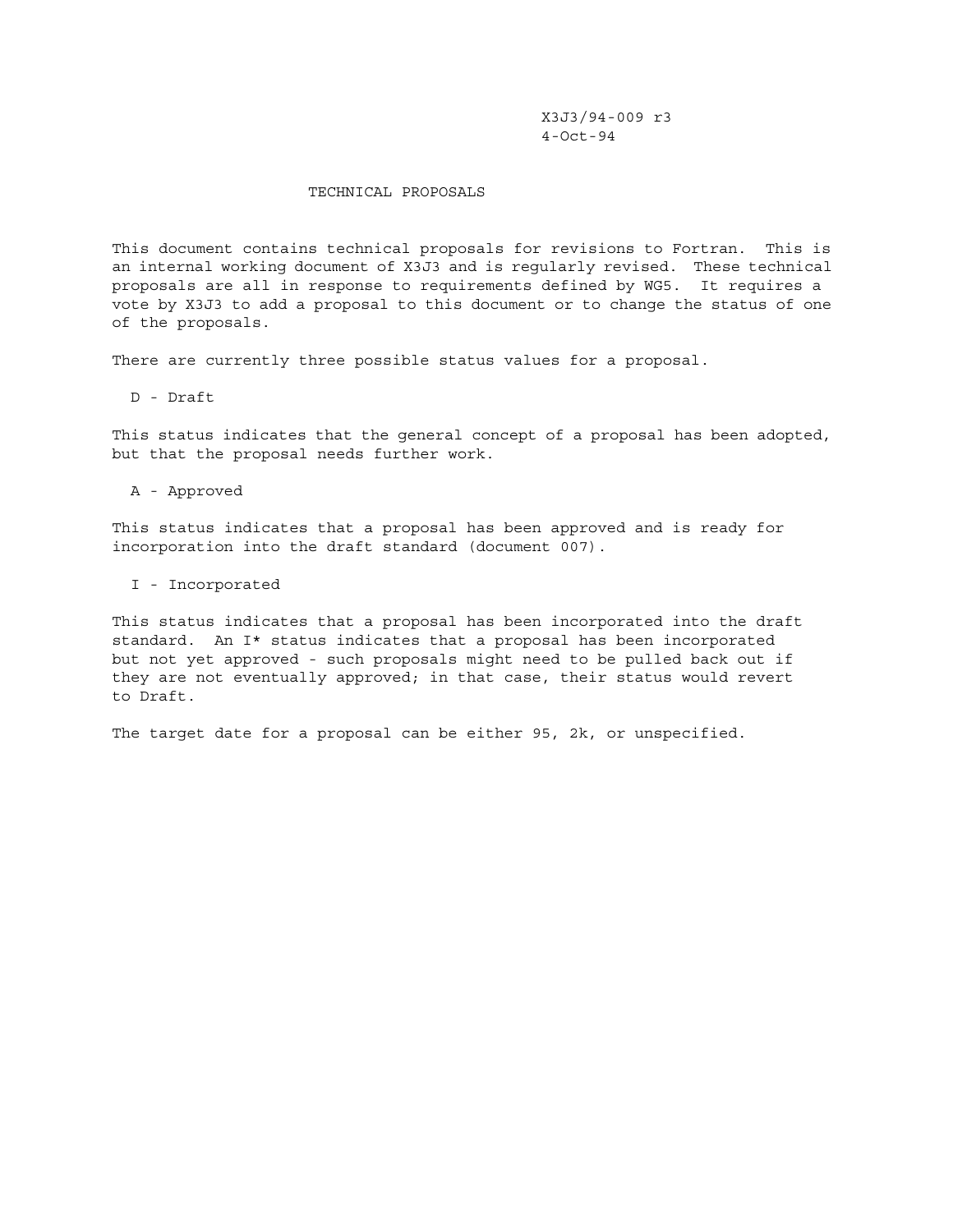List of Proposals

Number

### Status Target date Title

| 001      |         | I 95 | Changes to the MAXLOC and MINLOC intrinsics                    |  |  |  |  |
|----------|---------|------|----------------------------------------------------------------|--|--|--|--|
| 002 I 95 |         |      | NAMELIST comments                                              |  |  |  |  |
| 003      |         | I 95 | Minimal field widths                                           |  |  |  |  |
| 004      |         | I 95 | FORALL                                                         |  |  |  |  |
| 005      | I 95    |      | PURE procedures                                                |  |  |  |  |
| 005a     |         | A 95 | Rationale for FORALL and PURE (belongs as part of 004 and 005) |  |  |  |  |
| 006      |         | I 95 | Object Initialization                                          |  |  |  |  |
| 007 I 95 |         |      | Language evolution                                             |  |  |  |  |
| 008 I 95 |         |      | Conflicts with IEEE 754/854                                    |  |  |  |  |
| 009      |         | I 95 | CPU time                                                       |  |  |  |  |
| 010      |         | I 95 | Nested WHERE                                                   |  |  |  |  |
| 011      | I 95    |      | Specification Functions                                        |  |  |  |  |
| 012      | I* U    |      | Enable                                                         |  |  |  |  |
| 013 I 95 |         |      | ELEMENTAL procedures                                           |  |  |  |  |
| 014      | I 95    |      | Automatic deallocation                                         |  |  |  |  |
| 015      | $I^*$ U |      | Allocatable components                                         |  |  |  |  |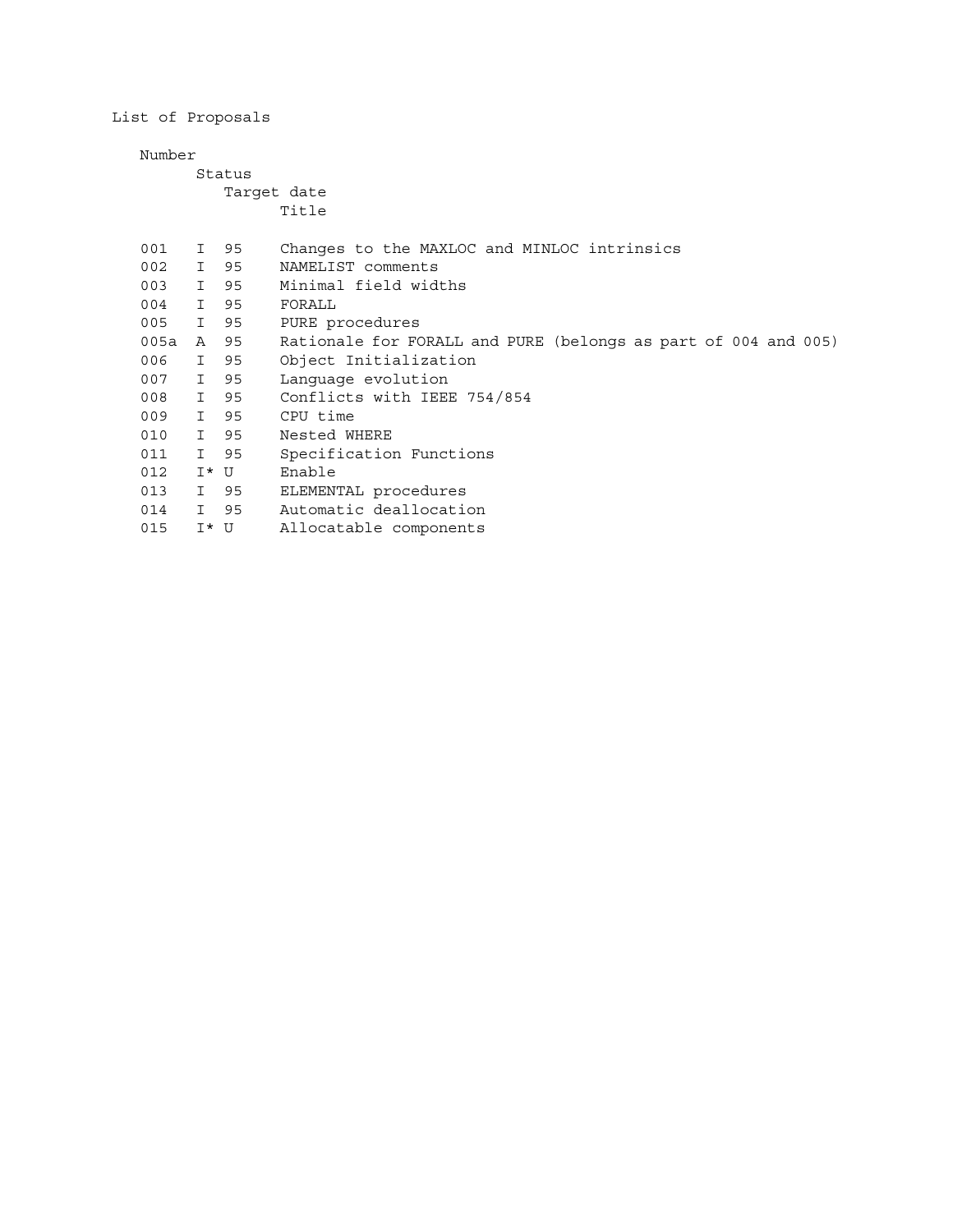------------------------------------------------------------------------------ Number: 001 Title: Changes to the MAXLOC and MINLOC Intrinsics (B9 Item A5) Status: Incorporated in 94-007r1 Target date: 95 Last revision: Feb 94 X3J3 reference: 94-037 Technical Description: HPF modified the MAXLOC and MINLOC intrinsic functions to include an optional argument, DIM, which specifies the dimension along which the search is to be performed. This includes this functionality in Fortran 9x. Discussion: The HPF proposal creates an unfortunate incompatibility with Fortran 90. The incompatibility is a result of the new argument being inserted between the original first and second arguments. This was probably done for consistency with the argument location in the MAXVAL and MINVAL intrinsics. To avoid this incompatibility with Fortran 90, these functions are specified so that the two optional arguments may occur in either order. This places the burden on the processor to determine the order of the arguments (if the second argument is a scalar of type integer it is the DIM argument and if it is of type logical and conformable with the ARRAY argument it is the MASK argument). For consistency, this allowance for either order of the two optional arguments is extended to MAXVAL, MINVAL, PRODUCT, and SUM. As part of this proposal, a Fortran 90 compatibility section has been added. It does not replace the Fortran 77 compatibility section and it assumes that Fortran 9x will be upward compatible from Fortran 90. Both of these issues are yet to be decided and if the text below is accepted, it may require revision when these decisions are made. Detailed Edits: [3/3+]: Add the following section: 1.4.1 Fortran 90 Compatibility Except as noted in this section, this International Standard is an upward compatible extension to the preceding Fortran

 International Standard, ISO/IEC 1539:1991, informally known as Fortran 90, and a standard conforming processor for this International Standard is a standard-conforming processor for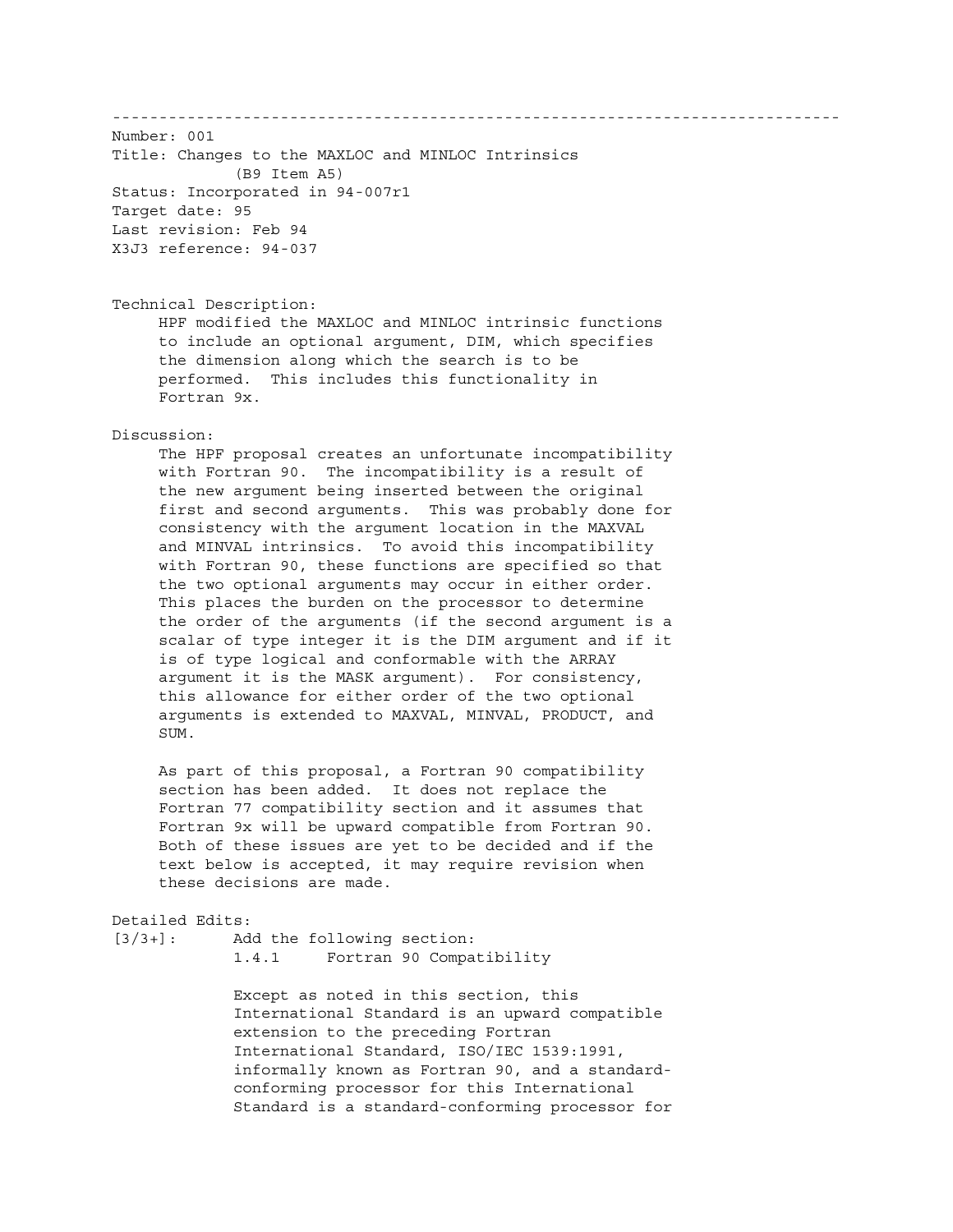|                          | Fortran 90. Any standard-conforming Fortran 90<br>program remains standard-conforming under this<br>International Standard. The following<br>Fortran 90 features have different<br>interpretations in this International Standard:       |
|--------------------------|------------------------------------------------------------------------------------------------------------------------------------------------------------------------------------------------------------------------------------------|
|                          | (1) The interfaces to the MAXLOC, MAXVAL,<br>MINLOC, MINVAL, PRODUCT, and SUM intrinsics<br>have been extended by this standard.<br>This<br>may conflict with a program that has<br>supplied a generic interface to these<br>intrinsics. |
| $[3/4]$ :<br>$[219/6]$ : | Change "1.4.1" to "1.4.2".<br>Add "DIM , " before "MASK" and add "or MAXLOC<br>(ARRAY, MASK, DIM)" to the end of the line.                                                                                                               |
| [219/7]:                 | Add "DIM , " before "MASK".                                                                                                                                                                                                              |
| $[219/8]$ :              | Add "along dimension DIM" after "ARRAY".                                                                                                                                                                                                 |
| $[219/12+]$ :            | Add the following description of the DIM                                                                                                                                                                                                 |
|                          | argument:<br>DIM (optional)<br>must be scalar and of type                                                                                                                                                                                |
|                          | integer with a value in the                                                                                                                                                                                                              |
|                          | range $1 \leq v$ DIM $\leq v$ n, where n is                                                                                                                                                                                              |
|                          | the rank of ARRAY. The                                                                                                                                                                                                                   |
|                          | corresponding actual argument                                                                                                                                                                                                            |
|                          | must not be an optional dummy                                                                                                                                                                                                            |
|                          | argument.                                                                                                                                                                                                                                |
| [219/14]:                | Change "; it" to ". If DIM is absent the<br>result".                                                                                                                                                                                     |
| $[219/15]$ :             | Before "." add "; otherwise, the result is an                                                                                                                                                                                            |
|                          | array of rank $n-1$ and shape $(d(1), ,$                                                                                                                                                                                                 |
|                          | $d(DIM-1)$ , $d(DIM+1)$ , , $d(n)$ ), where $(d(1)$ ,                                                                                                                                                                                    |
|                          | , $d(n)$ is the shape of ARRAY".                                                                                                                                                                                                         |
| [219/17]:                | Change "If MASK is absent, the result" to "The<br>result of MAXLOC (ARRAY)".                                                                                                                                                             |
| $[219/24]$ :             | Change "If MASK is present, the result" to "The<br>result of MAXLOC (ARRAY, MASK = MASK)".                                                                                                                                               |
| $[219/31+]$ :            | Add the following case to the description of                                                                                                                                                                                             |
|                          | the result value:<br>Case (iii): If ARRAY has rank one, MAXLOC                                                                                                                                                                           |
|                          | $(RRRAY, DIM = DIM[, MASK = MASK])$                                                                                                                                                                                                      |
|                          | has a value equal to that of                                                                                                                                                                                                             |
|                          | MAXLOC (ARRAY [, MASK = MASK]).                                                                                                                                                                                                          |
|                          | Otherwise, the value of element                                                                                                                                                                                                          |
|                          | $(s(1), , s(DIM-1), s(DIM+1),$                                                                                                                                                                                                           |
|                          | $\ldots$ , $s(n)$ ) of MAXLOC (ARRAY,                                                                                                                                                                                                    |
|                          | $DIM = DIM$ [, $MASK = MASK$ ]) is                                                                                                                                                                                                       |
|                          | equal to MAXLOC (ARRAY (s(1),                                                                                                                                                                                                            |
|                          | $s(2)$ , , $s(DIM-1)$ , :, $s(DIM+1)$ ,<br>, $s(n)$ [, MASK = MASK ( $s(1)$ ,                                                                                                                                                            |
|                          | $s(2)$ , , $s(DIM-1)$ , :, $s(DIM+1)$ ,                                                                                                                                                                                                  |
|                          | $, s(n)$ ] ).                                                                                                                                                                                                                            |
| $[219/36+]$ :            | Add the following case to the examples:                                                                                                                                                                                                  |
|                          | Case (iii): The value of MAXLOC ( $\binom{7}{5}$ , -9, 3                                                                                                                                                                                 |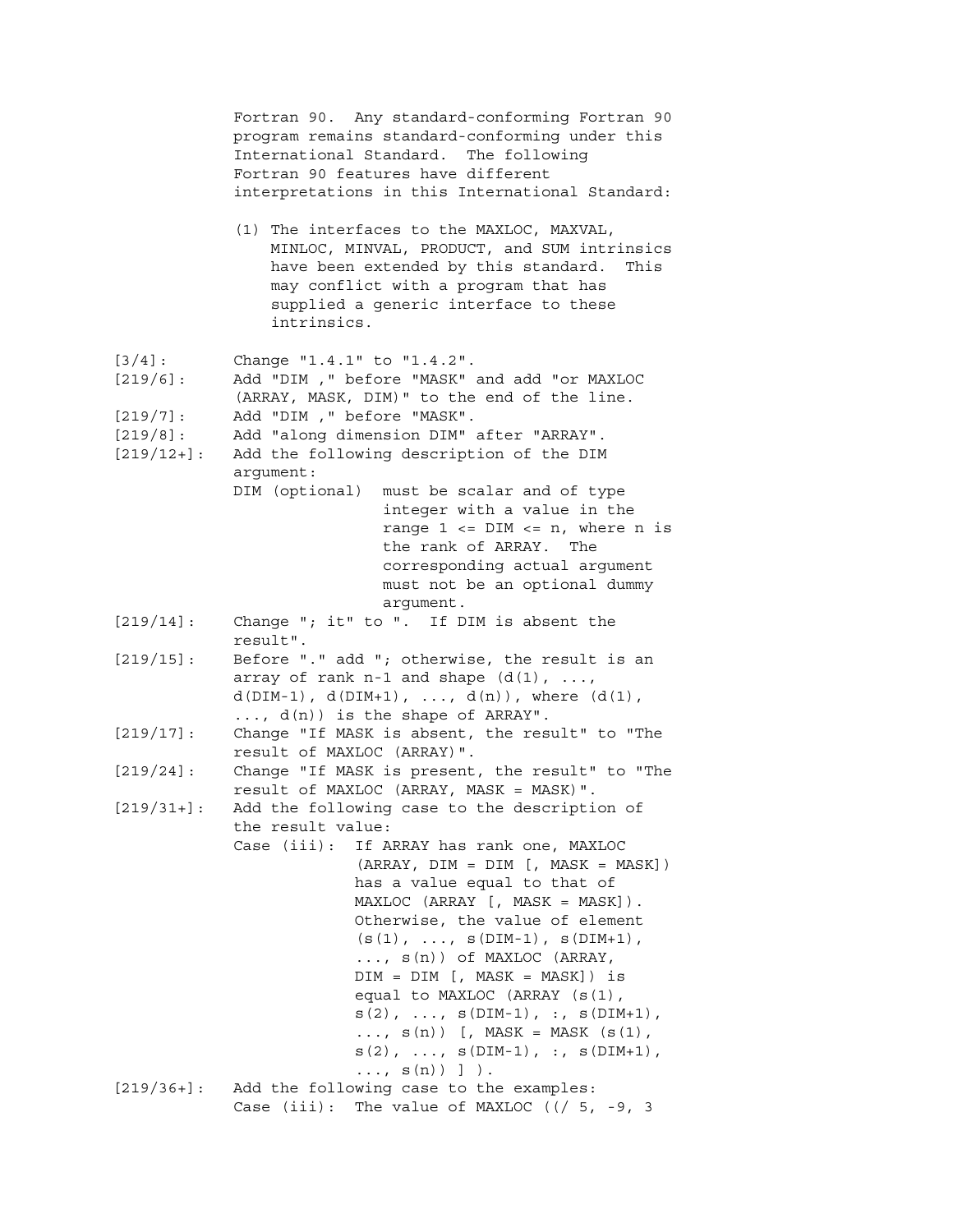/), DIM=1) is 1. If B has the  $value$  | 1 3 -9 | | 2 2 6 |, MAXLOC (B, DIM=1) is [ 2 1 2 ] and MAXLOC (B, DIM=2) is [2 3]. Note that this is true even if B has a declared lower bound other than 1. [219/37]: Add "or MAXVAL (ARRAY, MASK, DIM)" to the end of the line.  $[220/22, 24]$ : Change "DIM" to "DIM = DIM". [220/22,24]: Change "MASK" to "MASK = MASK". [221/23]: Add "DIM ," before "MASK" and add "or MINLOC (ARRAY, MASK, DIM)" to the end of the line. [221/24]: Add "DIM ," before "MASK". [221/25]: Add "along dimension DIM" after "ARRAY". [221/29+]: Add the following description of the DIM argument: DIM (optional) must be scalar and of type integer with a value in the range  $1 \leq DIM \leq n$ , where n is the rank of ARRAY. The corresponding actual argument must not be an optional dummy argument. [221/31]: Change "; it" to ". If DIM is absent the result". [221/32]: Before "." add "; otherwise, the result is an array of rank n-1 and shape  $(d(1), ...,$  $d(DIM-1)$ ,  $d(DIM+1)$ , ...,  $d(n)$ ), where  $(d(1)$ , ..., d(n)) is the shape of ARRAY". [221/34]: Change "If MASK is absent, the result" to "The result of MAXLOC (ARRAY)". [222/6]: Change "If MASK is present, the result" to "The result of MAXLOC (ARRAY, MASK = MASK)". [222/13+]: Add the following case to the description of the result value: Case (iii): If ARRAY has rank one, MINLOC  $(KARAY, DIM = DIM [, MASK = MASK])$  has a value equal to that of MINLOC (ARRAY [, MASK = MASK]). Otherwise, the value of element  $(s(1), ..., s(DIM-1), s(DIM+1),$  ..., s(n)) of MINLOC (ARRAY, DIM = DIM [, MASK]) is equal to MINLOC (ARRAY  $(s(1), s(2), \ldots)$  $s(DIM-1)$ , :,  $s(DIM+1)$ , ...,  $s(n)$  $[$ , MASK = MASK  $(s(1), s(2), \ldots,$  $s(DIM-1)$ , :,  $s(DIM+1)$ , ...,  $s9n)$  ] ). [222/18+]: Add the following case to the examples: Case (iii): The value of MINLOC ( $\frac{1}{5}$ , -9, 3 /), DIM=1) is 2. If B has the value | 1 3 -9 |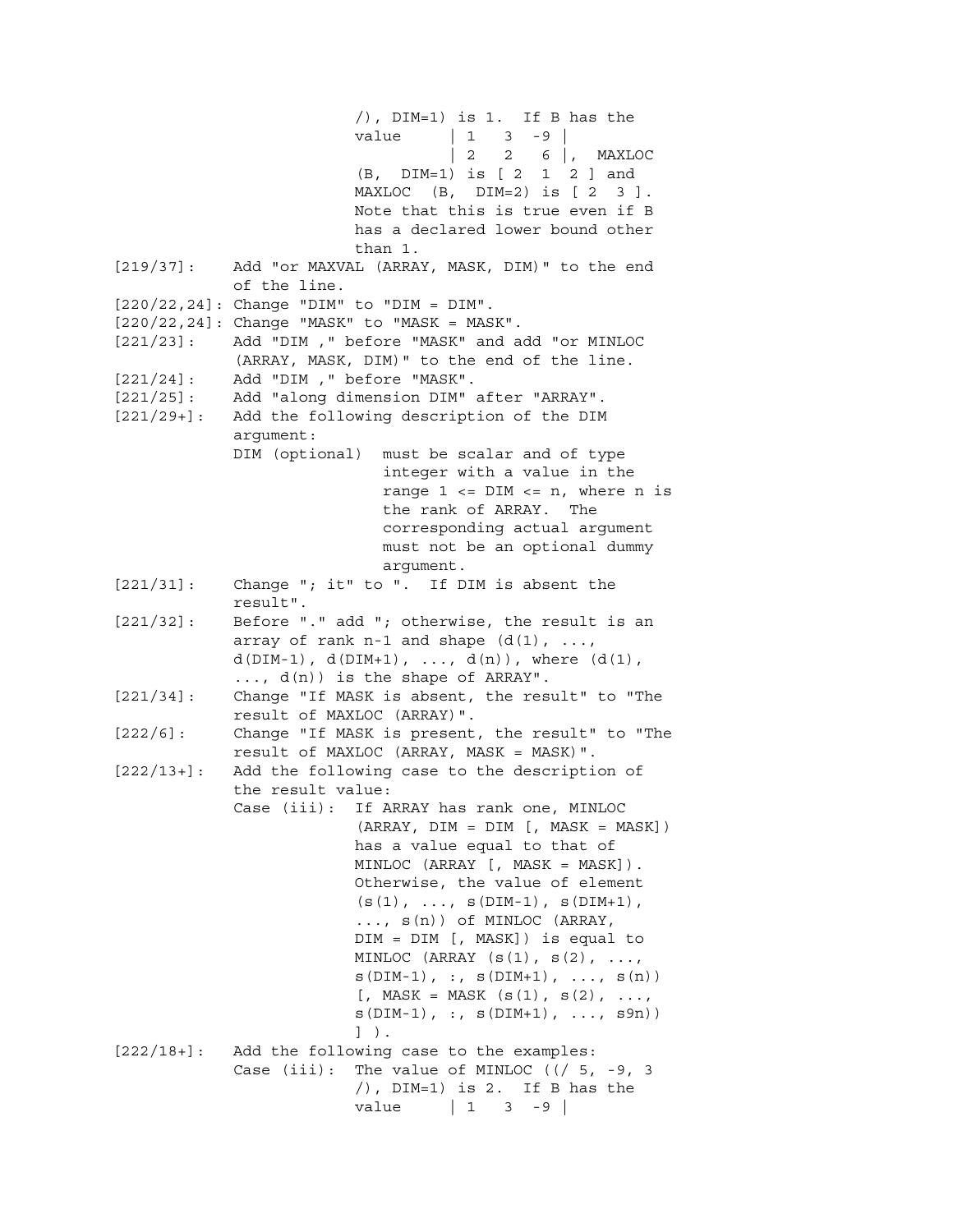| 2 2 6 |, MINLOC (B, DIM=1) is [ 1 2 1 ] and MINLOC (B, DIM=2) is [ 3 1 ]. Note that this is true even if B has a declared lower bound other than 1. [222/19]: Add "or MINVAL (ARRAY, MASK, DIM)" to the end of the line.  $[223/1,3]$ : Change "DIM" to "DIM = DIM".  $[223/1,3]$ : Change "MASK" to "MASK = MASK". [226/22]: Add "or PRODUCT (ARRAY, MASK, DIM)" to the end of the line.  $[227/5, 7]$ : Change "DIM" to "DIM = DIM".  $[227/5, 7]$ : Change "MASK" to "MASK = MASK". [235/5]: Add "or SUM (ARRAY, MASK, DIM)" to the end of the line. [235/27,29]: Change "DIM" to "DIM = DIM". [235/27,29]: Change "MASK" to "MASK = MASK". [Rationale]: Add the following sections to the new rationale: R13.13.65 MAXLOC

> Fortran 90 specified the MAXLOC intrinsic with only the ARRAY and MASK arguments. HPF added the DIM argument between the original two arguments for consistency with the MAXVAL intrinsic. This creates an incompatibility with Fortran 90 unless MAXLOC is specified as a generic interface with two specific interfaces: the first matching Fortran 90 and the second adding a non-optional DIM argument as the second argument. At X3J3 meeting 127, it was decided that this Standard should allow the DIM and MASK arguments to be specified in either order. For consistency, this provision for DIM and MASK to be specified in either order was extended to the other intrinsics, MAXVAL, MINVAL, PRODUCT, and SUM, which have the same arguments.

R13.13.66 MAXVAL

 MAXVAL was extended to allow the DIM and MASK arguments to be specified in either order as part of the extensions to MAXLOC and MINLOC (R13.13.65,R13.13.70).

R13.13.70 MINLOC

 Fortran 90 specified the MINLOC intrinsic with only the ARRAY and MASK arguments. HPF added the DIM argument between the original two arguments for consistency with the MINVAL intrinsic. This creates an incompatibility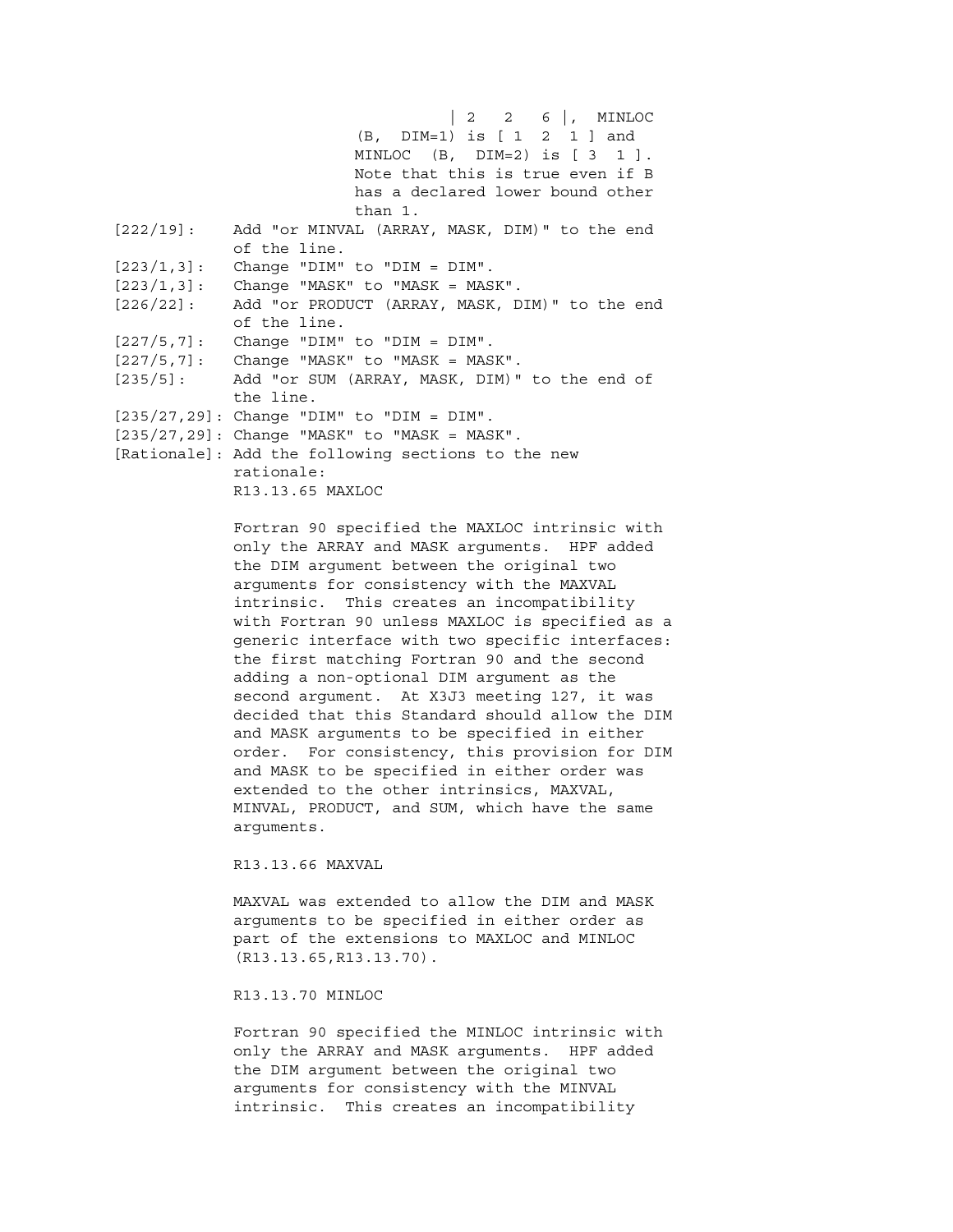with Fortran 90 unless MINLOC is specified as a generic interface with two specific interfaces: the first matching Fortran 90 and the second adding a non-optional DIM argument as the second argument. At X3J3 meeting 127, it was decided that this Standard should allow the DIM and MASK arguments to be specified in either order. For consistency, this provision for DIM and MASK to be specified in either order was extended to the other intrinsics, MAXVAL, MINVAL, PRODUCT, and SUM, which have the same arguments.

R13.13.71 MINVAL

 MINVAL was extended to allow the DIM and MASK arguments to be specified in either order as part of the extensions to MAXLOC and MINLOC (R13.13.65,R13.13.70).

#### R13.13.81 PRODUCT

 PRODUCT was extended to allow the DIM and MASK arguments to be specified in either order as part of the extensions to MAXLOC and MINLOC (R13.13.65,R13.13.70).

R13.13.103 SUM

 SUM was extended to allow the DIM and MASK arguments to be specified in either order as part of the extensions to MAXLOC and MINLOC (R13.13.65,R13.13.70).

#### History:

 X3J3/93-275r1 (meeting 127) X3J3/94-037 (meeting 128)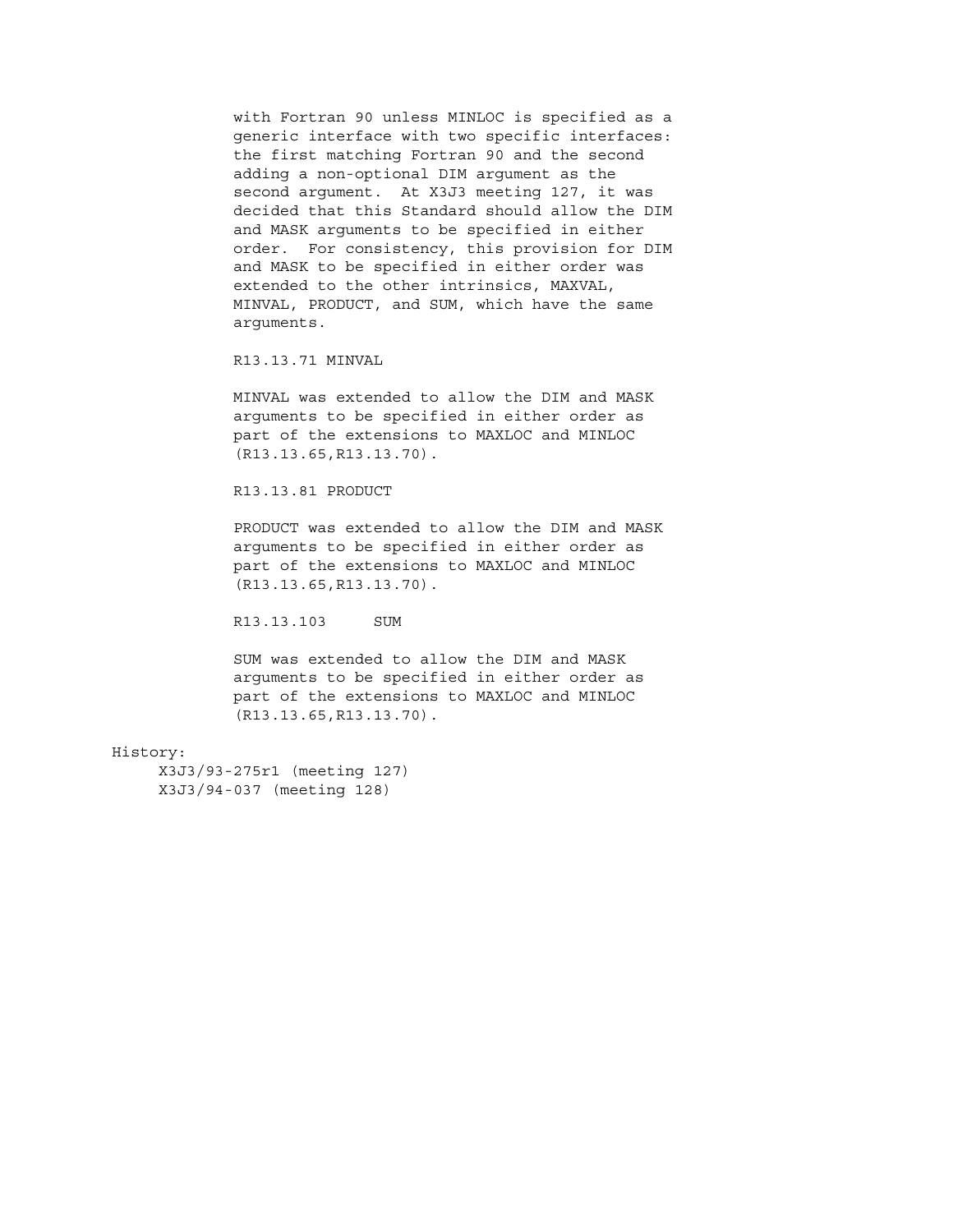------------------------------------------------------------------------------

Number: 002 Title: WG5 B9, B4.3: NAMELIST comments Status: Incorporated in 94-007r1 Target date: 95 Last revision: Feb 94 X3J3 reference: 94-021r1

Technical Description:

Provide a mechanism to allow comments in namelist input records.

Discussion:

 The straw votes taken at meeting 127 indicated a preference for allowing comments, of the "to end of line" variety. Comments are allowed before and after "name-value" subsequences as well as before the initial "&" defining a particular namelist group name.

Detailed Edits:

On page 151, section 10.9.1, change item 1 to read:

1) Optional blanks and namelist comments,

On page 152, section 10.9.1.2, add the following paragraph after the 4th paragraph:

 A namelist comment may appear after any value separator except a slash. A namelist comment is also permitted to start in the first position of an input record except within a character literal constant.

On page 154, renumber section 10.9.1.6 to be 10.9.1.7, and add a new 10.9.1.6:

10.9.1.6 Namelist Comments

 Except within a character literal constant, a "!" character after a value separator or in the first non-blank position of a namelist input record initiates a comment. The comment extends to the end of the current input record. The comment is ignored. A slash within the namelist comment does not terminate execution of the namelist input statement.

History: WG5/N901, X3J3/93-204r4, item 4 in X3J3 SD004, WG5/N840, X3J3/93-272, X3J3/94-021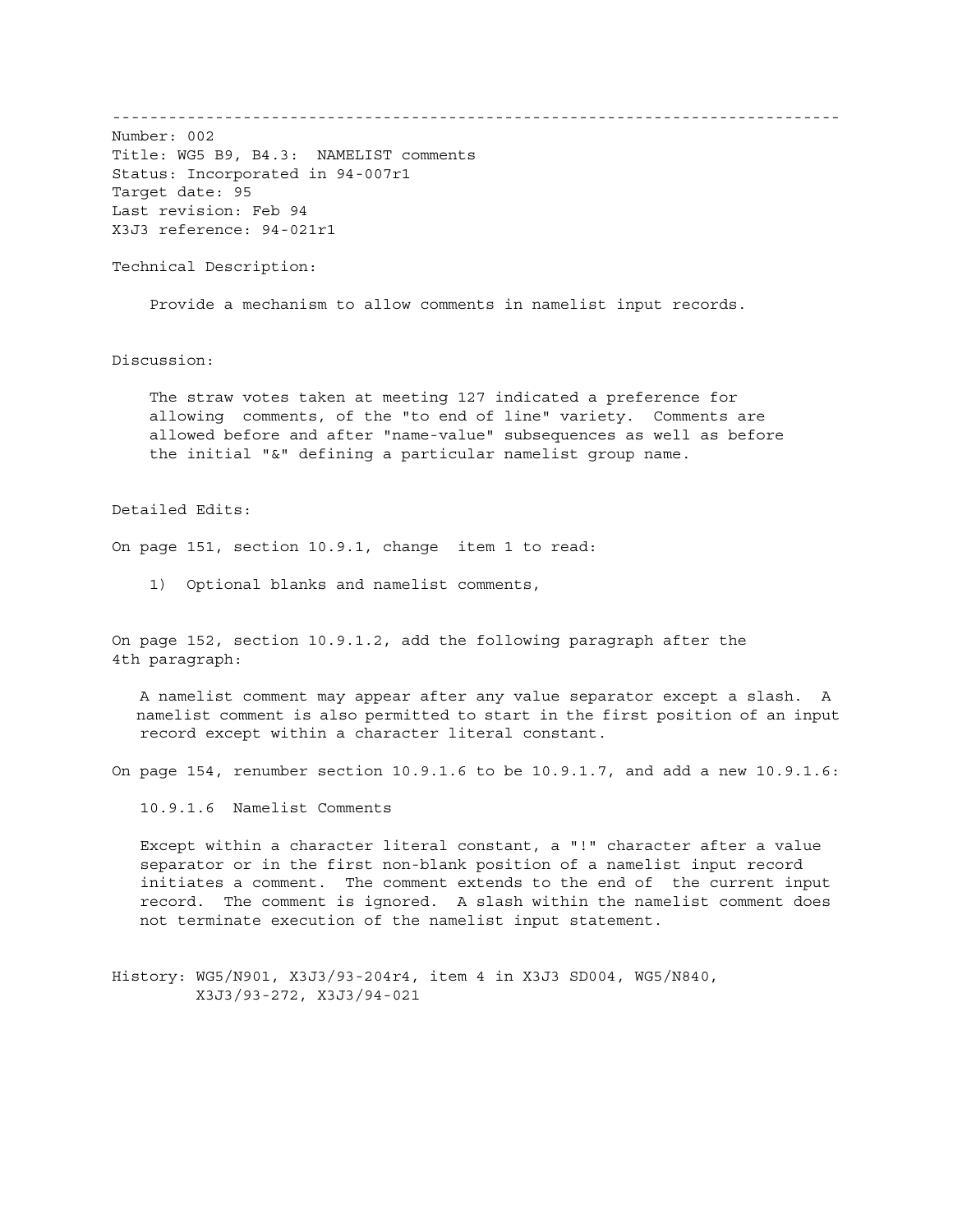----------------------------------------------------------------

Number: 003 Title: WG5 B9 item: B4.1. Minimal Field Widths Status: Incorporated in 94-007r1 Target date: 95 Last revision: Feb 94 X3J3 reference: 94-022r1

Technical Description:

 Allow a field width of zero for I, B, O, Z, and F edit descriptors (in formatted output) to request that the processor select the smallest field width which will avoid "\*\*\*\*\*"s (field overflow).

 For the I, B, O, and Z edit descriptors, no leading blanks are produced, and a leading "+" is never written. When an "m" (minimal printable digit count) is specified, the appropriate number of leading zeros is still produced, i.e., the processor will chose a width >= m.

 For the F edit descriptor, no leading blanks are produced, and a leading "+" is never written. The optional leading zero just before the decimal point is not produced unless d was specified to be zero.

A field width of zero is not permitted for other edit descriptors.

Discussion:

 The straw votes taken at meeting 127 indicated a preference for this approach, rather than new edit descriptors (EX/LT, item 10 in SD004) to toggle the desired behavior.

 The processor, when it sees a zero field width specified, choses the smallest possible value for the field width, such that, if the user had specified that particular value, the processor would have printed "useful" data (not "\*"s), and chosing any smaller field width would have resulted in the processor printing "\*"s (field width overflow).

 This feature provides the ability to reduce the number of characters in an output file. Also, the user can maximize how many values can be printed on a single line and easily viewed on a terminal, while avoiding overflow "\*\*\*\*"s in the output fields.

Detailed Edits:

On page 136, change the 3rd constraint to be:

Constraint: e must be positive.

Add this constraint after the 3rd constraint on page 136:

 Constraint: w must be zero or positive for the I, B, O, Z, and F edit descriptors. w must be positive for all other edit descriptors.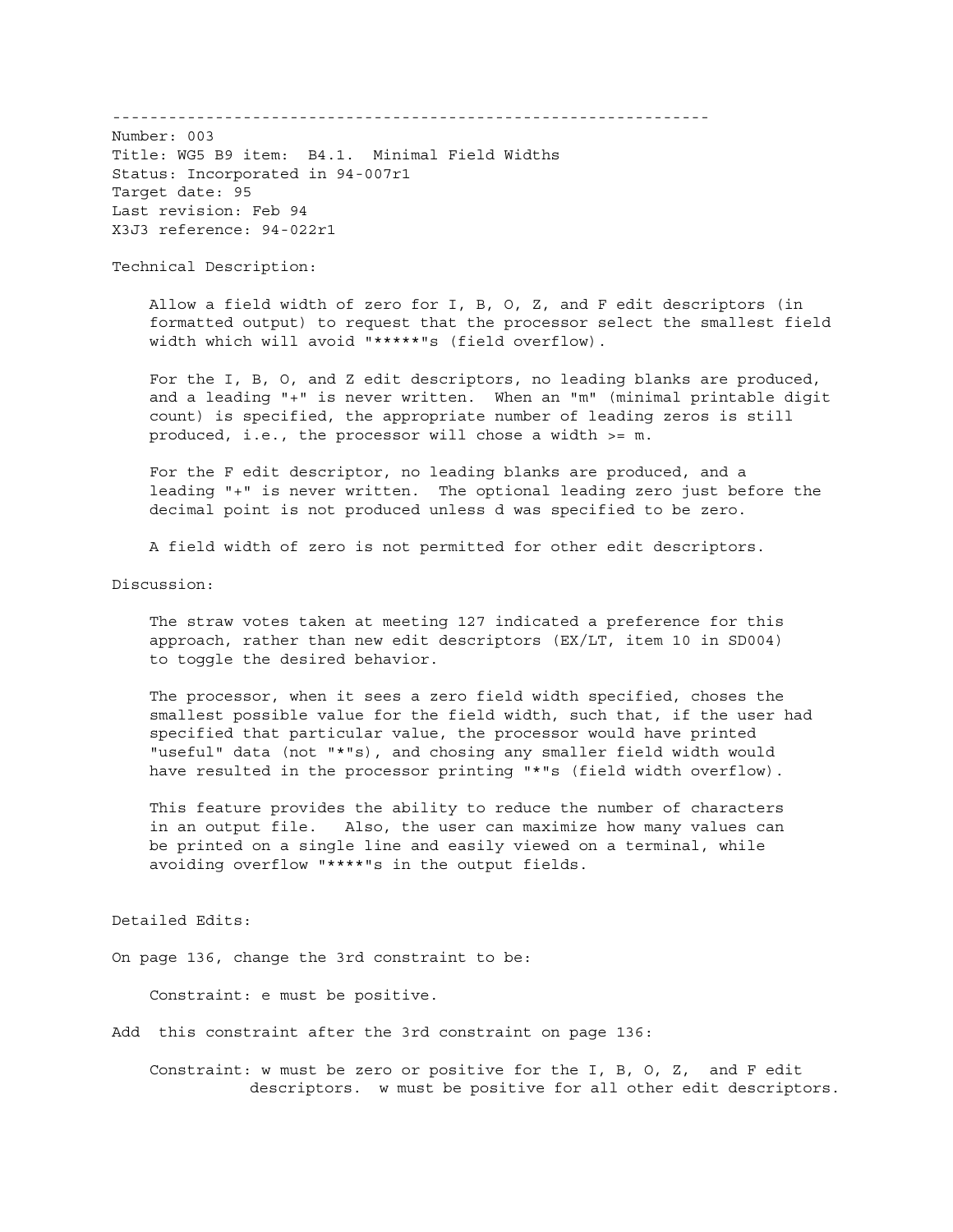In section 10.5.1.1, in the first paragraph, insert the following before the "." ending the first sentence [139:34]:

 , except when w is zero. On input, w must not be zero. When w is zero, the processor selects the field width

In section 10.5.1.1, add the following to the end of the 4th paragraph [139:46]:

 When w is zero, the processor choses a positive field width such that no leading blanks are produced, nor a leading plus, and the characters produced do not exceed the processor selected field width.

In section 10.5.1.1, add the following to the end of the 5th paragraph [140:4]:

 When w is zero, the processor choses a positive field width such that no leading blanks are produced, and the characters produced do not exceed the processor selected field width.

In section 10.5.1.1, in the 6th paragraph, change the phrase "value of w" to be [140:8]:

value of w, except when w is zero

In section 10.5.1.1, add the following to the end of the 6th paragraph [140:9]:

 When w is zero, the processor choses a positive field width such that no leading blanks are produced, nor a leading plus, and the characters produced do not exceed the processor selected field width. When m and w are both zero, and the value of the internal datum is zero, no characters are produced, regardless of the sign control in effect.

In section 10.5.1.2.1, in the 1st paragraph, insert the following before the 1st ",":

(except when w is zero)

In section 10.5.1.2.1, in the 1st paragraph, insert the following after the last sentence:

When w is zero, the processor selects the field width.

In section 10.5.1.2.1, in the last paragraph, insert the following after the last sentence [140:36]:

 When w is zero, the processor choses a positive field width such that no leading blanks are produced, nor a leading plus, and the characters produced do not exceed the processor selected field width.

End of EDITS

History: WG5/N901, X3J3/93-204r4, items 9 and 10 in X3J3 SD004, X3J3/93-273, X3J3/94-022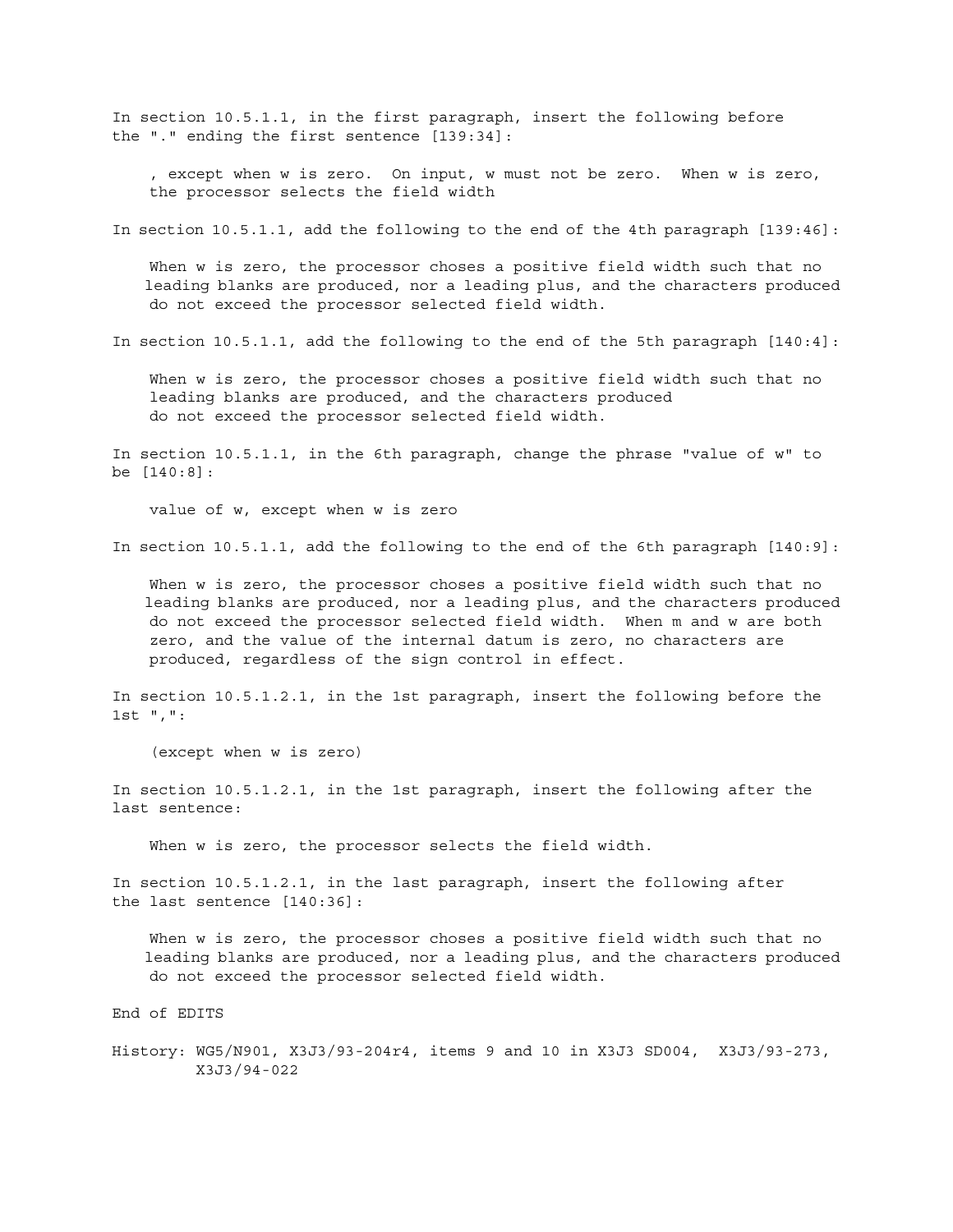------------------------------------------------------------------------------

Number: 004 Title: FORALL Status: Incorporated in 94-007r2 Target date: 95 Last revision: May 94 X3J3 reference: 94-150r1

# **X3J3 94-150R1**

| TO:             | X3J3                                                         |
|-----------------|--------------------------------------------------------------|
| FROM:           | Dick Hendrickson                                             |
| <b>SUBJECT:</b> | <b>FORALL</b> proposal                                       |
|                 | REFERENCE: 94-013, 94-054, 94-096, meeting 128 scribe notes, |
|                 | B9 resolution items A2 and A3                                |
| DATE:           | May 4, 1994                                                  |

This is the FORALL proposal modified by the straw votes and discussion at meetings 128 and 129.

The Rationale is in paper 94-097 which was passed at meeting 128 and covers both the FORALL and PURE procedure proposal.

I did not do anything to resolve the copyright isues. As a result, I believe this text is still copyright by Rice University and copied here with their permission. It is unclear to me how to proceed with this. We can contact Rice and see if they will give us permission to include some of their text without acknowledgement. We can contact ANSI/ISO/??? and see if we can include a copyright notice in the text of the standard. We can rewrite the text to remove the dependence on Rice's material. It is also possible that using small parts of the text, and modifing it as much as I already have, removes any question of copyright "infringement". I believe that these issues are basically "editorial" and that we should decide what we want to do on a technical basis and then get the words right. Leaving the words close to the HPF words for now allows us to see what we've done to their technical content .

As an unresolved editorial issue /edit should consider "merging" the text for WHERE and FORALL with the text in Chapter 8 describing blocks. /edit should probably also consider "merging" the definitions and constraints for constructs which can have names.

## **FORALL proposal.**

[add to 14.1.3 Statement entities after page 245, line 22. We need to define the index-name variables as statement entities to the forall statement or construct. This was not in the original HPF draft nor in the original paper. The intent is to say that the index name is purely local and its use does not affect the value of other variables with the same name in the rest of the program. This is the same as the implied Do index in an array constructor. Note that there are several other edits to this section from interpretations.]

The name of a variable that appears as an *index-name* in a FORALL statement or FORALL construct has a scope of the statement or construct. It has the type and type parameters that it would have if it were the name of a variable in the scoping unit that includes the FORALL and this type must be INTEGER.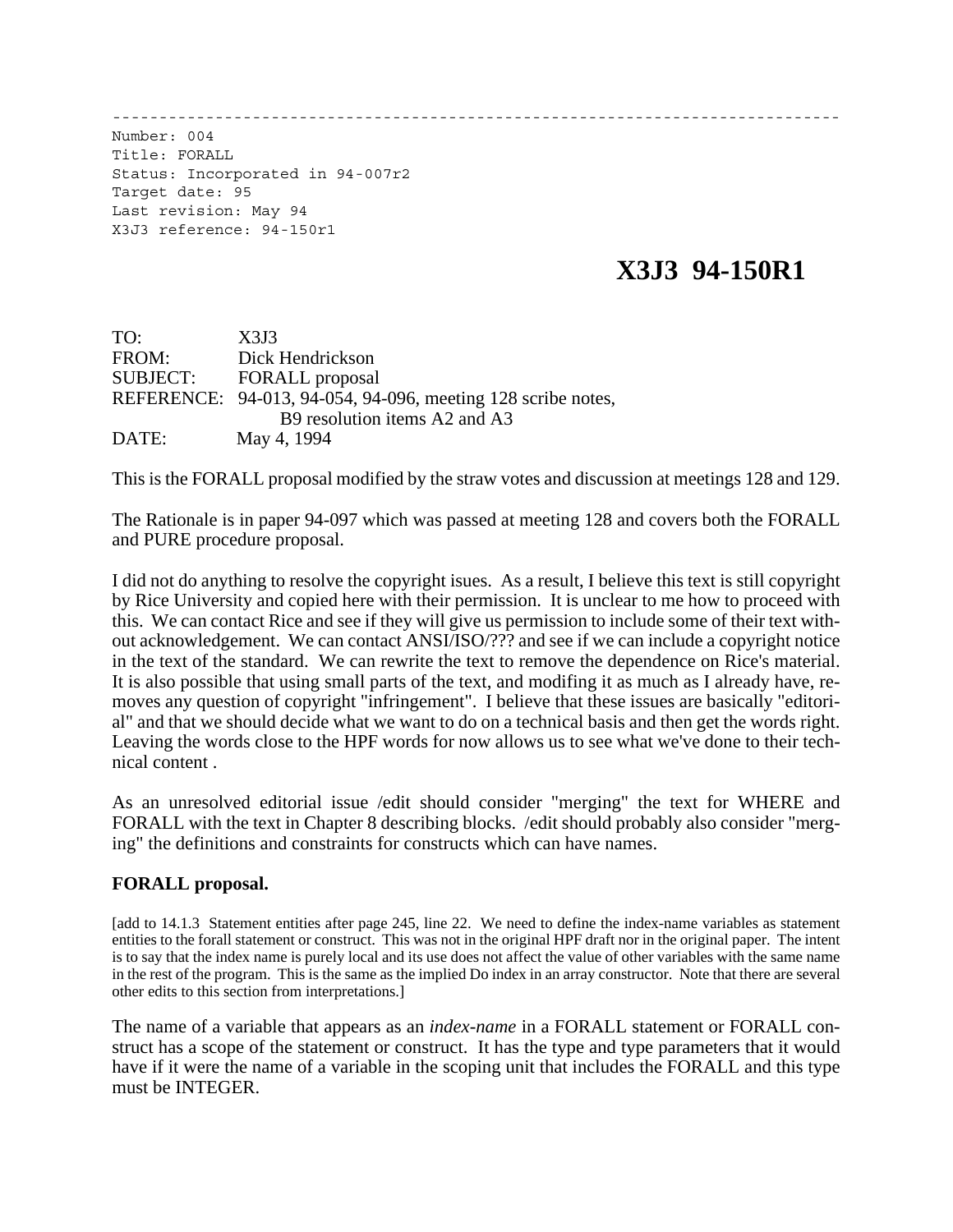Change the section name for 14.1.3, [245:15] to "Statement and construct entities".

In [245:23-24] change the reference to "statement entities" to "statement or construct entities" twice.

In 14.1.2, [241:23] change the reference to "statement entities" to "statement or construct entities".

[Extend rule R215 for executable-construct to include the forall-construct and R216 to include the forall-stmt:]

Page 8, add to R215 executable construct:

**or** *forall-construct* Page 9, add to R216 action-stmt **or** *forall-stmt*

[Add FORALL construct to the list of things that may be branch targets. This allows branching to a FORALL, but not to an END FORALL]

Page 107, line 5: Add *forall-construct-stmt* to the list of possible branch targets.

[Add at the end of the first paragraph in section 7.5:]

Execution of a FORALL statement or FORALL construct controls the assignment to elements of arrays by using a set of index variables and a mask expression.

[Add a new section to chapter 7 at the end 7.5.3 [page 94] after the WHERE assignment section, number the BNF rules continuously:]

7.5.4 Element array assignment - FORALL

Element array assignment is used to mask the evaluation of expressions and assignment of values in assignment statements with selection by sets of index values and an optional mask expression.

7.5.4.1 The FORALL Construct

The FORALL construct allows multiple assignments, masked array (WHERE) assignments, and nested FORALL statements and constructs to be controlled by a single *forall-triplet-spec-list* and *scalar-mask*.

General Form of the FORALL Construct

```
R781 forall-construct is
                [forall-construct-name:] FORALL forall-header
                 forall-body-stmt
                [ forall-body-stmt ...]
                END FORALL [forall-construct-name]
R782 forall-header is (forall-triplet-spec-list [,scalar-
mask-expr])
```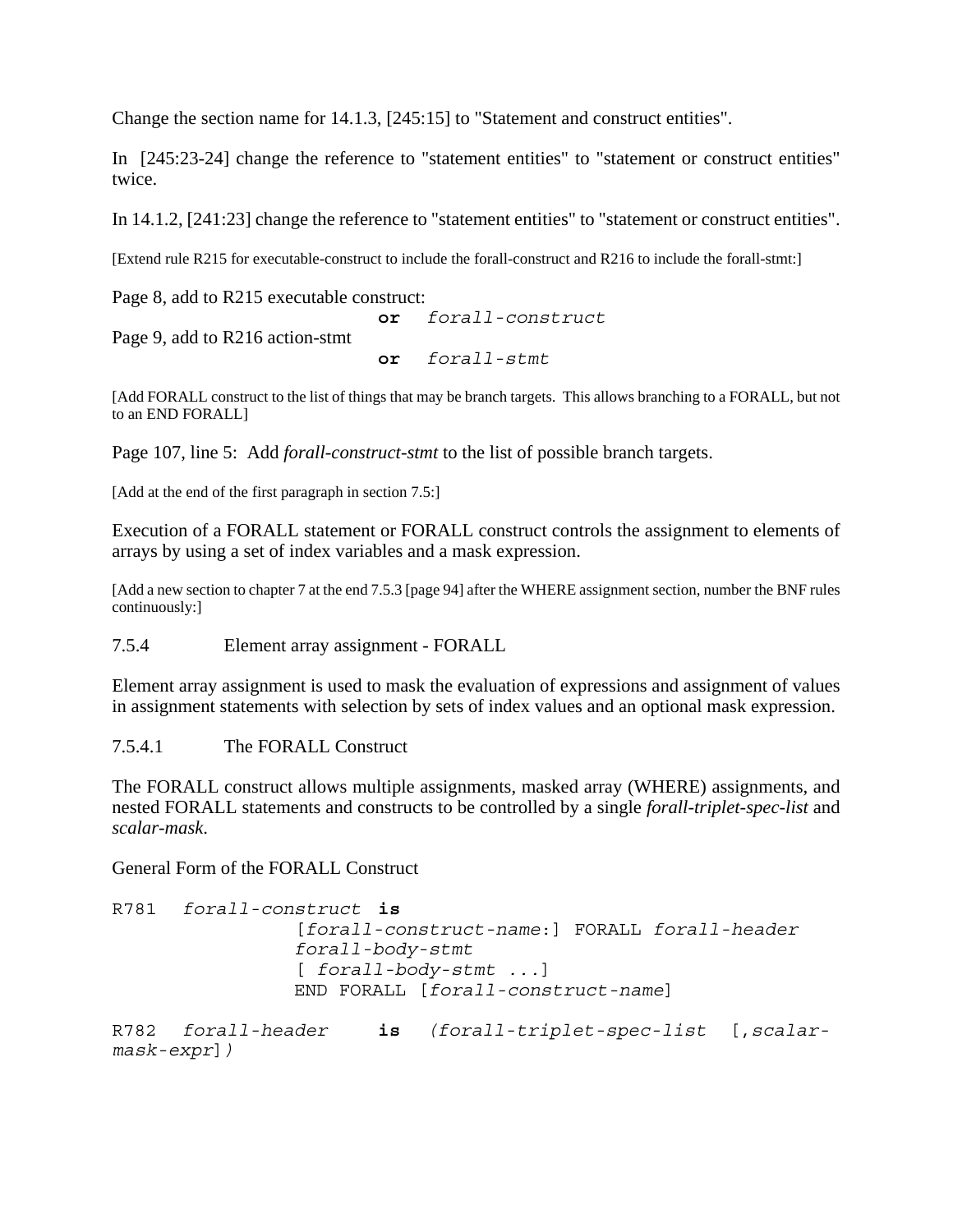R783 *forall-triplet-spec***is** *index-name* = *subscript*:*subscript*[:*stride*]

R784 *forall-body-stmt* **is** *forall-assignment-stmt* **or** *where-stmt* **or** *where-construct* **or** *forall-stmt* **or** *forall-construct* R785 *forall-assignment-stmt* **is** *assignment-stmt* **or** *pointer-assignment-stmt*

Constraint: Any procedure referenced in the *scalar-mask-expr* of a *forall-header*, including one referenced by a defined operation, must be a *pure* procedure (12.xxx).

Constraint: The *scalar-mask-expr* must be scalar and of type logical. {footnote 1}

begin footnote 1

The *scalar-mask-expr* may depend on the *index-name* values as well as on the values of data items. This allows a wide range of masking operations.

end footnote

Constraint: A *forall-body-stmt* must not define any of the *index-name*s*.*

Constraint: The *index-name* must be a scalar integer variable.

Constraint: A subscript or stride in a *forall-triplet-spec* must not contain a reference to any *index-name* in the *forall-triplet-spec-list* in which it appears.

- Constraint: If the *forall-construct* has a *forall-construct-name* the END FORALL statement must have the same *forall-construct-name*. If the END FORALL statement has a *forall-construct-name*. the *forall-construct* must have the same *constructname*.
- Constraint: Any procedure referenced in a *forall-body-stmt*, including one referenced by a defined operation or assignment, must be a *pure* procedure.
- Constraint: A *forall-body-stmt* must not be a branch target.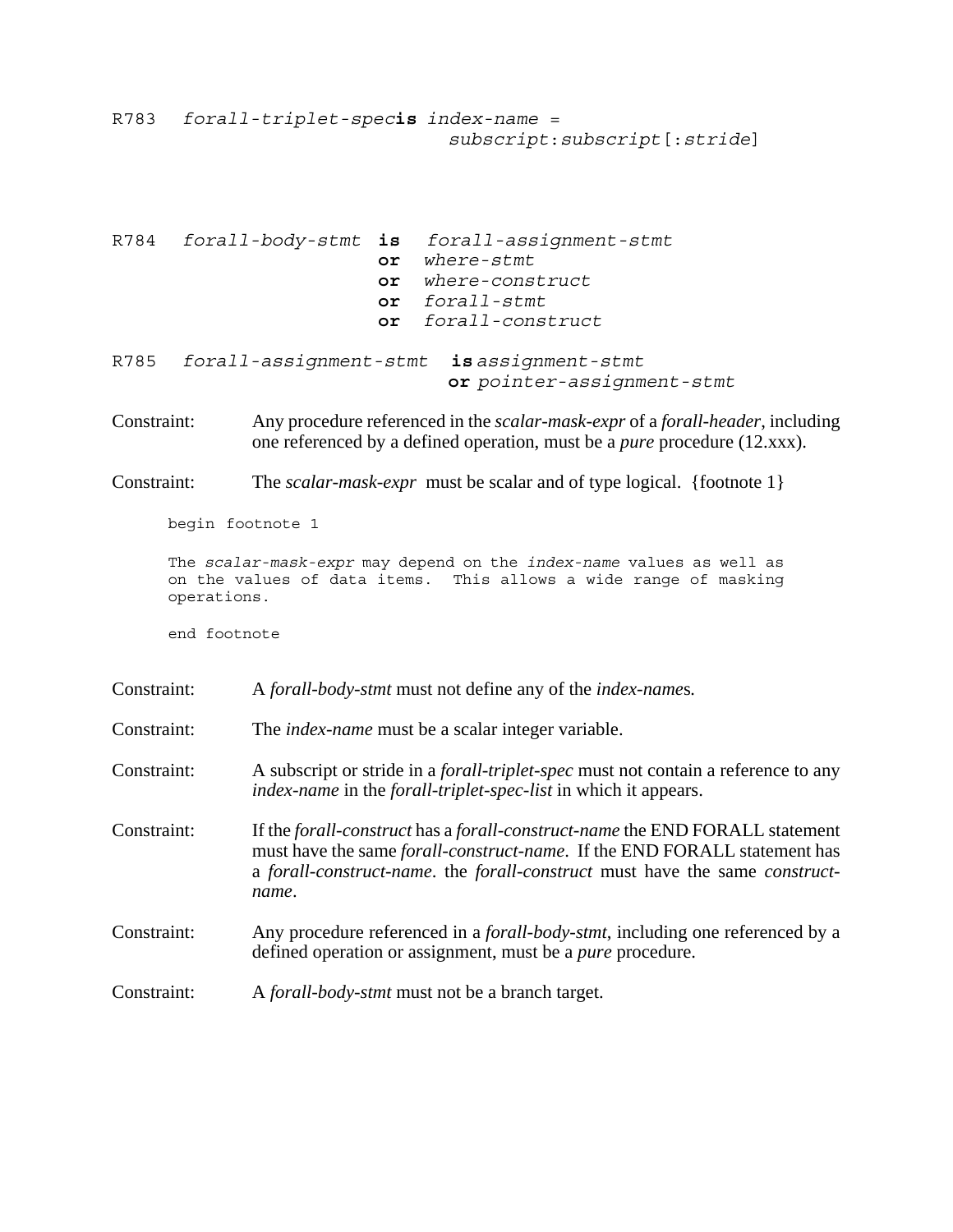To determine the set of values that each *index-name* in the *forall-header* takes let:

m1 be value of the first subscript ("lower bound");

m2 be value of the second subscript ("upper bound");

m3 be the stride; and

max be  $INT((m2 - m1 + m3)/m3)$ 

If stride is missing, it is as if it were present with the value 1. Stride must not have the value 0.

The set of values is  $m1 + (k-1) * m3$ ,  $k = 1, 2, ..., max$ . If max  $\lt = 0$  for some *index-name*, the statements within the *forall-body* are not executed.

Each *forall-assignment-stmt* contained in a *forall-construct* assigns a value to a variable specified by the values of the *index-name* variables. A program must not assign multiple values to a variable by a single *forall-assignment-stmt* in a *forall-construct*. A program may, however, assign to the same variable in different *forall-assignment-stmt*s in a *forall-construct*. For the purposes of this restriction, any assignment (including array assignment or assignment to a variable of derived type) to a data object is considered to assign to all subobjects contained in that object. {footnote 2}

begin footnote 2

A syntactic consequence of the semantic rule that no two execution instances of a *forall-assignment-stmt* may assign to the same data object is that each of the *index-name* variables must appear on the left-hand side of a *forall-assignment-stmt*. The converse is not true (i.e., using all of the *index-name* variables on the left-hand side does not guarantee there will be no interference). Because the condition is not sufficient, it does not appear as a constraint. This restriction allows cases such as

```
FORALL (I = 1:10)A(INDEX(I)) = B(I)END FORALL
```
if and only if INDEX(1:10) contains no repeated values. Note that it restricts FORALL behavior, but not syntax. Syntactic restrictions to enforce this behavior would be either incomplete (i.e., allow undefined behavior) or exclude useful programs such as the above example.

Statements can use the results of computations in lexically earlier statements, including computations done for other *index-name* values. However, an assignment never uses a value assigned in the same statement by another *index-name* value combination.

end footnote

The scope of an *index-name* is the *forall-construct* itself(14.1.3). {footnote 3}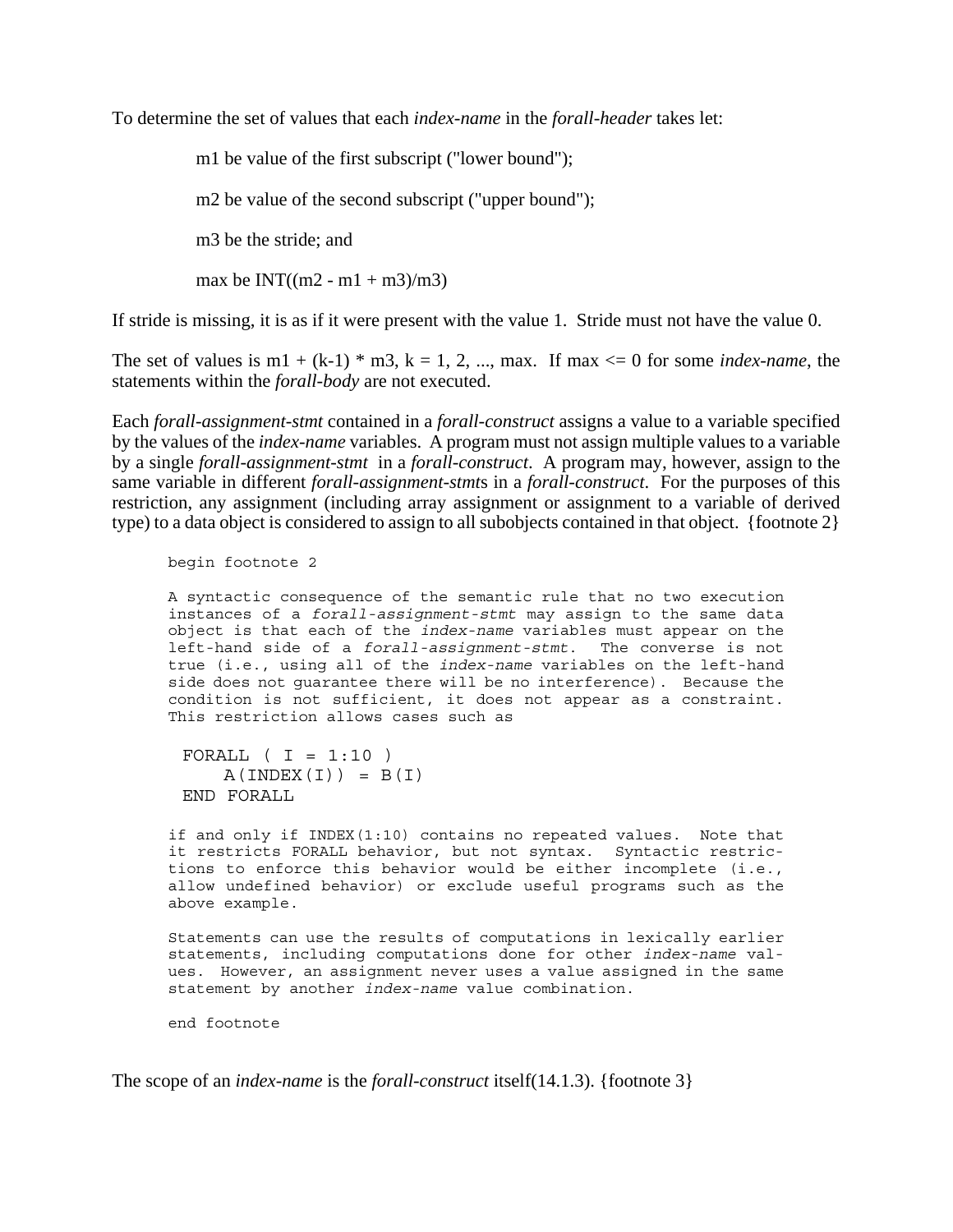footnote 3

The index variables inherit their type and type parameters from the host scope, but their use does not modify any host variables of the same name. Given a sequence such as:

```
INTEGER X
REAL XX
REAL A(5,4)X=-1J=10FORALL(X=1:5, J=1:4)A(X,J) = JEND FORALL
```
After execution of the FORALL the variables X and J have the values -1 and 10 and the columns of A have the values 1, 2, 3, and 4. It would be a syntax error to use XX as a FORALL index.

end footnote

### 7.5.4.2 Interpretation of the FORALL Construct

Execution of a FORALL construct consists of the following steps:

Evaluation, in any order, of the subscript and stride expressions in the *forall-triplet-spec-list*. The set of combinations of *index-name* values is then the Cartesian product of the sets defined by these triplets.

Evaluation of the *scalar-mask-expr* for all combinations of *index-name* values. If the scalar mask expression is omitted, it is as if it were present with the value true. The mask elements may be evaluated in any order. The set of active combinations of *index-name* values is the subset of the combinations for which the *scalar-maskexpr* evaluates to .TRUE.. {footnote 4}

```
Footnote 4
Right-hand sides and expressions on the left hand side of a forall-
assignment-stmt are defined as evaluated only for combinations of
index-names for which the scalar-mask-expr evaluates to .TRUE. This
has implications when the computation might create an error condi-
tion.
For example,
 FORALL (I=1:N, Y(I).NE.0.0)
     X(I) = 1.0 / Y(I)END FORALL
```
does not cause a division by zero nor does it assign any values to elements of X that correspond to zero elements of Y.

end footnote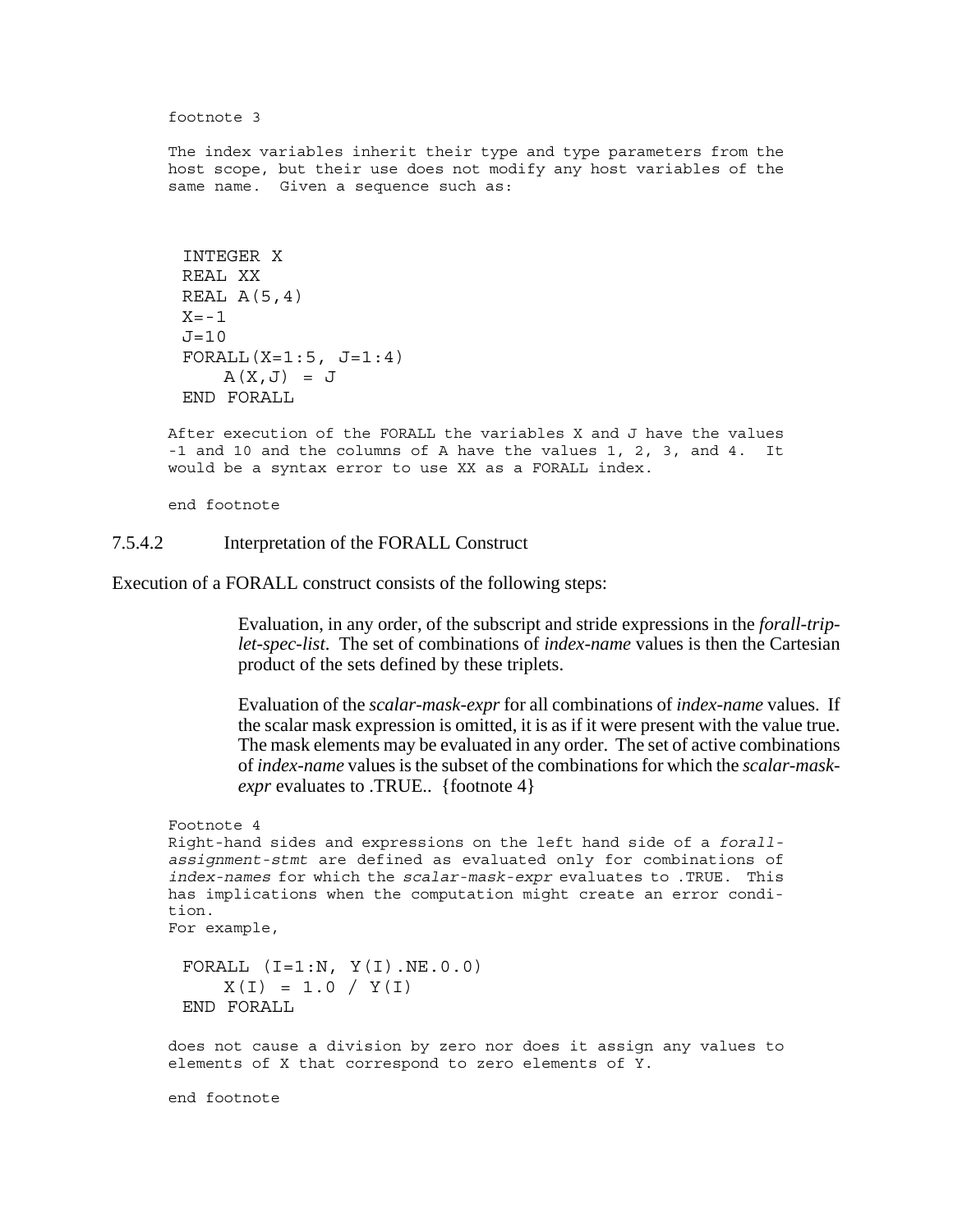Execution of the *forall-body-stmts* in the order they appear. Each statement is executed completely (that is, for all active combinations of *index-name* values) according to the following interpretation:

*forall-assignment-stmt*s evaluate the *expr* and all expressions within *variable* (in the case of *assignment-stmt*) or *target* and all expressions within *pointer-object* (in the case of *pointer-assignment-stmt*) of the *forall-assignment-stmt* for all active combinations of *index-name* values. These evaluations may be done in any order. The *expr* values are then assigned to the corresponding variable (in the case of *assignment-stmt*) or the *target* values are associated with the corresponding *pointer-object* (in the case of *pointerassignment-stmt*). The assignment or association operations may also be performed in any order.

*where-stmt*s and *where-construct*s evaluate their *mask-expr* for all active combinations of values of *index-name*s. All elements of all masks may be evaluated in any order. The WHERE statements' assignment (or assignments within the WHERE block of the construct) are then executed in order using the above interpretation of array assignments within the FORALL, but the only array elements assigned are those selected by both the active *index-name* values and the WHERE mask. Finally, the assignments in the ELSEWHERE block are executed if that block is present. The assignments here are also treated as array assignments, but elements are only assigned if they are selected by both the active combinations and by the negation of the WHERE mask.

*forall-stmt*s and *forall-construct*s first evaluate the subscript and stride expressions in the *forall-triplet-spec-list* for all active combinations of the outer FORALL constructs. The set of valid combinations of *index-names* for the inner FORALL is then the union of the sets defined by these bounds and strides for each active combination of the outer *index-names*, the outer *index-names* being included in the combinations generated for the inner FORALL. The *scalar-mask-expression* is then evaluated for all valid combinations of the inner FORALL's *index-names* to produce the set of active combinations. If there is no *scalar-mask-expression*, it is as if it were present with the value true. Each statement in the inner FORALL is then executed for each active combination (of the inner FORALL), recursively following the interpretations given in this section. {footnote 5}

foot note 5 In general, any expression in a FORALL is evaluated only for valid combinations of all surrounding *index-names* for which all the *scalar-mask-expr*s are true.

Nested FORALL bounds and strides can depend on outer FORALL *indexnames*. They cannot redefine those names, even temporarily. end footnote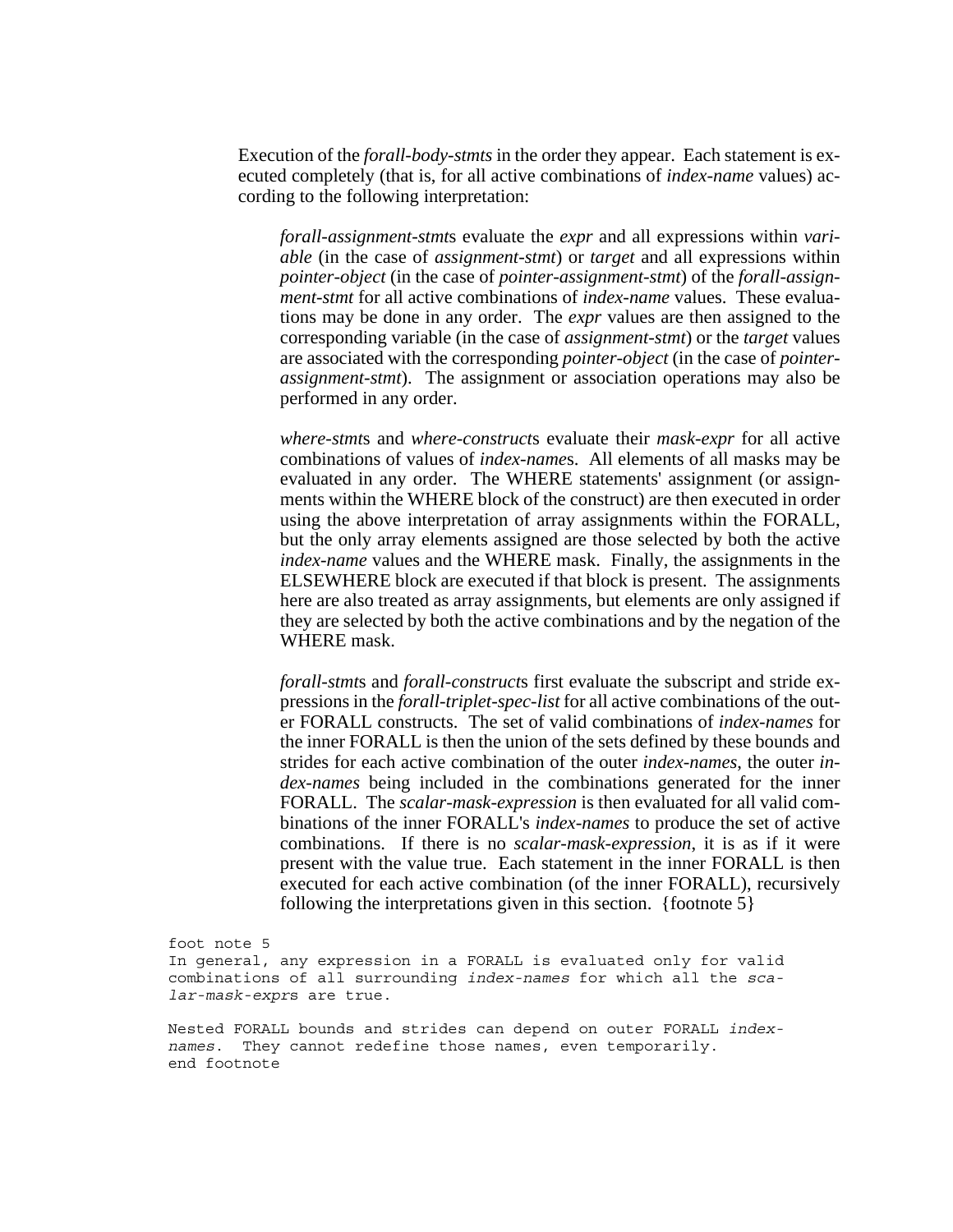7.5.4.3 General form of the element array assignment statement

An element array assignment statement is a FORALL statement.

R786 *forall-stmt* **is** FORALL *forall-header forall-assignment-stmt*

A FORALL statement is equivalent to a FORALL construct containing a single *forall-body-stmt* that is a *forall-assignment*. {footnote 6}

The scope of an *index-name* is the FORALL statement itself(14.1.3).

FORALL statements cannot have construct names.

footnote 6

A FORALL construct means roughly the same thing as does replicating the FORALL header in front of each array assignment statement in the block, except that any expressions in the FORALL header are evaluated only once, rather than being re-evaluated before each of the statements in the body. The exceptions to this rule are nested FORALL statements and WHERE statements, which introduce syntactic and functional complications into the copying.

end footnote

### 7.5.4.4 FORALL Examples

Example 1:

FORALL  $(J=1:M, K=1:N) X(K,J) = Y(J,K)$ FORALL  $(K=1:N) X(K,1:N) = Y(1:M,K)$ 

These statements both copy columns 1 through N of array Y into rows 1 through N of array X. They are equivalent to

 $X(1:N,1:N) = TRANSPOSE(Y(1:N,1:N))$ 

Example 2:

FORALL  $(I=1:N, J=1:N) X(I,J) = 1.0 / REAL(I+J-1)$ 

This FORALL sets array element  $X(I, J)$  to the value  $1/(I+J-1)$  for values of I and J between 1 and N.

Example 3:

FORALL (I=1:N, J=1:N, Y(I,J).NE.0 .AND. I .NE. J) & X(I,J) = 1.0/Y(I,J)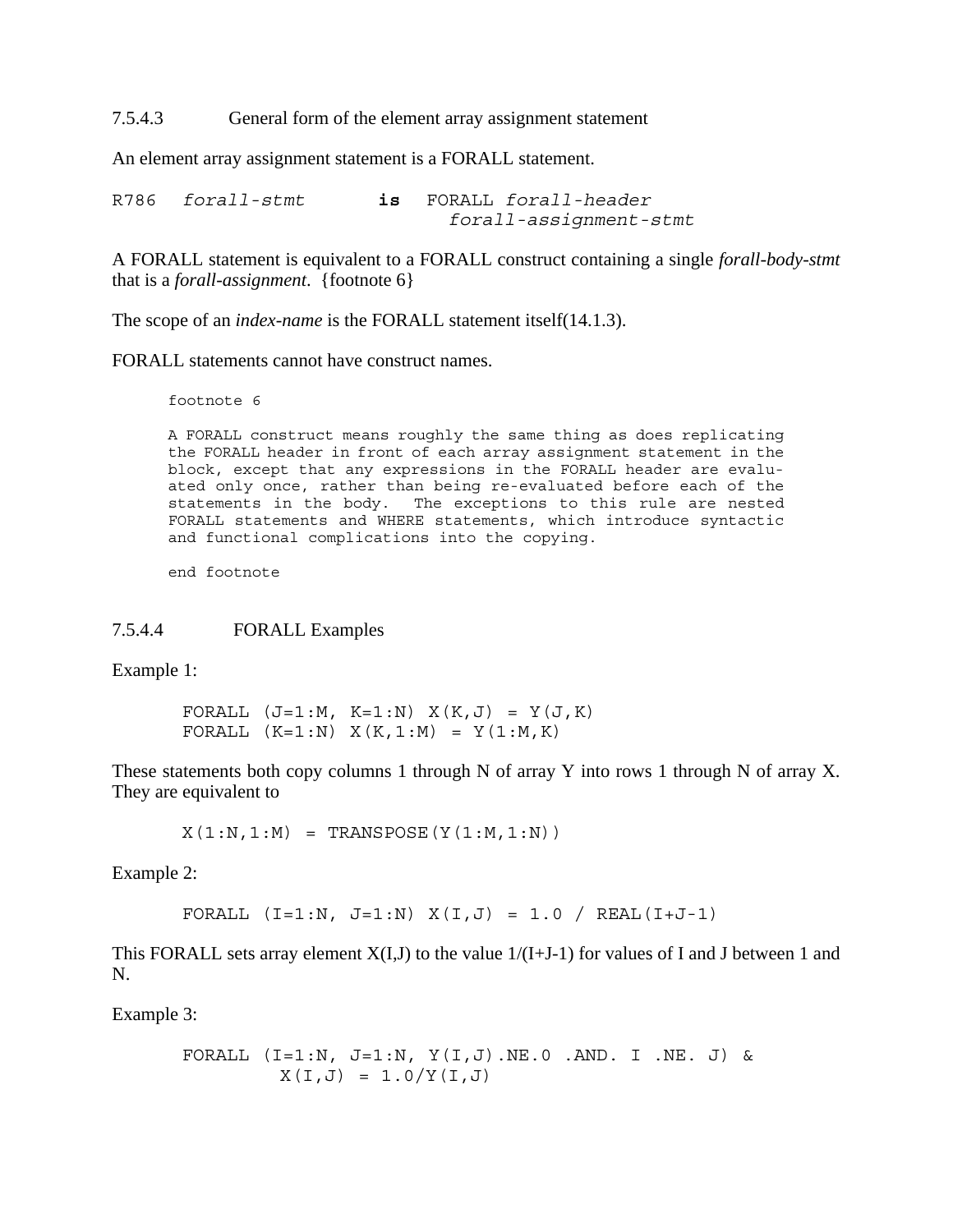This statement takes the reciprocal of each non-zero non-diagonal element of array  $Y(1:N,1:N)$  and assigns it to the corresponding element of array X. Elements of Y that are zero or on the diagonal do not have their reciprocal taken, and no assignments are made to the corresponding elements of X.

Example 4:

```
FORALL (I=2:N-1) X(I) = (X(I-1) + 2*X(I) + X(I+1))/4
```
Has the same effect as the statement

 $X(2:N-1) = (X(1:N-2) + 2*X(2:N-1) + X(3:N+1))/4$ 

Example 5:

FORALL  $(I=1:N)$   $A(I,I) = X(I)$ 

This FORALL statement sets the elements of the main diagonal of matrix A to the elements of vector X.

Example 6:

FORALL  $(K=1:5)$   $J(K) = SUM(J(1:K))$ 

This FORALL statement computes five partial sums of subarrays of J. (SUM is allowed in a FORALL because intrinsic functions are pure; see Section 12.xxx.) If before the FORALL

 $J = ( / 1, 2, 3, 4, 5)$ 

then after the FORALL

 $J = (1, 3, 6, 10, 15)$ 

Example 7:

```
FORALL ( I=2:N-1, J=2:N-1 )
   A(I,J) = A(I,J-1) + A(I,J+1) + A(I-1,J) + A(I+1,J)B(I,J) = 1.0/A(I,J)END FORALL
```
The assignment to array B uses the values of array A computed in the first statement, not the values before the FORALL began execution.

Example 8:

```
FORALL (I=1:N-1)FORALL ( J=I+1:N ) A(I,J) = A(J,I)END FORALL
```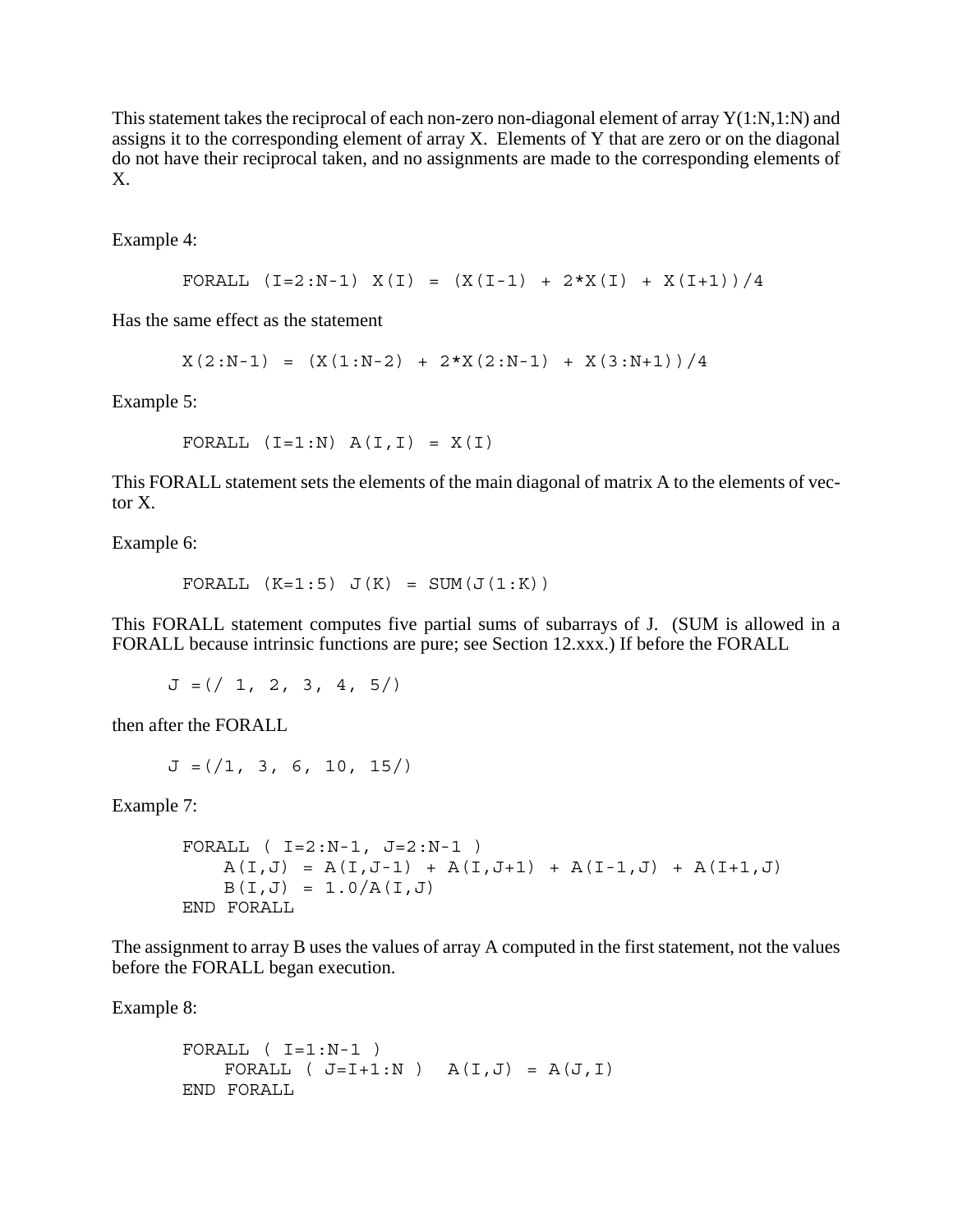This FORALL construct assigns the transpose of the lower triangle of array A (i.e., the section below the main diagonal) to the upper triangle of A. For example, if N=3 and A originally contained the values

| 0              | 3 | 6 |
|----------------|---|---|
| $\mathbf 1$    | 4 | 7 |
| $\overline{2}$ | 5 | 8 |

then after the FORALL it would contain

| 0           |   | 2 |
|-------------|---|---|
| $\mathbf 1$ | 4 | 5 |
| 2           | 5 | 8 |

This could also be achieved with a single FORALL statement

FORALL (  $I = 1:N-1$ ,  $J=1:N$ ,  $J>I$ )  $A(I,J) = A(J,I)$ 

Example 9:

```
INTEGER A(5,4), B(5,4)FORALL (I=1:5)WHERE (A(I,:) . EQ. 0) A(I,:) = IB(I,:) = I / A(I,:)END FORALL
```
This FORALL construct, when executed with the input array

| 0             | 0 | 0 | 0              |
|---------------|---|---|----------------|
|               | 1 | 1 | 0              |
| $\frac{1}{2}$ | 2 | 0 | $\overline{2}$ |
| 1             | 0 | 2 | $\overline{3}$ |
| 0             | 0 | 0 | 0              |

will produce as results

| 1 | 1              | 1 |   |
|---|----------------|---|---|
| 1 | 1              | 1 | 2 |
| 2 | $\overline{c}$ | 3 | 2 |
| 1 | 4              | 2 | 3 |
| 5 | 5              | 5 | 5 |

and

 $A =$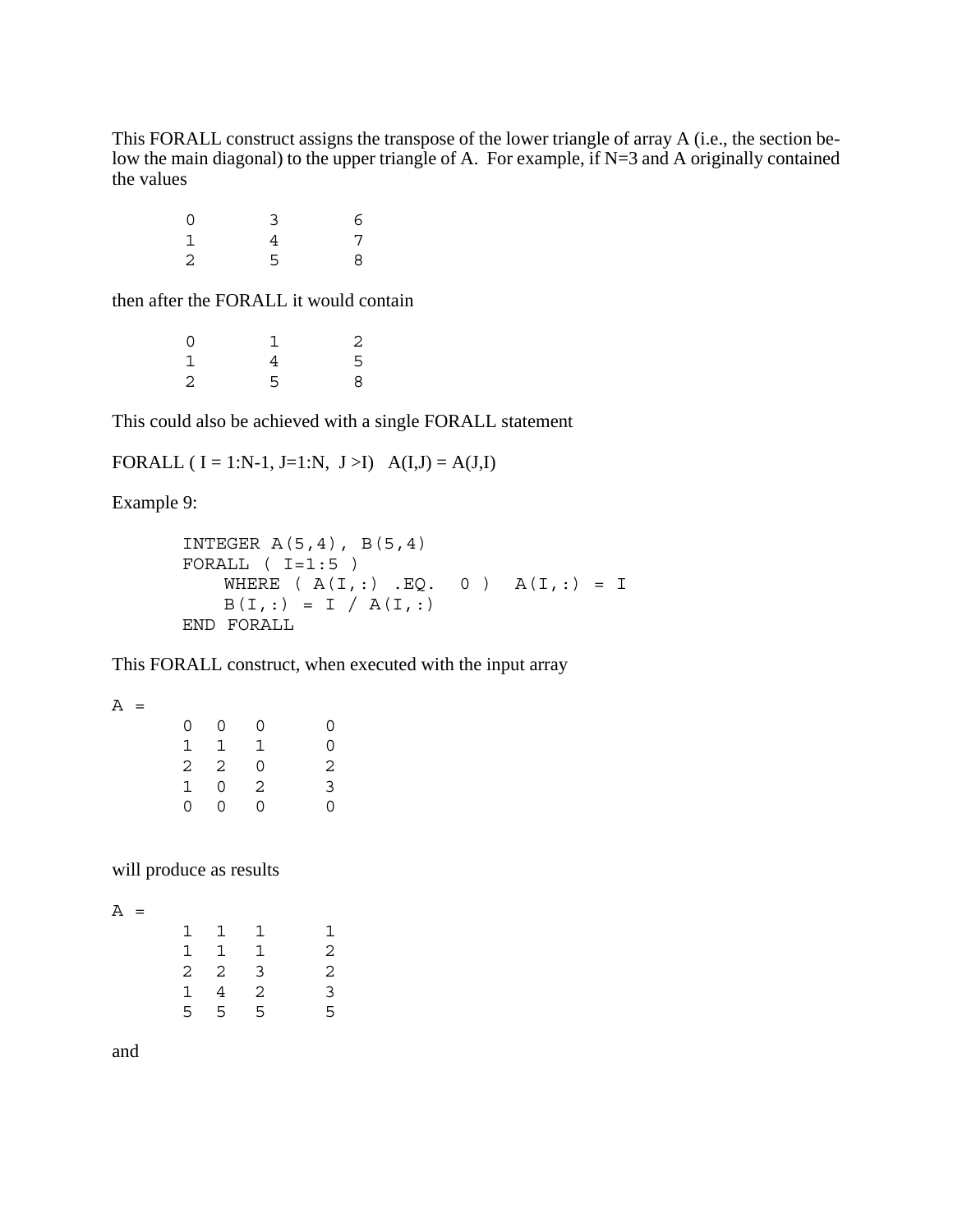$B =$  $\begin{array}{ccccccccc}\n1 & 1 & 1 & & 1 \\
2 & 2 & 2 & & 1\n\end{array}$  $\overline{a}$  $\begin{array}{cccccc} 1 & 1 & 1 & 1 \\ 4 & 1 & 2 & 1 \end{array}$  $\begin{array}{ccccccccc} 4 & 1 & 2 & & 1 \\ 1 & 1 & 1 & & 1 \end{array}$ 1 1 1 1

Note that assignments to A in the WHERE block may affect computations in the ELSEWHERE block such as to  $B(1,1)$ .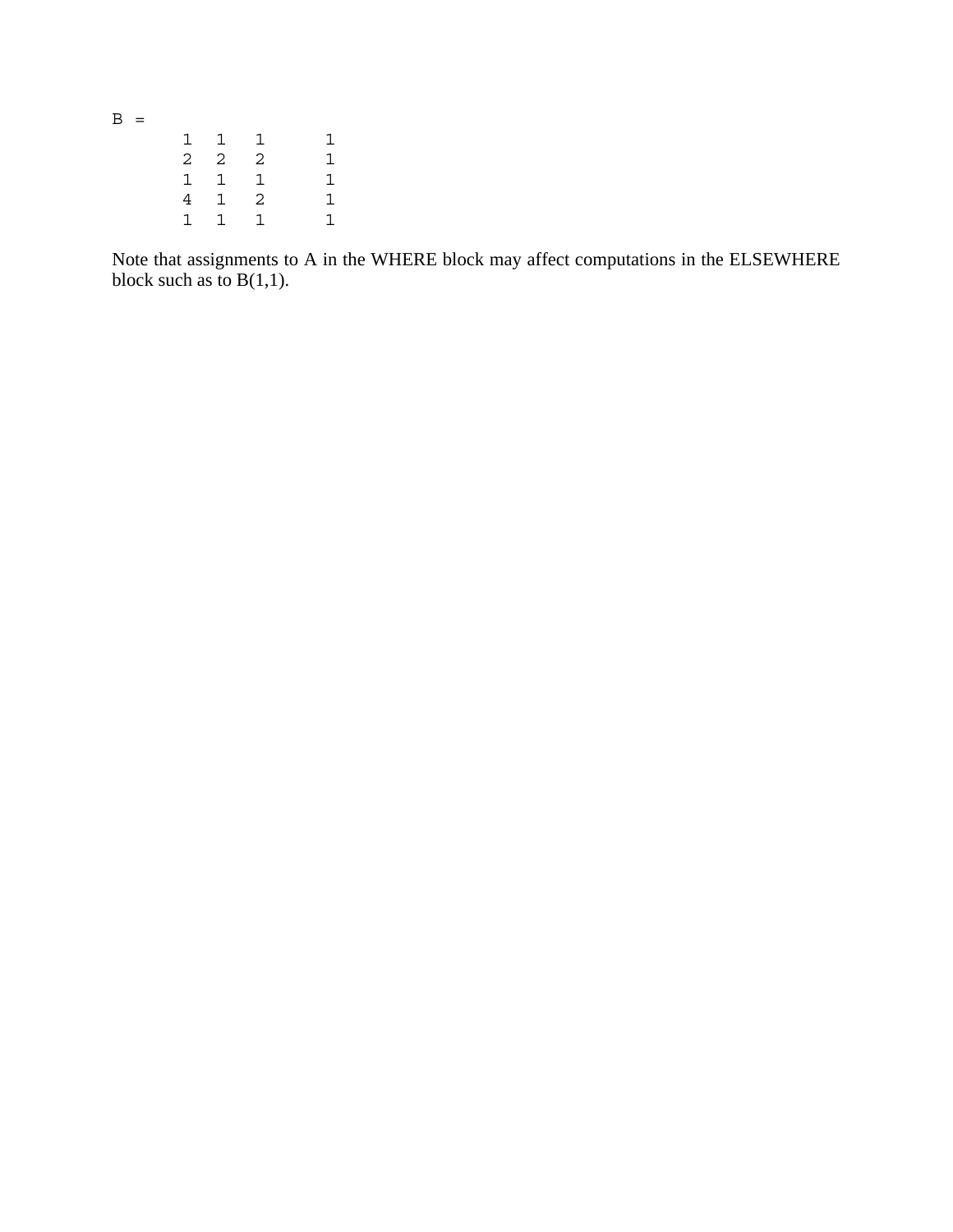------------------------------------------------------------------------------ Number: 005 Title: Pure procedures Status: Incorporated in 94-007r2 Target date: 95 Last revision: May 94 X3J3 reference: 94-149r2 as amended (amended text not yet available) **X3J3 94-149R2**

| TO:      | X3J3                                                         |
|----------|--------------------------------------------------------------|
| FROM:    | Dick Hendrickson                                             |
| SUBJECT: | Pure procedures                                              |
|          | REFERENCES: 94-013, 94-054, 94-098, meeting 128 scribe notes |
|          | B9 resolution item A4                                        |
| DATE:    | May 4, 1994                                                  |

This is a modified version of 94-098 based on the discussions and scribe notes from meetings 128 and 129.

The Rationale is in paper 94-097 which was passed at meeting 128 and covers both the FORALL and PURE procedure proposal.

I did not do anything to resolve the copyright isues. As a result, I believe this text is still copyright by Rice University and copied here with their permission. It is unclear to me how to proceed with this. We can contact Rice and see if they will give us permission to include some of their text without acknowledgement. We can contact ANSI/ISO/??? and see if we can include a copyright notice in the text of the standard. We can rewrite the text to remove the dependence on Rice's material. It is also possible that using small parts of the text, and modifing it as much as I already have, removes any question of copyright "infringement". I believe that these issues are basically "editorial" and that we should decide what we want to do on a technical basis and then get the words right. Leaving the words close to the HPF words for now allows us to see what we've done to their technical content .

## **PURE proposal**

[Add a new section to chapter 12 at an /editorially appropriate place.]

12.xxxx Pure Procedures

12.xxxx.1 Pure Procedure Declaration and Interface

A *pure* procedure is a procedure that has no side effects; it does not change the status of any variables known outside of its scope, except possibly for dummy arguments to a *pure* subroutine, and it does not perform any input or output to an external unit.

Intrinsic functions are always *pure*. Intrinsic subroutines are *pure* if they are elemental (e.g., MVBITS) but not otherwise. No explicit declaration of this fact is permitted for intrinsic procedures. A statement function is *pure* if and only if all functions that it references are *pure* .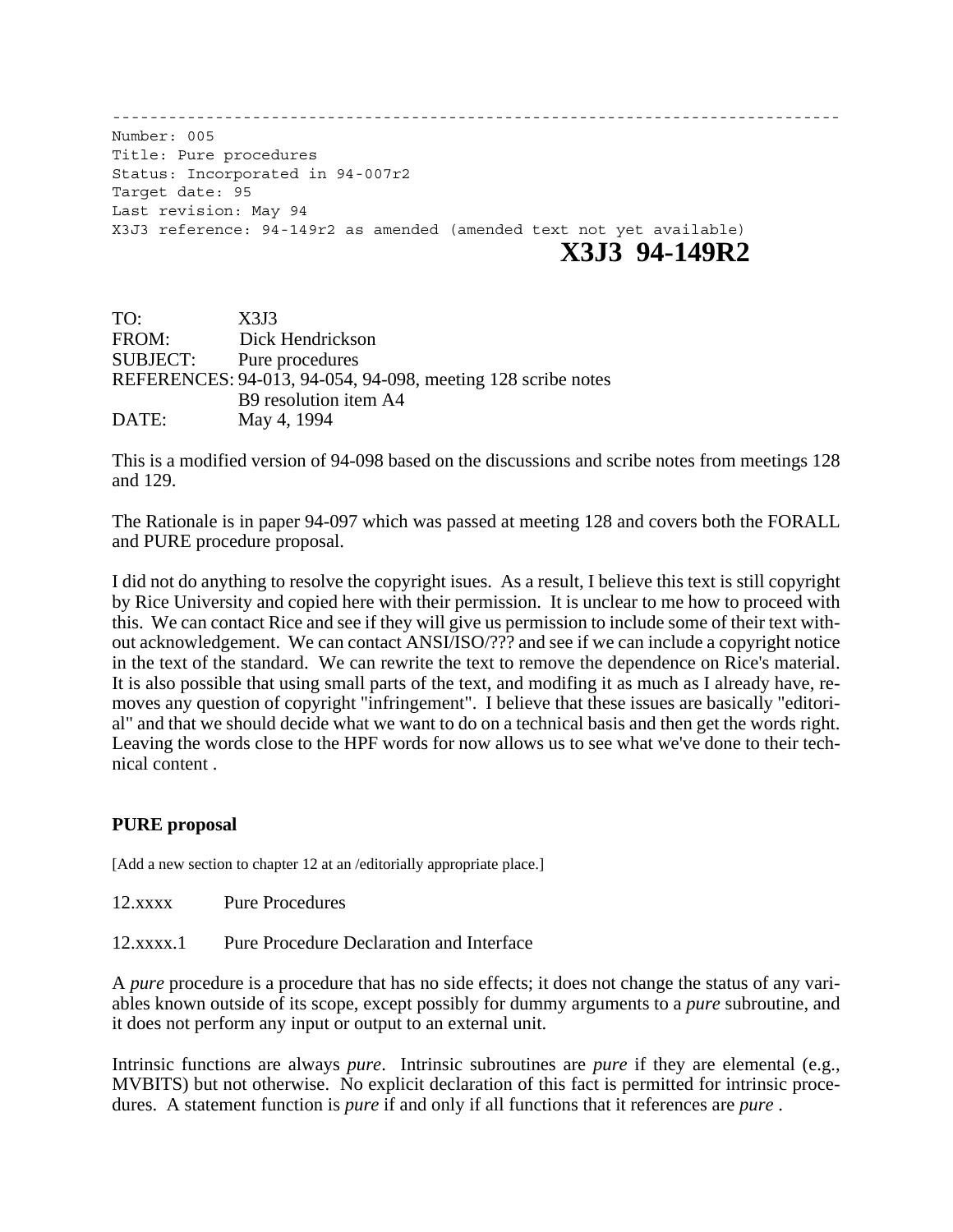The following constraints apply to *pure* functions or subroutines.

Constraint: The *specification-part* of a *pure* function must specify that all dummy arguments have INTENT (IN) except procedure arguments and arguments with the POINTER attribute. Constraint: The *specification-part* of a *pure* subroutine must specify the intents of all dummy arguments except procedure arguments, alternate return specifiers, and arguments with the POINTER attribute. Constraint: A local variable declared in the *specification-part* or *internal-subprogram-part* of a *pure* procedure must not have the SAVE attribute. {footnote 1} footnote 1 Variable initialization in a *type-declaration-stmt* or a *data-stmt*

```
implies the SAVE attribute; therefore, such initialization is also
disallowed.
end footnote
```
Constraint: If a procedure is used in a context that requires it to be pure, then its interface must be explicit in the scope of that use and that interface must specify the PURE keyword. {footnote 2}

```
footnote 2
It is expected that most mathematical library procedures will be
pure, this form of restriction allows these procedures to be used
in contexts where they are not required to be pure without the need
for an interface-block.
end footnote
```
- Constraint: All internal procedures in a *pure* procedure must be *pure*.
- Constraint: In a *pure* procedure any variable which is in common or accessed by host or use association; is a dummy argument to a *pure* function, is a dummy argument with INTENT (IN) to a *pure* subroutine, or an object that is storage associated with any such variable or subobject thereof, must not be used in the following contexts

As the *assignment variable* of an *assignment-stmt*;

As a DO variable or implied DO variable;

As an *input-item* in a *read-stmt* from an internal file;

As an *internal-file-unit* in a *write-stmt*;

As an IOSTAT= or SIZE= specifier in an input or output statement with an internal file;

In an *assign-stmt*;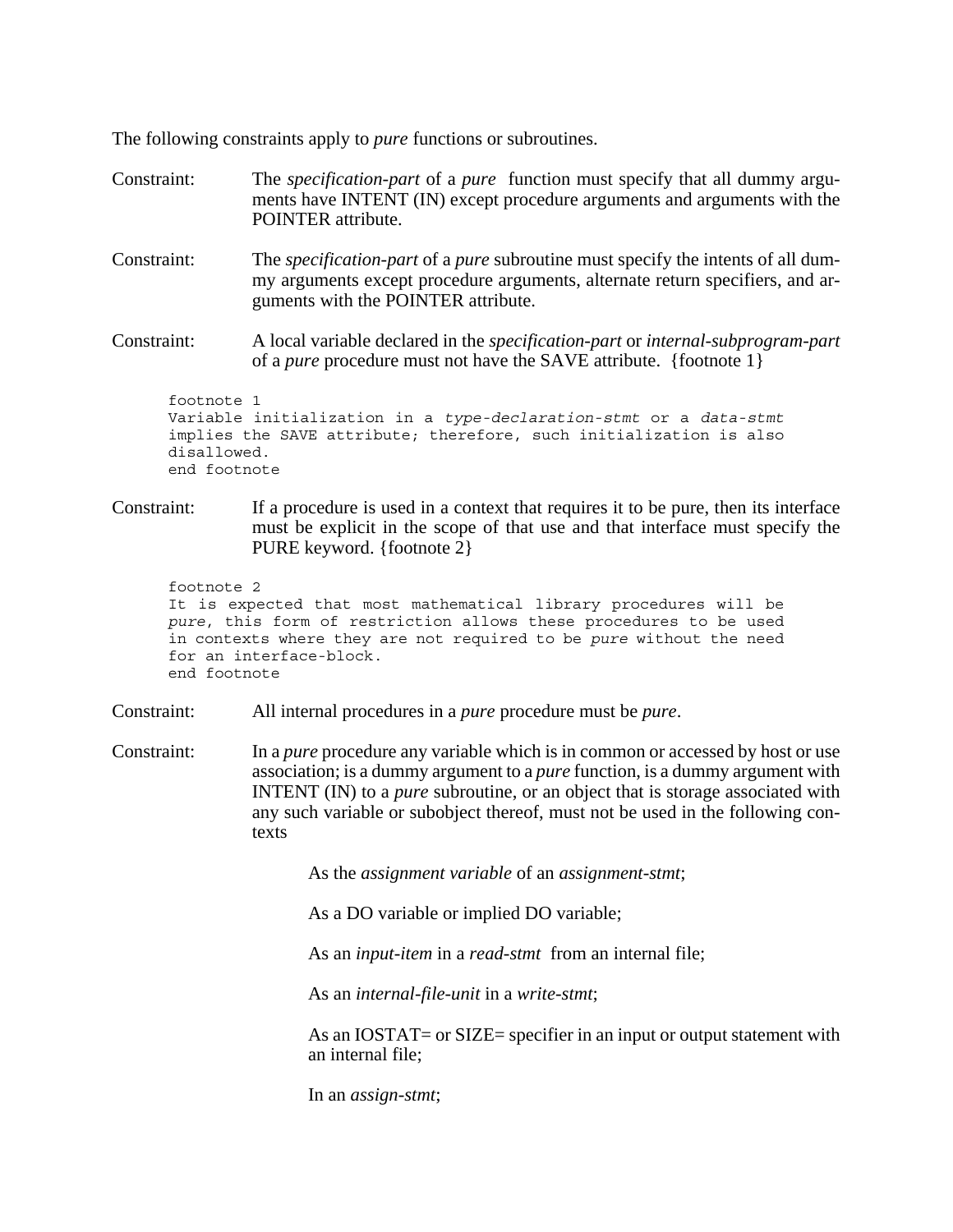As the *pointer-object* of a *pointer-assignment-stmt*;

As the *target* of a *pointer-assignment-stmt*;

As the *expr* of an *assignment-stmt* whose assignment variable is of a derived type or is a pointer to a derived type, if the derived type has a pointer component at any level of component selection;

As an *allocate-object* or *stat-variable* in an *allocate-stmt* or *deallocatestmt*, or as a *pointer-object* in a *nullify-stmt*; or

As an actual argument associated with a dummy argument with IN-TENT (OUT) or INTENT (INOUT) or with the POINTER attribute.

- Constraint: Any procedure referenced in a *pure* procedure, including one referenced via a defined operation or assignment, must be *pure*.
- Constraint: A *pure* procedure must not contain a *print-stmt, open-stmt, close-stmt, backspace-stmt, endfile-stmt, rewind-stmt, or inquire-stmt*.
- Constraint: A *pure* procedure must not contain a *read-stmt* or *write-stmt* whose *io-unit* is an *external-file-unit* or \*.
- Constraint: A *pure* procedure must not contain a *stop-stmt*.

The above constraints are designed to guarantee that a *pure* procedure is free from side effects (i.e., modifications of data visible outside the procedure), which means that it is safe to reference it in constructs such as a FORALL *assignment-statement* where there is no explicit order of evaluation. {footnote 3}

footnote 3

The constraints on *pure* procedures may appear complicated, but it is not necessary for a programmer to be intimately familiar with them. From the programmer's point of view, these constraints can be summarized as follows: a *pure* procedure must not contain any operation that could conceivably result in an assignment or pointer assignment to a common variable, a variable accessed by use or host association, or an INTENT (IN) dummy argument, or perform any I/O or STOP operation. Note the use of the word conceivably; it is not sufficient for a *pure* procedure merely to be side-effect free in practice. For example, a function that contains an assignment to a global variable but in a block that is not executed in any invocation of the function is nevertheless not a *pure* function. The exclusion of functions of this nature is unavoidable if strict compile-time checking is to be used. In the choice between compile-time checking and flexibility, the committee decided in favor of enhanced checking.

It is expected that most library procedures will conform to the constraints required of *pure* procedures (by the very nature of library procedures), and so can be declared *pure* and referenced in FORALL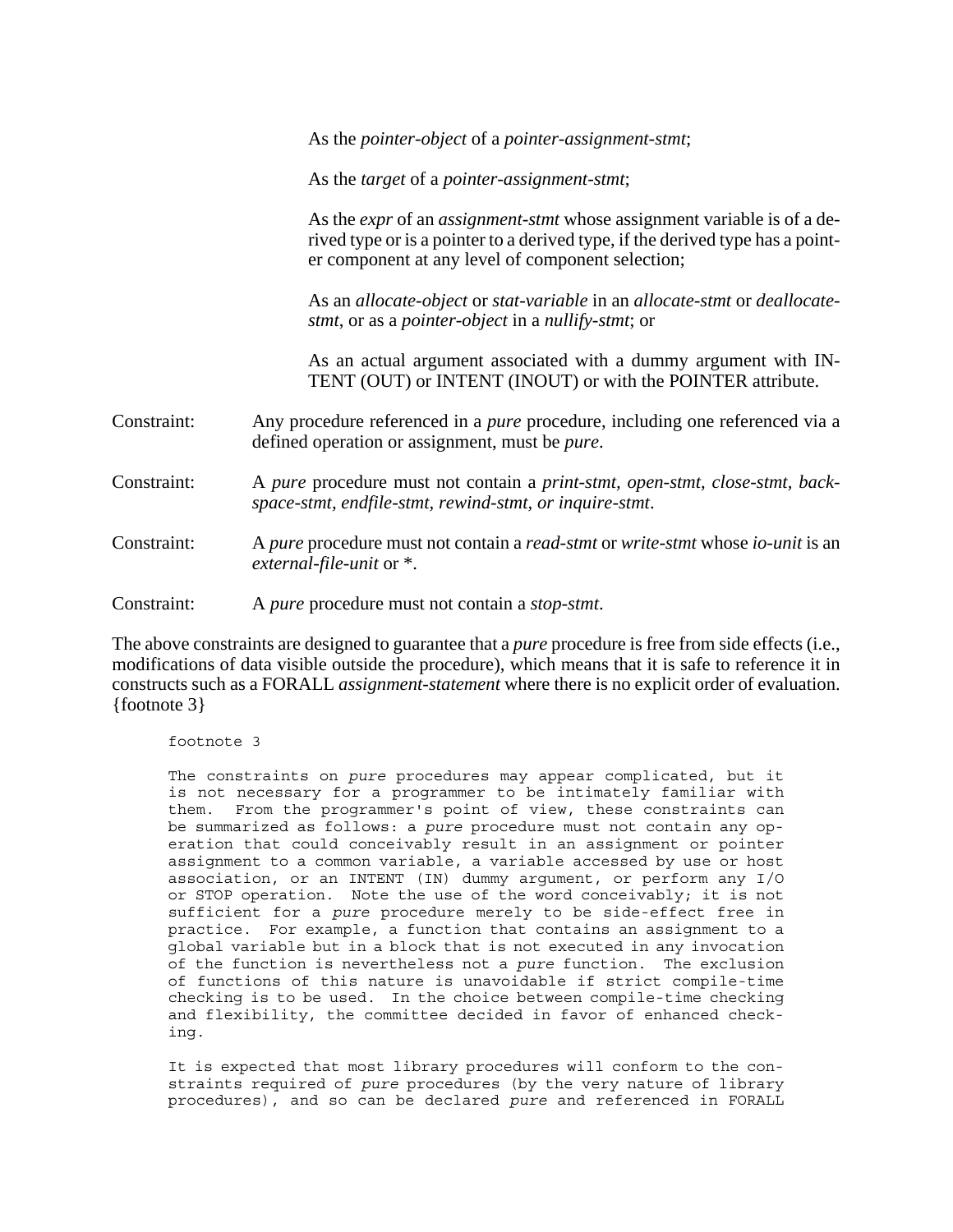statements and constructs and within user-defined *pure* procedures. It is also anticipated that most library procedures will not reference global data, whose use may sometimes inhibit concurrent execution. See Annex X for further discussion of the constraints.

end footnote

Pure subroutines are included to allow subroutine calls from *pure* procedures in a safe way, and to allow *forall-assignments* to be defined assignments. The constraints for *pure* subroutines are based on the same principles as for *pure* functions, except that side effects to INTENT (OUT) and IN-TENT (INOUT) dummy arguments are permitted. Pointer dummy arguments are always treated as INTENT (INOUT).

[Add PUREness to the list of procedure characteristics. Add after "subroutine" on line 36, page 165, section 12.2]

"whether or not it is *pure*, "

[Replace BNF rules on page 175 and 177 with:]

| $R1217$ prefix     | $\mathbf{1S}$          | $prefix\text{-}spec$ [ $prefix\text{-}spec$ ] |
|--------------------|------------------------|-----------------------------------------------|
| R1217A prefix-spec | $\bf{1S}$<br>0r<br>or. | type-spec<br><b>RECURSIVE</b><br><b>PURE</b>  |

Constraint: A *prefix* must contain at most one of each *prefix-spec*.

| R1220 subroutine-stmt | [ <i>prefix</i> ] SUBROUTINE                       |  |
|-----------------------|----------------------------------------------------|--|
|                       | subroutine-name $[$ ( $[$ dummy-arg-list $]$ ) $]$ |  |

Constraint: The *prefix* of a *subroutine-stmt* must not contain a *type-spec*.

[To define interface specifications for *pure* procedures, the following constraints are added to Rule R1204 in Section 12.3.2.1 (defining interface-body)]:

Constraint: An interface-body of a *pure* procedure must specify the intents of all dummy arguments except POINTER**,** alternate return, and procedure arguments.

[To define *pure* procedure references, the following extra constraint is added to Rules R1209 and R1210 in Section 12.4.1 (defining function-reference and call-stmt):]

Constraint: In a reference to a *pure* procedure, a *procedure-name actual-arg* must be the name of a *pure* procedure. {footnote 4}

footnote 4 This constraint ensures that the purity of a procedure cannot be undermined by allowing it to call a non-*pure* procedure. end footnote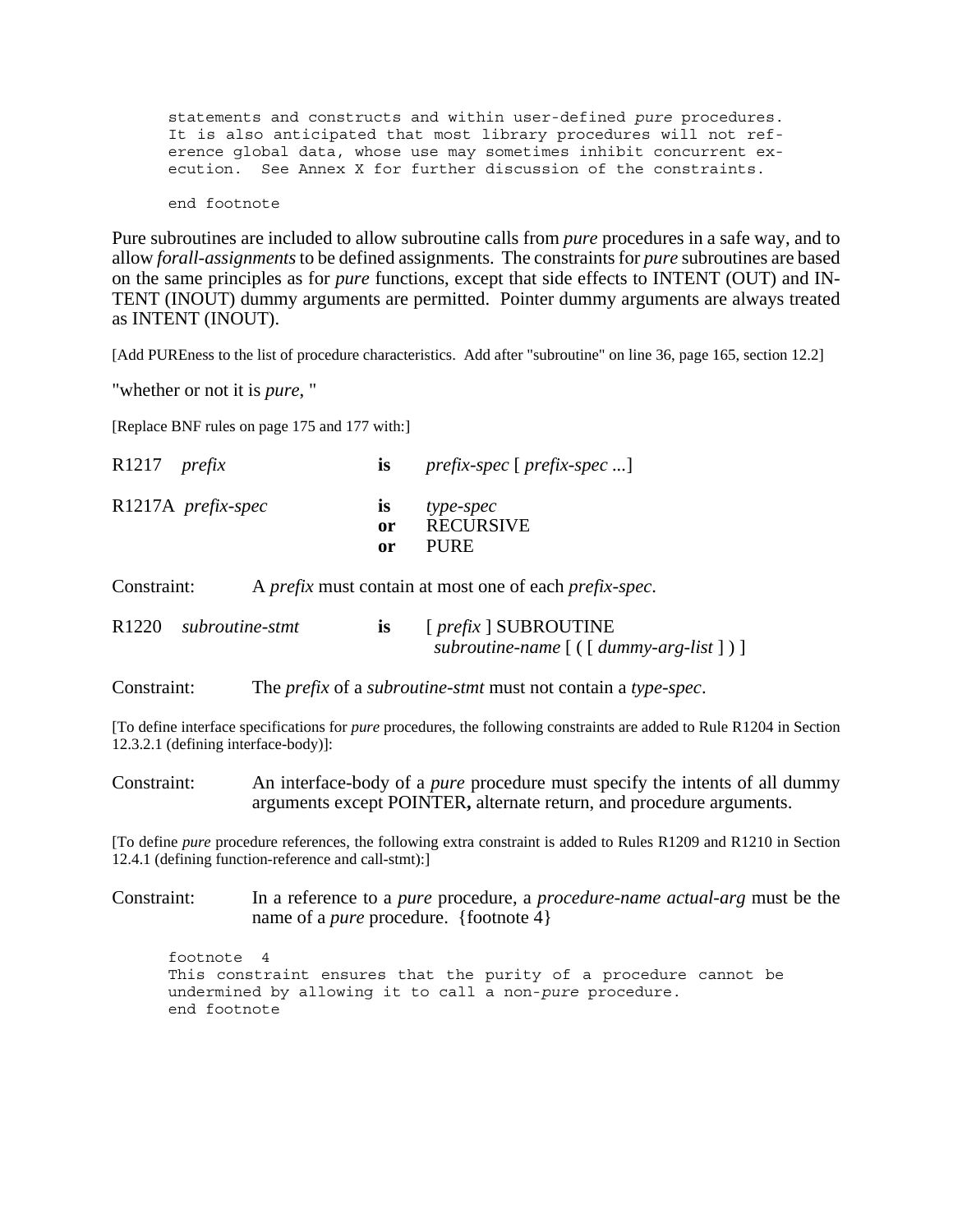Examples of Pure Procedure Usage

Pure functions may be used in expressions in FORALL statements and constructs, unlike general functions which may have side effects. Several examples of this are given below.

```
! Intrinsic functions are always pure
      FORALL (I = 1:N) A(I,I) = LOG(ABS(A(I,I)))
```
Because a *forall-assignment* may be an array assignment, the *pure* function can have an array result. Such functions may be particularly helpful for performing row-wise or column-wise operations on an array.

```
INTERFACE
   PURE FUNCTION F(X)
   REAL, DIMENSION(3) :: F
   REAL, DIMENSION(3), INTENT (IN) :: X
   END FUNCTION F
END INTERFACE
REAL V (3,10,10)
...
FORALL (I=1:10, J=1:10) V(:,I,J) = F(V(:,I,J))
```
Because *pure* procedures have no constraints on their internal control flow (except that they may not use the STOP statement), they also provide a means for encapsulating more complex operations than could otherwise be nested within a FORALL. For example, the fragment below performs an iterative algorithm on every element of an array. Note that different amounts of computation may be required for different inputs.

```
PURE INTEGER FUNCTION ITER(X)
COMPLEX, INTENT (IN) :: X
COMPLEX XTMP
INTEGER I
T = 0XTMP = -XDO WHILE (ABS(XTMP).LT.2.0 .AND. I.LT.1000)
   XTMP = XTMP * XTMP - XI = I + 1END DO
ITER = I
END FUNCTION
...
FORALL (I=1:N, J=1:M) &
              IX(I,J) = ITER(CMPI LX(A+I*DA,B+J*DB))
```
[Add to appendix B, the deleted features appendix.]

Constraint: A *pure* procedure must not contain a *pause-stmt.* {footnote 5}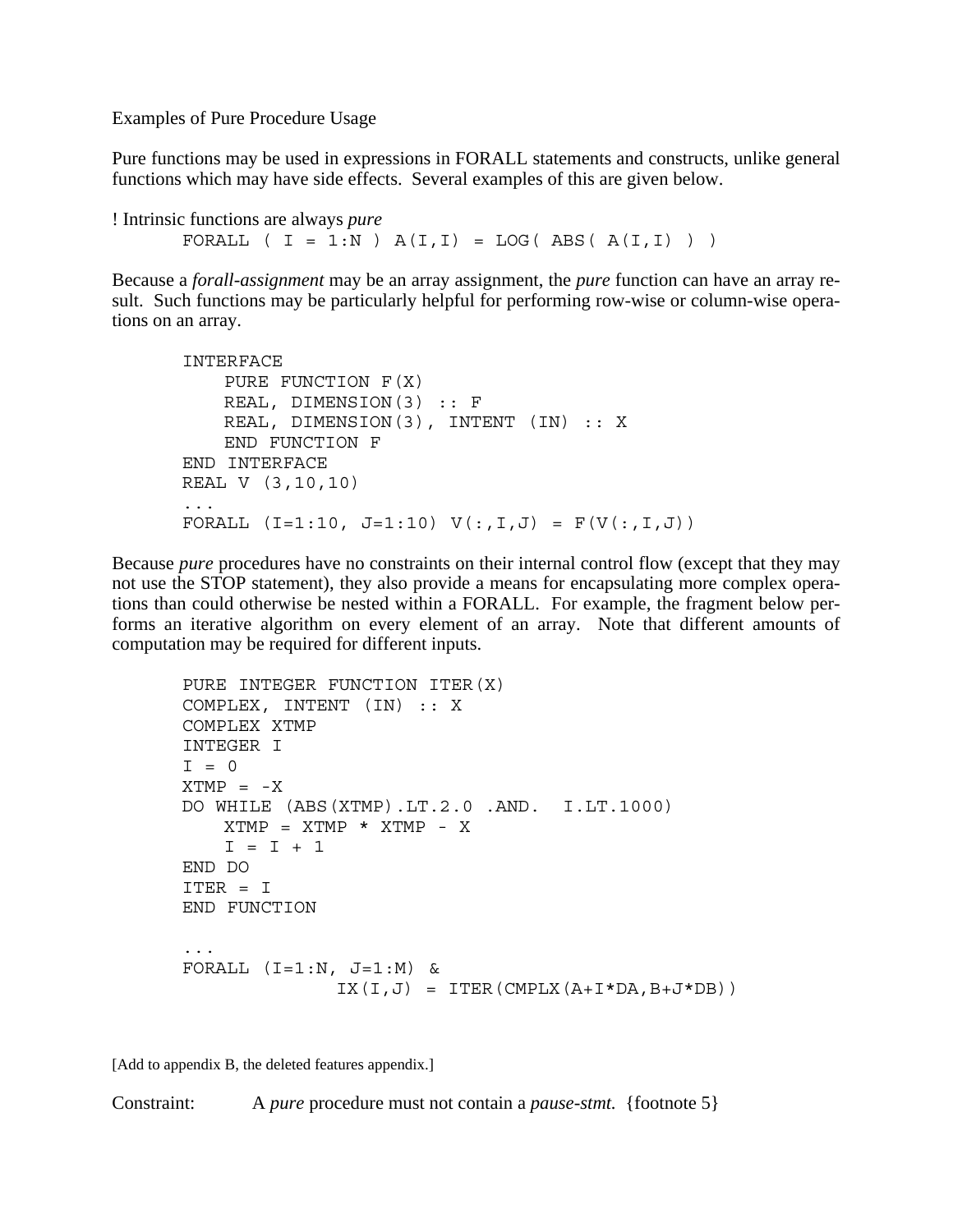footnote 5 A pause requires some form of input or output and is disallowed for the same reasons that other I/O statements are disallowed. end footnote

[Add to the annex as a description of the *pure* procedure constraints.]

The constraints on *pure* procedures are limited to those necessary to check statically for freedom from side effects, for processor independence, and for lack of saved internal state. Subject to these restrictions, maximum functionality has been preserved in the definition of *pure* procedures. This has been done to make function calls in FORALL as widely available as possible, and so that quite general library procedures can be classified as *pure*.

A drawback of this flexibility is that *pure* procedures permit certain features whose use may hinder, and in the worst case prevent, concurrent execution in FORALL (that is, such references may have to be implemented by sequentialization). Foremost among these features are the access of global data, particularly distributed global data, and the fact that the arguments and, for a *pure* function, the result may be pointers or data structures with pointer components, including recursive data structures such as lists and trees. The programmer should be aware of the potential performance penalties of using such features.

The constraint requiring explicit INTENT (IN) for function arguments declares behavior that is ensured by the following constraints. It is not technically necessary, but is included for consistency with the explicit declaration rules for defined operators. Note that POINTER arguments may not have the INTENT attribute; the restrictions ensure that POINTER arguments also behave as if they had INTENT (IN), for both the argument itself and the object pointed to.

The constraint disallowing variables with the SAVE attribute ensures that a *pure* procedure does not retain an internal state between calls, which would allow side effects between calls to the same procedure

The constraint giving the restrictions on use of global (common or accessed by host or use association) variables and dummy arguments ensures that dummy arguments and global variables are not modified by the procedure. In the case of a dummy or global pointer, this applies to both its pointer association and its target value, so it cannot be subject to a pointer assignment or to an ALLOCATE, DEALLOCATE, or NULLIFY statement. These constraints imply that only local variables and the dummy function result variable can be subject to assignment or pointer assignment.

In addition, a dummy or global data object cannot be the target of a pointer assignment (i.e., it cannot be used as the right hand side of a pointer assignment to a local pointer or to the result variable), for then its value could be modified via the pointer. (An alternative approach would be to allow such objects to be pointer targets, but disallow assignments to those pointers; syntactic constraints to allow this would be even more draconian than these.)

In connection with the last point, it should be noted that an ordinary (as opposed to pointer) assignment to a variable of derived type that has a pointer component at any level of component selection may result in a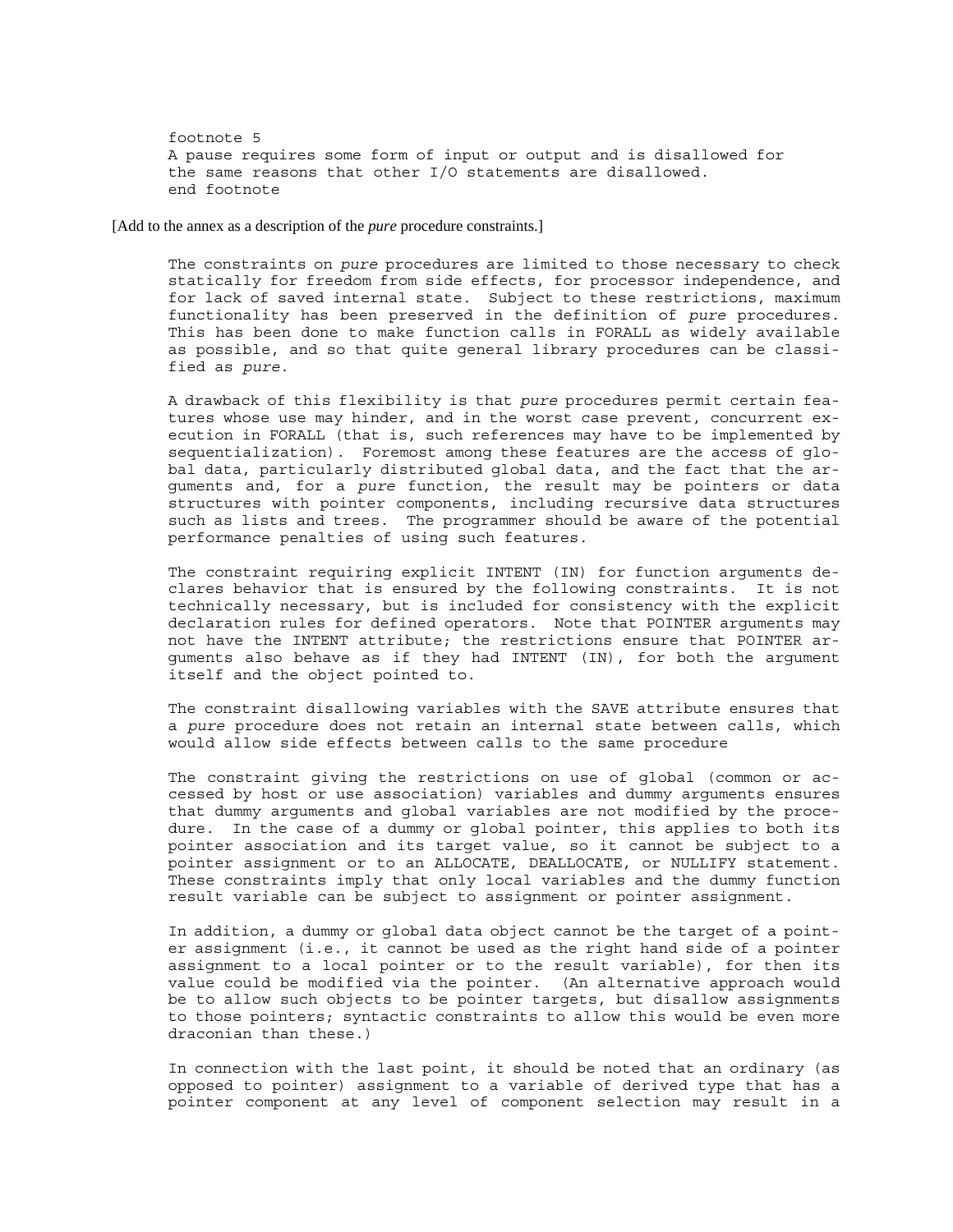pointer assignment to the pointer component of the variable. That is certainly the case for an intrinsic assignment. In that case, the expression on the right hand side of the assignment has the same type as the assignment variable, and the assignment results in a pointer assignment of the pointer components of the expression result to the corresponding components of the variable (see section 7.5.1.5). However, it may also be the case for a defined assignment to such a variable, even if the data type of the expression has no pointer components; the defined assignment may still involve pointer assignment of part or all of the expression result to the pointer components of the assignment variable. Therefore, a dummy or global object cannot be used as the right hand side of any assignment to a variable of derived type with pointer components, for then it, or part of it, might be the target of a pointer assignment, in violation of the restriction mentioned above.

The last two paragraphs only prevent the reference of a dummy or global object as the only object on the right hand side of a pointer assignment or an assignment to a variable with pointer components. There are no constraints on its reference as an operand, actual argument, subscript expression, etc., in these circumstances.

Finally, a dummy or global data object cannot be used in a procedure reference as an actual argument associated with a dummy argument of INTENT (OUT) or INTENT (INOUT) or with a dummy pointer, for then it may be modified by the procedure reference. This constraint, like the others, can be statically checked, since any procedure referenced within a *pure* function must be either a *pure* function, which does not modify its arguments, or a *pure* subroutine, whose interface must specify the INTENT or POINTER attributes of its arguments. Incidentally, notice that in this context it is assumed that an actual argument associated with a dummy pointer is modified, since Fortran does not allow its intent to be specified.

The constraint that only *pure* procedures may be called ensures that all procedures called from a *pure* procedure are themselves side-effect free, except, in the case of subroutines, for modifying actual arguments associated with dummy pointers or dummy arguments with INTENT (OUT) or INTENT (INOUT).

A constraint prevents external I/O and file operations, whose order would be non-deterministic in the context of concurrent execution. Note that internal I/O is allowed, provided that it does not modify global variables or dummy arguments.

Finally, a constraint disallows STOP statements. A STOP brings execution to a halt, which is a rather drastic side effect.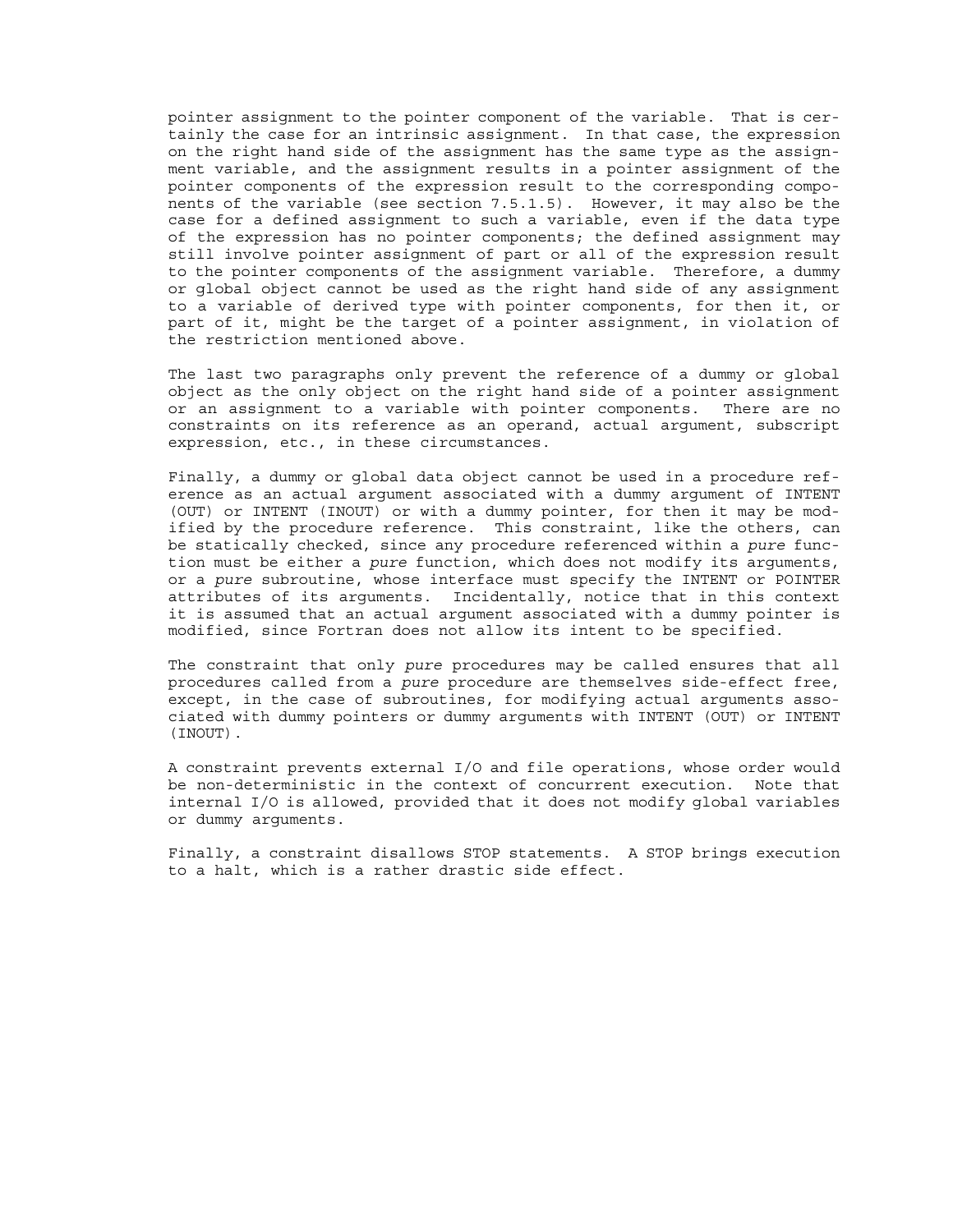------------------------------------------------------------------------------

Number: 005a Title: Rationale for FORALL and PURE Status: Approved Target date: 95 Last revision: Feb 94 X3J3 reference: 94-097

X3J3 94-097

TO: X3J3 FROM: Dick Hendrickson SUBJECT: Rationale for FORALL and PURE

The following is the rationale section for the FORALL and PURE features.

NOTE that the HPF document is copyrighted by Rice University. Rice has given free permission to copy from the document, but the copyright must be mentioned. Paper 94-013 should have mentioned this fact also.

Rational:

The FORALL statement and construct and PURE procedures were added to Fortran 95 to allow the majority of programs coded in High Performance Fortran (HPF) to run on a standard conforming Fortran 95 processor with little change. These added concepts are the major new syntatic features of HPF. HPF was primarily designed to allow programs to execute efficiently on multi-processor systems. Adding these features to Fortran 95 does not imply that a Fortran 95 processor is a multi-processor nor that any features of the language are safe or consistent on a multi-processor system.

Some of the text describing the FORALL and PURE features was taken directly from the High Performance Fortran Language Specification, Version 1.0, May 3, 1993 c1993 Rice University, Houston Texas. The text was copied with the permission of Rice University.

The purpose of the FORALL statement and construct is to provide a convenient syntax for simultaneous assignments to large groups of array elements. Such assignments lie at the heart of the data parallel computations that HPF is designed to express. The multiple assignment functionality it provides is very similar to that provided by the array assignment statement and the WHERE construct in Fortran 90. FORALL differs from these constructs in its syntax, which is intended to be more suggestive of local operations on each element of an array, and in its generality, which allows a larger class of array sections to be specified. In addition, a FORALL may invoke user-defined functions on the elements of an array, simulating Fortran 90 elemental function invocation (albeit with a different syntax).

HPF defines a new procedure attribute, PURE, to declare the class of functions that may be invoked in this way. Both single-statement and block FORALL forms are defined in this section, as well as the PURE attribute and constraints arising from the use of PURE.

Fortran 90 places several restrictions on array assignments. In particular, it requires that operands of the right side expressions be conformable with the left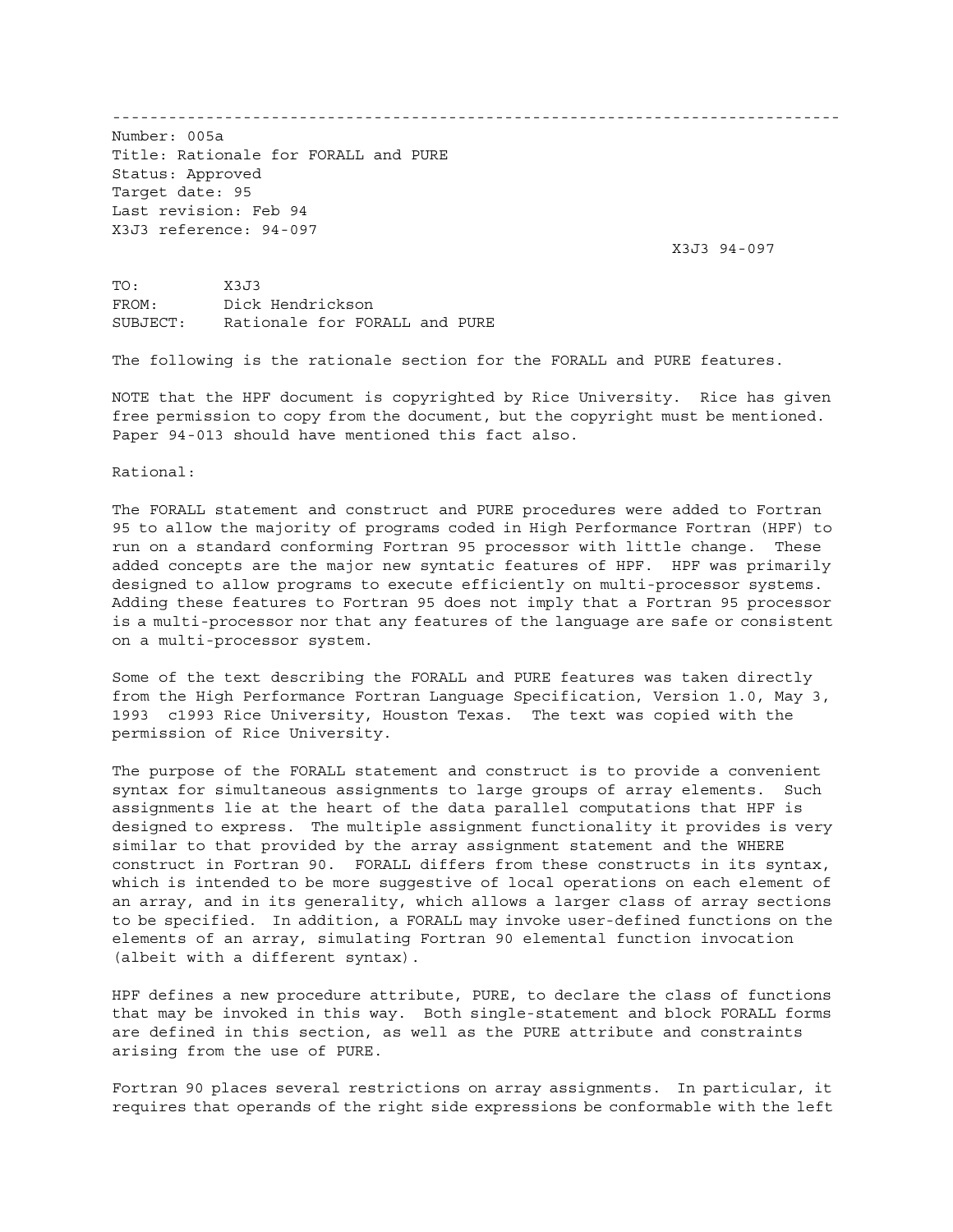hand side array. These restrictions can be relaxed by introducing the element array assignment statement, usually referred to as the FORALL statement. This statement is used to specify an array assignment in terms of array elements or groups of array sections, possibly masked with a scalar logical expression. In functionality, it is similar to array assignment statements and WHERE statements. The FORALL statement essentially preserves the semantics of Fortran 90 array assignments and allows for convenient assignments like

```
FORALL ( i=1:n, j=1:m ) a(i,j)=i+j
```
as opposed to standard Fortran 90

 $a =$  SPREAD( $\left(\frac{1}{i}, i=1, n\right) /$ ), DIM=2, NCOPIES=m) + &  $SPREAD$ ( $((i, i=1, m) /)$ ,  $DIM=1$ ,  $NCOPIES=n)$ 

It can also express more general array sections than the standard triplet notation for array expressions. For example,

FORALL  $(i = 1:n) a(i,i) = b(i)$ 

assigns to the elements on the main diagonal of array a.

It is important to note, however, that FORALL is not intended to be a general parallel construct; for example, it does not express pipelined computations or MIMD computation well. This was an explicit design decision made in order to simplify the construct and promote agreement on the statement's semantics.

A PURE function is one that obeys certain syntactic constraints that ensure it produces no side effects. This means that the only effect of a pure function reference on the state of a program is to return a result---it does not modify the values, pointer associations, or data mapping of any of its arguments or global data, and performs no external I/O. A pure subroutine is one that produces no side effects except for modifying the values and/or pointer associations of INTENT (OUT) and INTENT (INOUT) arguments. These properties are declared by a new attribute (the PURE attribute) of the procedure.

A pure procedure (i.e., function or subroutine) may be used in any way that a normal procedure can. However, a procedure is required to be pure if it is used in any of the following contexts:

- ! In the mask or body of a FORALL statement or construct;
- ! Within the body of a PURE procedure; or
- ! As an actual argument in a PURE procedure reference.

The freedom from side effects of a pure function allows the function to be invoked concurrently in a FORALL without such undesirable consequences as nondeterminism, and additionally assists the efficient implementation of concurrent execution. Syntactic constraints (rather than semantic constraints on behavior) are used to enable compiler checking.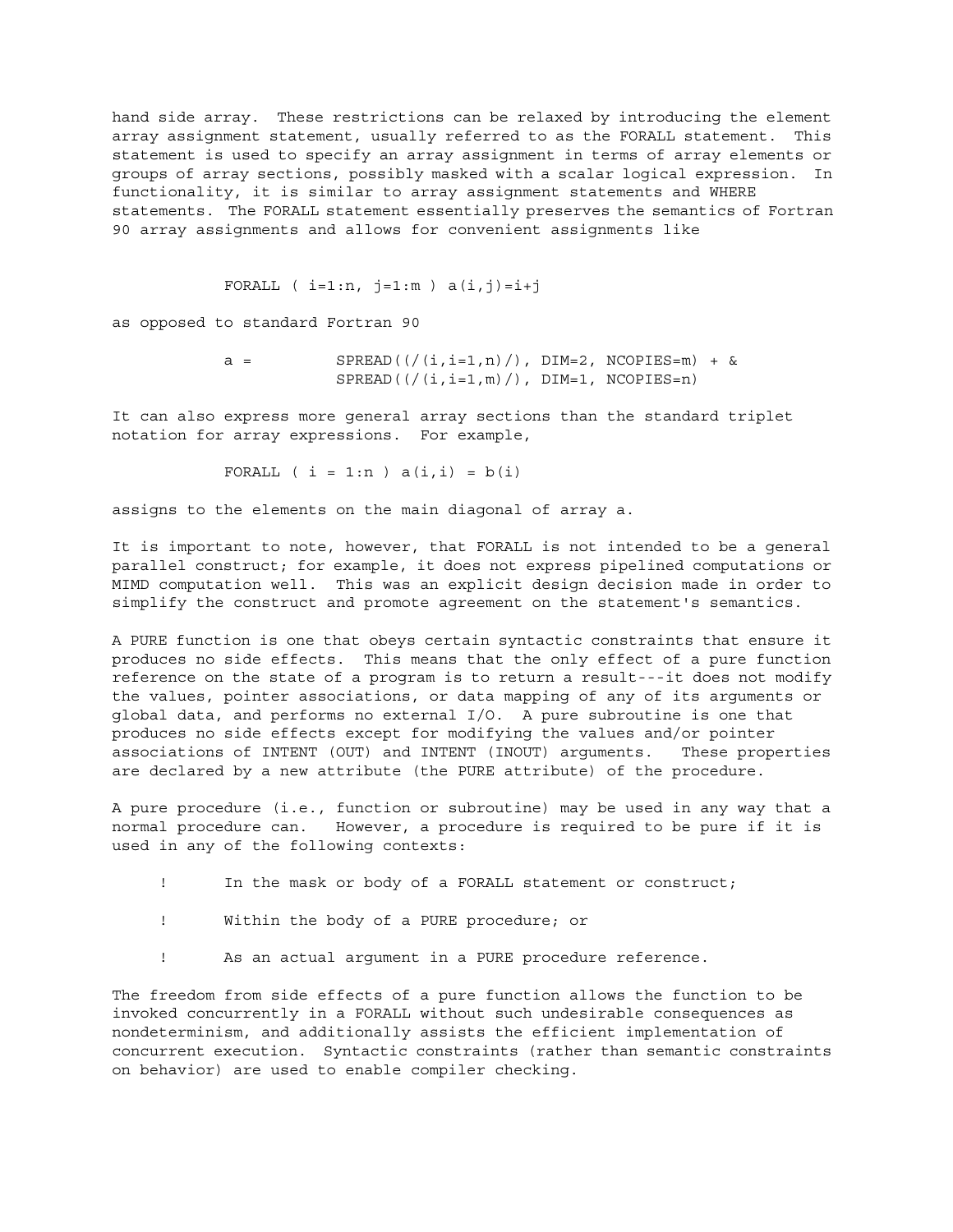------------------------------------------------------------------------------

Number: 006 Title: B9/B1 Object Initialization Status: Incorporated in 94-007r2 Target date: 95 Last revision: May 94 X3J3 reference: 94-138r3

# **X3J3/94-138r3**

**To:** X3J3 From:<br>Subject: Text for X3J3/009 re Object Initialization (B1) **References:** WG5-N930 Resolutions of the Berchtesgaden WG5 Meeting, B9 WG5-N932 Requirement for the Initialization of Pointers and Objects X3J3/93-207 Pointer and Derived Type Initialization X3J3/93-204r4 B9 Implementation Plan X3J3/93-237 OOF Report from Meeting 126 X3J3/93-259 Proposal for Object Initialization (B1) X3J3/93-296 Constructors and Destructors plus Object Initialization (Tutorial) X3J3/94-030 OOF Report from Meeting 127 X3J3/94-031r2 Proposal for Object Initialization (B1) X3J3/94-081 Object Initialization and Memory Conservation (Overheads)

**Number:** 006

**Requirement Title:** B9/B1 Object Initialization

**Status:** Approved

**Technical Description:** Currently all pointers are created with an undefined association status. There is a requirement to change this to allow some pointers to be created with a disassociated association status. The means chosen by straw vote within X3J3 to specify an initial association status of disassociated involves the appearance in initialization contexts of a new intrinsic function NULL with a single optional argument. The syntax "=> NULL( )" may appear in a type declaration statement. The intrinsic function may also appear in a structure constructor to correspond with a pointer component.

There is a further requirement to extend a type definition to contain the specification of a default initial value for a nonpointer component and the specification of disassociated status as the default for a pointer component. It is not necessary for a default value to be specified for each nonpointer component in a definition nor to change the initial association status of each pointer component from undefined to disassociated. If a component is of derived type, its initial state may be specified in the type definition of that type. Conversely, even though a derived-type component has an initial state specified in its type definition, the initial state may be overridden by the use of a structure constructor for that type in the (higher-level) component specification. The effect of specifying default initial values for nonpointer components and the disassociated status for pointer components is that whenever an object of the type is created, by declaration or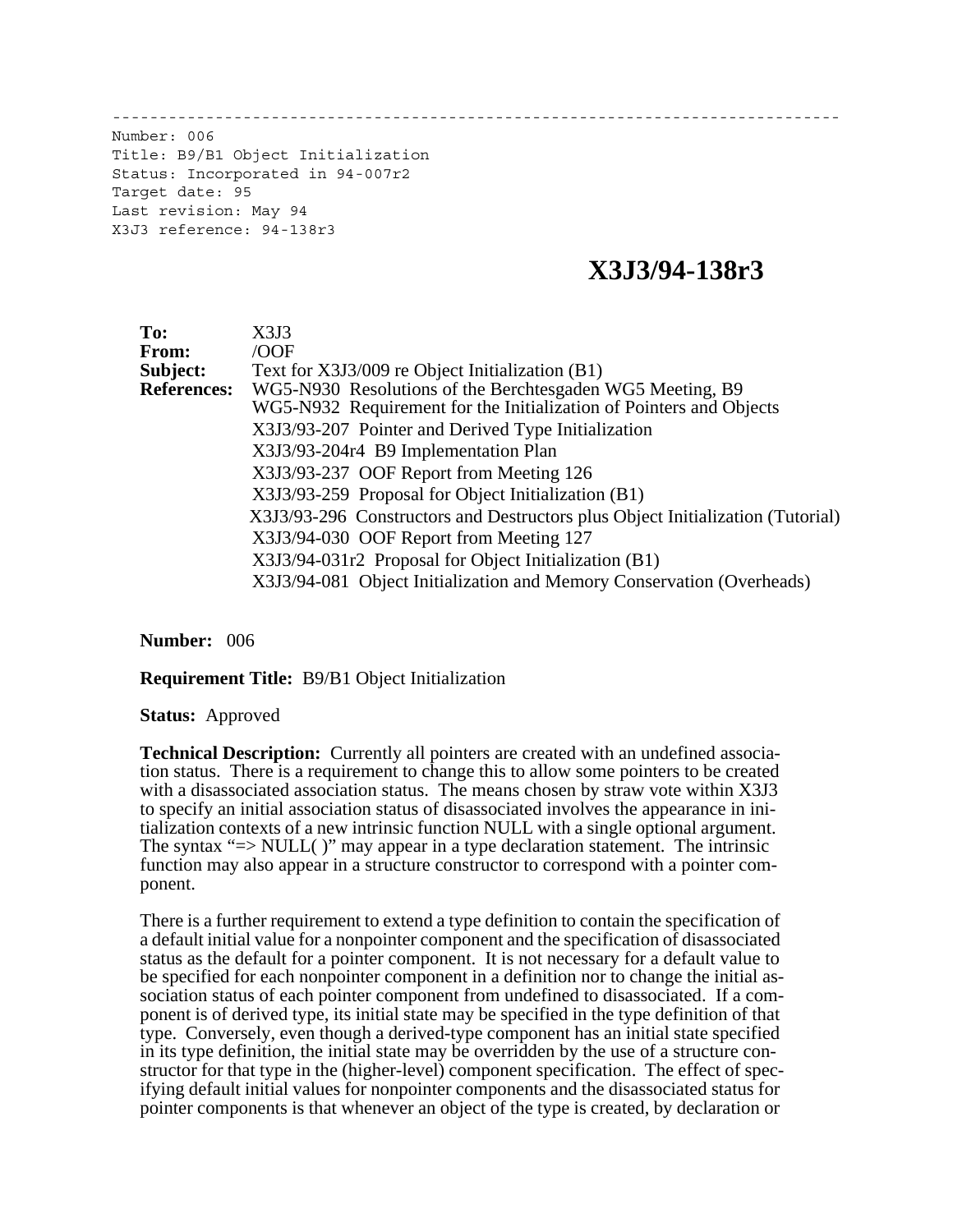allocation, it will be automatically initialized as indicated in the type definition.

As is the case with objects of intrinsic type, it is possible to specify initial values for objects of derived type in type declarations and DATA statements. For an object of derived type, an initial value so specified overrides any default initialization contained in the type definition. An object of a derived type with default initialization specified must not appear in a DATA statement. Note that whereas initialization in a type declaration statement or a DATA statement implies that the object initialized has the SAVE attribute, specification of default initialization carries no such implication for objects of the type.

The syntax needed to meet this requirement for nonpointer components, would seem to be a natural extension of the initialization mechanism used for an object in a type declaration. It is merely a matter of allowing = *initialization* to appear in a component specification. The means described above for initializing a pointer to have an initial status of disassociated can then be used to specify a default disassociated status for a pointer component.

To summarize these extensions:

- $\Rightarrow$  NULL( ) can appear in a type declaration.
- NULL([<pointer-name>]) can appear in a structure constructor.
- Initialization specifications that can appear in a type declaration statement can also appear in a component specification to specify default initialization.
- Default initialization can be overridden by a higher level default initialization or by explicit initialization.

Discussion: The specification of default initialization is a facility that is not available for objects of intrinsic type.

The current proposal does not allow a pointer to have a default association status of defined, although there is no conceptual problem with doing this so long as the target has been declared with the TARGET and SAVE attributes.

**Detailed Edits:** [94-006r0 was integrated into these edits. The only collision was item 87 as noted below.]

[32:36+] add a new paragraph

**Default initialization** is specified for a component of an object of derived type when initialization appears in the component declaration. The object will be initialized as specified in the derived type definition (14.7.3, 14.7.5) even if the definition is private or inaccessible. Unlike explicit initialization, default initialization does not imply that the object has the SAVE attribute. Default initialization does not apply to dummy arguments unless they have INTENT (OUT).

 $[33:29-30]$  replace with

R429 *component-decl* **is** *component-name* [ ( *component-array-spec* ) ] [ \* *char-length* ] [ *component-initialization* ]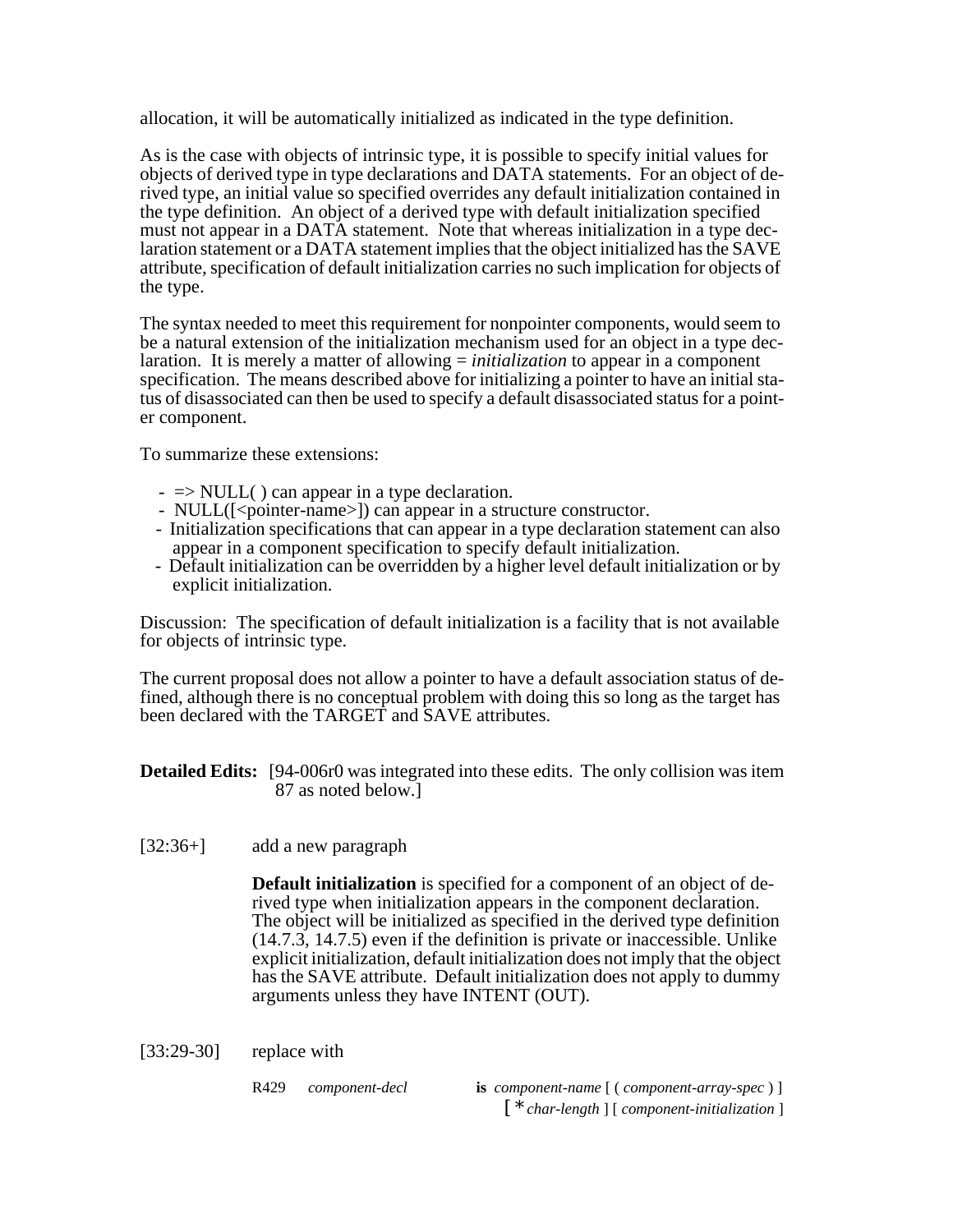R429a *component-initialization* **is** = *initialization-expr*  $or \Rightarrow \text{NULL}$  ( )

### [33:38+] add constraints

Constraint: If *component-initialization* appears, a double colon separator must appear before the *component-decl-list*.

Constraint: If => appears in *component-initialization*, the POINTER attribute must appear in the *component-attr-spec-list*. If = appears in *component-initialization*, the POINTER attribute must not appear in the *component-attr-spec-list*.

Constraint: If an object with default initialization is specified in a common block, the common block must be saved, and if an object with default initialization is specifed in the specification part of a module, the object must be saved.

Note that objects in named common may be initially defined only in a block data program unit (5.5.2.4). Objects with default initialization must not appear in blank common.

### [34:1-2] replace with

The double colon separator in a *component-def-stmt* is required if the DIMENSION attribute, the POINTER attribute, or *component-initialization* is specified; otherwise, it is optional.

If *initialization-expr* appears, an object of the type becomes defined with the default initial value determined from *initialization-expr* unless the default initial value is overridden by explicit initialization. The *initialization-expr* is evaluated in the scoping unit of the type definition in accordance with the rules of intrinsic assignment (7.5.1.4).

 $[34:6+]$  add

Note that default initialization of an array component may be specified by a constant expression consisting of an array constructor, or of a single scalar that becomes the value of each array element.

A component is a pointer if its *component-attr-spec-list* contains the POINTER attribute. Pointers have an association status of "undefined", "disassociated", or "associated". If no default initialization is specified, the initial status is "undefined". **Pointer nullification** sets the status of a pointer to "disassociated". To specify that the default initialization of a pointer component is to be "disassociated", the pointer assignment symbol  $(=>)$  must be followed by a reference to the intrinsic function NULL( ) with no argument. No mechanism is provided to specify a default initial status of "associated".

[35:30] insert after "component."

The type definition may specify that in objects declared to be of this type, such a pointer is initially disassociated.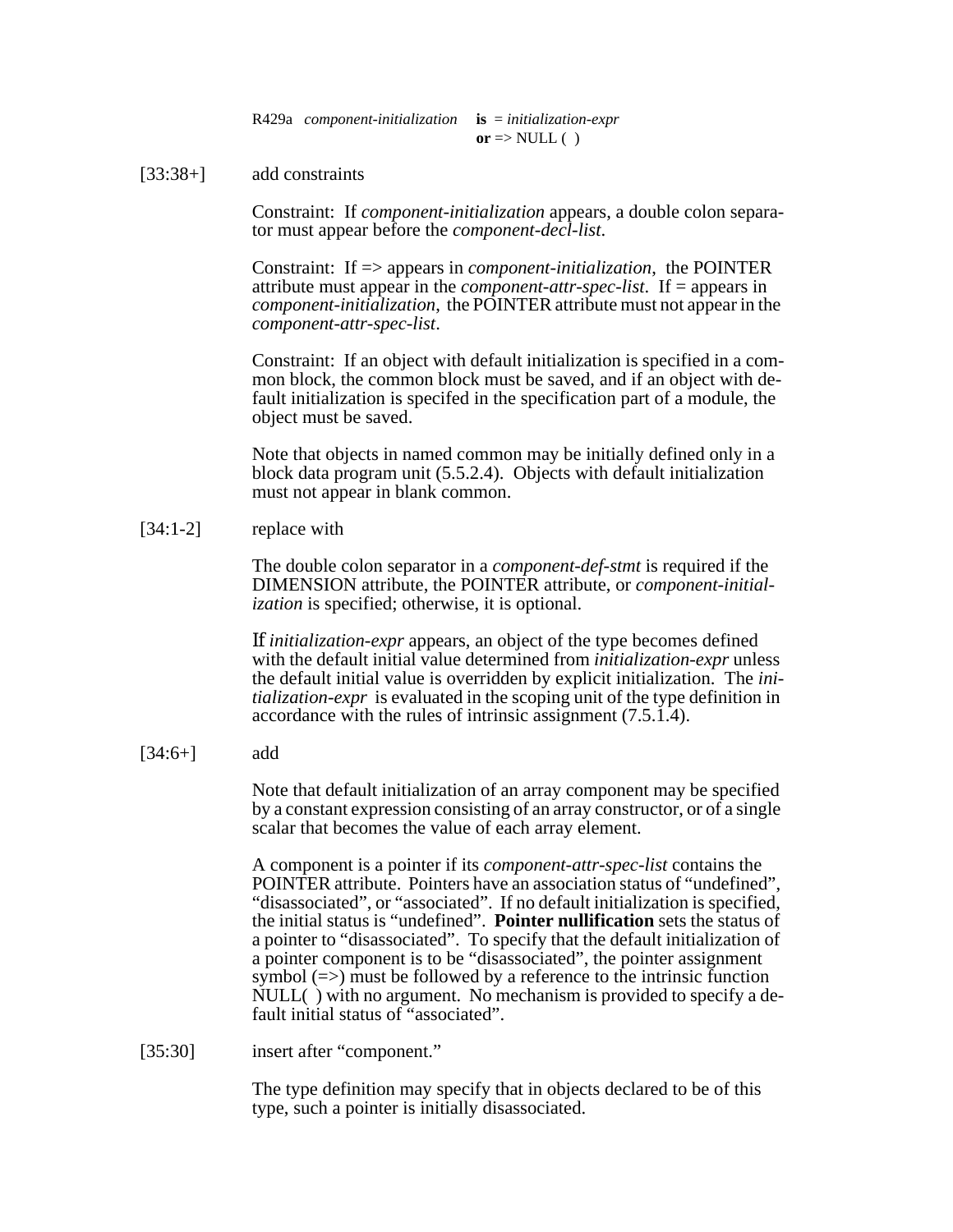#### [35:33] replace with

```
TYPE(NODE), POINTER :: NEXT NODE => NULL( )
```
 $[35:35+]$  Add

It is not required that initialization be specified for each component of a derived type. For example:

```
TYPE DATE
  INTEGER DAY
  CHARACTER (5) MONTH
  INTEGER :: YEAR = 1994 ! Partial default initialization
END TYPE DATE
```
If a component is of intrinsic type and is not a pointer, a default initial value may be specified by an initialization expression. If the component is an array, the initialization expression must be conformable; it may be a scalar or an array constructor (4.5). If the component is a pointer, a limited form of pointer assignment (7.5.2) may be used to specify that in objects of the type, the pointer component is initially disassociated. If the component is of derived type and does not have the pointer attribute, its default initial value may be specified in the type definition for that derived type or by a structure constructor that may override any lower-level default initialization.

In the following example, the default initial value for the YEAR component of TODAY is overridden by explicit initialization in the type declaration statement:

TYPE (DATE), PARAMETER :: TODAY = DATE (21, "Feb.", 1995)

The default initial value of a component of derived type may be overridden by a higher level default initialization. For example:

```
TYPE SINGLE_SCORE
  TYPE(DATE) :: PLAY_DAY = TODAY
  INTEGER SCORE
  TYPE(SINGLE SCORE), POINTER :: NEXT => NULL( )
END TYPE SINGLE SCORE
```
TYPE(SINGLE\_SCORE) SETUP

The PLAY\_DAY component of SETUP receives its initial value from TODAY overriding the lower-level initialization for the YEAR component.

Arrays of structures may be declared whose elements are partially or totally initialized by default. For example:

```
TYPE MEMBER
  CHARACTER (20) NAME
  INTEGER :: TEAM_NO, HANDICAP = 0
  TYPE (SINGLE SCORE), POINTER :: HISTORY => NULL( )
END TYPE MEMBER
```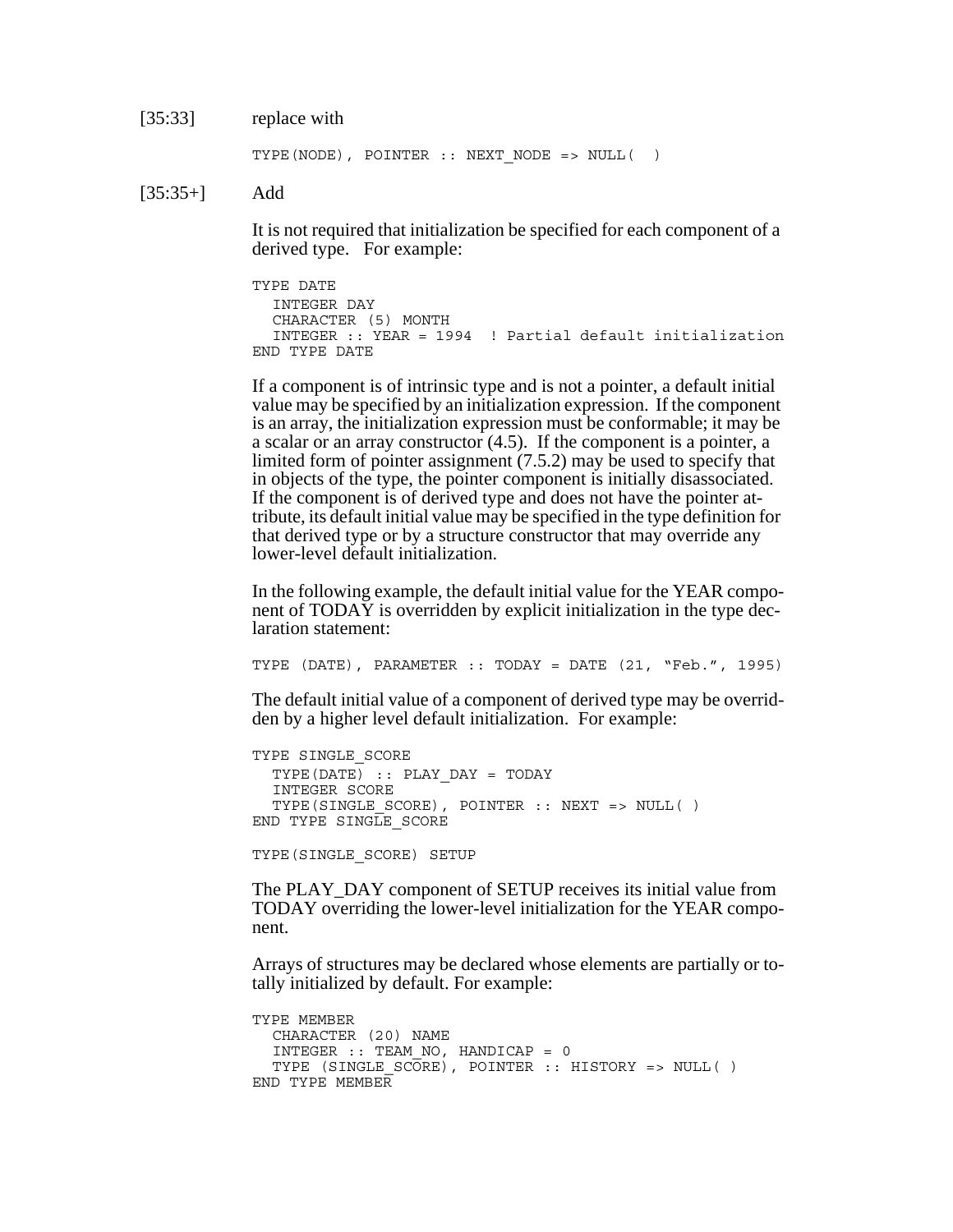|              | ! Array of partially<br>TYPE (MEMBER) LEAGUE (36)<br>initialized elements                                                                                                                                     |  |  |
|--------------|---------------------------------------------------------------------------------------------------------------------------------------------------------------------------------------------------------------|--|--|
|              | TYPE (MEMBER):: ORGANIZER=MEMBER ("I. Manage", 1, 5, NULL())                                                                                                                                                  |  |  |
|              | ORGANIZER is explicitly initialized, overriding the default initializa-<br>tion for an object of type MEMBER. Allocated objects may also be ini-<br>tialized partially or totally. For example:               |  |  |
|              | ALLOCATE (ORGANIZER % HISTORY) ! A partially initialized<br>object of type<br>SINGLE SCORE is created.                                                                                                        |  |  |
| [37:11]      | replace "constant expressions" with                                                                                                                                                                           |  |  |
|              | constant expressions or pointer nullifications                                                                                                                                                                |  |  |
| $[39:36-37]$ | replace with                                                                                                                                                                                                  |  |  |
|              | R504<br>entity-decl<br>is object-name [(array-spec)]<br>$\left[ * \text{ char-length} \right]$ [initialization]                                                                                               |  |  |
| $[39:38+]$   | add                                                                                                                                                                                                           |  |  |
|              | R504a initialization<br>$\mathbf{is} = initialization\text{-}expr$<br>or $\Rightarrow$ NULL ()                                                                                                                |  |  |
| [40:1]       | $=$ initialization-expr $\rightarrow$ initialization                                                                                                                                                          |  |  |
| [40:3]       | The = initialization-expr $\rightarrow$ initialization                                                                                                                                                        |  |  |
| [40:5]       | delete "a pointer,"                                                                                                                                                                                           |  |  |
| $[40:6+]$    | add constraint                                                                                                                                                                                                |  |  |
|              | Constraint: If $\Rightarrow$ appears in <i>initialization</i> , the object must have the<br>POINTER attribute. If $=$ appears in <i>initialization</i> , the ob-<br>ject must not have the POINTER attribute. |  |  |
| [40:34]      | $=$ initialization-expr $\rightarrow$ initialization                                                                                                                                                          |  |  |
| [40:44]      | $an = initialization \text{-}expr \rightarrow \text{explicit initialization}.$                                                                                                                                |  |  |
| $[41:8+]$    | add paragraph                                                                                                                                                                                                 |  |  |
|              | If <i>entity-decl</i> contains a reference to the NULL intrinsic function, <i>ob</i> -<br>ject-name must be a pointer, and its initial association status is disasso-<br>ciated.                              |  |  |
| $[41:9-10]$  | change sentence to [includes edit from defect item 87]                                                                                                                                                        |  |  |
|              | The presence of <i>initialization</i> implies that <i>object-name</i> is saved, except<br>for an <i>object-name</i> in a named common block or an <i>object-name</i> with<br>the PARAMETER attribute.         |  |  |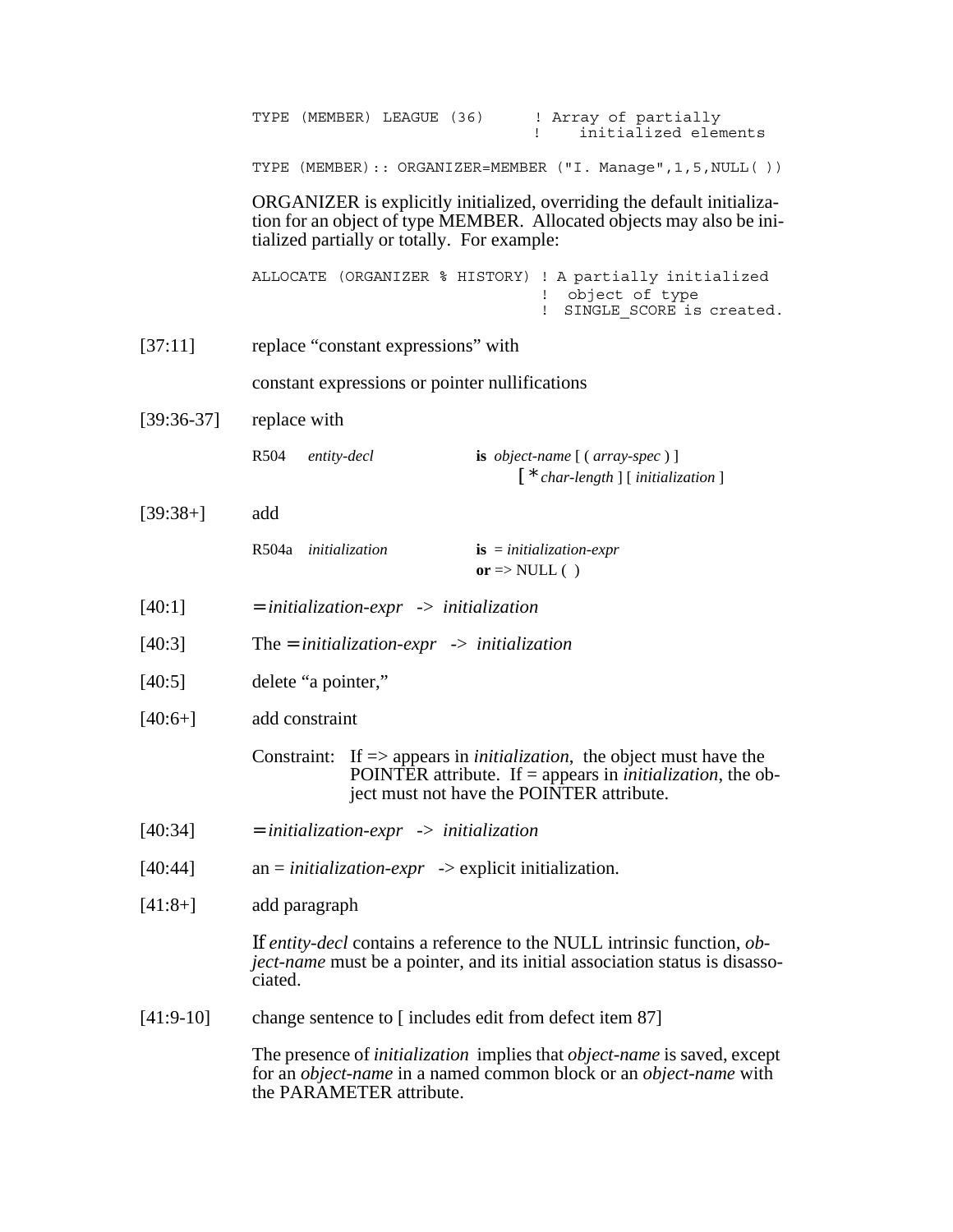| $[41:22+]$ | add                                                                                                                             |
|------------|---------------------------------------------------------------------------------------------------------------------------------|
|            | TYPE (CHAIN), POINTER :: HEAD => NULL()                                                                                         |
| $[44:6+]$  | add                                                                                                                             |
|            | TYPE (NODE), PARAMETER :: DEFAULT = NODE $(0, NULL()$                                                                           |
| [44:30]    | add before period, "except for components of an object of derived type<br>for which default initialization has been specified". |

- [51:35+] add sentence, "If an object or subobject has been specified with default initialization in a type definition, it must not appear in a *data-stmt-object-list.*"
- $[76:22+]$  add

The intrinsic function NULL returns a disassociated pointer. A disassociated pointer has no shape but does have rank. The data type, type parameters, and rank of the result of the intrinsic function NULL when it appears without an argument are determined by the pointer that becomes associated with the result. If the intrinsic function appears on the right of a pointer assignment statement, the type, type parameters, and rank of the result are those of the pointer on the left. If the intrinsic function appears in *initialization* for an object in a type declaration statement, the type, type parameters, and rank of the result are those of the object. If the intrinsic function appears as a default initialization specification in a *component-decl*, the type, type parameters, and rank of the result are those of the component. If the intrinsic function appears in a structure constructor, the type, type parameters, and rank are determined by the corresponding pointer component. If the intrinsic function appears as an actual argument in a procedure reference, the type, type parameters, and rank of the result are those of the corresponding dummy argument.

The optional argument is required when the intrinsic function NULL appears as an actual argument in a reference to a generic procedure if the argument type, type parameters, and rank are required to resolve the reference. For example:

```
INTERFACE GEN
  SUBROUTINE S1 (J, PI)
    INTEGER J
    INTEGER, POINTER :: PI
  END SUBROUTINE S1
  SUBROUTINE S2 (K, PR)
    INTEGER K
    REAL, POINTER :: PR
  END SUBROUTINE S2
END INTERFACE
REAL, POINTER :: REAL_PTR
CALL GEN (7, NULL (REAL PTR) ) | Invokes S2
```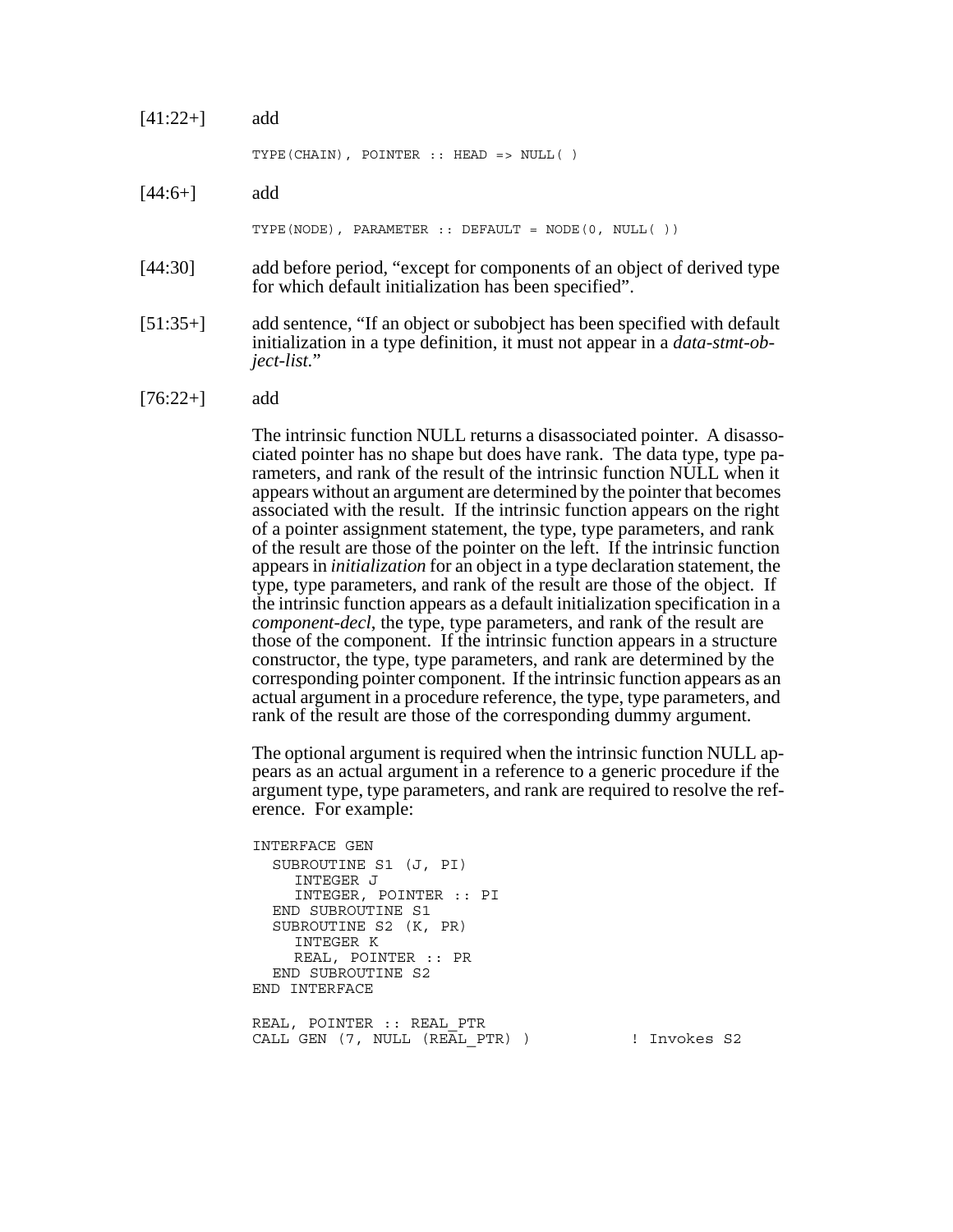| $[77:23+]$  | add new item to list                                                                                                                                                                                                             |
|-------------|----------------------------------------------------------------------------------------------------------------------------------------------------------------------------------------------------------------------------------|
|             | (5a) A reference to the transformational intrinsic function NULL,                                                                                                                                                                |
| [78:5]      | add new item to list                                                                                                                                                                                                             |
|             | (5a) A reference to the transformational intrinsic function NULL,                                                                                                                                                                |
| $[79:10+]$  | add new item to list                                                                                                                                                                                                             |
|             | (8a) The transformational NULL,                                                                                                                                                                                                  |
| [92:17]     | Replace "If the <i>target</i> is a pointer that is disassociated," with "If the <i>tar</i> -<br><i>get</i> is a pointer that is disassociated or a reference to the NULL intrinsic<br>function," and delete "also".              |
| $[92:28+]$  | add                                                                                                                                                                                                                              |
|             | $PTR \Rightarrow NULL()$                                                                                                                                                                                                         |
| [187:32]    | change title to                                                                                                                                                                                                                  |
|             | 13.8.10 Pointer association status functions                                                                                                                                                                                     |
| [187:33]    | The function -> The function NULL returns a disassociated pointer.<br>The inquiry function                                                                                                                                       |
| [192:13]    | change title to                                                                                                                                                                                                                  |
|             | 13.10.20 Pointer association status functions                                                                                                                                                                                    |
| [192:14]    | Association status or comparison -> Association status inquiry or com-<br>parison                                                                                                                                                |
| $[192:15+]$ | add                                                                                                                                                                                                                              |
|             | NULL (MOLD)<br>Returns disassociated pointer<br><b>Optional MOLD</b>                                                                                                                                                             |
| $[225:19+]$ | add                                                                                                                                                                                                                              |
|             | 13.13.77a NULL (MOLD)                                                                                                                                                                                                            |
|             | <b>Optional Argument. MOLD</b>                                                                                                                                                                                                   |
|             | <b>Description.</b> Returns a disassociated pointer.                                                                                                                                                                             |
|             | <b>Class.</b> Transformational function.                                                                                                                                                                                         |
|             | <b>Argument.</b> MOLD must be a pointer and may be of any type. Its point-<br>er association status may be undefined, disassociated, or associated. If<br>its status is associated, the target need not be defined with a value. |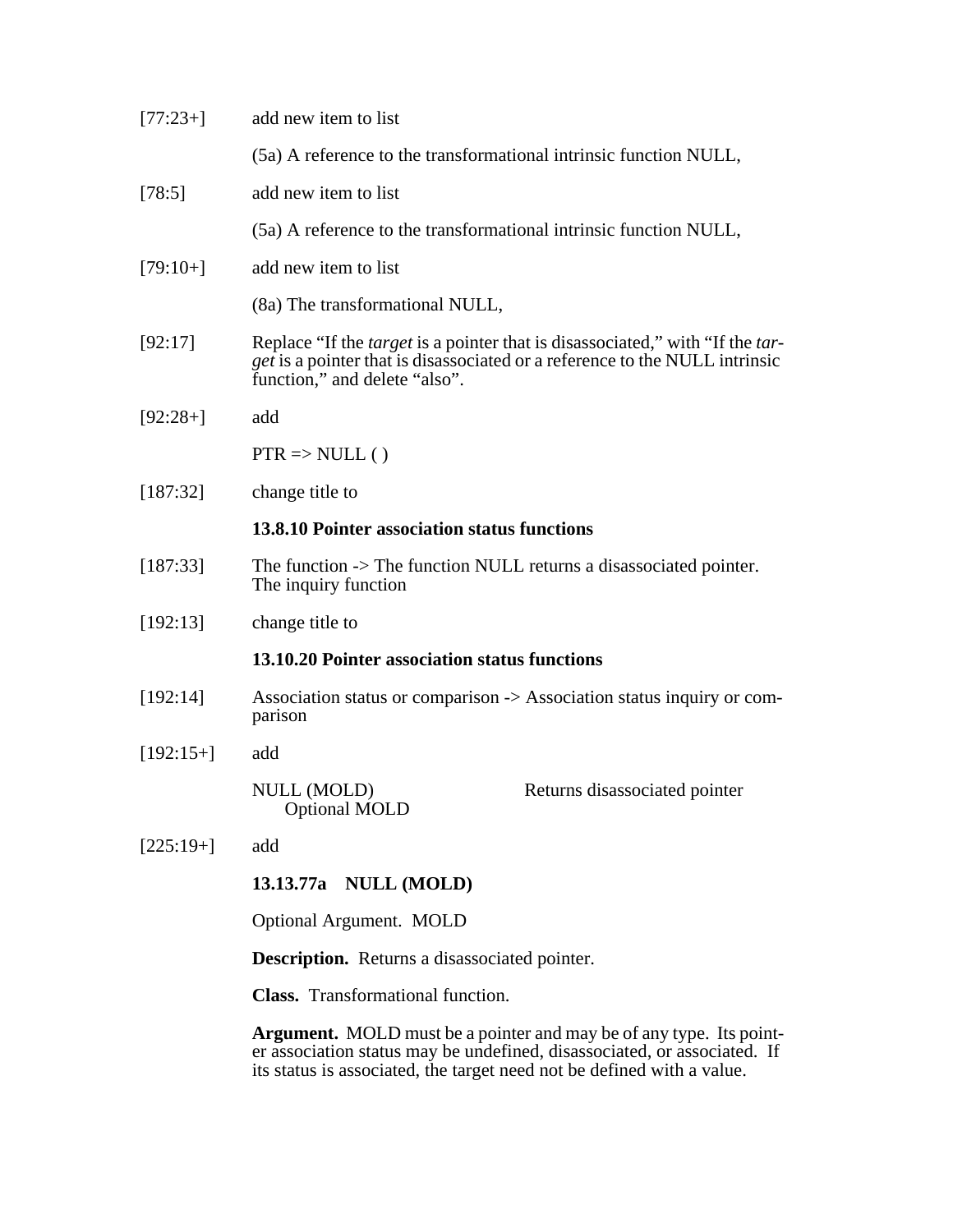**Result Type, Type Parameters, and Rank.** Determined by context (7.1.4.1) if MOLD is not present; otherwise, the same as MOLD.

**Result.** The result is a pointer with disassociated association status.

**Example.** REAL, POINTER, DIMENSION(:) :: VEC => NULL() sets the initial association status of VEC to disassociated.

[243:13] add new paragraph

Note that if the intrinsic function NULL appears as an actual argument in a reference to a generic procedure, the argument MOLD may be required to resolve the reference (7.1.4.1).

- $[246:35]$  becomes -> is
- [246:35+] add (and reletter remaining items)
	- (a) The pointer is explicitly initialized in a type declaration (5.1)
	- (b) Default initialization is specified for the pointer in a type definition (4.4)
- [249:38+] add new item to the list and adjust the list appropriately
	- (3) Components of SAVEd variables for which default initialization is specified, and
- [251:6+] add new items to the list and adjust the list appropriately

(17) Allocation of an object of a derived type, in which default initialization is specified for some components, causes those components of the object to become defined.

(19) Invocation of a procedure that contains a nonSAVEd local object that is not a dummy argument and is of a derived type in which default initialization is specified for some components, causes those components of the object to become defined.

(20) Invocation of a procedure that has an INTENT (OUT) dummy argument of a derived type that specifies default initialization for some components, causes those components of the dummy argument to become defined.

[256:10+] add new glossary item

**default initialization** (4.4) : If initialization is specified in a type definition, an object of the type will be automatically initialized. Nonpointer components may be initialized with values by default; pointer components may be initially disassociated by default. Default initialization is not provided for objects of intrinsic type.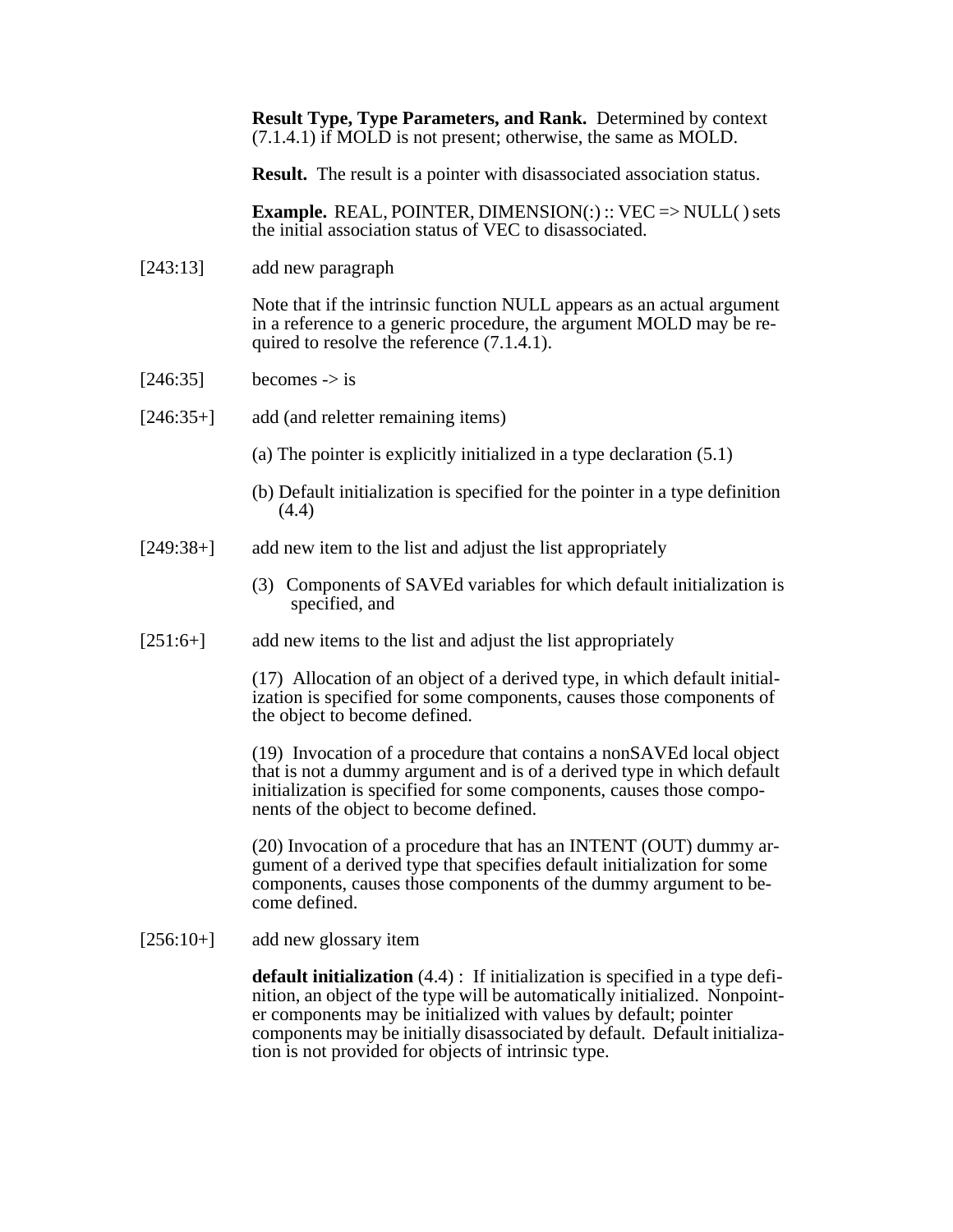[256:42+] add new glossary item

**explicit initialization** : Explicit initialization may be specified for objects of intrinsic or derived type in type declaration statements or DATA statements. An object of a derived type that specifies *default initialization* may not appear in a DATA statement.

 $[268:2-3]$  replace with INTEGER :: VAL = 0 TYPE(CELL), POINTER :: NEXT\_CELL => NULL( )

[268:5] replace with

TYPE(CELL), TARGET :: HEAD ! Automatically initialized

[268:9] delete

[268:15] delete

Add to new Rationale Section:

# **4.4 Derived types**

The prime motivation for adding a means to specify default initialization for objects of derived type is a need to eliminate situations in which dynamic memory becomes unavailable. This can occur in applications that manipulate objects of derived type with pointer components. Most memory leakage can be avoided if it is possible to specify that pointers be created with an initial status of disassociated. In order to allow the initial status of a pointer to be specified as disassociated in declarations, structure constructors, or type definitions, a new intrinsic function, NULL, with a single optional argument is provided. When the intrinsic function NULL appears in a type definition, the optional argument must not appear. When the intrinsic function NULL appears elsewhere, the argument is optional if the type, type parameters, and rank of the required disassociated pointer are apparent from the context. If this is not the case, a pointer object name must appear as the argument to indicate the type, type parameters, and rank of the required disassociated pointer. The argument acts as a mold. Such an argument may be necessary when a disassociated pointer is used as an actual argument in a generic procedure reference (7.1.4.1). An example of the initialization of a pointer as disassociated is:

REAL, POINTER, DIMENSION (:) :: VEC => NULL( )

The following code fragment illustrates the memory leakage problem:

MODULE CHARACTER\_VARYING TYPE VARYING PRIVATE CHARACTER, POINTER :: CHARS(:) END TYPE VARYING ! Generic interfaces for assignment, concatenation, conversion, etc. ... CONTAINS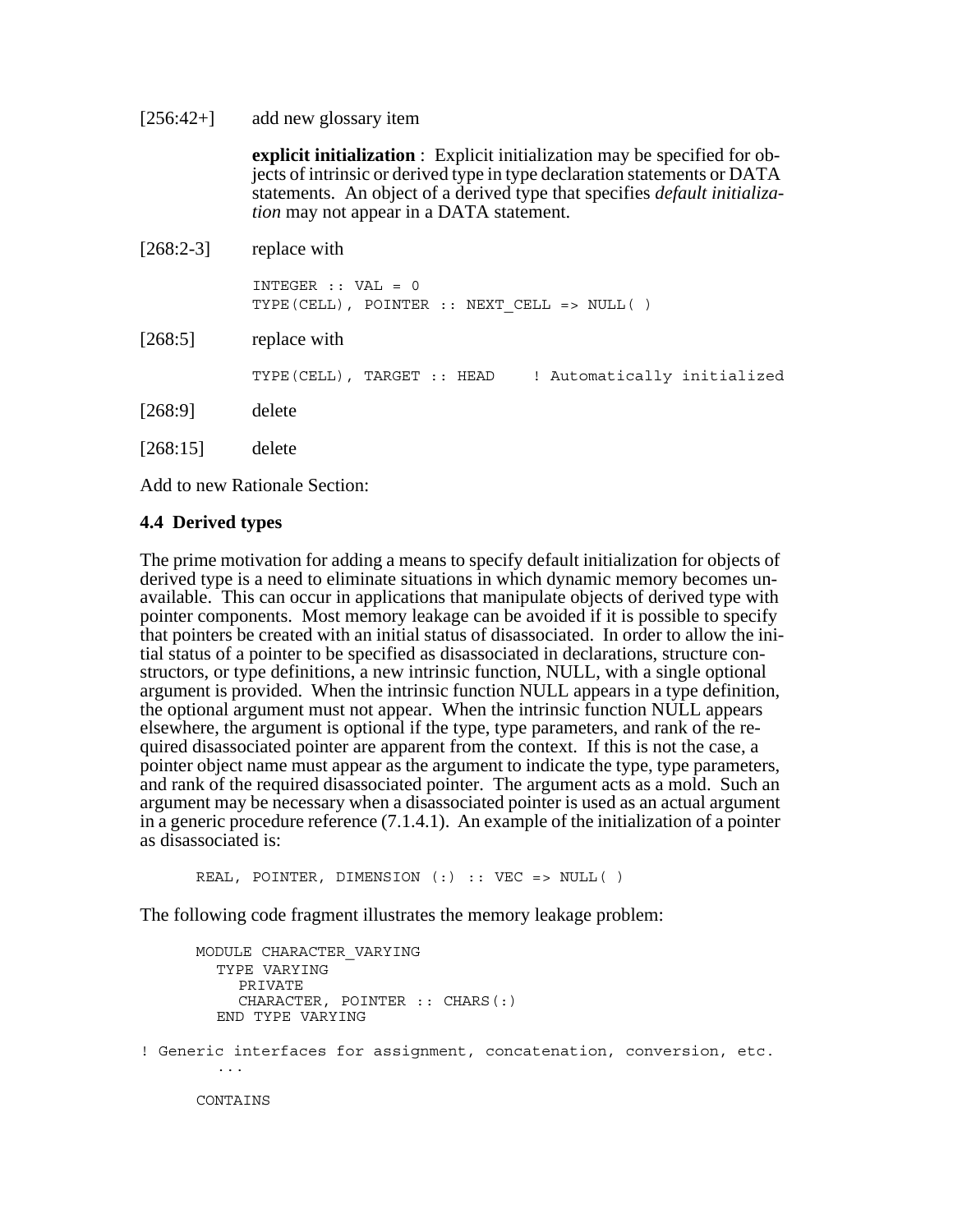```
SUBROUTINE VS ASS VS (VAR, EXPR) ! Assignment subroutine
     TYPE(VARYING), INTENT(OUT) :: VAR
     TYPE(VARYING), INTENT(IN) :: EXPR
     ALLOCATE (VAR % CHARS (1:SIZE(EXPR % CHARS)))
     VAR % CHARS = EXPR % CHARS
  END SUBROUTINE VS_ASS_VS
  ...
END MODULE CHARACTER_VARYING
MODULE VOCABULARY
  USE CHARACTER_VARYING
  PRIVATE
  TYPE(VARYING), PUBLIC :: WORDS (5000) ! Words in random order
  WORDS(1) = "attack"
  WORDS(2) = "at"WORDS(3) = "dawn"...
END MODULE VOCABULARY
PROGRAM DECIPHER_MESSAGE
  USE CHARACTER_VARYING<br>USE VOCABULARY
  USE VOCABULARY<br>
TYPE(VARYING) MSG                        ! To collect<br>
I To collect
                                       The Collect message<br>The collect message
  INTEGER MSG_WDS(100)
                                       ! Indices to WORDS<br>! No. of indices, loop index
  INTEGER N, Ī<br>READ *, N, MSG_WDS<br>MSG = ""
                                   ! Set to empty string
  DO I = 1, N
    MSG = MSG // WORDS(MSG WDS(I)) : Collect message
  END DO
  ...
END PROGRAM DECIPHER_MESSAGE
```
Suppose the string of indices read into MSG\_WDS is 125, 2, 3005, 7, 333, 4002, 66, 222, 2, 6, 901 and at the conclusion of the loop, MSG contains "meeting at five on morning of may eighteen at abandoned mine". Dynamic memory will contain the following:

> meeting meeting at meeting at five meeting at five on meeting at five on morning . . .

Because the pointer VAR % CHARS in the subroutine VS\_ASS\_VS may be undefined, it cannot be tested for association so that space no longer needed can be released. In applications manipulating objects of derived type with pointer components, most memory leakage can be avoided if initialization of pointers in the derived type can be specified in the type definition. Objects of the type can then be initialized automatically when created by either declaration or allocation. If the module CHARACTER\_VARY-ING can be specified as:

```
MODULE CHARACTER_VARYING
  TYPE VARYING
    PRIVATE
    CHARACTER, POINTER :: CHARS(:) => NULL( )
  END TYPE VARYING
```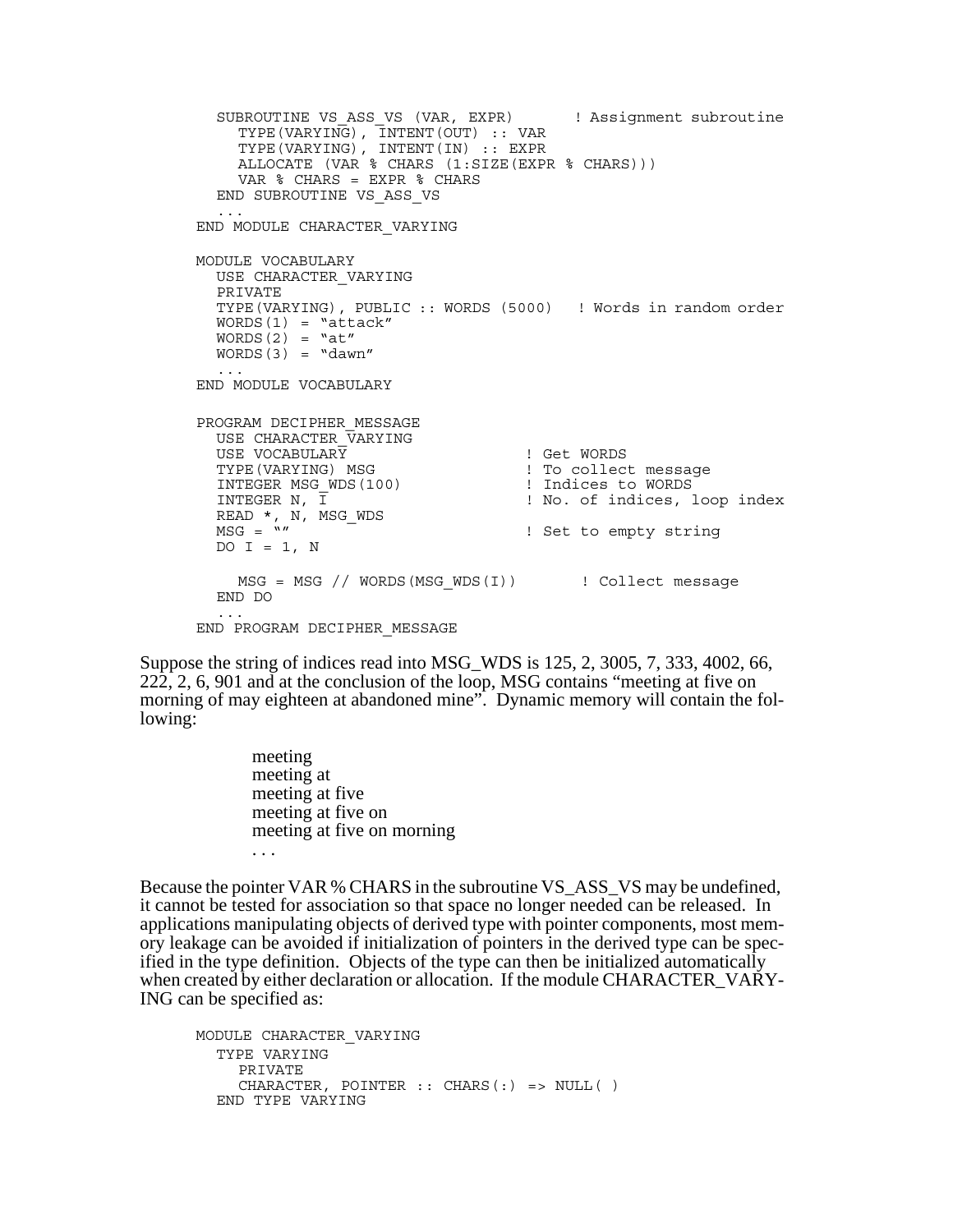```
! Generic interfaces for assignment, concatenation, conversion, etc.
        ...
     CONTAINS
        SUBROUTINE VS ASS VS (VAR, EXPR) ! Assignment subroutine
          TYPE(VARYING), INTENT(OUT) :: VAR
          TYPE(VARYING), INTENT(IN) :: EXPR
          IF (ASSOCIATED (VAR % CHARS)) DEALLOCATE (VAR % CHARS)
          ALLOCATE (VAR % CHARS (1:SIZE(EXPR % CHARS)))
          VAR % CHARS = EXPR % CHARS
        END SUBROUTINE VS_ASS_VS
        ...
     END MODULE CHARACTER_VARYING
```
Then at the conclusion of the loop, dynamic memory would not be needlessly cluttered.

The previous standard allowed pointer assignment to occur when an object of a type containing a pointer is defined with a structure constructor; see the example in section 4.4.4 [37:17-26]. It is only a small extension to allow pointer nullification in derivedtype constant expressions used for named constants or data initialization. For example:

```
TYPE LINK
  REAL :: VALUE
  TYPE(LINK), POINTER :: NEXT
END TYPE LINK
\text{TYPE (LINK)} :: HEAD = LINK(0.0, NULL( ))
TYPE(LINK), PARAMETER :: DEFAULT = LINK(0.0, NULL( ))
TYPE(LINK) \cdots END OF CHAIN = DEFAULT
```
This language extension does not completely solve the memory leakage problem; for that, an automatic destructor is needed that would be invoked for local pointers and structures with pointer components when the procedure in which they are created terminates. Such a facility is not included in this standard; it could be provided automatically by a processor that strove to conserve dynamic memory.

For reasons of determinancy and portability, an object for which default initialization is specified is not allowed to appear in a DATA statement. In traditional implementations, a compiler passes along initialization information for nondynamic variables to a loader, which is frequently designed to handle object code from several different languages. There could thus be no guarantee that initialization in a DATA statement would override the default initialization specified in a type definition.

**History:** WG5-N930 Resolution of the Berchtesgaden WG5 Meeting WG5-N932 Requirement for the Initialization of Pointers and Objects X3J3/93-207 Pointer and Derived Type Initialization X3J3/93-259 Proposal for Object Initialization X3J3/94-031r2 Proposal for Object Initialization - moved to X3J3/009 with status "X3J3 consideration in progress" by unanimous consent X3J3/94-138r3 Text for X3J3/009 re Object Initialization (B1) moved to X3J3/009 (replacing previous text) with status "Approved" by unanimous consent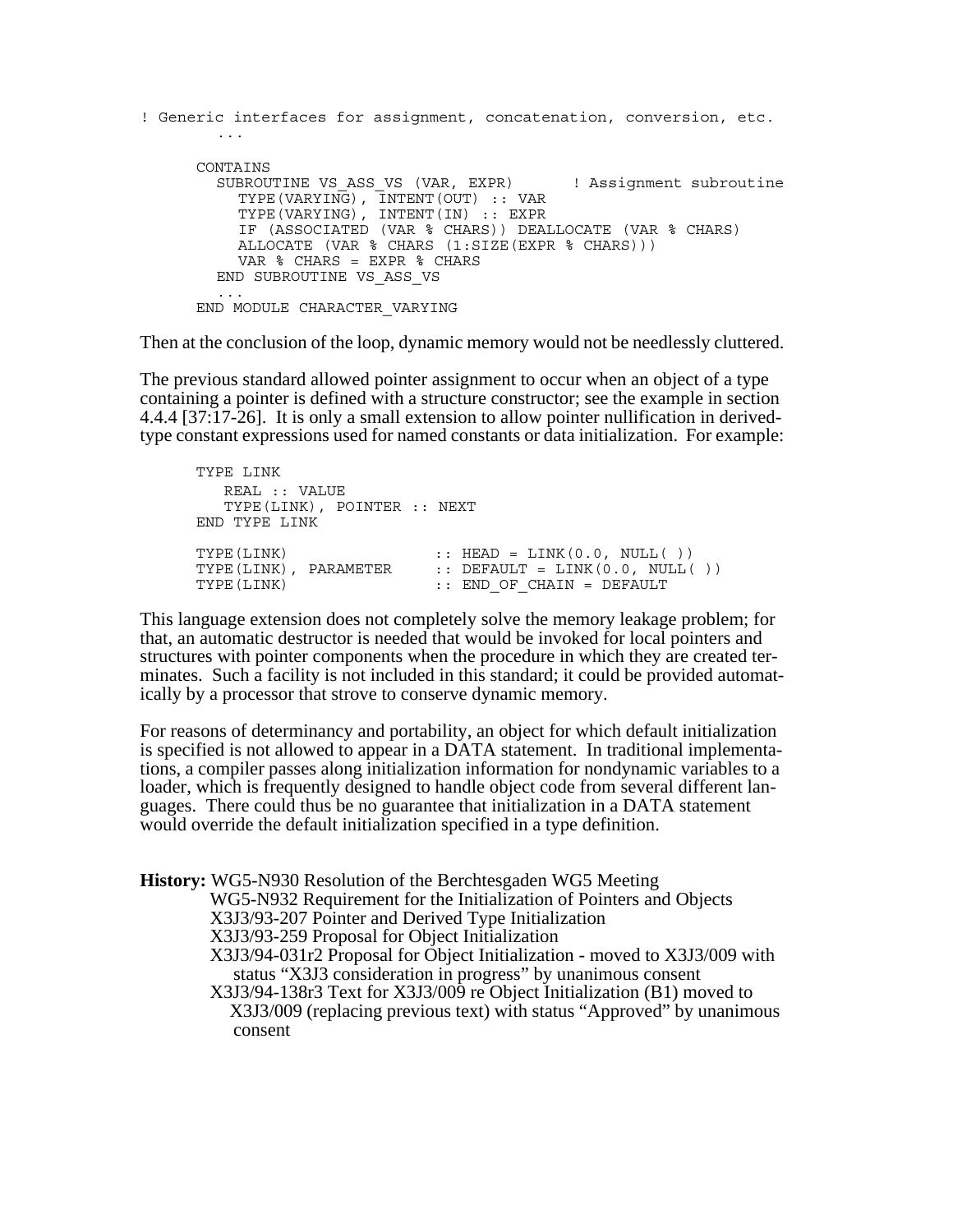------------------------------------------------------------------------------ Number: 007 Title: Language evolution (B9 Item B4.2) Status: Incorporated in 94-007r2 Target date: 95 Last revision: May 94 X3J3 reference: x3j3.1994-310 email ballot Introduction ------------ At meeting 128, X3J3 approved the following two proposals. 1. The following Fortran 90 features shall be deleted from the revised language: Real and double precision DO variables Branching to END IF PAUSE ASSIGN, assigned GO TO, assigned formats cH edit descriptor 2. The following Fortran 90 features shall be deemed obsolescent in the revised language: Computed GO TO Statement functions DATA statements amongst executables Assumed length character functions Fixed form source Assumed size arrays CHARACTER\* form of CHARACTER declaration The following specifies the edits necessary to implement these decisions. Proposed edits are represented using the form of the Technical Corrigenda, that is using location both relative to section and paragraph (for the benefit of those without line-numbered copies of Fortran 90) and by page and line number, shown in square brackets. The edits are ordered by topic, rather than sequentially overall, except that the replacement Annex B is presented as a whole, in order to facilitate consistency of style. Where comments are made, they are shown within square brackets. Edits for the font of text describing obsolescent features have been proposed only for annexes A and C. It would be tedious in the extreme for

Annex B, which discusses deleted and obsolescent features, to have every reference to an obsolescent feature in a different font.

Edits implementing deletion ---------------------------

D1. Edits relating to the deletion of real DO variables

In section 8.1.4.1.1, rule R821 [100:34-35]: Change "scalar-numeric-expr" to "scalar-int-expr", three times.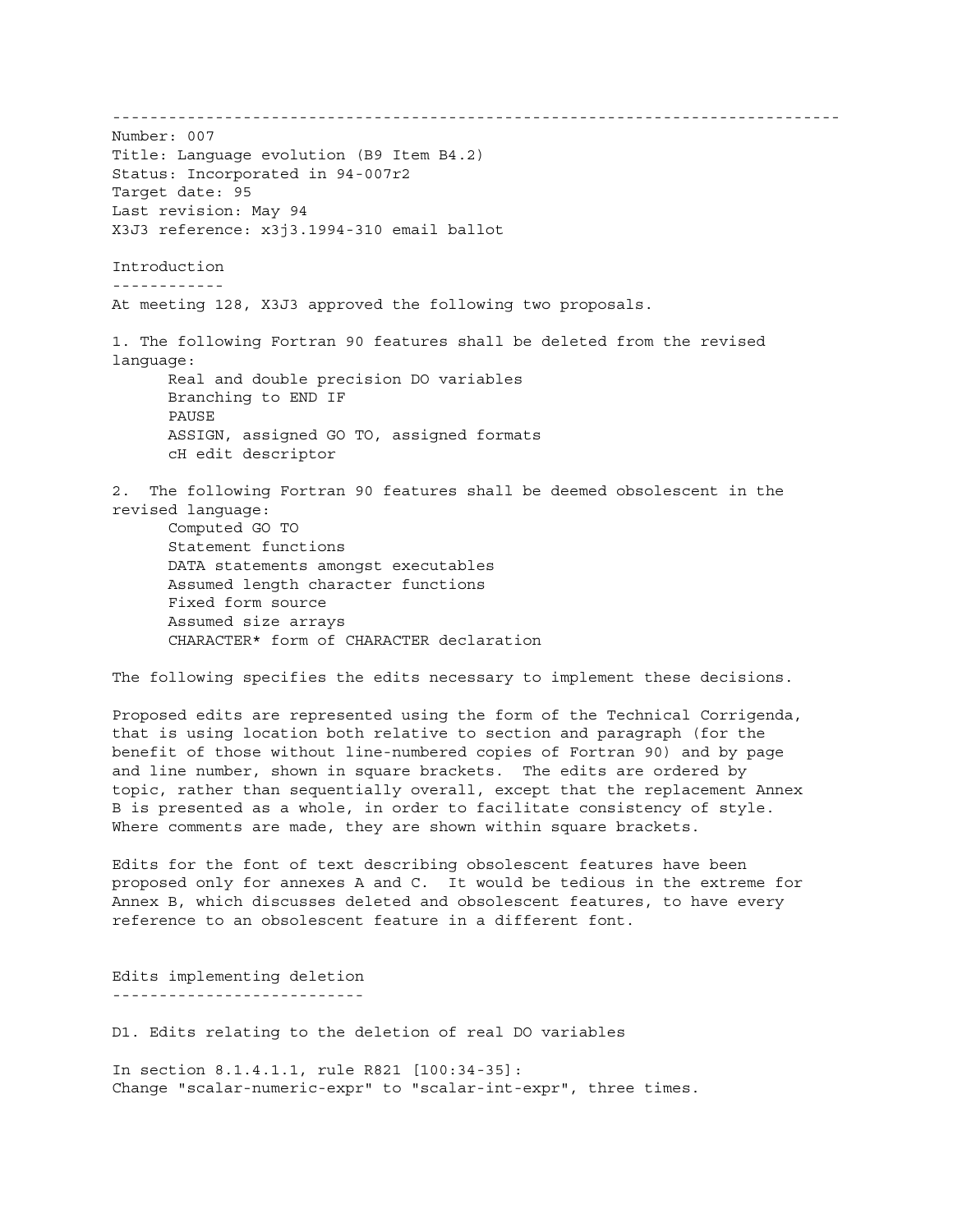In rule R822 [100:37]: Change "scalar-variable" to "scalar-int-variable".

In rule R822, first constraint [100:38-39] : Delete ", default real, or double precision real" ;

Delete the second constraint which follows rule R822 [100:40-41].

In section 8.1.4.4.1, third line, [102:22]: Change "scalar-numeric-expr" to "scalar-int-expr", three times.

Replace the section numbered (1) [102:24-29] by:

"The initial parameter m1, the terminal parameter m2, and the incrementation parameter m3 are established by evaluating scalar-intexpr1, scalar-int-expr2, and scalar-int-expr3, respectively, including, if necessary, conversion to the kind type parameter of the do-variable according to the rules for numeric conversion (Table 7.9). If scalar-intexpr3 does not appear, m3 is of type default integer and its value is 1. The value m3 must not be zero."

In section 9.4.2, rule R918 [123:27-28]: Change "scalar-numeric-expr" to "scalar-int-expr", three times.

In rule R918, second constraint [123:30] : Delete ", default real, or double precision real" ;

Text for Annex B.1 is shown at B.1.1 below.

D2. Edits relating to the deletion of branching to END IF

In the second paragraph of section 8.1.2.2, second line [96:36]: Add "only" before "from within" and delete ", and also from outside the construct".

In the third paragraph of section 8.2, [107:7-8]: Add "only" before "from within" and delete the text ", and also from outside the construct". [This is then consistent with the wording for the CASE construct].

Text for Annex B.1 is shown at B.1.2 below.

D3. Edits related to deletion of the PAUSE statement In section 2.1, rule R216 [9:31]: Delete the line "or pause-stmt". Delete all of section 8.5 [108:32-37]. Text for Annex B.1 is shown at B.1.3 below.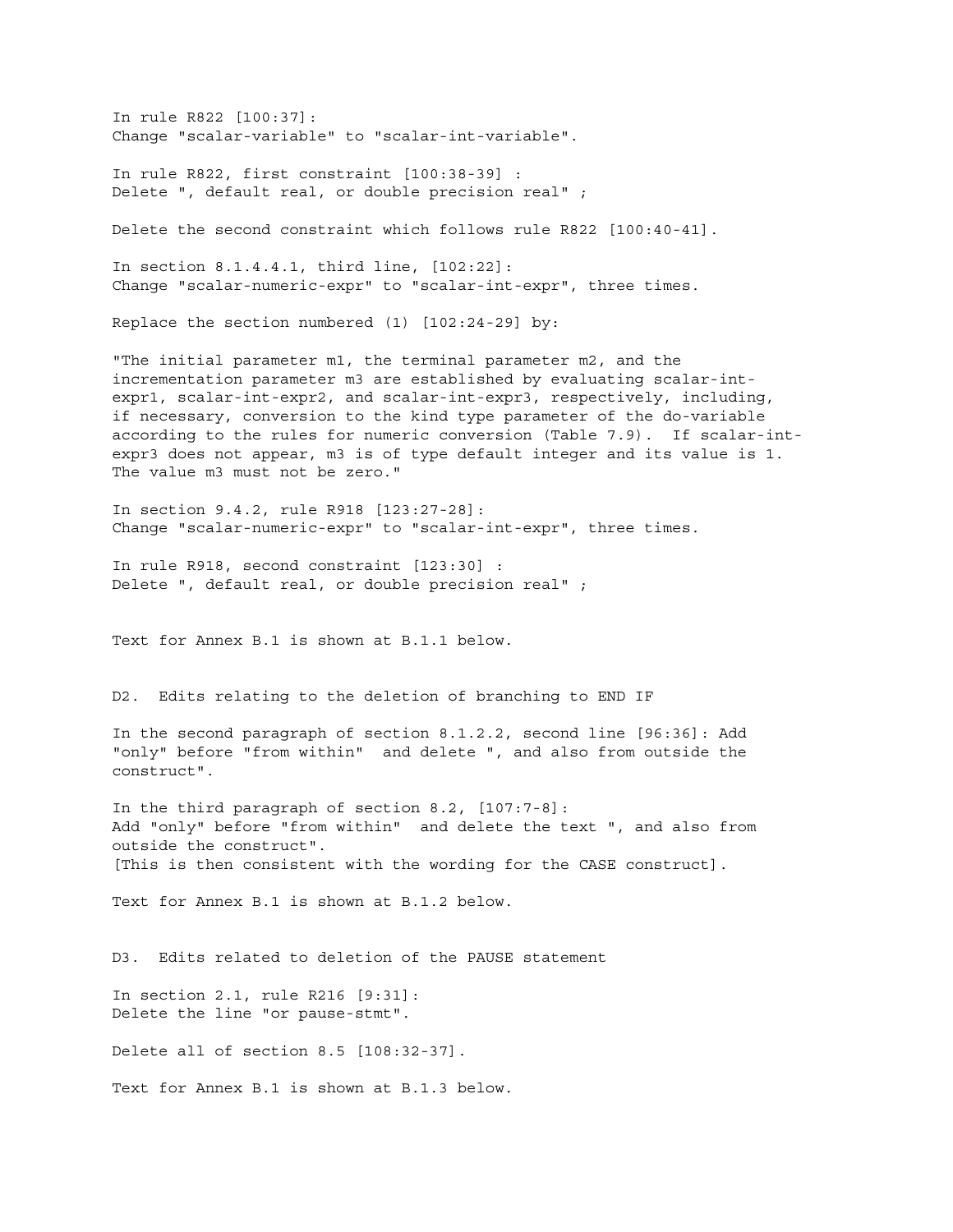D4. Edits relating to deletion of ASSIGN, assigned GO TO, assigned formats In section 2.1, rule R216 [9:29-30]: Delete the lines "or assign-stmt" and "or assigned-go-to-stmt". In section 8.1.4.1.2, rule R829, first constraint [101:20-21]: Add "or" before "an arithmetic-if-stmt" and delete "or an assigned-go-to-stmt". In section 8.1.4.1.2, rule R833, first constraint [101:33-34]: Add "or" before "an arithmetic-if-stmt" and delete "or an assigned-go-to-stmt". Delete section 8.2.4 [107:30-108:11] and renumber section 8.2.5 accordingly. In section 9.4.1.1, rule R913 [121:5]: Delete the line "or scalar-default-int-variable". Delete the first paragraph following the constraint for rule R913 [121:8-9], that is delete, "The scalar-default-int-variable must have been assigned (8.2.4) the statement label of a FORMAT statement that appears in the same scoping unit as the format." In section 14.7.5 [250:18-19]: Delete the section numbered (6) and renumber accordingly. In section 14.7.5 [250:33-34]: In the section numbered (11) delete the text, ", except that variables associated with the variable in an ASSIGN statement become undefined when the ASSIGN statement is executed" In section 14.7.6 [251:20-21]: Delete the section numbered (2) and renumber accordingly. Text for Annex B.1 is shown at B.1.4 below. D5. Edits relating to the deletion of the cH edit descriptor In section 10.2.1: Delete the second line of rule R1016. [137:16] Delete rule R1017 and the first three constraints following it. [137:17-20] Delete the penultimate paragraph in the section, that is, "In the H edit descriptor, c specifies the number of characters following the H." [137:28] In the last paragraph, delete the words, "except for the characters following the H in the H edit descriptor and". [137:30] Delete section 10.7.2 [148:4-6]. Text for Annex B.1 is shown at B.1.5 below.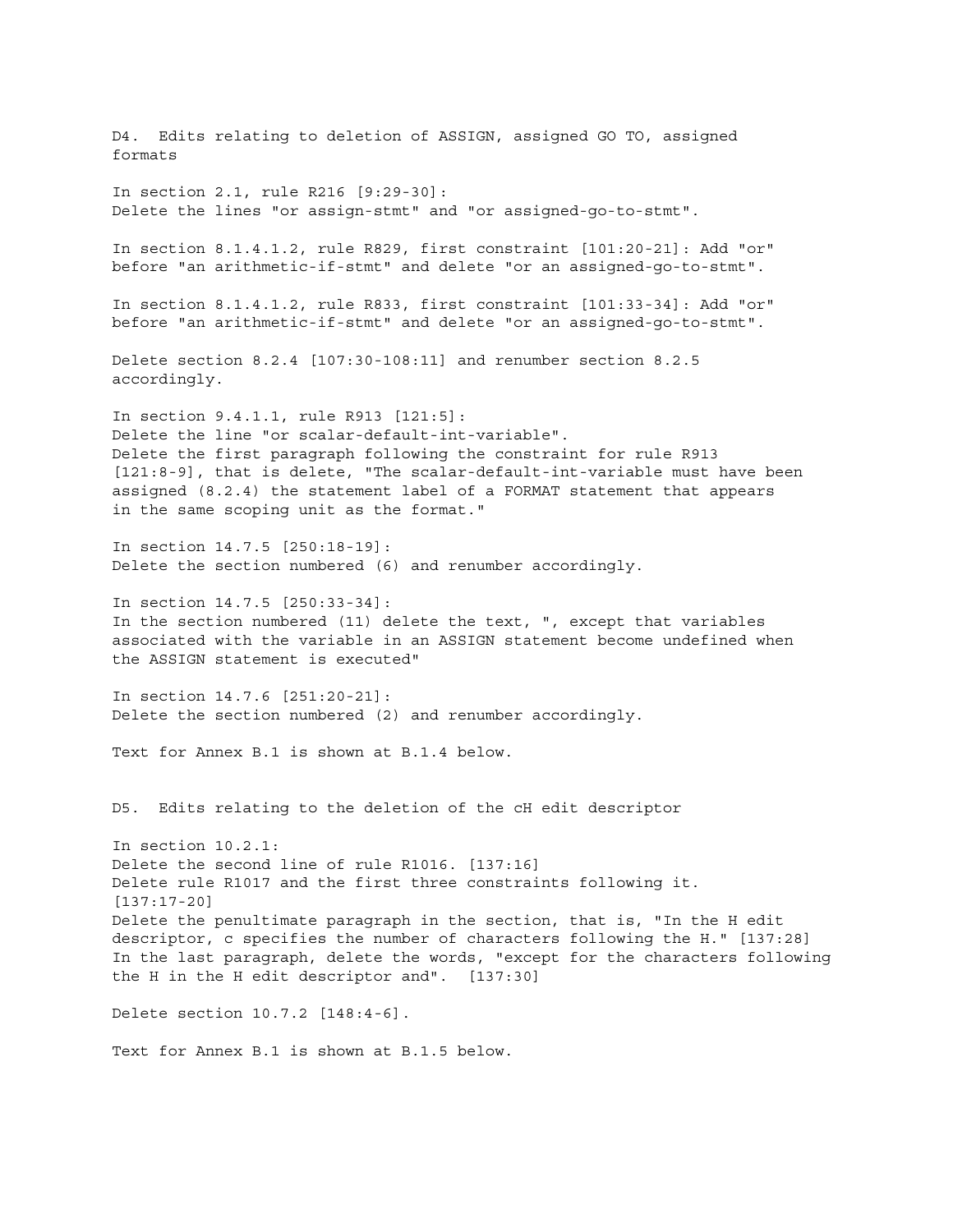Edits implementing the obsolescence of features ----------------------------------------------- O1. Edits related to making computed GO TO obsolescent The following should be in obsolescent font: In section 2.1, rule R216, the line "or computed-goto-stmt" [9:6]; Section 8.2.3 [107:21-29]. Text for Annex B.2 is shown at B.2.1 below. O2. Edits related to making statement functions obsolescent The following should be in obsolescent font: In section 2.1, rule R207, the line "or stmt-function-stmt" [8:12]; In section 2.3.1, figure 2.1 the text "Statement Function Statements" [11:29]; In section 2.3.2, table 2.1, the text "Statement Function" [12:17]; In section 5.1, rule R505, second constraint, the text "or a statement function" [39:42]; In section 5.1.1.5, the paragraph, "The length specified for a charactervalued statement function or statement function dummy argument of type character must be an integer constant expression." [43:6-7]; In section 11.3, rule 1106, second constraint, the text "a stmt-functionstmt," [157:21]; In section 11.3, penultimate paragraph, the text "statement function definitions," [157:27]; In section 12.1.2, the text ", or a statement function" [163:18]; In section 12.1.2.2.1, item numbered (2), the text "in a stmt-functionstmt," [164:4]; In section 12.1.2.2.1, item numbered (11), the text "or in a stmtfunction-stmt," [164:15-16]; Section 12.1.2.4 [165:33-34]; In section 12.3.1, the sentence "The interface of a statement function is always implicit." [166:27]; In section 12.3.2.1, rule R1206, first constraint, the text ", or stmtfunction-stmt" [167:29-30]; In section 12.4.1, rule R1214, fourth constraint, the text "or of a statement function" [172:7-8]; In section 12.5.2.4, first paragraph, the sentence "When a statement function is invoked, an instance of that statement function is created." [177:29 - added in corrigendum]; In section 12.5.2.4, second paragraph, the text "or statement function" (three times) [177:31-34]; In section 12.5.2.5, the entire paragraph "In a subprogram, a name that appears as a dummy argument in an ENTRY statement must not appear in the expression of a statement function unless the name is also a dummy argument of the statement function, appears in a FUNCTION or SUBROUTINE statement, or appears in an ENTRY statement that precedes the statement function statement." [178:39-42]; Section 12.5.4 [182:1-32];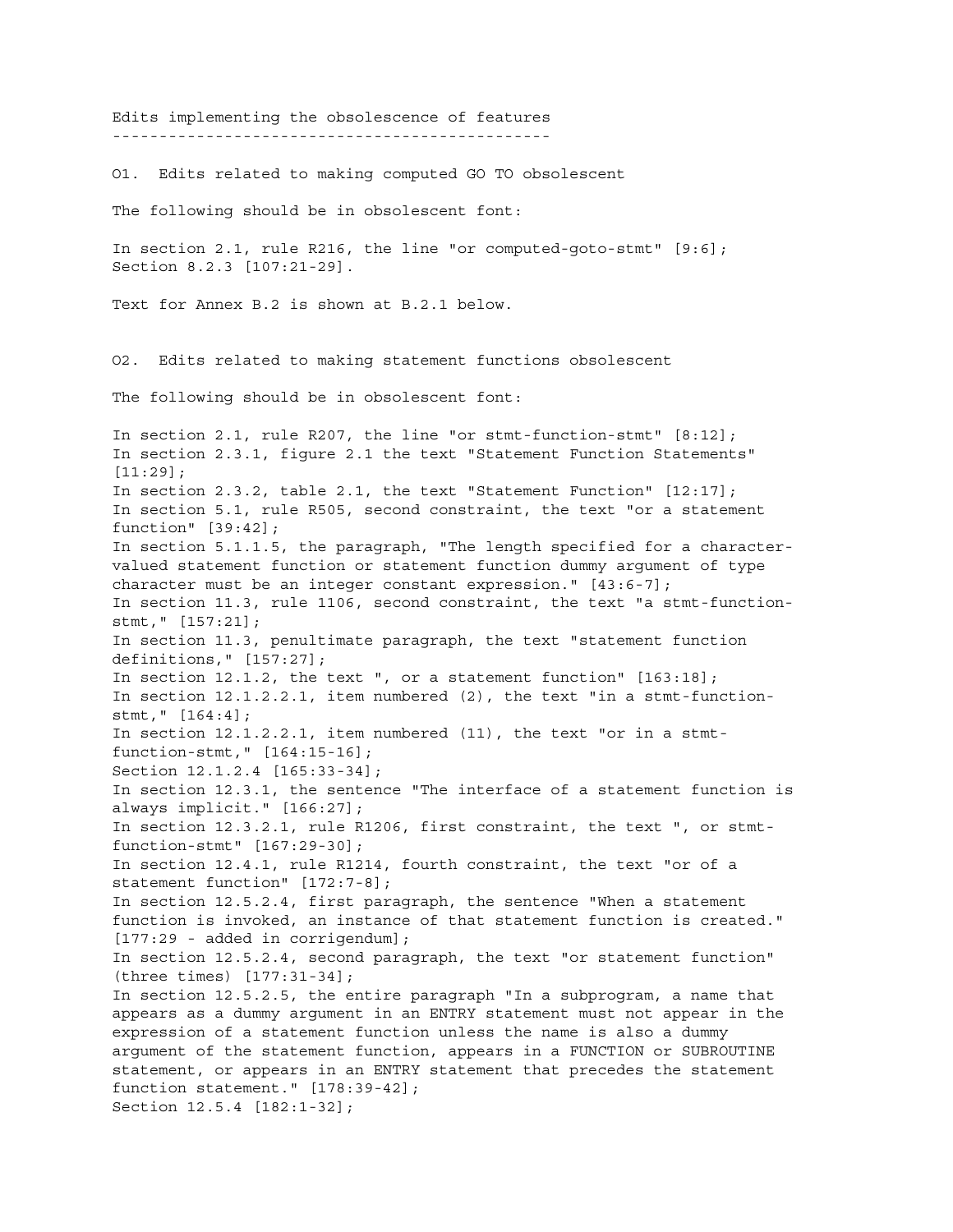In section 14.1.2, item numbered (1), the text "statement functions," [241:24]; In section 14.1.2.4, item numbered (2)(b), the text "or statement function" [243:30-31]; In section 14.1.2.4.2, item numbered (3), the text "or statement function" [244:29]; In section 14.1.3, the entire first paragraph [245:16-18]; In Annex A, definition of dummy argument, the text ", or a statement function statement" [256:30]; In Annex A, definition of entity, the text "a statement function" [256:38]; In Annex A, definition of implicit interface, the text ", or a statement function" [257:33]; In Annex A, definition of procedure, the text ", or a statement function" [259:21]; In Annex A, all of the definition of statement function [260:21-22]. Text for Annex B.2 is shown at B.2.2 below. O3. Edits relating to making obsolescent DATA statements among executables The following should be in obsolescent font: In section 2.1, rule 209, the line "or data-stmt" [8:17]; In section 2.3.1, figure 2.1, the text "DATA Statements" where it is alongside "Executable Constructs" [11:32-33]; In section 2.3.2, first paragraph, the text "DATA statement," [12:3]. [A paragraph in section 12.1.2.2.1 [164:23-25] also relates to positioning of DATA statements but does not need obsolescent font.] Text for Annex B.2 is shown at B.2.3 below. O4. Edits related to making obsolescent assumed length character functions In section 5.1.1.5, rule R509, constraint, delete the text, "if the function is an internal or module function, array-valued, pointer-valued, or recursive" and insert, in obsolescent font, "unless it is an external or dummy function that is neither array-valued, pointer-valued, nor recursive" [42:36-37]; The following should be in obsolescent font: In section 5.1.1.5, the paragraph numbered (3) [43:1-5]; In section 12.2.2, the last sentence, i.e. "If the length of a character data object is assumed, this is a characteristic." [166:16]; In section  $12.3.1.1$ , paragraph  $(2)(d)$   $[167:3-4]$ ;

In section 12.3.2.1.1, first paragraph, the text, "and the function result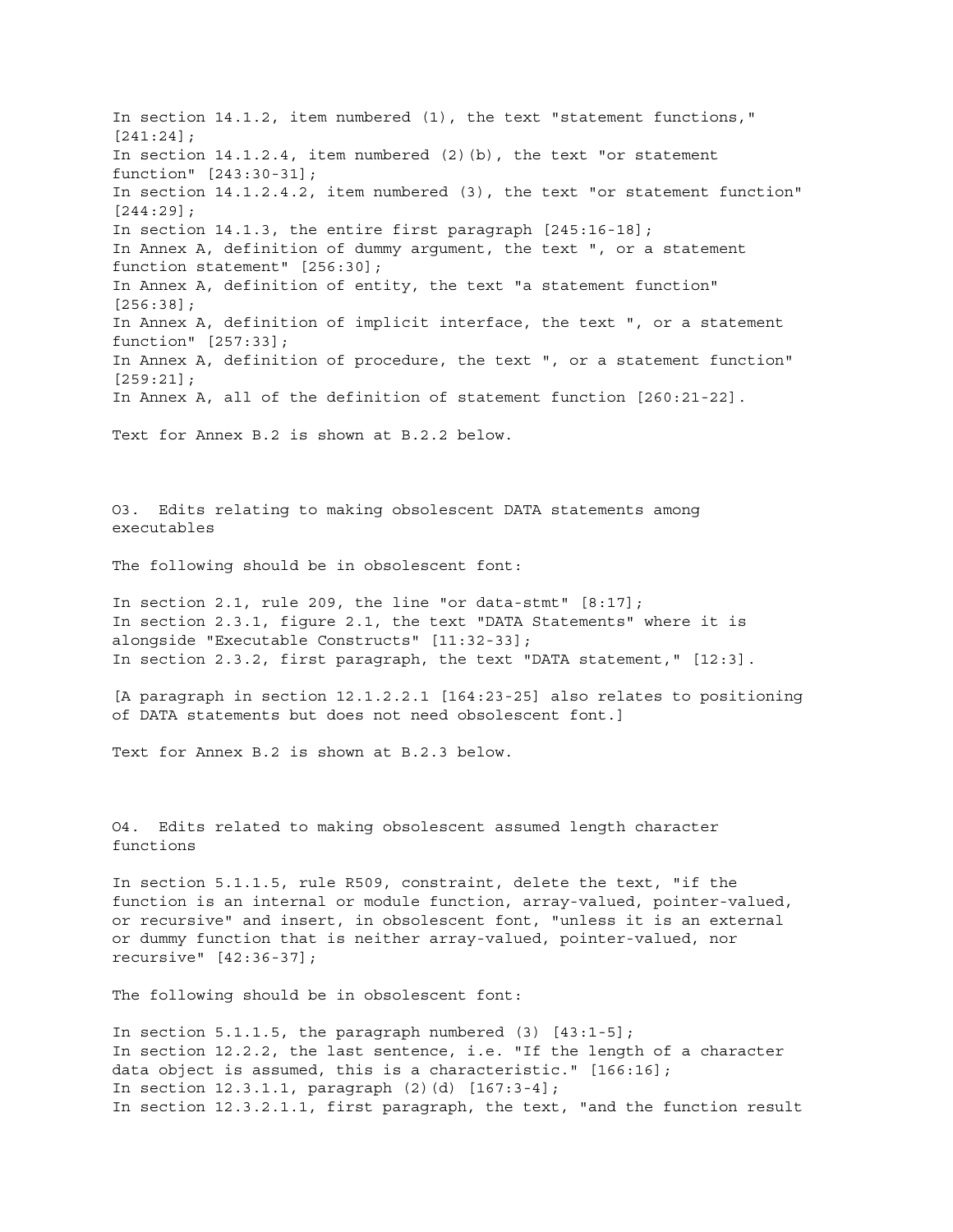must not have assumed character length" [169:18-19]; In Annex A, definition of characteristics item (5), the text ", and whether the character length is assumed" [255:18]; Text for Annex B.2 is shown at B.2.4 below. O5. Edits related to making fixed form source obsolescent The following should be in obsolescent font: In section 3.3, fourth paragraph, the texts "and fixed" and "and fixed form" [21:39]; Section 3.3.2, including all subsections [23:23-24:14]; In section 4.3.2.1, in the definition of representable character, all of the item numbered (1) [30:35-36]; In section 8.1, the pre-penultimate paragraph, all of the final sentence, that is "In fixed source form, the name preceding the construct must be placed after column 6." [95:20-21]; In section C.3.1, all of item (1) [264:28]; Section C.3.4 [265:5-33]; Section C.4.2, [265:37-40]. [the reasoning behind the last two is that if fixed source form did not exist, the paragraphs would not exist; therefore the entire paragraphs should be in obsolescent font.] Text for Annex B.2 is shown at B.2.5 below. O6. Edits related to making obsolescent assumed size arrays The following should be in obsolescent font: In section 5.1.2.4, rule R512, the line "or assumed-size-spec" [45:11]; Section 5.1.2.4.4 [47:1-29]; In section 6.2.1, third paragraph, second sentence [63:34-35]; In section 6.2.2, rule R621, second constraint [64:14-15]; In section 6.2.2.3.1, second paragraph [65:49]; In section 7.1.1.1, rule R702, second constraint [71:3]; In section 7.5.1.1, rule R735, constraint [89:12]; In section 9.4.2, rule R918, first constraint [123:29]; In section 12.2.1.1, last line, the text "size," [166:6]; In section 12.4.1.1, penultimate paragraph, the text "an assumed-size array or" [173:27-28]; In section 12.4.1.4, the text "or assumed-size array" [174:16]; also the last sentence [174:18:20]; [also change "assumed size" to "assumed-size" as this is the only occurrence of the former.] In section 13.8.1, first paragraph, last sentence [186:21-22]; In section 13.8.1, second paragraph, last sentence [186:24-25]; In section 13.13.95, definition of Argument, last sentence, [232:29-30]; In section 13.13.99, definition of argument ARRAY, last sentence, [233:30-32]; In section 13.13.111, definition of argument ARRAY, last sentence,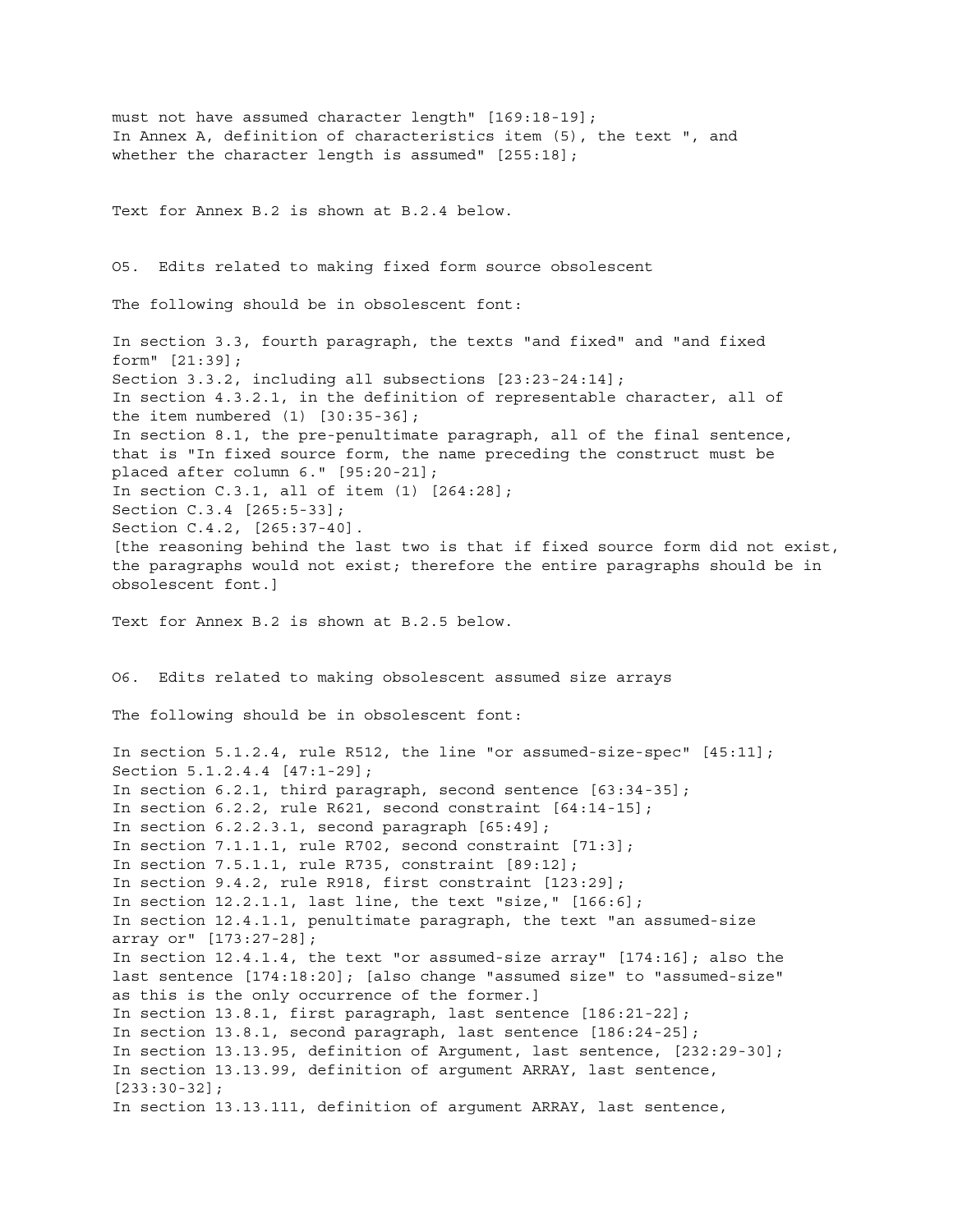[238:26-28]; In Annex A, all of the definition of assumed-size array [254:29-30]; In Annex A, definition of characteristics item (3), the text "size," [255:13].

Further, in the example in section 5.1.2.4, array S should be removed from the SUBROUTINE statement and the related REAL statement should be deleted since it is not policy to use obsolescent features in examples. [45:14 & 20]. Similarly the example in 5.2.5 [50:37] should be changed to be, say,  $\ldots$  C( $:$ )

Text for Annex B.2 is shown at B.2.6 below.

O7. Edits related to making obsolescent CHARACTER\*char-length

The following should be in obsolescent font:

In section  $5.1.1.4$ , rule R507, the line "or \* char-length[,]"  $[42.19]$ .

[It appears that "\*char-length" is used in section 5 where it is not clear without close study whether it refers to a type-spec or an entity-decl. However, there seems to be only the one place (rule R507) that requires obsolescent font.]

In section 5.1.1.5, in the last line, delete "\*10" [43:12].

Text for Annex B.2 is shown at B.2.7 below.

Other related edits -------------------

In the Foreword, at the end of the second paragraph, [xii] add "The designation FORTRAN 66 is used to signify the first Fortran standard, ANS X3.9-1966 (published as USAS X3.9-1966) or ISO 1539-1972."; In section C.9.7, last sentence, replace "ANSI X3.9-1966 (FORTRAN 66)" by "FORTRAN 66".

[This is because the term FORTRAN 66 is used in the Introduction (once), in Annex C several times, and is needed in the revised Annex B, but the only reference is hidden in C.9.7. Perhaps the bit about USAS is not needed - it is relevant only if a library has the standard catalogued under the title on the document. Fortran 66 was developed by an ASA committee but ASA was renamed USASI on August 24, 1966.]

In section 1.6, replace the first sentence [5:21-22] by "This International Standard protects the users' investment in existing software by including all but five of the language elements of Fortran 90 that are not processor independent."; In the remainder of section 1.6 and subsections, replace "FORTRAN 77" by "Fortran 90" four times [5:24, 5:25, 5:28, 5:31]; In section 1.6, third sentence, replace "none" by "five" [5:23].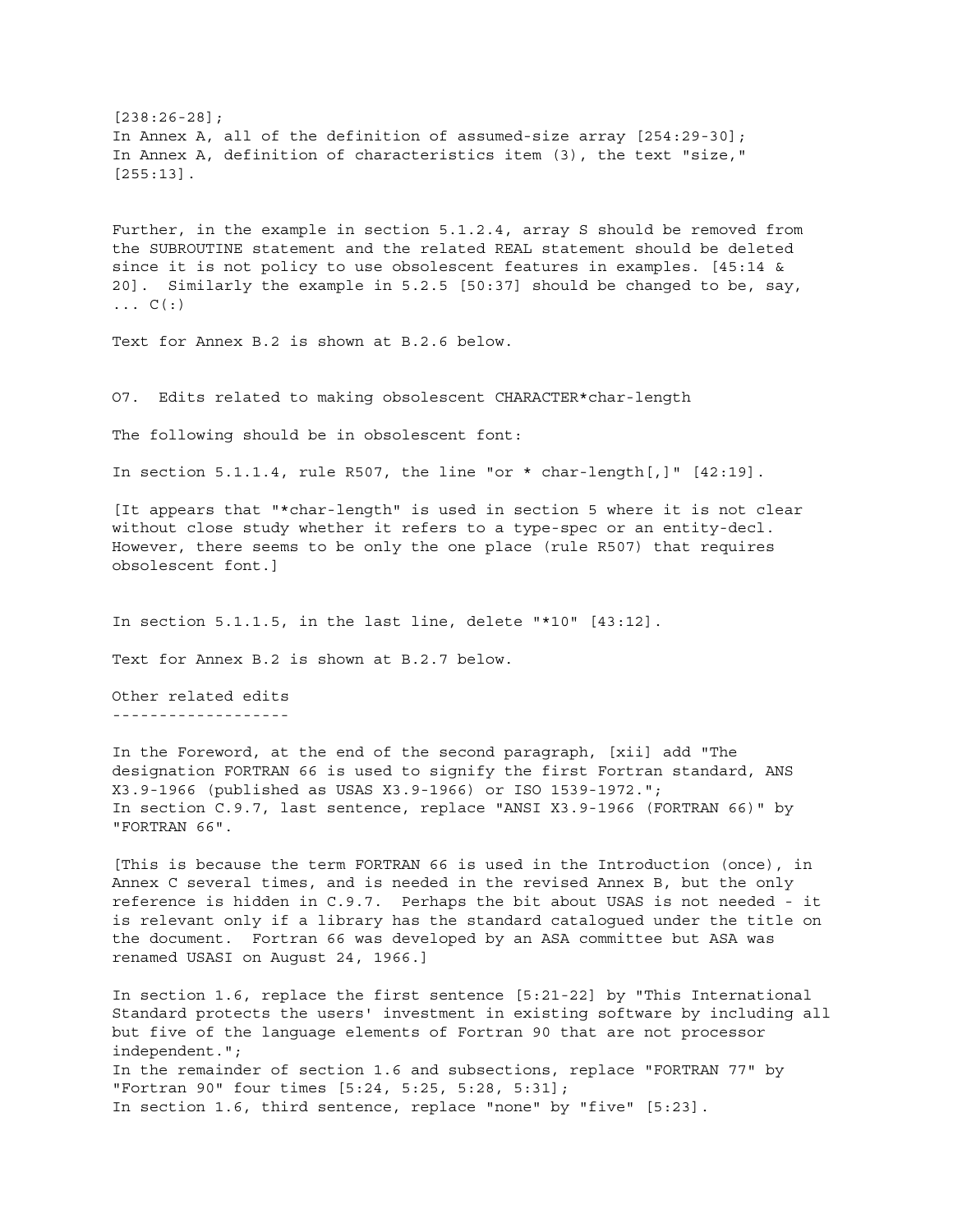Delete the content of section B.1 [262:3-6] and replace by the following.

B.1 Deleted features

The deleted features are those features of Fortran 90 that are redundant and are considered largely unused. Section 1.6.1 describes the nature of the deleted features. The deleted features in this International Standard are:

- (1) Real and double precision DO control variables The ability present in FORTRAN 77, and for consistency also in Fortran 90, for a do-variable to be of type real or double precision in addition to type integer, has been deleted.
- (2) Branching to an END IF statement from outside its block In FORTRAN 77, and for consistency also in Fortran 90, it was possible to branch to an END IF statement from outside the IF construct; this has been deleted.
- (3) PAUSE statement The PAUSE statement, present in FORTRAN 66, FORTRAN 77 and for consistency also in Fortran 90, has been deleted.
- (4) ASSIGN and assigned GO TO statements and assigned format specifiers The ASSIGN statement and the related assigned GO TO statement, present in FORTRAN 66, FORTRAN 77 and for consistency also in Fortran 90, have been deleted. Further, the ability to use an assigned integer as a format, present in FORTRAN 77 and Fortran 90, has been deleted.
- (5) cH edit descriptor In FORTRAN 77, and for consistency also in Fortran 90, there was an alternative form of character string edit descriptor, which had been the only such form in FORTRAN 66; this has been deleted.

Recommendations are given in the following sections for those processors which extend the standard by implementing each of the deleted features.

[replacement text in subsections of B.1 below is copied from Fortran 90]

B.1.1 Real and Double Precision DO-Variables

Replace rules R821 and R822 in section 8.1.4.1.1 by the following:

"R821 loop-control is [ , ] do-variable = scalar-numeric-expr , n

n scalar-numeric-expr [ , scalar-numeric-expr ]

or [ , ] WHILE ( scalar-logical-expr )

R822 do-variable is scalar-variable

Constraint: The do-variable must be a named scalar variable of type integer, default real, or double precision real.

Constraint: Each scalar-numeric-expr in loop-control must be of type integer, default real, or double precision real."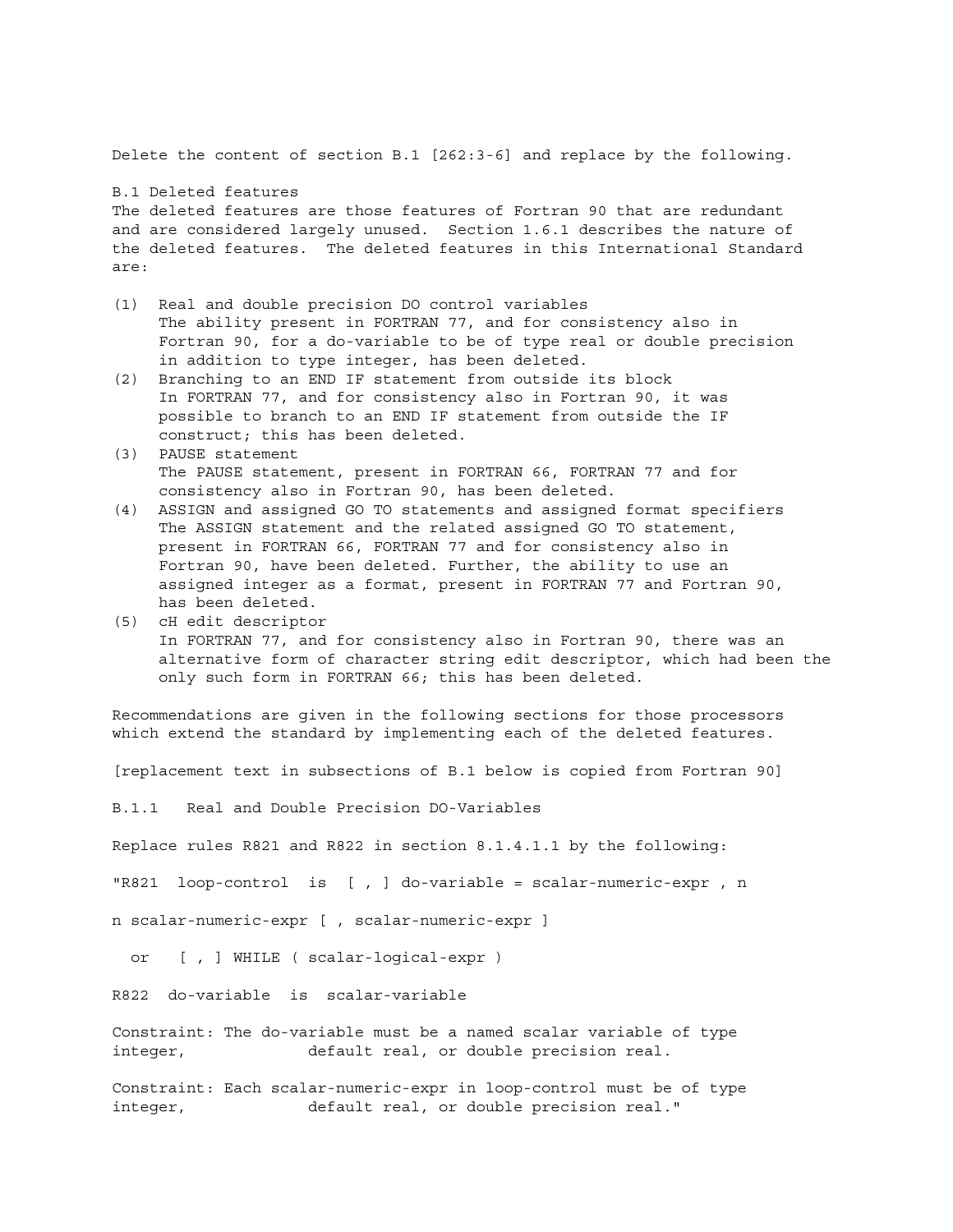Replace the first part of section 8.1.4.4.1, up and excluding the paragraph numbered (2), by the following:

"When the DO statement is executed, the DO construct becomes active. If loop-control is

```
[ , ] do-variable = scalar-numeric-expr1 , scalar-numeric-expr2
                [ , scalar-numeric-expr3 ]
```
the following steps are performed in sequence:

(1) The initial parameter m1, the terminal parameter m2, and the incrementation parameter m3 are established by evaluating scalar-numericexpr1, scalar-numeric-expr2, and scalar-numeric-expr3, respectively, including, if necessary, conversion to the type and kind type parameter of the do-variable according to the rules for numeric conversion (Table 7.9). If scalar-numeric-expr3 does not appear, m3 is of type default integer and its value is 1. The value m3 must not be zero."

B.1.2 Branching to an END IF statement from outside its IF block

In section 8.1.2.2, second paragraph, change the second sentence to be, "It is permissible to branch to an END IF statement from within the IF construct, and also from outside the construct." In section 8.2, change the third paragraph to read, "It is permissible to branch to an END IF statement from within its IF construct, and also from outside the construct."

#### B.1.3 PAUSE statement

The definition of the statement is:

pause-stmt is PAUSE [ stop-code ]

Execution of a PAUSE statement causes a suspension of execution of the executable program. Execution must be resumable. At the time of suspension of execution, the stop code, if any, is available in a processor-dependent manner. Leading zero digits in the stop code are not significant. Resumption of execution is not under control of the program. If execution is resumed, the execution sequence continues as though a CONTINUE statement were executed.

For completeness, "or pause-stmt" should be added to rule R216 in section 2.1.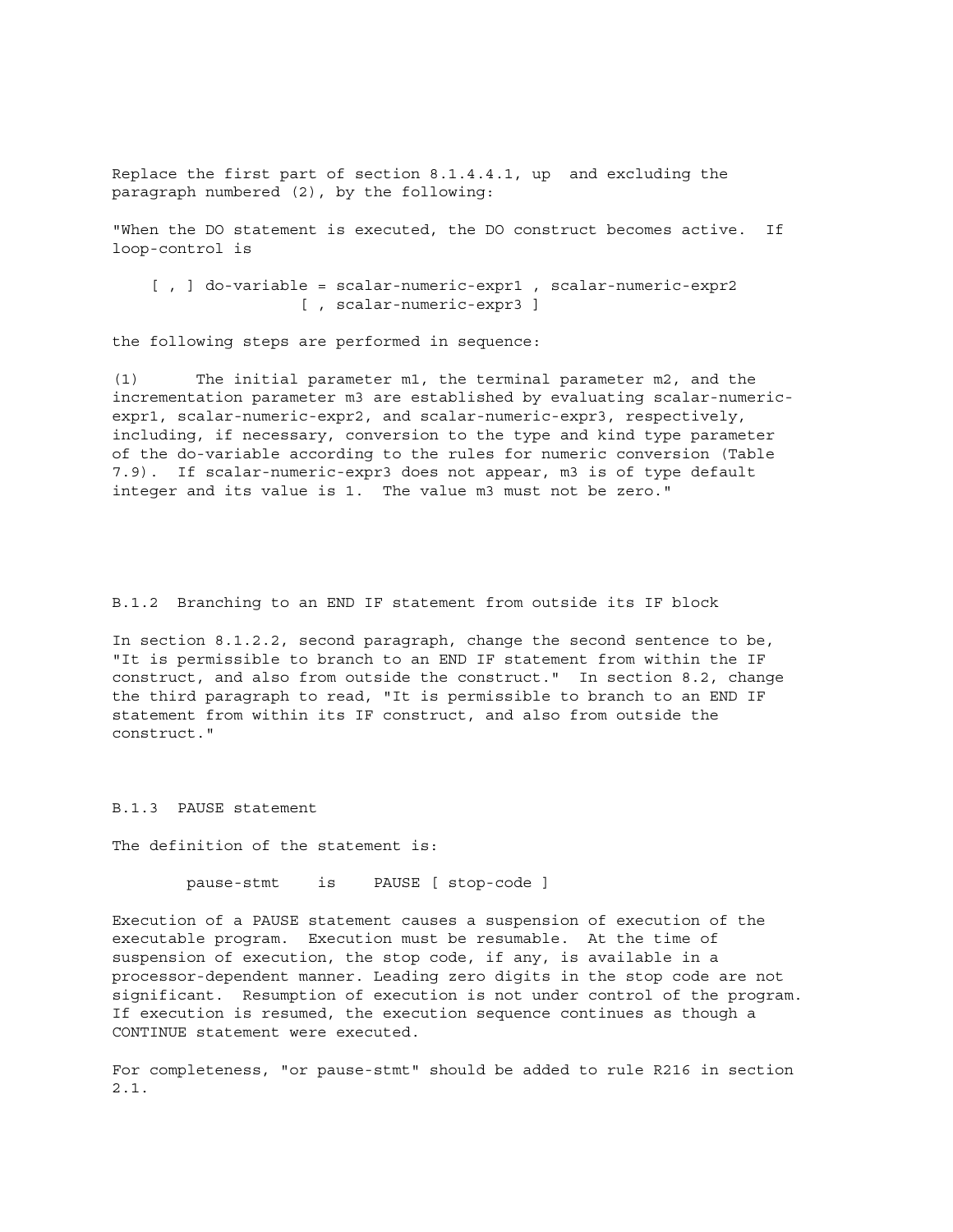B.1.4 ASSIGN and assigned GO TO statements and assigned FORMAT specifiers The definitions of the ASSIGN and assigned GO TO statements are:

assign-stmt is ASSIGN label TO scalar-int-variable

Constraint: The label must be the statement label of a branch target statement or format-stmt that appears in the same scoping unit as the assign-stmt.

Constraint: scalar-int-variable must be named and of type default integer.

assigned-goto-stmt is GO TO scalar-int-variable [ [ , ] ( label-list ) ]

Constraint: Each label in label-list must be the statement label of a branch target statement that appears in the same scoping unit as the assigned-goto-stmt.

Constraint: scalar-int-variable must be named and of type default integer.

Execution of an ASSIGN statement causes a statement label to be assigned to an integer variable. While defined with a statement label value, the integer variable may be referenced only in the context of an assigned GO TO statement or as a format specifier in an input/output statement. An integer variable defined with a statement label value may be redefined with a statement label value or an integer value.

When an input/output statement containing the integer variable as a format specifier (9.4.1.1) is executed, the integer variable must be defined with the label of a FORMAT statement.

At the time of execution of an assigned GO TO statement, the integer variable must be defined with the value of a statement label of a branch target statement that appears in the same scoping unit. Note that the variable may be defined with a statement label value only by an ASSIGN statement in the same scoping unit as the assigned GO TO statement.

The execution of the assigned GO TO statement causes a transfer of control so that the branch target statement identified by the statement label currently assigned to the integer variable is executed next.

If the parenthesized list is present, the statement label assigned to the integer variable must be one of the statement labels in the list. A label may appear more than once in the label list of an assigned GOTO statement."

Further, "assigned-go-to-stmt" should be added to the lists of prohibited statements in the first constraints to rules R829 and R833 in section 8.4.1.1. For completeness, "assigned-stmt" and "assigned-go-to-stmt" should be added to rule R216 in section 2.1.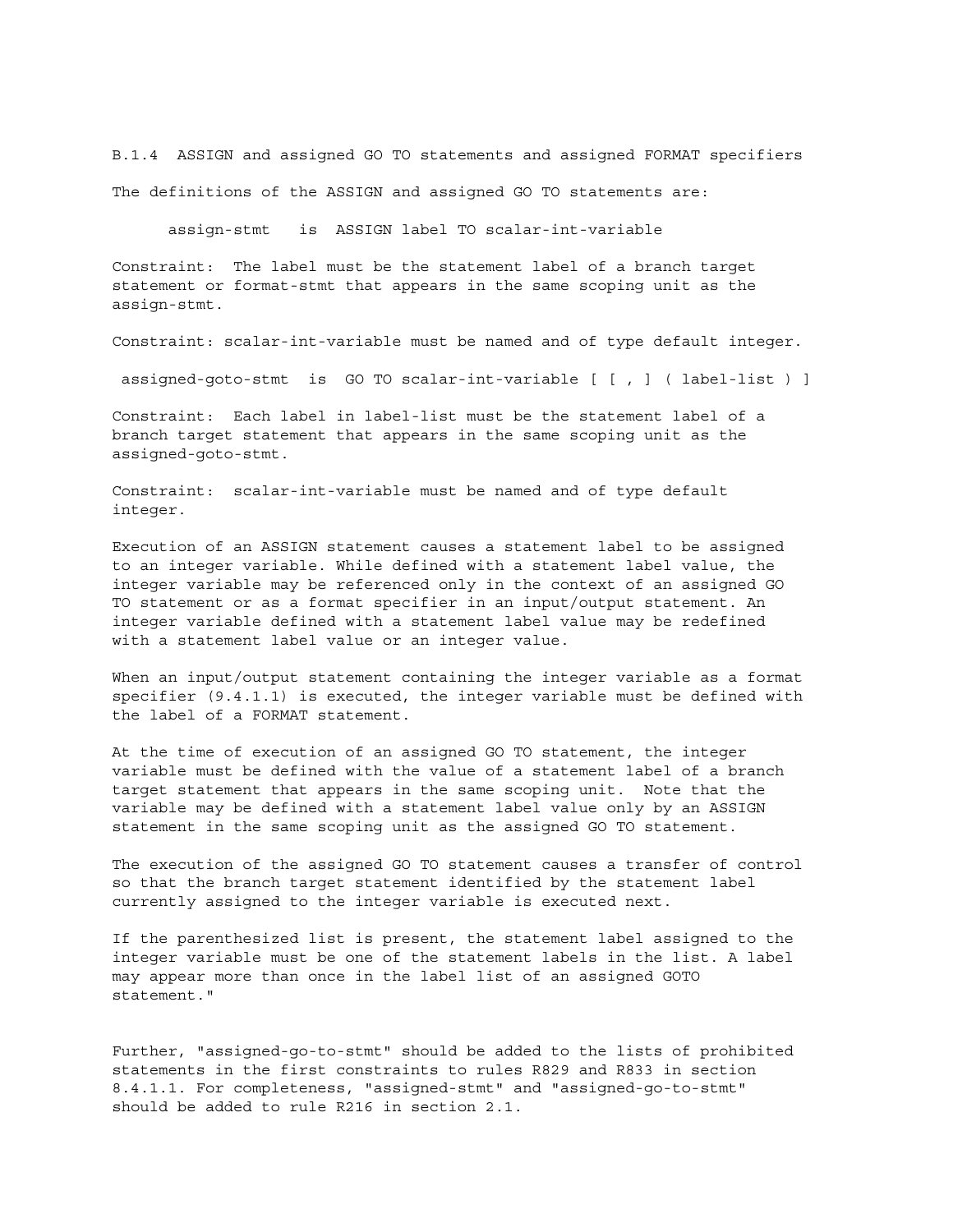In section 14.7.5, the following section should be added: "Execution of an ASSIGN statement causes the variable in the statement to become defined with a statement label value."

In section 14.7.5, the sentence in section (10???), "When a numeric storage unit becomes defined, all associated numeric storage units of the same type become defined." should have the following qualification added at the end, ", except that variables associated with the variable in an ASSIGN statement become undefined when the ASSIGN statement is executed"

In section 14.7.6, the following section should be added: "Execution of an ASSIGN statement causes the variable in the statement to become undefined as an integer. Variables that are associated with the variable also become undefined."

Use of assigned integers as formats

In section 9.4.1.1 add to rule R913: "or scalar-default-int-variable" with the qualification that the scalar-default-int-variable must have been assigned the statement label of a FORMAT statement that appears in the same scoping unit as the format.

B.1.5 cH Edit Descriptor

In section 10.2.1, add the following line to rule R1016: " or cH rep-char [rep-char] ..."

Add the following new rule with constraints, which logically follows rule R1016:

c is int-literal-constant

Constraint: c must be positive. Constraint: c must not have a kind parameter specified for it. Constraint: The rep-char in the cH form must be of default character type."

In the H edit descriptor, c specifies the number of characters following the H.

If a processor is capable of representing letters in both upper and lower case, the edit descriptors are without regard to case except for the characters following the H in the H edit descriptor and the characters in the character constants.

Delete all of section B2, with subsections, [262:7-263:32] and replace by the following: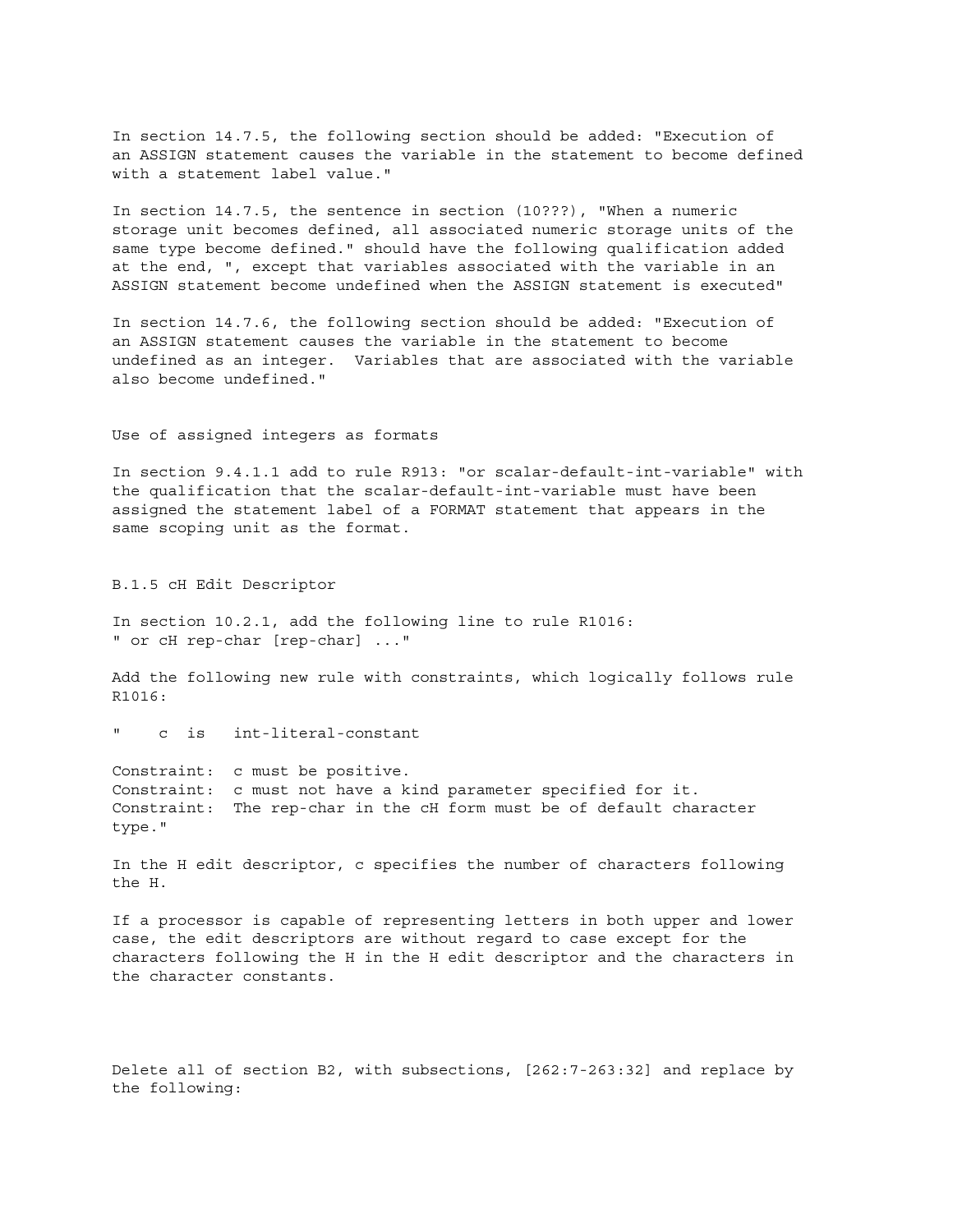#### B.2 Obsolescent features

The obsolescent features are those features of Fortran 90 that are redundant and for which better methods are available in Fortran 90. Section 1.6.2 describes the nature of the obsolescent features. The obsolescent features in this International Standard are:

- (1) Computed GO TO statement see B.2.1
- (2) Statement functions see B.2.2
- (3) DATA statements amongst executable statements see B.2.3
- (4) Assumed length character functions see B.2.4
- (5) Fixed form source see B.2.5
- (6) Assumed size arrays see B.2.6
- (7) CHARACTER\* form of CHARACTER declaration see B.2.7

#### B.2.1 Computed GO TO statement

The computed GO TO has been superseded by the CASE construct, which is a generalized, easier to use and more efficient means of expressing the same computation.

#### B.2.2 Statement functions

Statement functions are subject to a number of non-intuitive restrictions and are a potential source of error since their syntax is easily confused with that of an assignment statement.

The internal function is a more generalized form of the statement function and completely supersedes it.

#### B.2.3 DATA statements amongst executables

The statement ordering rules of FORTRAN 66, and hence of FORTRAN 77 and Fortran 90 for compatibility, allowed DATA statements to appear anywhere in a program unit after the specification statements. The ability to position DATA statements amongst executable statements is very rarely used, is unnecessary and is a potential source of error.

#### B.2.4 Assumed character length functions

Assumed character length for functions is an irregularity in the language since elsewhere in Fortran the philosophy is that the attributes of a function result depend only on the actual arguments of the invocation and on any data accessible by the function through host or use association.

This facility may be replaced by the use of a subroutine whose arguments correspond to the function result and the function arguments.

## B.2.5 Fixed form source

Fixed form source was designed when the principal machine-readable input medium for new programs was punched cards. Now that new and amended programs are generally entered via keyboards with screen displays, it is an unnecessary overhead, and is potentially error-prone, to have to locate positions 6, 7 or 72 on a line. Free form source was designed expressly for this more modern technology.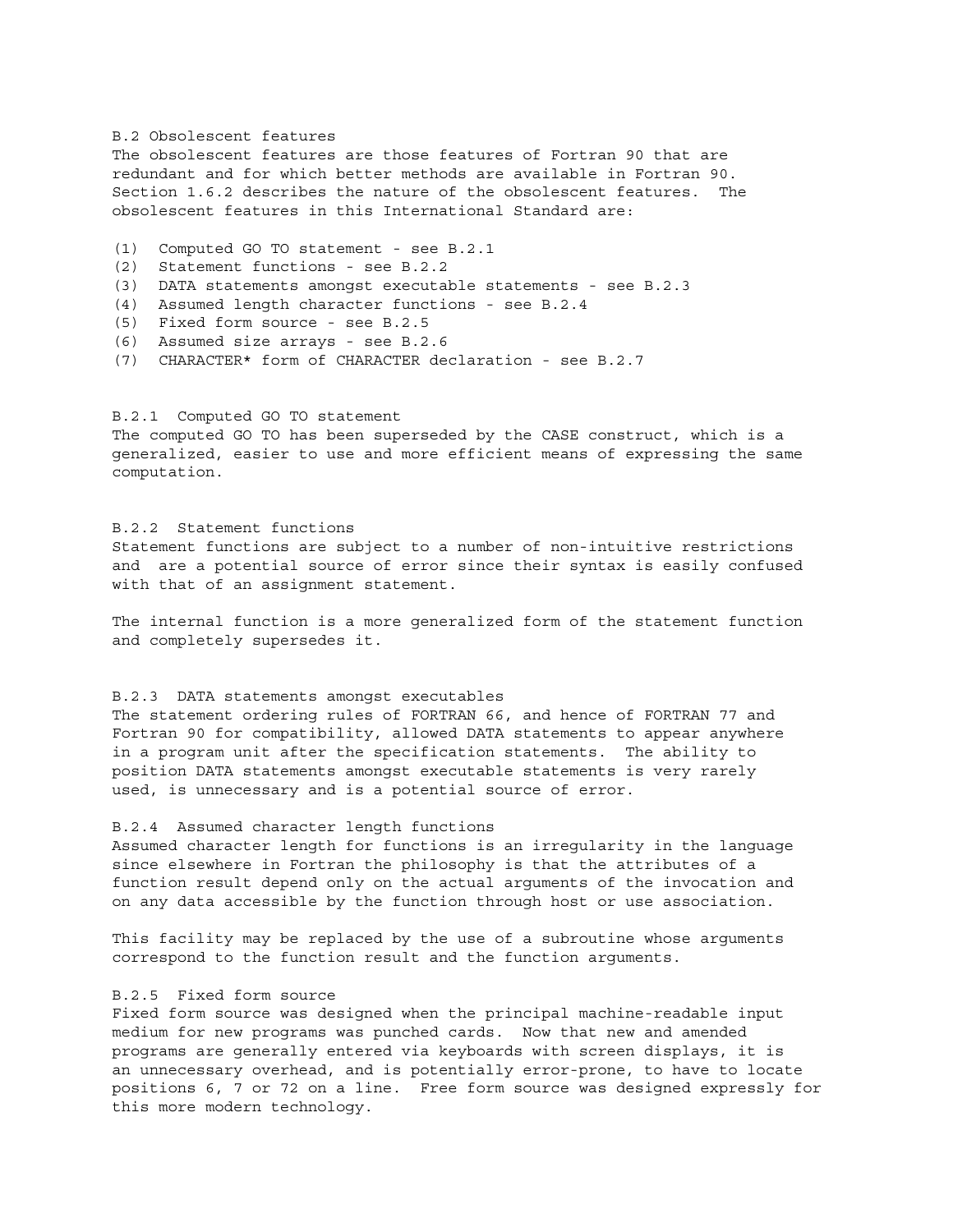It is a simple matter for a software tool to convert from fixed to free form source.

#### B.2.6 Assumed-size arrays

Assumed-size arrays have been used for a wide variety of purposes in Fortran. The introduction of automatic arrays, assumed-shape arrays and deferred-shape arrays has given significantly increased functionality and allows the programmer to specify these requirements more directly and more securely.

B.2.7 CHARACTER\* form of CHARACTER declaration Fortran 90 had two different forms of specifying the length selector in CHARACTER declarations. The older form (CHARACTER\*char-length) was an unnecessary redundancy.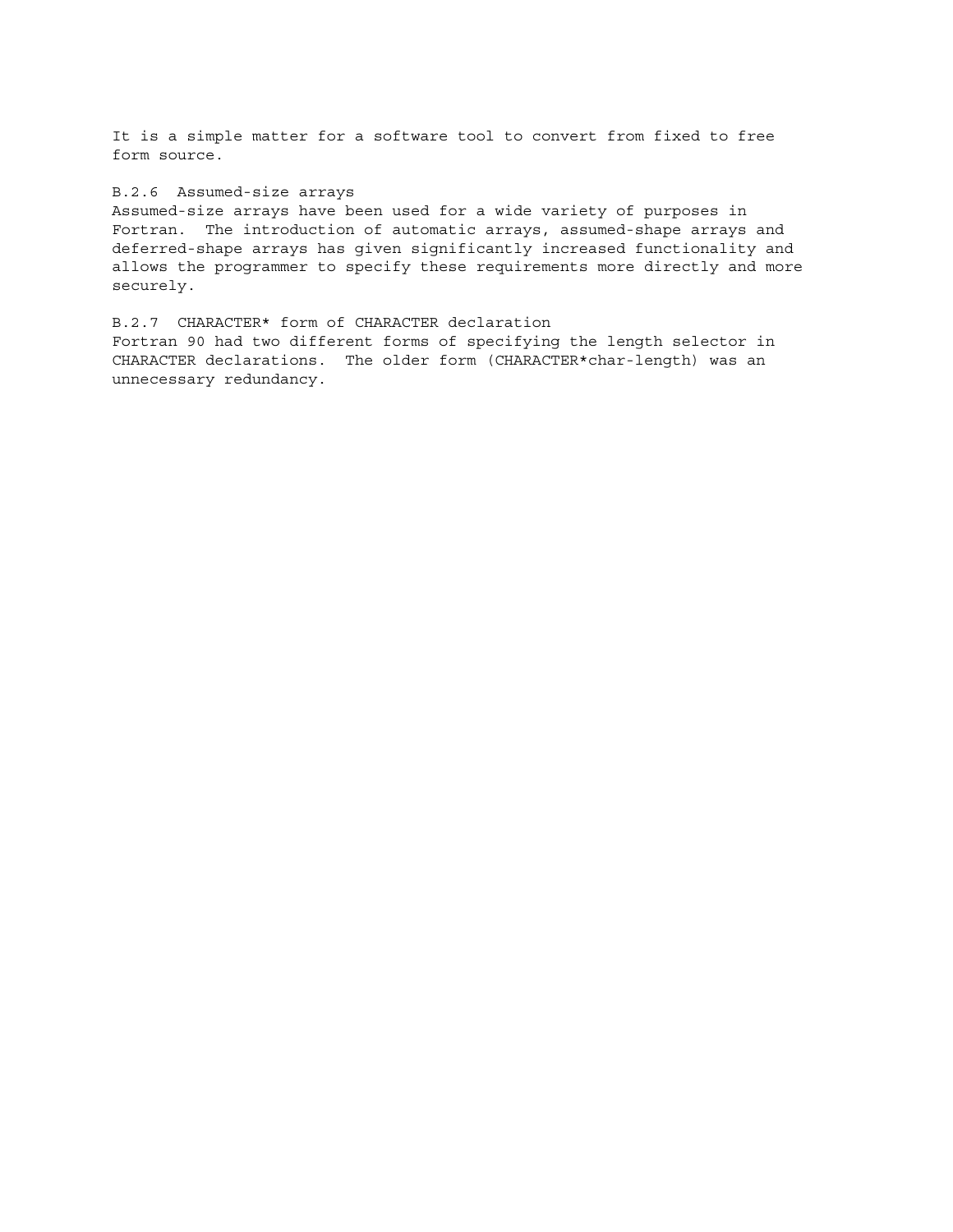------------------------------------------------------------------------------ Number: 008 Title: B9/B2 Conflicts with IEEE 754/854 Status: Incorporated in 94-007r3 Target date: 95 Last revision: May 94 X3J4 reference: 94-189r2 To: X3J3 94-189r2 page 1 of 2 From: Stan Whitlock Subj: B9/B2 Conflicts with IEEE 754/854 Date: 13-May-1994 Rationale --------- These edits remove perceived conflicts in F90 with the IEC 559 (IEEE 754/854) standard. Technical Description --------- ----------- If a processor supports IEC 559, -0. is distinct from +0. and certain computations like 0./0. or 0.\*\*0. produce results, not errors. The edits below allow the SIGN intrinsic function to distinguish between -0. and +0., allow a -0 in formatted output, and do not disallow 0./0. or 0.\*\*0.. Edits to the Standard ----- -- --- -------- 27:1-3 Delete this text. 27:11+ Add the text: The integer type includes a zero value, which is considered neither negative nor positive. The value of a signed integer zero is the same as the value of an unsigned integer zero. 28:29+ Add the text: The real type includes a zero value, which is generally considered neither negative nor positive. The value of a signed real zero is the same as the value of an unsigned real zero except, possibly, when used as the second argument to the SIGN intrinsic function. 80:1-3 Replace the first two sentences with: The execution of any numeric operation whose result is not defined by the arithmetic used by the processor is prohibited.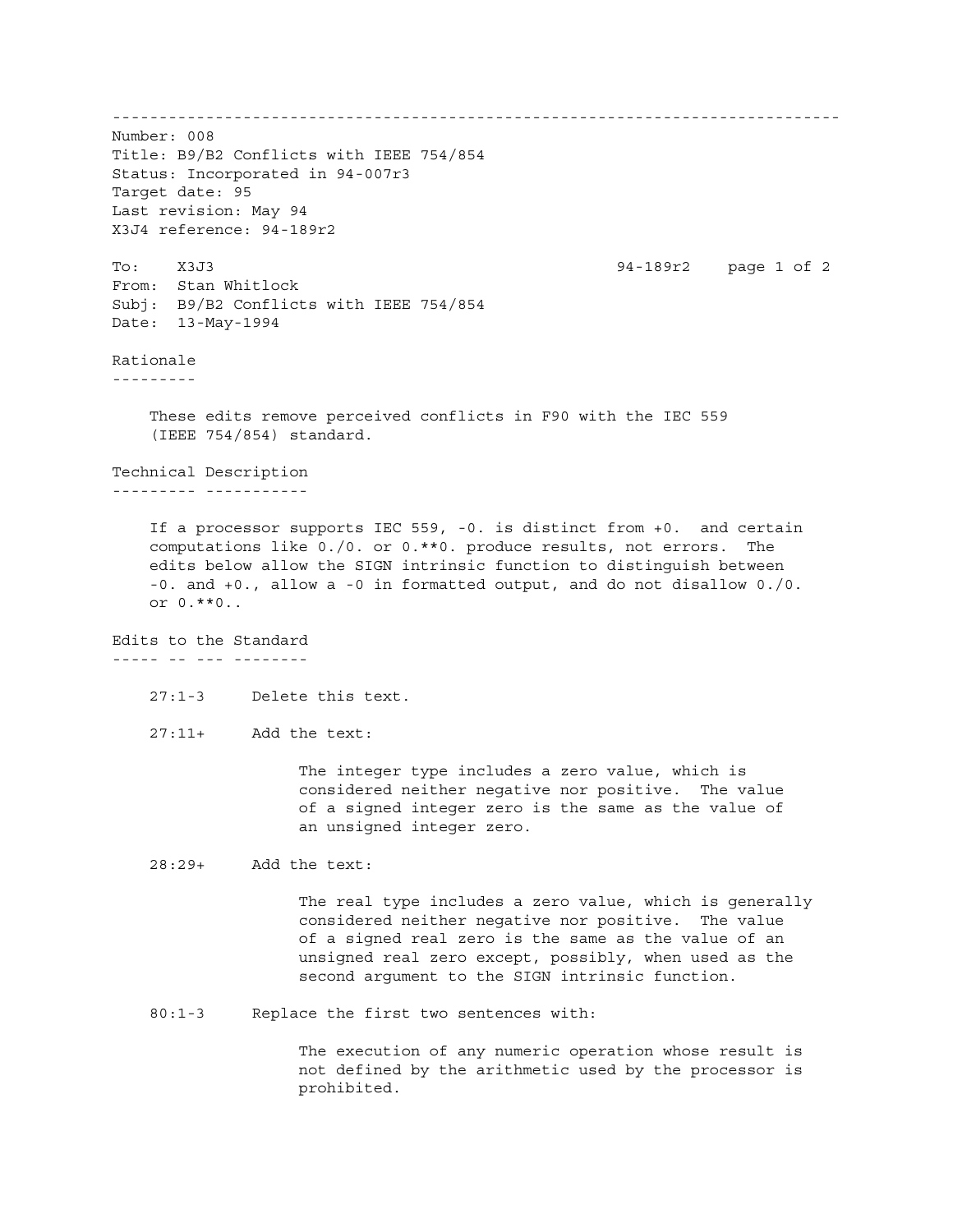80:1-3 Delete the word "also" from the third sentence.

139:23-24 Delete the sentence:

 However, the processor must not produce a negative signed zero in a formatted output record.

233:5 Replace the line with

 Result value. Case (i): If  $B > 0$ , the value of the result is  $|A|$ . Case (ii): If  $B < 0$ , the value of the result is - $|A|$ . Case (iii): If B is of type integer and B=0, the value of the result is |A|. Case (iv): If the processor can distinguish between positive and negative real zero, If B is positive real zero, the value of the result is  $|A|$ . If B is negative real zero, the value of the result is  $-|A|$ . Otherwise, B is of type real, B=0, and the value of the result is |A|. [Notes to Editor: "Result value." above is bold. "Case (i)", "Case (ii)", "Case (iii)", and "Case (iv)" above are italic. de la construcción de la propia de la propia de la propia de la propia de la propia de la propia de la propia<br>En la propia de la propia de la propia de la propia de la propia de la propia de la propia de la propia de la 3:3+ in the new section 1.4.1 (see 94-009 item #1), add a new item: (2) If the processor can distinguish between positive and negative real zero, the behavior of the SIGN intrinsic function when the second argument is

negative real zero has been changed by this standard.

[End of proposal]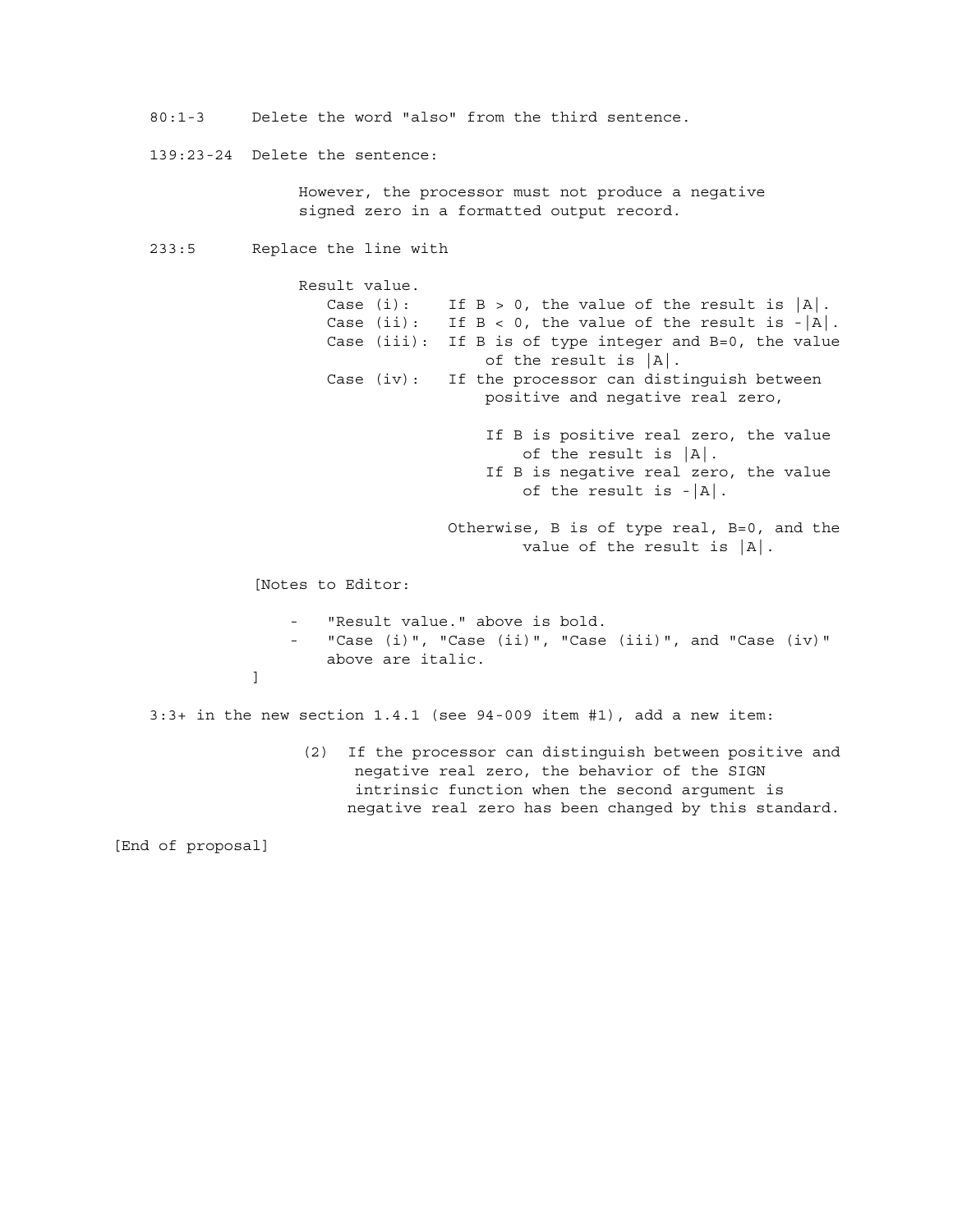------------------------------------------------------------------------------ Number: 009 Title: CPU time Status: Incorporated in 94-007r3 Target date: 95 Last revision: May 94 X3J3 reference: 94-170r5 To: X3J3 94/170r5 From: John Reid Subject: B9/C1 - CPU time Date: 19 May 1994 Rationale This feature is provided to allow the assessment of what processor resources a piece of code consumed during execution. Technical description This feature is provided as an intrinsic subroutine that has a single argument in which the time in seconds is returned. A subroutine is chosen for consistency with DATE\_AND\_TIME and because all the intrinsic functions of Fortran 90 have a result that is uniquely determined by the values of the arguments. Edits to the standard 188/4. Add: 'The subroutine CPU\_TIME returns the processor time consumed during execution.' 192/16+ Add: CPU TIME (TIME) Processor time. 203/0+ Add: 13.13.24a CPU\_TIME (TIME) Description. Returns the processor time. Class. Subroutine. Argument. TIME must be scalar and of type real. It is an INTENT(OUT) argument that is set to a processor-dependent approximation to the processor time in seconds. If the processor cannot return a meaningful time, the value is set to zero. Example. REAL T1,T2 : CALL CPU\_TIME(T1) : ! Code to be timed. CALL CPU\_TIME(T2) WRITE(\*,\*) 'Time taken by code was ',T2-T1,' seconds' writes the processor time taken by a piece of code. [Footnote: A processor for which a single result is inadequate (for example, a parallel processor) might choose to provide an additional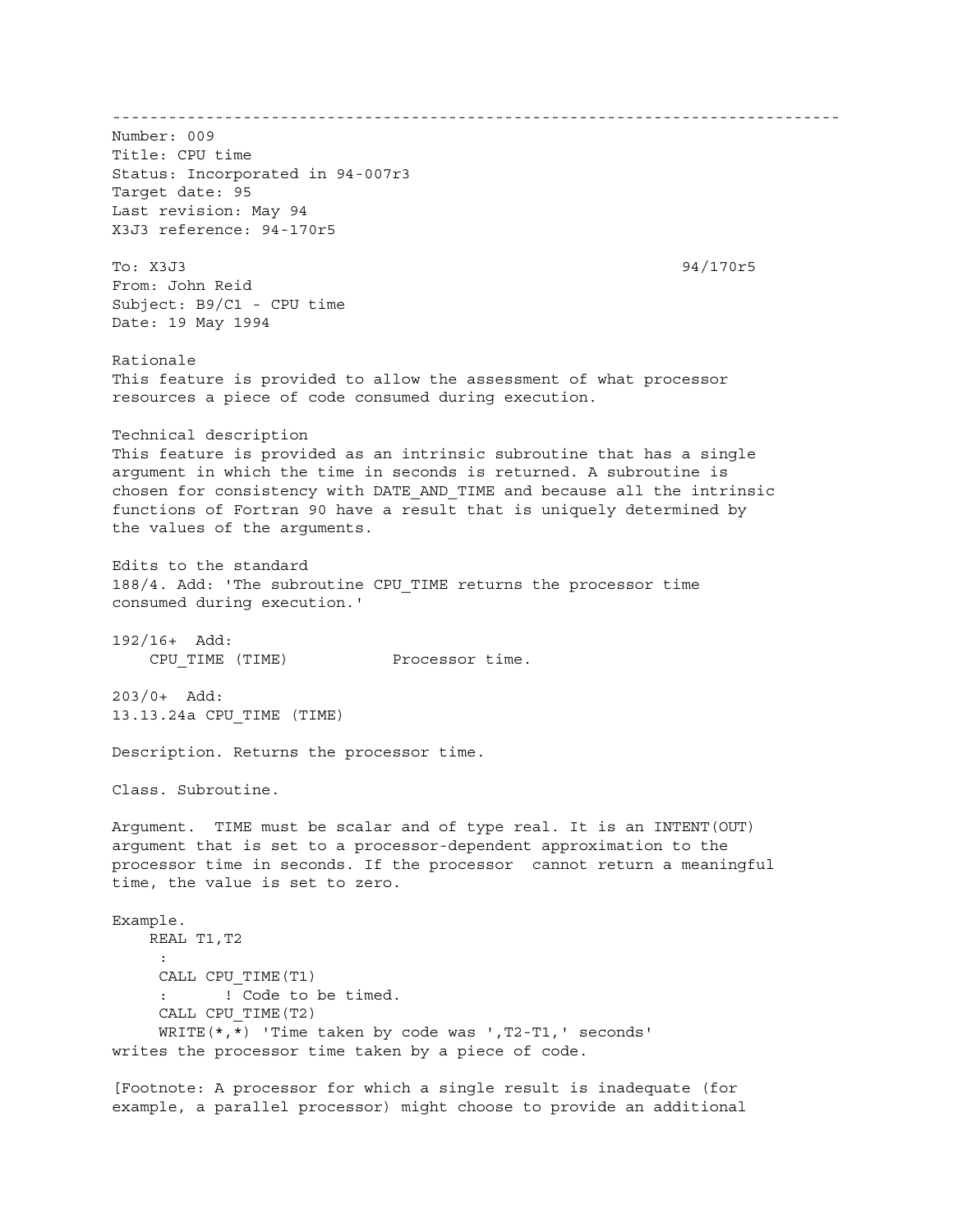version for which TIME is an array.

The exact definition of the time is left imprecise because of the variability in what different processors are able to provide. The primary purpose is to compare different algorithms on the same computer or discover which parts of a calculation on a computer are the most expensive.

The start time is left imprecise because the purpose is to time sections of code, as in the example.

Most computer systems have multiple concepts of time. One common concept is that of time expended by the processor for a given program. this may or may not include system overhead, and has no obvious connection to elapsed "wall clock" time.

End footnote]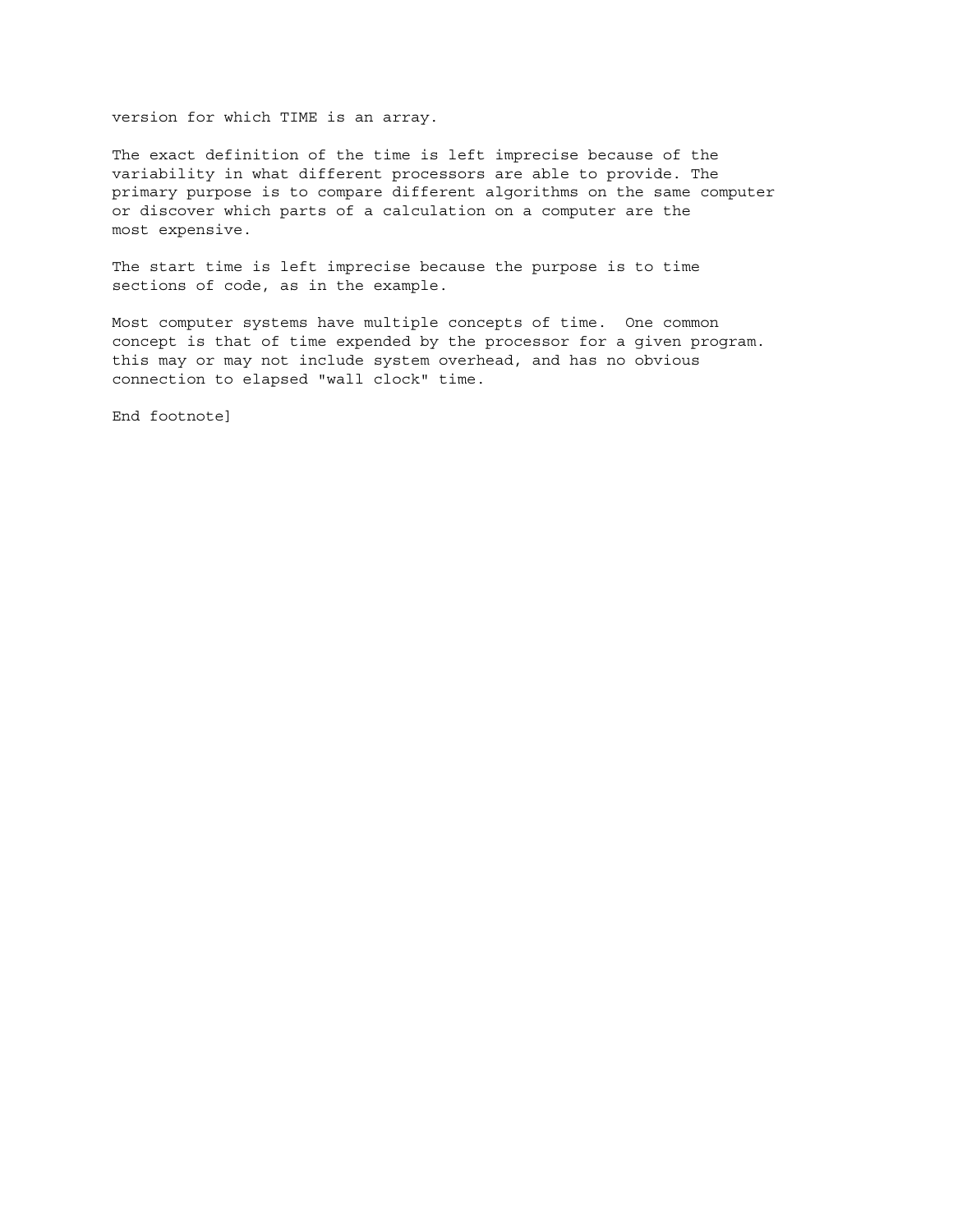------------------------------------------------------------------------------

Number: 010 Title: Nested WHERE Status: Incorporated in 94-007r3 Target date: 95 Last revision: May 94 X3J3 reference: 94-154r2

To: X3J3 From: /parallel Subject: A Second Proposal for Nested WHEREs. -------------------------------------------------------------------

# **1. Introduction.**

 The WHERE construct may contain only *assignment-stmts* in both both F90 and F95. It is the only F90 construct which cannot be named,  $(R215)$  and the only construct which cannot contain blocks.

F95 adds the FORALL construct in a similar category - it can be named, but it can't contain blocks. It can contain WHERE constructs and other FORALL constructs. This proposal allows WHERE constructs to be named and to contain FORALLs and other WHEREs.

The result is that the language is more regular, and that some nested IF constructs can be translated to array notation without forming complicated mask expressions..

## **2. Details.**

## **2.1 Nested WHEREs**

The proposal is to remove a restriction of Rule 739 that a *where-construct-stmt* may not contain a *where-constructstmt.* That is a construct of the form

```
WHERE (mask1)
    vvv......
    WHERE (mask2)
      www....
    ELSEWHERE (mask3)
      xxx....
    ENDWHERE
 ELSEWHERE
    zzz....
 ENDWHERE
```
should be allowed. Thus, not only can WHERE constructs be nested but an ELSE WHERE, syntactically and semantically analogous to ELSE, has been introduced. The meaning may be understood by rewrite rules.

First rewrite every WHERE statement into a WHERE construct:

|               |         | WHERE(m)         |
|---------------|---------|------------------|
| WHERE (m) sss | becomes | SSS              |
|               |         | <b>END WHERE</b> |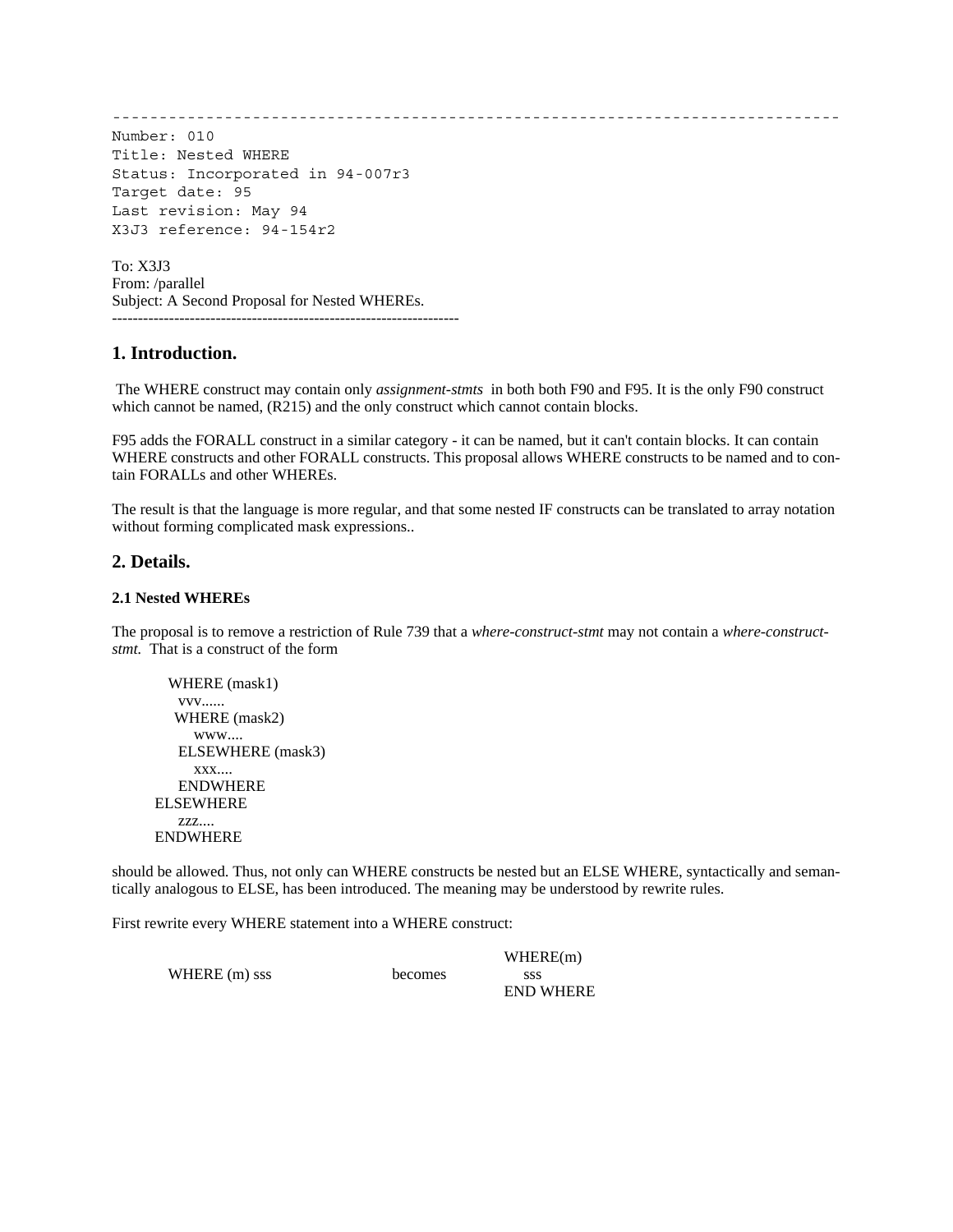Next eliminate all occurrences of ELSE WHERE(..)

| WHERE $(m1)$     |         | WHERE $(m1)$     |
|------------------|---------|------------------|
| <b>XXX</b>       |         | <b>XXX</b>       |
| ELSE WHERE (m2)  | becomes | <b>ELSE</b>      |
| yyy              |         | WHERE $(m2)$     |
| <b>END WHERE</b> |         | yyy              |
|                  |         | <b>END WHERE</b> |
|                  |         | <b>END WHERE</b> |

note that xxx & yyy represent any sequences of statements, so long as the original WHERE , ELSEWHERE, and END WHERE match, and the ELSE WHERE is the first ELSE WHERE of the construct (that is yyy may contain additional ELSE WHERE(..) (or ELSEWHERE) statements of the construct.). Next, eliminate ELSEWHERE:

| WHERE(m)         |         | $temp = m$         |
|------------------|---------|--------------------|
| <b>XXX</b>       |         | WHERE (temp)       |
| ELSE             | becomes | <b>XXX</b>         |
| ууу              |         | <b>END WHERE</b>   |
| <b>END WHERE</b> |         | WHERE (.NOT. temp) |
|                  |         | yyy                |
|                  |         | <b>END WHERE</b>   |

Finally, eliminate nested WHERE constructs and statements:

| WHERE $(m1)$     |         | $temp = m1$                |
|------------------|---------|----------------------------|
| XXX              |         | WHERE (temp)               |
| WHERE $(m2)$     |         | <b>XXX</b>                 |
| yyy              | becomes | <b>END WHERE</b>           |
| <b>END WHERE</b> |         | WHERE (temp .AND. $(m2)$ ) |
| 7.7.7.           |         | yyy                        |
| <b>END WHERE</b> |         | <b>END WHERE</b>           |
|                  |         | WHERE (temp)               |
|                  |         | 7.7.7.                     |
|                  |         | <b>END WHERE</b>           |
|                  |         |                            |

#### **2.2 WHEREs with nested FORALLs**

A FORALL within a WHERE may be understood as a shorthand for an omitted enclosing FORALL which describes a mask to be applied to the inner FORALL. Thus, an example,

REAL A(100,100), B(100,100),c(100)

WHERE (C .NE.0.0)  $C = 1.0/C$ FORALL  $(J=1:99)$   $a(:,J) = (B(:,J) + B(J+1,:)) * C$ END WHERE

is similar to

```
FORALL (J=1:100, C(I) .NE.0.0)
  C(I) = 1.0/C(I)FORALL (J=1:99) a(I,J) = (B(I,J) + B(J+1,I) * C(I))END FORALL
```
The effect is to constrain all the *assignment-stmts* in the FORALL to be the same shape as the WHERE mask, just as usual. The arrays on the LHS of the FORALL will be of higher rank than the WHERE mask.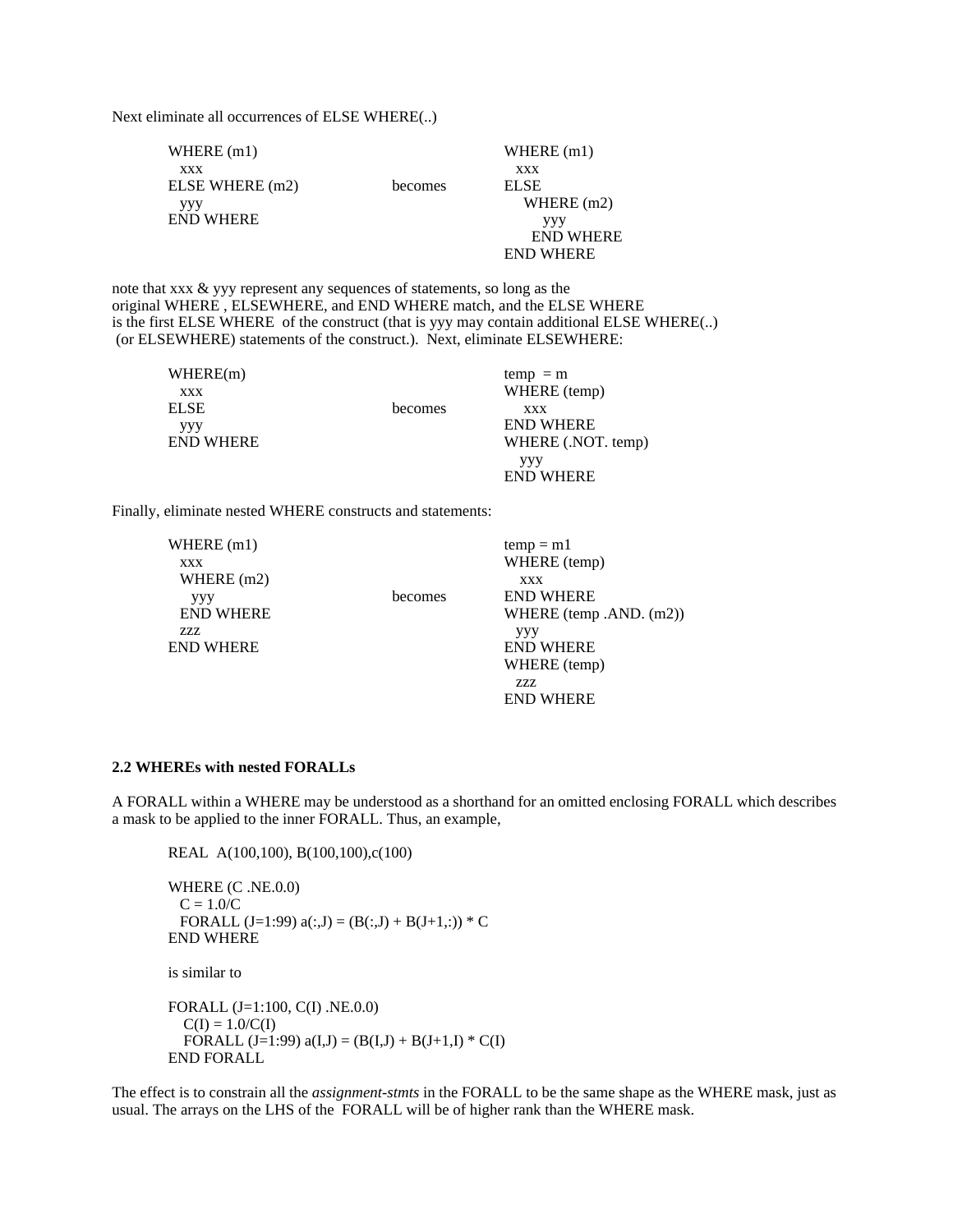## **2.3 Edits to the Standard.**

Page 93. Rules R739 through R743 are replaced by

| R739a | where-construct       | is                               | where-construct-stmt<br>$[where-body-construct]$<br>[ masked-elsewhere-stmt<br>$[where-body-construct]]$<br>[ elsewhere-stmt]<br>$[where-body-construct]]$<br>end-where-stmt |
|-------|-----------------------|----------------------------------|------------------------------------------------------------------------------------------------------------------------------------------------------------------------------|
| R740  | where-construct-stmt  | is                               | [where-construct-name:] WHERE (mask-expr)                                                                                                                                    |
| R740a | where-body-construct  | is<br><b>or</b><br><sub>or</sub> | where-assignment-stmt<br>where-stmt<br>where-construct                                                                                                                       |
| R740b | where-assignment-stmt | <i>is</i><br><b>or</b>           | assignment-stmt<br>forall-construct                                                                                                                                          |
| R741  | mask-expr             | is                               | <i>logical-expr</i>                                                                                                                                                          |
| R742a | masked-elsewhere-stmt | is                               | ELSEWHERE (mask-expr)                                                                                                                                                        |
| R742b | elsewhere-stmt        | is                               | <b>ELSEWHERE</b>                                                                                                                                                             |
| R743  | end-where-stmt        | is                               | END WHERE [where-construct-name]                                                                                                                                             |

a rule number with the suffix 'a' or 'b' indicates a new or revised rule.

Page 93. 7.5.3.1, Add a new constraint

' If the *where-construct-stmt* is identified by a *where-construct-name*, the corresponding *end-wherestmt* must specify the same *where-construct-name.* If the *where-construct-stmt* is not identified by a *where-construct-name,* the corresponding *end-where-stmt* must not specify a *where-constructname*.'

Page 93. 7.5.3.2, 1st paragraph, (pink interpretation page) [93:21] add after '... arrays of the same shape.'

' If a *where-construct* contains a *where-stmt*, a *masked-elsewhere-stmt* or another *where-construct* then each *mask-expr* within the *where-construct* must be the same shape.'

Page 93. 7.5.3.2, 2nd paragraph [93:25] Replace the last sentence 'Each *assignment-stmt*...'with

' Each *where-construct-stmt* acts as if it has a controlling mask. Each statement within a *where-construct* is evaluated, in sequence, as if it were controlled by WHERE (control mask). The control mask for an outermost WHERE is the *mask-expr..* The control mask of an inner WHERE is the conjunction of the *mask-expr* with the control mask of the enclosing *whereconstruct, masked-elsewhere-stmt, or elsewhere-stmt* . Within a *where-construct* if an ELSEWHERE is encountered the control mask becomes (.NOT. control mask) .AND. *mask-expr,* if any.'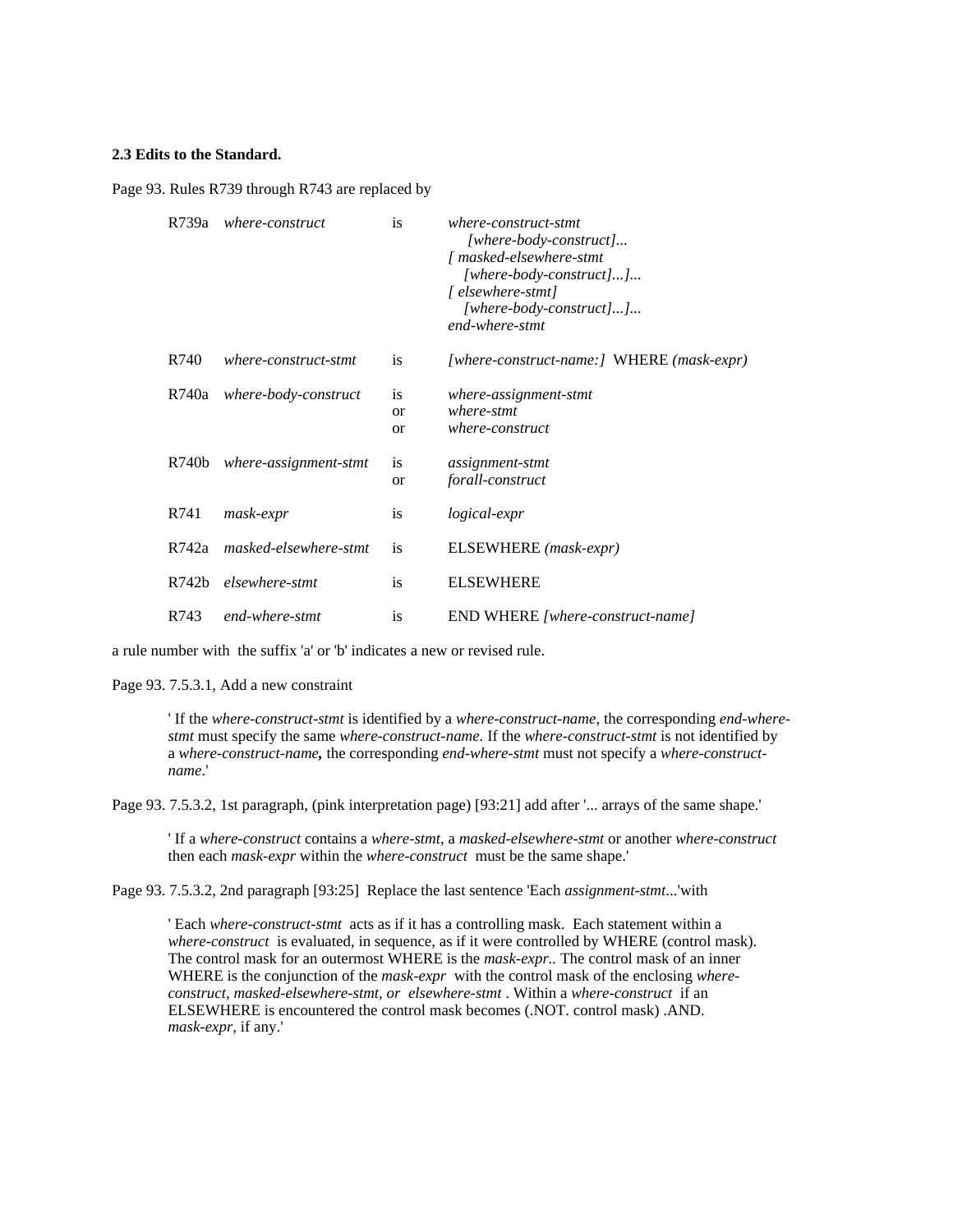## page 93. 7.5.3.2, 5th paragraph. 1st sentence. Replace

'only a WHERE statement or a WHERE construct'

' only a WHERE statement or an outermost WHERE construct'

Page 93, 7.5.3.1 Throughout, replace

'*assignment-stmt'*

'*where-assignment-stmt*'

## Page 93, 7.5.3.2 Throughout, replace

'*assignment-stmt'*

with

with

with

'*where-assignment-stmt*'

### Add a footnote

' As the expressions within a *forall-construct* must conform with the *mask-expr* the array which receives the result of the forall will be of higher rank than the *mask-expr*.'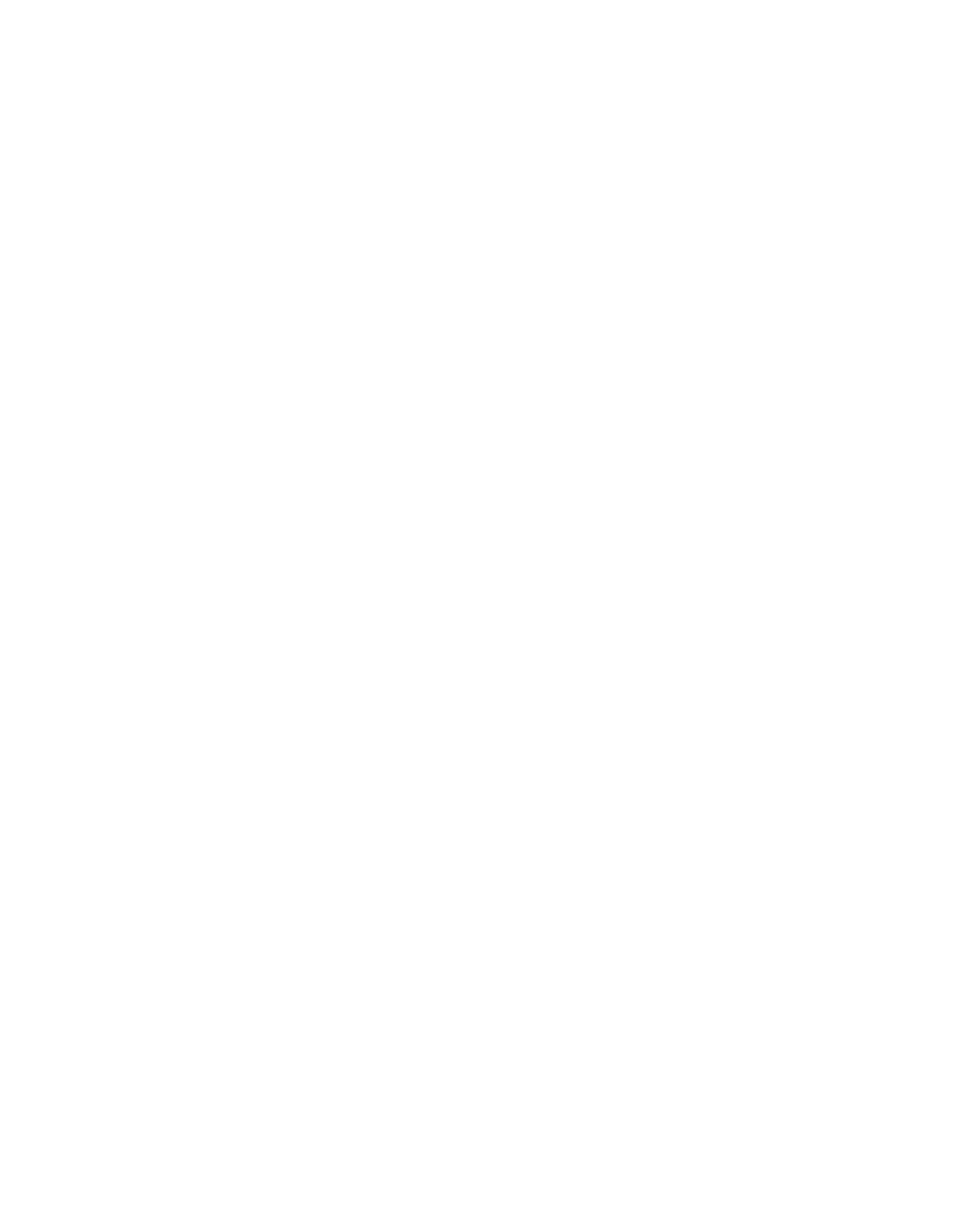-----------------------------------------------------------------------------

Number: 011 Title: Specification Functions Status: Incorporated in 94-007r3 Target date: 95 Last revision: May 94 X3J3 reference: 94-173r2

94-173r2

To: X3J3 From: Len Moss Subject: B9/C3 - Specification Functions

**Note:** This proposal makes use of the term "nonconstant specification expression" in the same way it is currently used in the standard (e.g., to distinguish automatic and nonautomatic data objects). However, this term is not explicitly defined in the standard and the /JOR subgroup believes that the implied definition, namely, a specification expression that is not also a constant expression, is incorrect in a number of contexts. As pointed out in 94-127, the formal definition of the term "constant expression" does not appear to serve any useful purpose: the critical definition is that for "initialization expression". As actually used in the document, the phrase "nonconstant specification expression" could better be defined as "a specification expression that is not also an initialization expression". The /JOR subgroup therefore recommends that one of the following changes be made: 1) provide somewhere (probably in 7.1.6.2) a formal definition of "nonconstant specification expression" in terms of initialization expressions; 2) change the term to something ("noninitialization specification expression"?) that better suggests the correct definition; or, 3) fix the concepts of constant and initialization expressions along the lines proposed in 94-127.

# **Proposal**

# **Rationale:**

A significant number of useful applications will be facilitated by the ability to perform more complicated calculations when specifying data objects than are permitted with Fortran 90. This will be very substantially achieved by allowing a restricted class of nonintrinsic functions in certain specification expressions.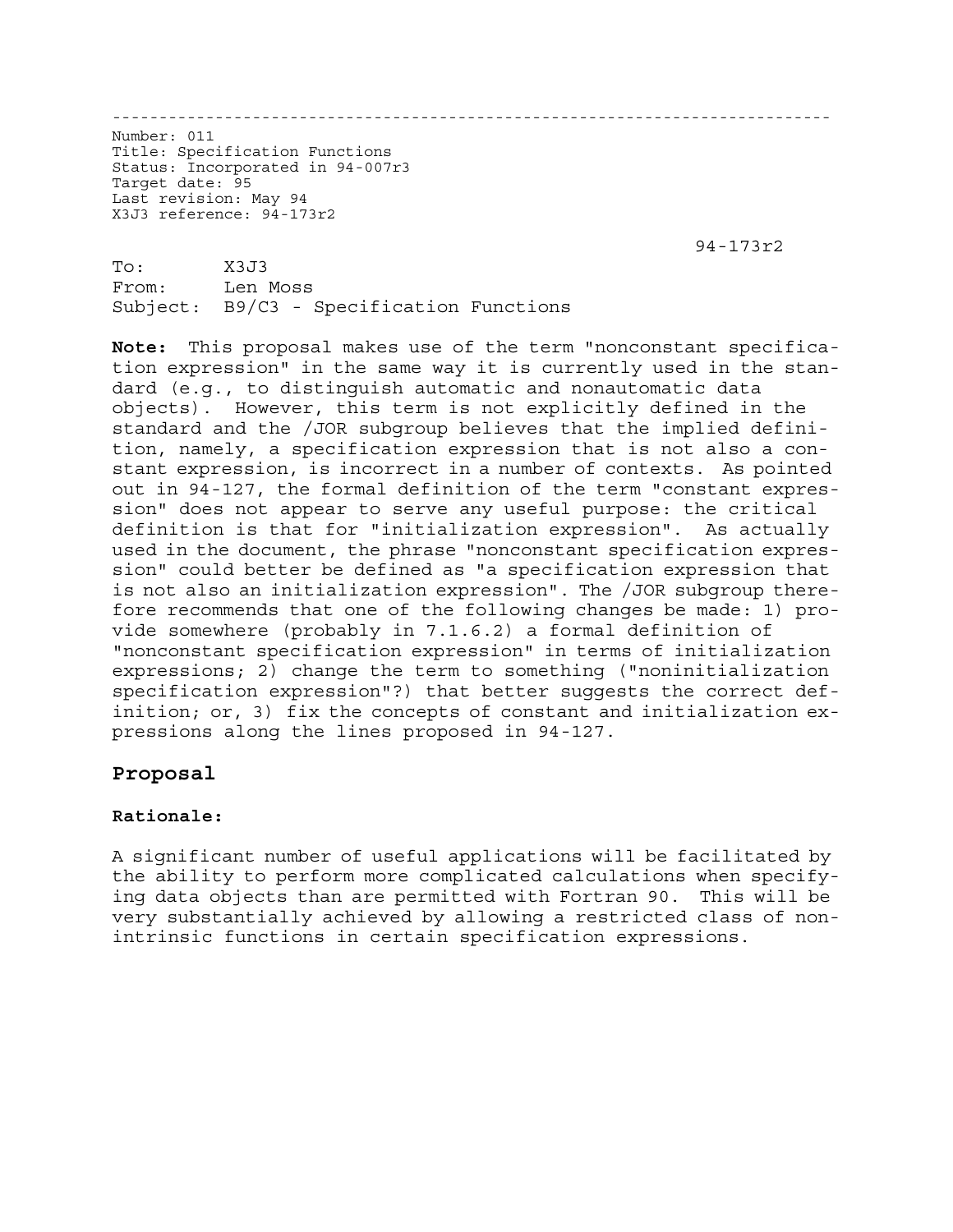# **Technical Description:**

This feature permits a restricted class of user-defined functions, called "specification functions", to be referenced in nonconstant specification expressions. The restrictions are:

- the functions must be *pure*;
- the functions must not be internal;
- the functions must not be recursive;
- the arguments of such functions when used in specification expressions must be restricted expressions;
- the functions must not appear in any context which requires a constant specification expression, e.g., any specification not in a subprogram or an interface body, in a common or equivalence specification, or a component specification; and,
- any object whose specification depends on such a function is an automatic object and hence cannot be saved or initialized.

## **Edits:**

# **5.1 [40/41]**

Before "If" add the sentence,

A specification expression is considered to be nonconstant if it involves a reference to a specification function.

## **7.1.6.2 [78/37+]**

At the beginning of this section, add a new paragraph followed by a footnote:

A function is a **specification function** if it is a *pure* function, is not an internal function and is not defined with the RECURSIVE keyword.

{Note: Specification functions are nonintrinsic functions that can be used in specification expressions (7.1.6.2) to determine the attributes of data objects. The requirement that they be *pure* ensures that they cannot have side effects that could affect other objects being declared in the same specification-part. The requirement that they not be internal ensures that they cannot inquire, via host association, about other objects being declared in the same specification part. Some requirement against direct recursion is necessary: since specification expressions must be evaluated before the first executable statement, there would be no way to break such a recursion. Indirect recursion in specification functions appears to be possible but difficult to implement, and of little value to the user, and so there is a general prohibition against recursive specification functions.}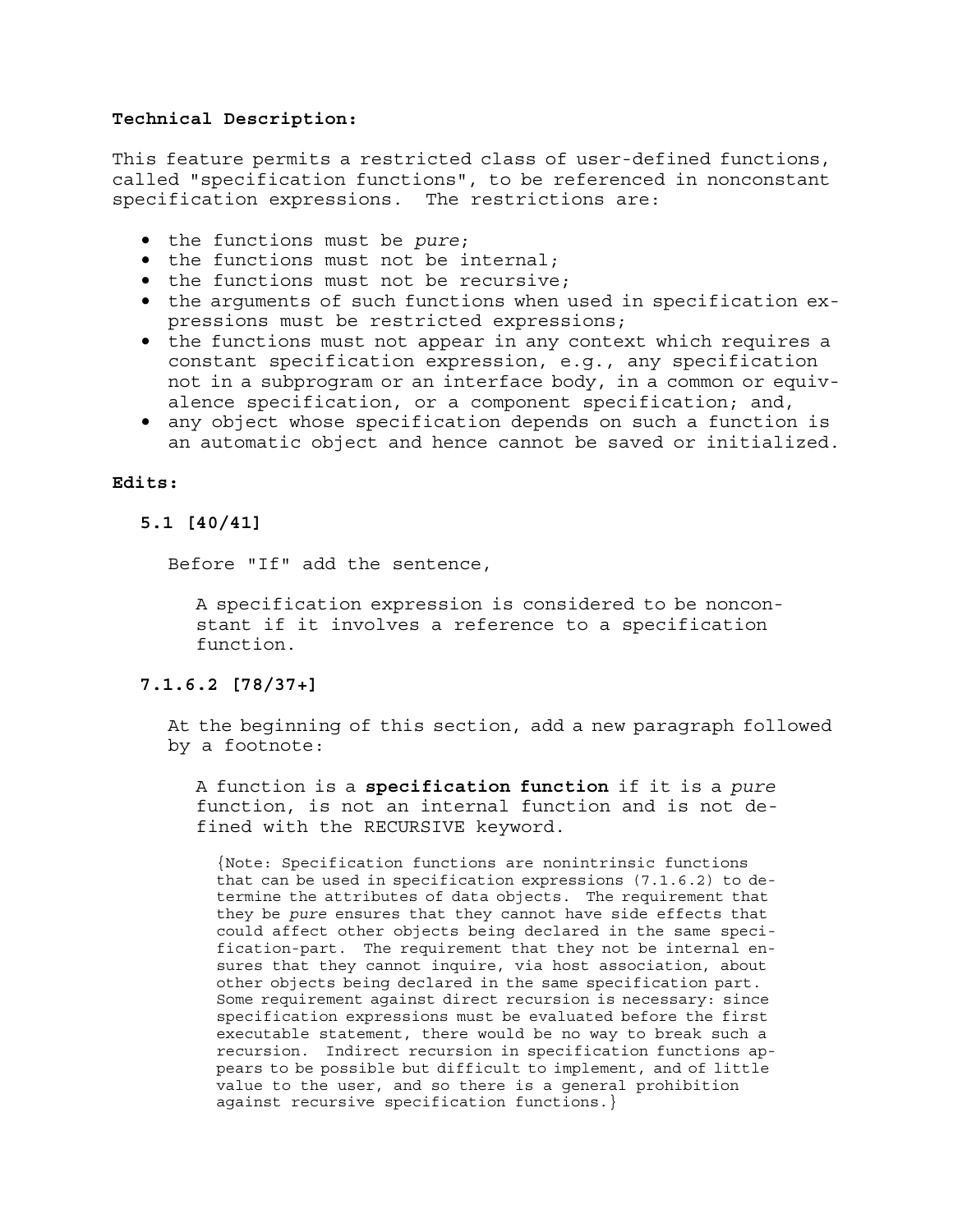# **7.1.6.2 [79/16]**

Insert before the last item in the numbered list (and renumber the last item) the following new item:

(10) A reference to a specification function where each argument is a restricted expression.

# **End Proposal**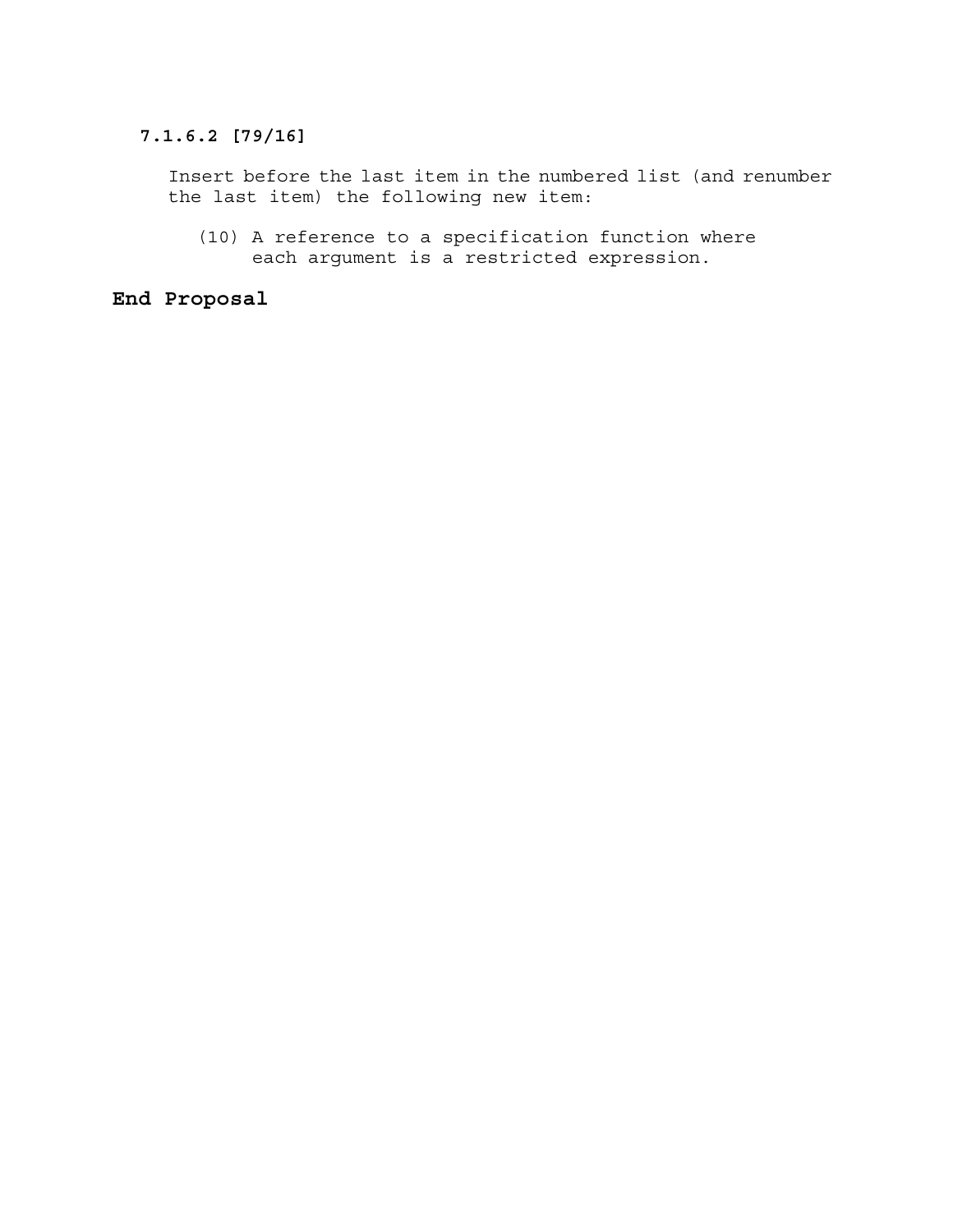------------------------------------------------------------------------------

Number: 012 Title: Enable Status: Incorporated in 94-007r2 but not approved Target date: unspecified Last revision: Aug 94 X3J3 reference: 94-258r4

To: X3J3 X3J3/94-258r4 From: John Reid Subject: Enable proposal Date: 19 August 1994

#### 1. RATIONALE

If an operator invokes a process (for example, in hardware or in a procedure for a defined operator) and hits a problem with which it cannot deal, such as overflow, it needs to quit and ask the caller to do something else. A simple example of this proposal is

```
 ENABLE (OVERFLOW)
: 100 minutes
        \ldots = X^*Y \ldots HANDLE
: 100 minutes
    END ENABLE
```
If the multiply is intrinsic and an overflow occurs, a transfer of control is made to the block of code following the HANDLE statement. Similarly, if the multiply is a defined operator, it can be arranged that the OVERFLOW signals in comparable circumstances. The handle block may contain very carefully written code that is slow to execute but circumvents the problem, or may arrange for a graceful termination.

#### 2. TECHNICAL SPECIFICATION

For dealing with exceptional events, this proposal involves the addition of integer-valued intrinsic conditions, a new construct, and some new statements. The intrinsic values are all positive, but negative values may be set by execution of a SIGNAL statement. For the definition of the conditions, see the proposed new section 15 at the end of this paper. Also, there are more examples in the proposed new sub-section 8.1.5.5.

The enable construct has the general form enable statement [enable block] [handle statement handle block] end enable statement Nesting of enable constructs is permitted. An enable or handle block may

itself contain an enable-construct. Also, nesting with other constructs is permitted, subject to the usual rules for proper nesting of constructs.

The enable statement lists the names of the conditions to be signaled. If any of these conditions signals during the execution of the enable block, control is transferred to the handle block. A simple example is the following: ! Example A ENABLE (OVERFLOW) ! First try a fast algorithm for inverting a matrix. : 100 minutes HANDLE ! Fast algorithm failed; use slow one.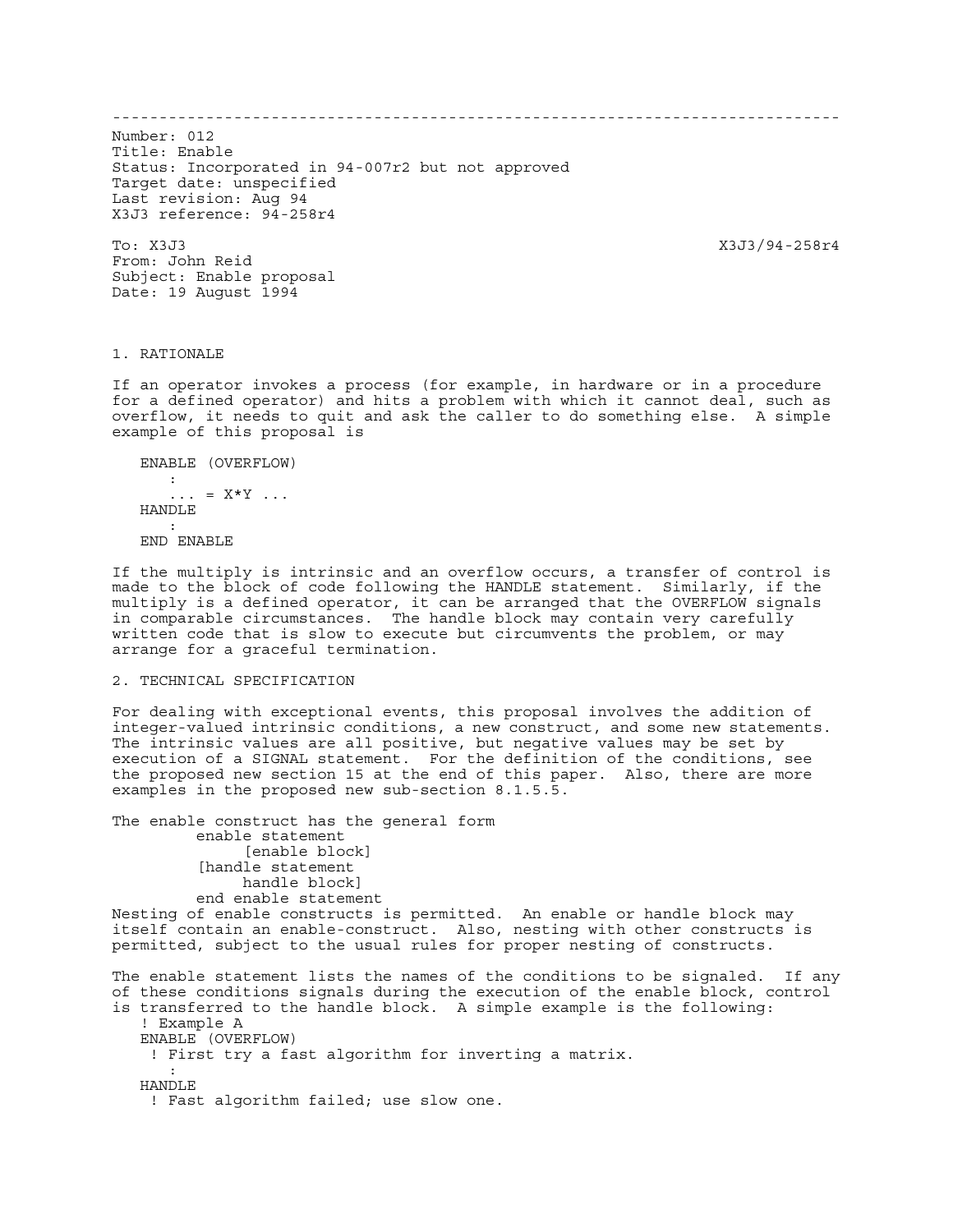: 100 minutes END ENABLE Here, the code in the enable block takes no precautions against overflow and will usually execute correctly. Should it fail with overflow, the alternative algorithm is used instead. The transfer to the handle block is imprecise in order to allow for optimizations such as vectorization. Any variable that is defined or redefined in a statement of the enable block becomes undefined. In Example A, a copy of the matrix itself would need to be available for the slow algorithm. The transfer may be made more precise by adding within the enable block a nested enable construct without a handler. If any of the conditions is signaling when the inner enable statement is executed, control is transferred to the handle block. This reduces the imprecision to either the statements within the inner construct or those outside the inner construct. Adding such a construct to the code of Example A gives: ! Example B ENABLE (OVERFLOW) ! First try a fast algorithm for inverting a matrix. : ! Code that cannot signal overflow DO  $K = 1$ , N ENABLE : 100 minutes END ENABLE END DO ENABLE : END ENABLE HANDLE ! Alternative code which knows that K-1 steps have executed normally. : END ENABLE Note that the enable, handle, and end-enable statements provide effective barriers to code migration by an optimizing compiler. If there is no handler for a signaling condition (for example, if a condition signals outside any enable construct for the condition), a transfer of control as for a return statement takes place in a procedure or as for a stop statement takes place in a main program. The condition continues to signal. When an enable statement is encountered, if any conditions that are enabled or are about to be enabled are signaling, a transfer of control to the next outer handler for a signaling condition (or a return or stop) takes place. This ensures that all enabled conditions are quiet on entering the enable block. Upon normal completion of the handle block, any of the handled conditions that is signaling is reset to quiet. There is an option on the enable statement to specify that some of the conditions enabled are 'immediate'. Any <executable-construct> of the enable block that might signal one of the immediate conditions is treated as if it were followed by an enable construct with an empty body and no handler. An example of such an enable statement is ENABLE, IMMEDIATE (OVERFLOW) For some conditions (mainly those that may require additional object code, for example, BOUND\_ERROR), the processor is required to signal the condition only within the statements of the enable block. Whether such a condition signals outside any enable block for the condition is processor dependent. There is no requirement to signal such a condition in a procedure that is called from within an enable block.

There is an option on the handle statement to specify the handling of further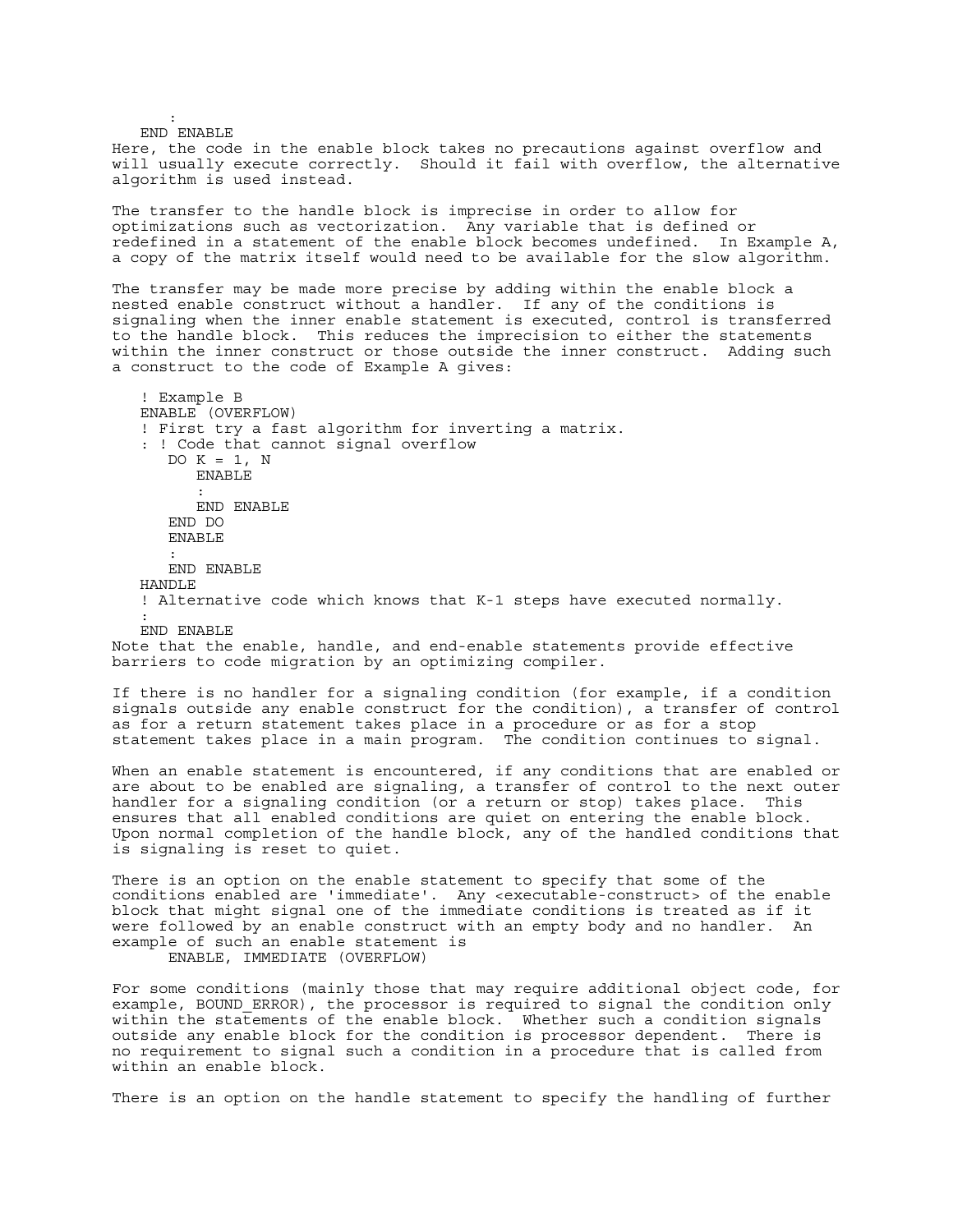conditions. For example, HANDLE (ALL CONDITIONS) specifies that any condition that signals during the execution of the enable block be handled, including those that the processor handles outside enable blocks. These conditions, as well as those enabled, cause a transfer of control to an outer handler if they are signaling when an enable statement is encountered. There is a facility for making a specified condition signal with a specified value. This is done with the SIGNAL statement. An example is SIGNAL(OVERFLOW, -3) ! Negative values of intrinsic conditions can be set this way. It causes a transfer to the handler if in an enable block that has a handler for the condition; otherwise, it causes a return in a subprogram or a stop in a main program. This may also be used to set conditions quiet. For example, SIGNAL(ALL\_CONDITIONS, 0) sets all conditions quiet. In this case, there is no transfer of control. In a handler, if it is desired to resignal the signaling conditions, this can be achieved with the pair of statements ENABLE END ENABLE A transfer of control to the next outer handler for a signaling condition (or a return or stop) occurs without the values of the conditions changing. There is a facility for finding the value of a condition. This is done with the CONDITION\_INQUIRE statement. An example is CONDITION\_INQUIRE(OVERFLOW, I) which stores the value of the overflow condition in the variable I. Another form of the statement: CONDITION\_INQUIRE(CHAR\_ARRAY) returns the names of the conditions that are signaling in the character array variable CHAR\_ARRAY. Each condition has a default integer value. The scoping rules for intrinsic conditions are as for intrinsic procedures. A future enhancement might allow the declaration of user conditions with scoping rules similar to those for variables. If a condition is still signaling when the program stops, the processor must issue a warning on the default output unit. Neither a handle statement nor an end-enable statement is permitted to be a branch target. A handle-block is intended for execution only following the signaling of a condition that it handles, and an end-enable statement is not a sensible target because it would permit skipping the handling of a condition. Branching out of an enable construct is not permitted. This limits the extent of uncertainty over which statements have been executed when a handler is entered. 3. EDITS TO THE STANDARD  $6/18+$ . Add IEC 559:1989, <Binary floating-point arithmetic for microprocessor systems> (also ANSI/IEEE 754-1985, IEEE standard for binary floating-point arithmetic). ....................................................................... 8/45+. Add <<or>> <enable-construct> .......................................................................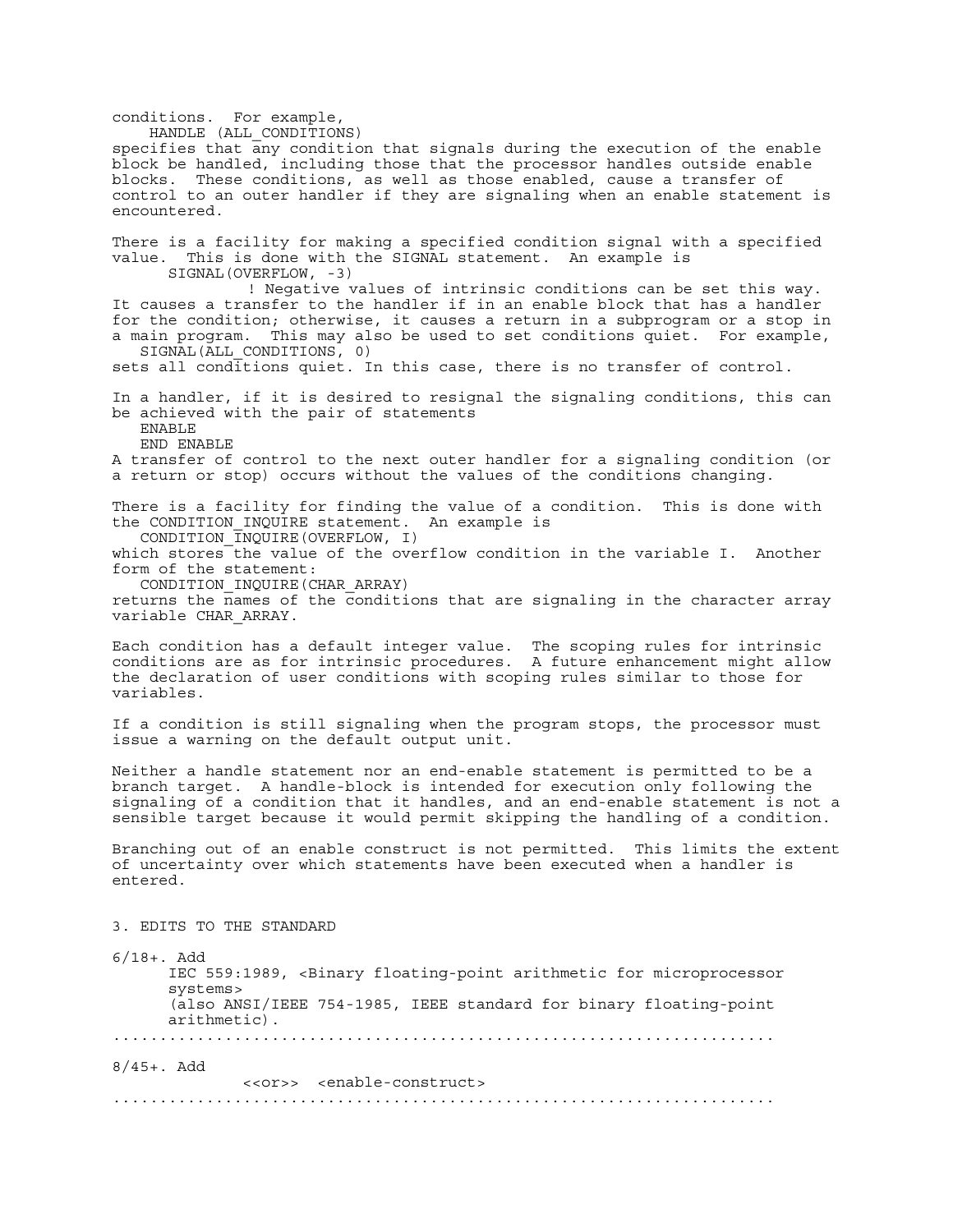9/4-24. Add to R216 (in alphabetic positions) the lines <<or>> <condition-inquire-stmt> <<or>> <signal-stmt> ....................................................................... 12/50. After 'CASE constructs,', add 'ENABLE constructs,'. ....................................................................... 12/53+. Add: (4) Execution of a signal statement (8.1.5.4) may change the execution sequence. (5) Execution of an enable statement (8.1.5.1) may change the execution sequence. .......................................................................

15/33+ Add

<<2.4.8 Condition>>

A <<condition>> is a default integer flag associated with the occurrence of an exceptional event. The value 0 corresponds to the quiet state and this is its initial value. Processor dependent nonzero values correspond to signaling states. Negative values can occur only through execution of the SIGNAL statement. The value may be found by execution of a CONDITION\_INQUIRE statement.

[Footnote: The reason for specifying that conditions have integer values is that this leaves open the possibility of providing detailed information about the condition. This will be useful when a procedure (for example, in a library) signals a condition so that it can indicate the cause of the problem. The intrinsic values are forced to be positive so that a negative value can be seen to be created by source code and not by the system.]

[Footnote: Although multitasking is not part of Fortran 90, the interaction of this proposal with multitasking extensions has been considered. A model is that each virtual processor has a flag for each condition. For example, condition handling is permissible within a pure procedure. Enable, handle, and end-enable statements act as barriers at which the condition values are merged.]

.....................................................................

22/23+ Add to the Blanks Optional column: END ENABLE ....................................................................... 67/39. After 'terminated', add 'unless the ALLOCATION\_ERROR condition is enabled'. ....................................................................... 68/40. After 'terminated', add 'unless the DEALLOCATION\_ERROR condition is enabled'. ....................................................................... 80/2. After 'program', add ', except in an enable block for a suitable condition'. ....................................................................... 95/10+ Add (4) ENABLE construct ....................................................................... 95/19. Delete 'three'.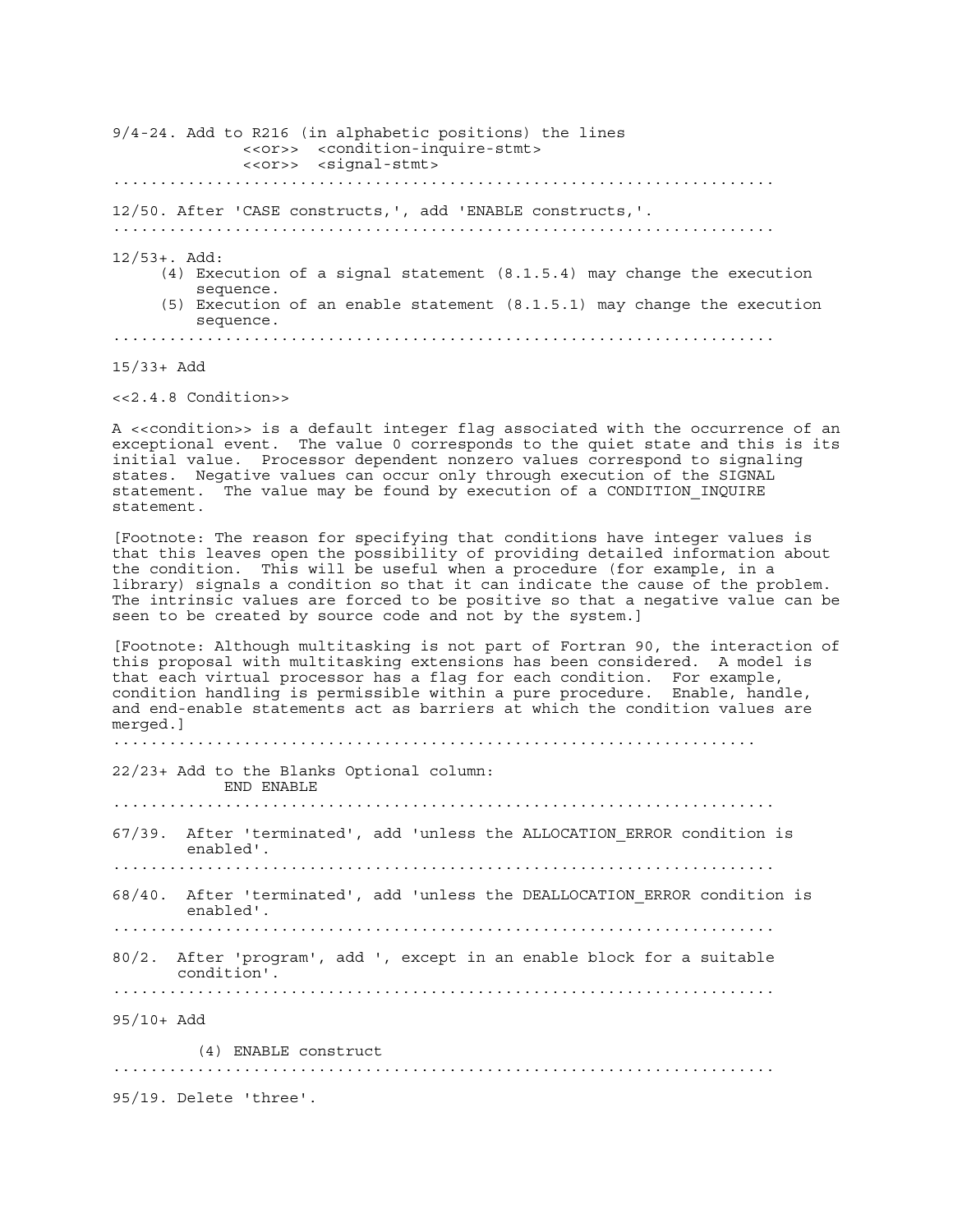........................................................................

107/0+. Add

<<8.1.5 Condition handling>>

A condition has a name with the same scoping rules as for intrinsic procedures and a value of type default integer. The value zero corresponds to the normal or 'quiet' state and nonzero values correspond to exceptional circumstances. All conditions have initial value zero. The processor is required to signal a condition if the associated circumstance occurs during execution of an intrinsic operation or an intrinsic procedure call specified in the scope of an enable block for the condition. Some conditions are also required to signal when the circumstance occurs outside an enable block, but whether other conditions signal outside an enable block is processor dependent. For the detailed specification, see Section 15. When the processor signals a condition, it has a positive value. The SIGNAL statement (8.1.5.4) may be used to give it a negative value.

[Footnote: For a condition whose signaling outside enable blocks is processor dependent, the control of whether the condition so signals is also processor dependent. There might be an option on the command line or there might be an intrinsic procedure that provides dynamic control. It is expected that by default the conditions UNDERFLOW and INEXACT will not signal except inside enable blocks.]

[Footnote: The proposal allows the in-lining of procedures with no change to the enable constructs. On some processors, this may cause a condition that does not signal outside enable blocks to signal.]

[Footnote: On many processors, it is expected that some conditions will cause no alteration to the flow of control when they signal and that they will be tested only when the enable block completes or another enable statement is encountered. Thus the overheads of testing the condition are confined precisely to the places where the programmer has requested a test. On other processors, this may be very expensive. They may instead cause a transfer of control to the handler (or a return or stop) as soon as the condition signals or soon thereafter.]

[Footnote: If additional code is needed (for example, to diagnose integer overflow), this is required only within the scope of the enable block.

In a sequence of statements that contains no condition handling statements, if the execution of a process would cause a condition to signal but after execution of the sequence no value of a variable depends on the process, whether the condition signals is processor dependent. For example, when Y has the value zero, whether the code

 $X = 1.0/Y$  $X = 3.0$ signals DIVIDE BY ZERO is processor dependent.

A condition must not signal if the signal could arise only during execution of a process not required by the standard. For example, the intrinsic LOG in the statement

IF  $(F(X) > 0.) Y = LOG(Z)$ must not signal a condition when both  $F(X)$  and Z are negative and for the statement WHERE $(A>0.)$   $A = LOG (A)$ 

negative elements of A must not cause signaling.

[Footnote: In general, it is intended that implementations be free within enable constructs to use the code motion techniques that they use outside enable constructs.]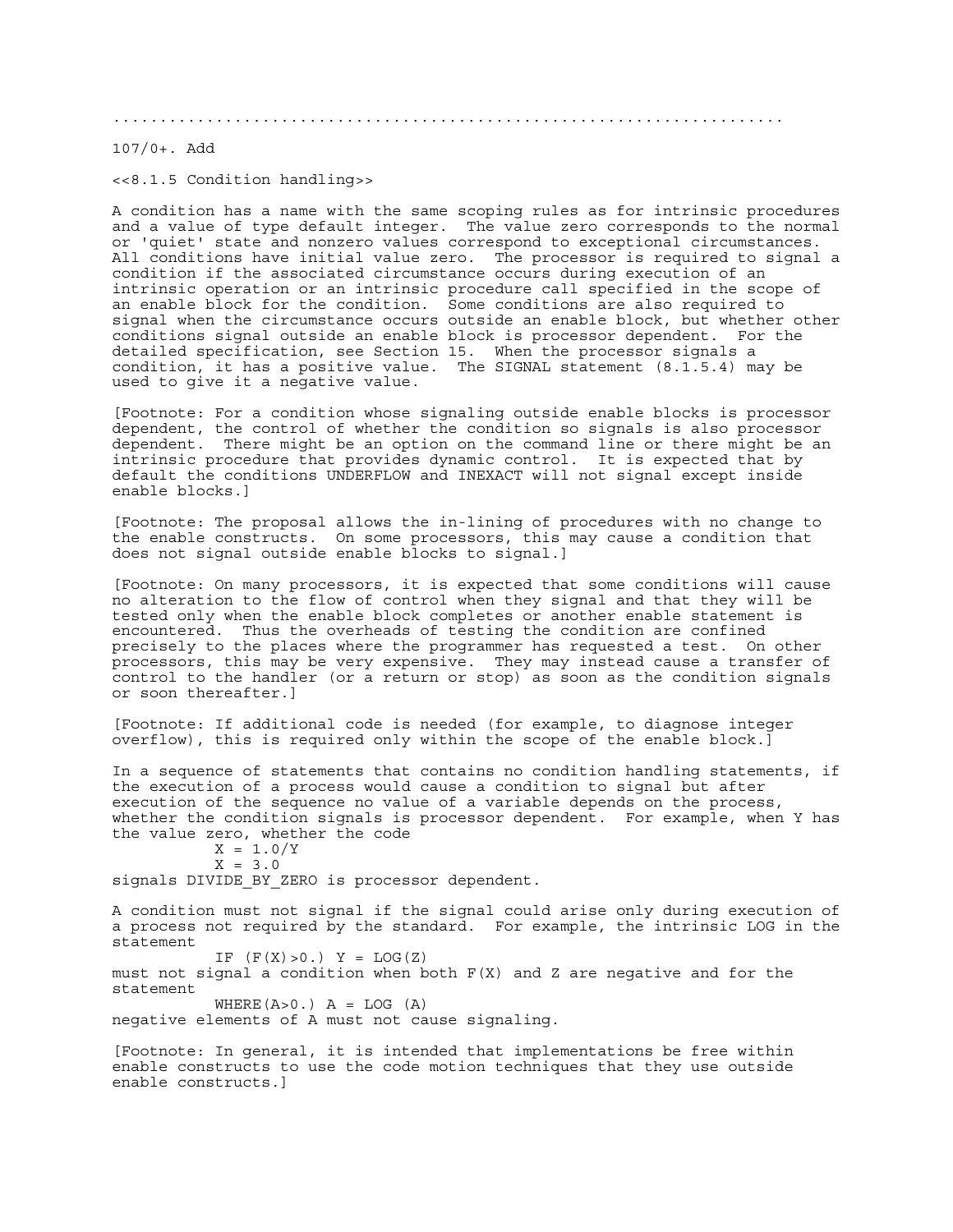<<8.1.5.1. The enable construct>>

The ENABLE construct specifies a (possibly empty) set of conditions, an enable block, and (optionally) a handle block with (optionally) a further set of conditions. The handle block is executed only if execution of the enable block leads to the signaling of one or more of the conditions.

| R835a <enable-construct></enable-construct> |                                                                                                                                                                                                                                                                | < <is>&gt; <enable-stmt><br/><math>[enable-block&gt;]</math><br/>[<handle-stmt><br/><handle-block>]<br/><end-enable-stmt></end-enable-stmt></handle-block></handle-stmt></enable-stmt></is>                                                                                                                                                                                                                                                                                                                                                                                   |
|---------------------------------------------|----------------------------------------------------------------------------------------------------------------------------------------------------------------------------------------------------------------------------------------------------------------|-------------------------------------------------------------------------------------------------------------------------------------------------------------------------------------------------------------------------------------------------------------------------------------------------------------------------------------------------------------------------------------------------------------------------------------------------------------------------------------------------------------------------------------------------------------------------------|
| R835b <enable-stmt></enable-stmt>           |                                                                                                                                                                                                                                                                | < <is>&gt; [<enable-construct-name>:]<br/>#<br/># ENABLE [(<condition-name-list>)] #<br/># [, IMMEDIATE (<condition-name-list>)]</condition-name-list></condition-name-list></enable-construct-name></is>                                                                                                                                                                                                                                                                                                                                                                     |
| R835c <enable-block></enable-block>         |                                                                                                                                                                                                                                                                | < <is>&gt; <block></block></is>                                                                                                                                                                                                                                                                                                                                                                                                                                                                                                                                               |
| R835d <handle-stmt></handle-stmt>           |                                                                                                                                                                                                                                                                | < <is>&gt; HANDLE [(<condition-name-list>)] #<br/># [<enable-construct-name>]</enable-construct-name></condition-name-list></is>                                                                                                                                                                                                                                                                                                                                                                                                                                              |
| R835e <handle-block></handle-block>         |                                                                                                                                                                                                                                                                | ssis>> shlock>                                                                                                                                                                                                                                                                                                                                                                                                                                                                                                                                                                |
|                                             |                                                                                                                                                                                                                                                                | R835f <end-enable-stmt> &lt;<is>&gt; END ENABLE [<enable-construct-name>]</enable-construct-name></is></end-enable-stmt>                                                                                                                                                                                                                                                                                                                                                                                                                                                      |
|                                             | <end-enable-stmt> must specify the same<br/><enable-construct> is not identified by an<br/><enable-construct-name>, the corresponding<br/><end-enable-stmt> must not specify an</end-enable-stmt></enable-construct-name></enable-construct></end-enable-stmt> | Constraint: If the <enable-stmt> of an <enable-construct> is identified<br/>by an <enable-construct-name>, the corresponding<br/><enable-construct-name>. If the <enable-stmt> of an<br/><enable-construct-name>. If the <handle-stmt> is identified<br/>by an <enable-construct-name>, the corresponding<br/><enable-stmt> must specify the same <enable-construct-name>.</enable-construct-name></enable-stmt></enable-construct-name></handle-stmt></enable-construct-name></enable-stmt></enable-construct-name></enable-construct-name></enable-construct></enable-stmt> |
|                                             | <enable-stmt>.</enable-stmt>                                                                                                                                                                                                                                   | Constraint: A condition name must not appear more than once in an                                                                                                                                                                                                                                                                                                                                                                                                                                                                                                             |
|                                             | $\verb chandle-stmt .$                                                                                                                                                                                                                                         | Constraint: A condition name must not appear more than once in a                                                                                                                                                                                                                                                                                                                                                                                                                                                                                                              |
|                                             |                                                                                                                                                                                                                                                                | The conditions named on the enable statement are enabled during execution of<br>the enable block. The set of conditions handled by the handle block consist                                                                                                                                                                                                                                                                                                                                                                                                                   |

the enable block. The set of conditions handled by the handle block consists of all those named on the enable statement or on the handle statement. If the enable construct is nested within an enable block, the conditions enabled for the outer block are also enabled for the inner block.

An <enable-stmt> may be a branch target statement (8.2).

[Footnote: Neither a handle statement nor an end-enable statement is permitted to be a branch target. A handle-block is intended for execution only following the signaling of a condition that it handles, and an end-enable statement is not a sensible target because it would permit skipping the handling of a condition.]

[Footnote: Nesting of enable constructs is permitted. An enable or handle block may itself contain an enable-construct. Also, nesting with other constructs is permitted, subject to the usual rules for proper nesting of constructs.]

Execution of an enable statement causes a transfer of control if a signaling condition is handled by the enable construct or any enable construct within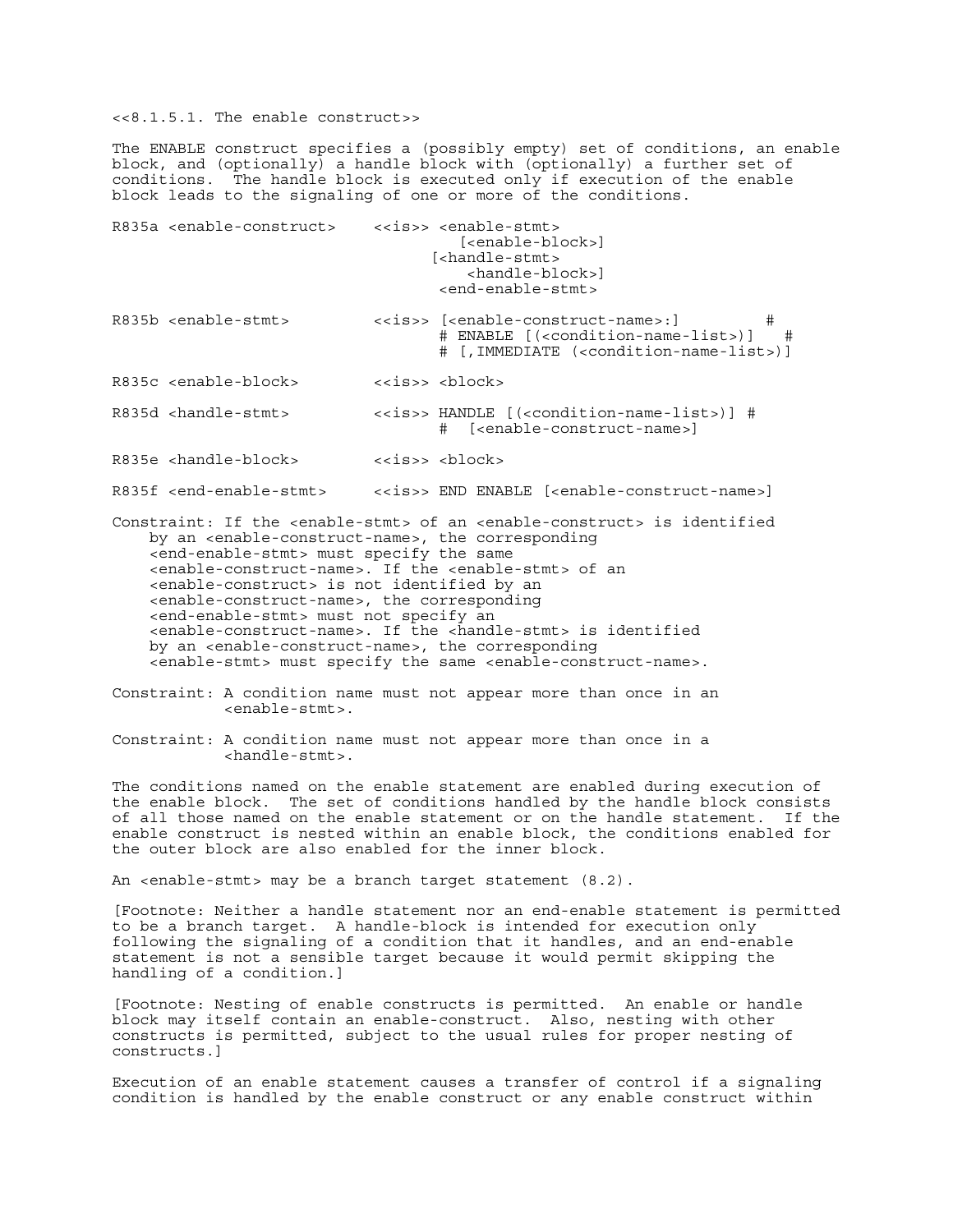which it is nested. If the enable statement is nested in an enable block that has a handler for a signaling condition, the transfer is to the handler of the innermost such enable block. Otherwise, it is as for a return if in a subprogram, or a stop if in a main program. The values of the conditions are not altered.

[Footnote: In an enable block, the pair of statements ENABLE END ENABLE

has a checking effect. If any handled condition is signaling, there will be a transfer of control to an outer handler (or a stop or return).The values of the conditions are not altered.]

[Footnote: Note that in a function subprogram it is very desirable to ensure that the function value is defined even if an error condition has been diagnosed and is expected to be handled in the calling subprogram. If the function value is not defined, further conditions will probably be signaled during the evaluation of the expression that gave rise to the function call, which may mask the condition that was the root cause.]

[Footnote: If a condition handled by a handler signals again during execution of the handler, this second signal will be indistinguishable from the first. If it is desired to handle it separately, it must be set to the quiet value and a nested enable must be provided.]

The value of each condition handled by the enable construct is set to the quiet value upon completion of execution of the <handle-block>.

<<8.1.5.2 Execution of an enable construct>>

Execution of an <enable-construct> begins with the first executable construct of the <enable- block>, and continues to the end of the block unless a handled condition is signaled. If a condition handled by the <enable-construct> signals outside any enable construct that handles the condition and is nested within the enable  $\overline{b}$ lock, control is transferred to the <handle-block>. Transfer of control to the <handle-block> may take place on completion of execution of the enable-block or may take place sooner after the signaling of the condition. Any variable that might be defined or redefined by execution of a statement of the enable block outside any enable construct that handles the condition and is nested within the enable block is undefined, any pointer whose pointer association might be altered has undefined pointer association status, any allocatable array that might be allocated or deallocated may have been allocated or become unallocated, and the file position of any file specified in an input/output statement that might be executed is processor dependent.

[Footnote: The transfer to the handle block is imprecise in order to allow for optimizations such as vectorization. As a consequence, some variables become undefined. In Example 3 of 8.1.5.6, a copy of the matrix itself would need to be available for the slow algorithm.]

Branching out of an enable construct is not permitted. A CYCLE or EXIT statement is not permitted in an enable construct unless the do construct to which it belongs is nested within the enable construct. An alternate return specifier in an enable construct must not specify the label of a statement outside the construct. An ERR=, END=, or EOR= specifier in a statement in an enable construct must not be the label of a statement outside the construct. A RETURN or STOP statement is permitted in an enable construct. Conditions retain their values on execution of a RETURN or STOP statement.

[Footnote: The ban on branching out of an enable construct limits the extent of uncertainty over which statements have been executed when a handler is entered.]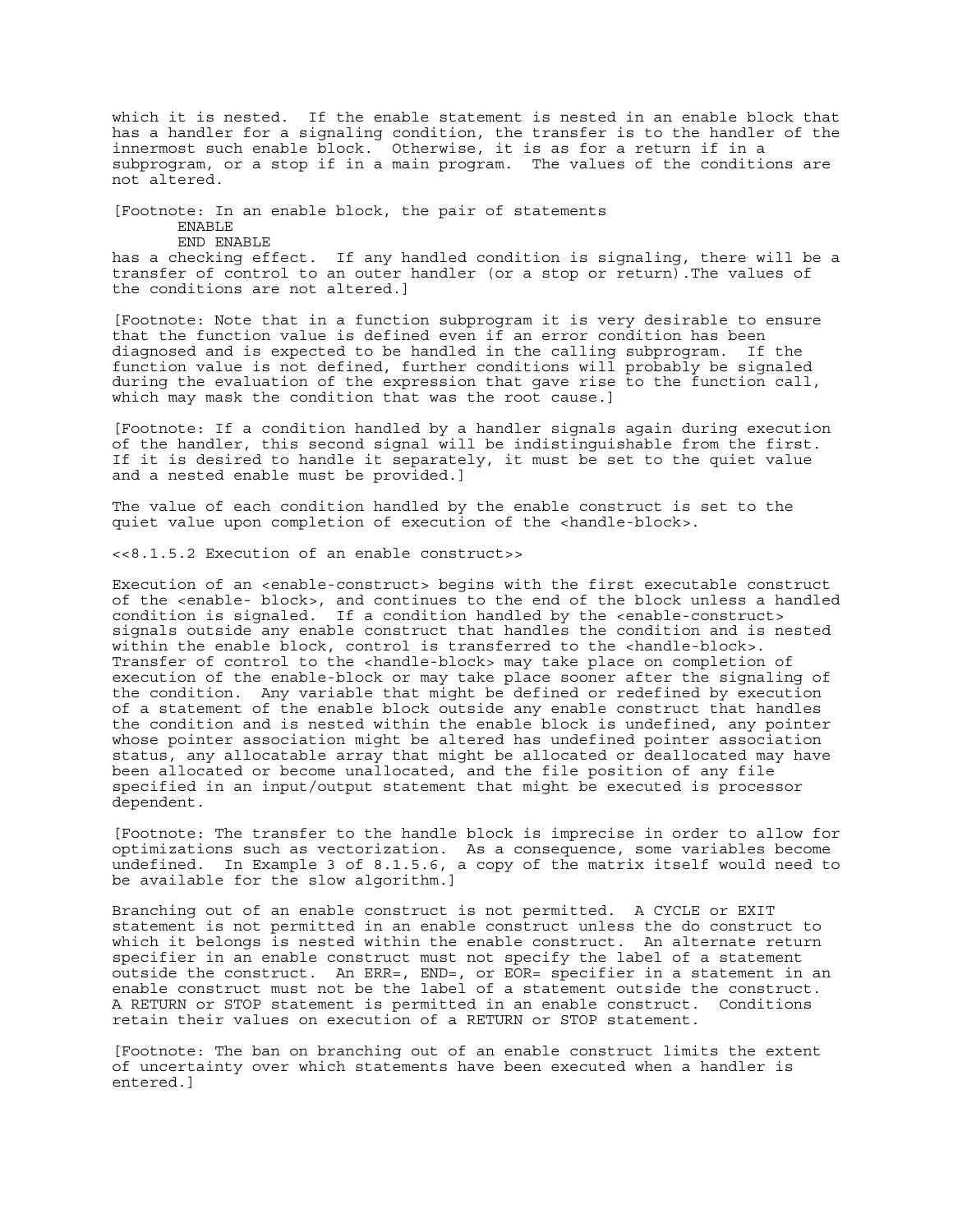Any <executable-construct> of the enable block that might signal one or more of the conditions in the immediate list on the enable statement is treated as if it were followed by an <enable-construct> with an empty enable block and no handler.

Execution of the <handle-block> completes the execution of the <enable-construct>.

If no condition handled by the enable construct is signaling on completion of execution of the <enable-block>, the execution of the entire construct is complete.

[Footnote: Nested enable constructs without handlers can be employed to reduce the imprecision of an interrupt. Note that enable, handle, and end-enable statements provide effective barriers to code migration by an optimizing compiler.]

<<8.1.5.3 Signaling conditions that are not enabled>>

A processor may signal a condition while executing a statement that is not in an enable block for the condition. If in a subprogram, a return is executed without alteration of the values of the conditions. If in a main program, a stop is executed and the processor must issue a warning on the default output unit.

[Footnote: On return to the caller, the condition will be signaling. If the invocation is within an enable block that has a handler for the condition, there will be a transfer to the handler (or a return or stop), but not necessarily until the execution of the block is complete. If the invocation is not within an enable block that has a handler for the condition, there may be a return (or stop) at once, or the processor may continue executing.]

<<8.1.5.4 Signal statement>>

R835g <signal-stmt> <<is>> SIGNAL (<condition-name>,<scalar-int-expr>)

Constraint: The <scalar-int-expr> must be of type default integer.

Constraint: If the condition name is that of a combination condition (15.7), the <scalar-int- expr> must be the literal constant 0.

The SIGNAL statement changes the value of the condition it names to that of the expression it contains. If the value is nonzero, it causes a transfer of control. If the statement is in an enable block of an enable construct that has a handler for the condition, the transfer is to the handler of the innermost such enable construct. Otherwise, it is as for a return if in a subprogram, or a stop if in a main program.

[Footnote: In a handler, the pair of statements ENABLE END ENABLE has a resignaling effect. If any handled condition is signaling, there will be a transfer of control to an outer handler (or a stop or return).The values of the conditions are not altered.]

<<8.1.5.5 Examples of ENABLE constructs>>

Example 1:

 MODULE MATRIX ! Module for matrix multiplication of real arrays of rank 2. INTERFACE OPERATOR(.mul.)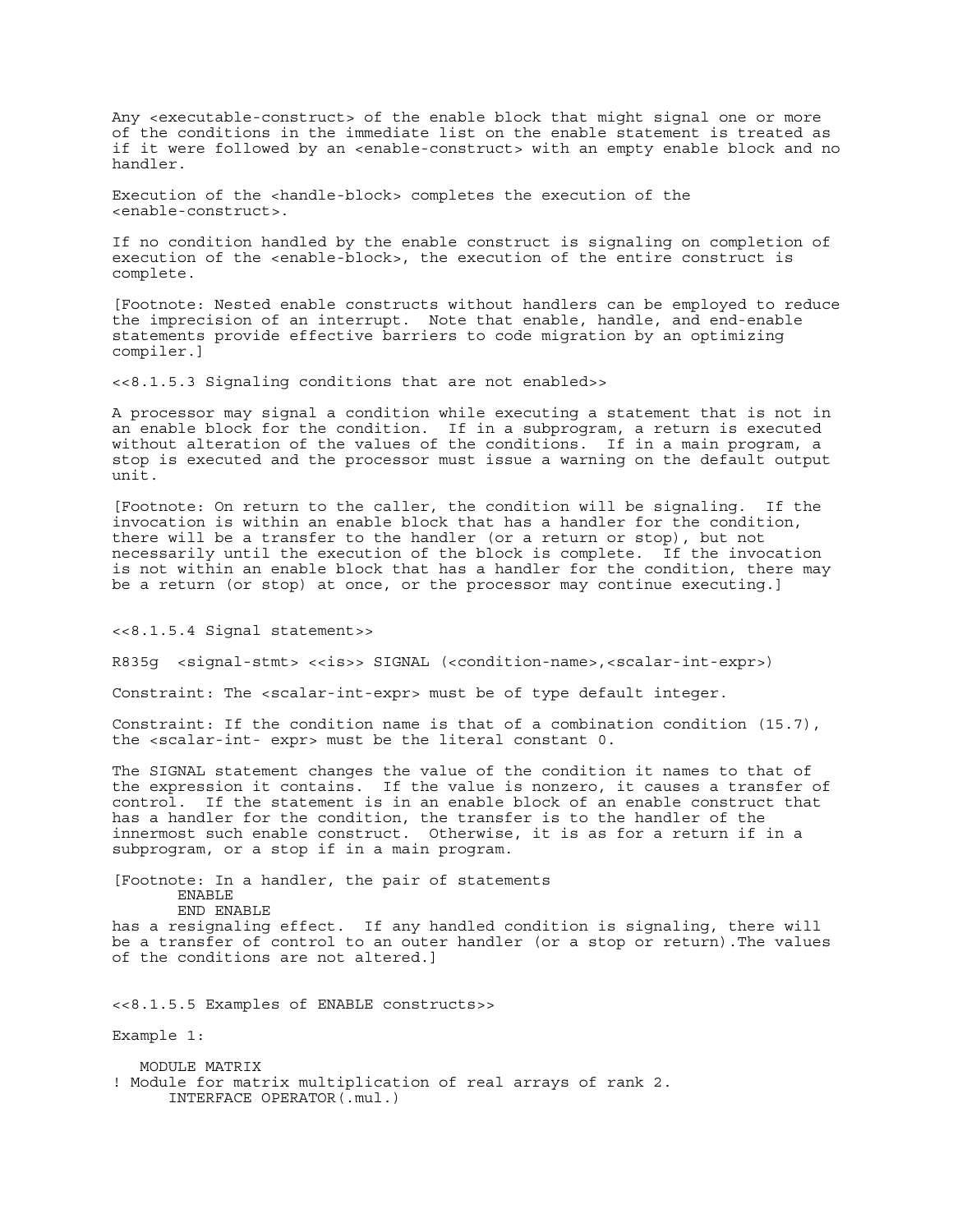```
 MODULE PROCEDURE MULT
   END INTERFACE
 CONTAINS
    FUNCTION MULT(A,B)
      REAL, INTENT(IN) :: A(:,:), B(:,:) REAL MULT(SIZE(A,1),SIZE(B,2)
       ENABLE (INTRINSIC, OVERFLOW)
        MULT = MATMUL(A, B) HANDLE
          SIGNAL(INEXACT, -1)
       END ENABLE
    END FUNCTION MULT
 END MODULE MATRIX
```
This module provides matrix multiplication for real arrays of rank 2. Since the condition INSUFFICIENT\_STORAGE signals outside enable blocks (see Section 15.1), if there is insufficient storage for the necessary temporary array, the module will signal the condition INSUFFICIENT\_STORAGE. If an INTRINSIC or OVERFLOW condition occurs, the module will signal the condition INEXACT with value -1.

Example 2:

```
IO_CHECK: ENABLE (IO_ERROR, END_OF_FILE)
\mathbb{R}^m . The contract of \mathbb{R}^m READ (*, '(I5)') I
              READ (*, '(I5)', END = 90) J
 :
       90 J = 0 HANDLE
               CONDITION_INQUIRE(END_OF_FILE,K)
              IF (K/=0) THEN
                  WRITE (*, *) 'Unexpected END-OF-FILE when reading ', &
                                'the real data for a finite element'
               ELSE
                  CONDITION_INQUIRE(IO_ERROR,K)
                 IF (K / = \overline{0}) WRITE (*, *) 'I/O error when reading ', &
                                 'the real data for a finite element'
               END IF
               STOP
            END ENABLE IO_CHECK
```
In this example, if an input/output error occurs in either of the READ statements or if an end- of-file is encountered in the first READ statement, the appropriate condition will be signaled and the handler will receive control, print a message, and terminate the program. However, if an end-of-file is encountered in the second READ statement, no condition will be signaled and control will be transferred to the statement indicated in the END= specifier.

Example 3: ENABLE (USUAL) ! First try the "fast" algorithm for inverting a matrix: MATRIX1 = FAST\_INV (MATRIX) ! MATRIX is not altered during execution of FAST\_INV. HANDLE ! "Fast" algorithm failed; try "slow" one: SIGNAL (USUAL, 0) ENABLE (USUAL) MATRIX1 = SLOW\_INV (MATRIX) HANDLE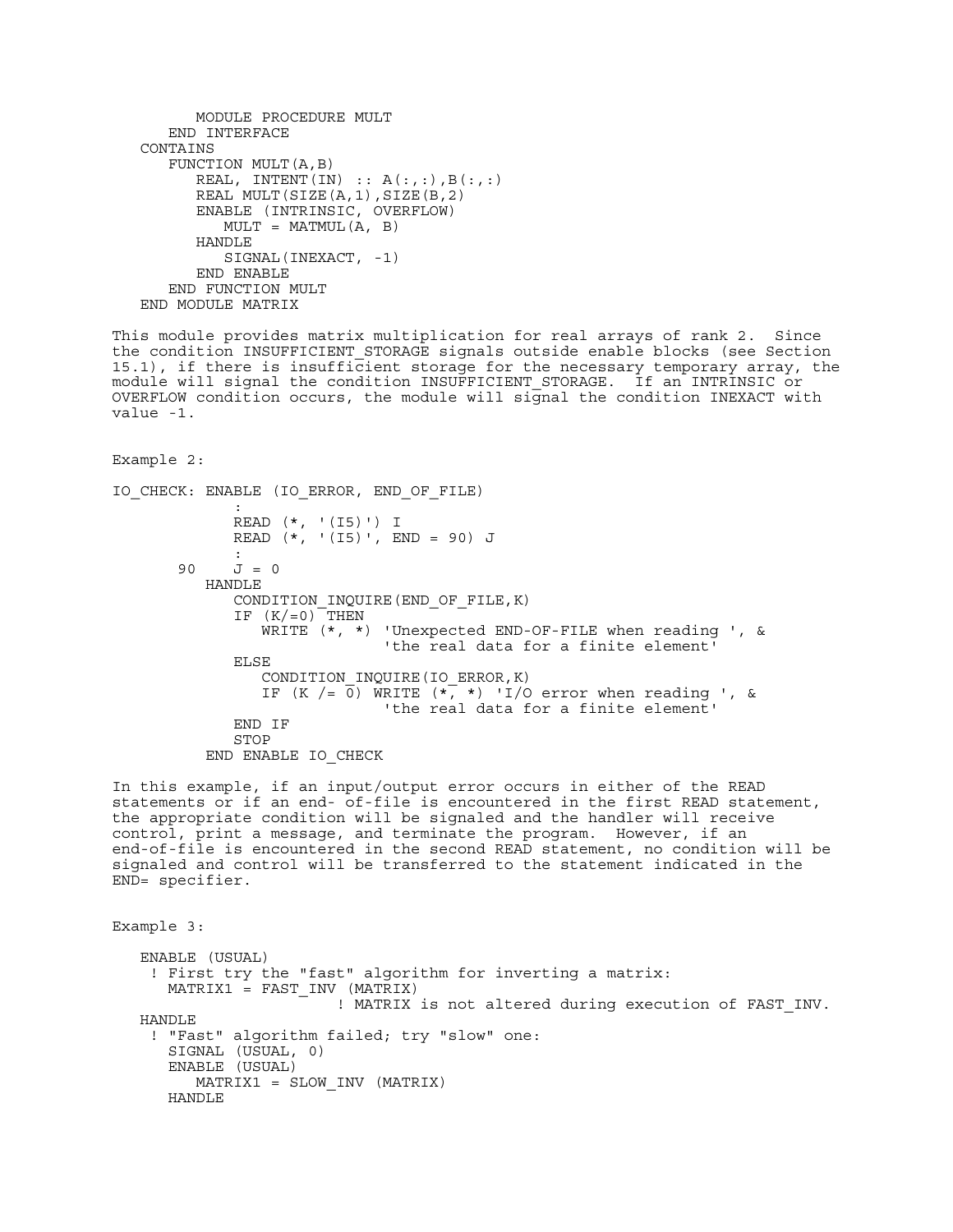WRITE (\*, \*) 'Cannot invert matrix' STOP END ENABLE END ENABLE In this example, the function FAST\_INV may cause a condition to signal. If it does, another try is made with SLOW INV. If this still fails, a message is printed and the program stops. Note the use of nested enable constructs. Note, also, that it is important to set the signals to 'quiet' before the inner enable. If this is not done, a condition will still be signaling when the inner ENABLE is encountered, which will cause an immediate transfer to an outer handler (or a stop or return). Example 4: ENABLE (OVERFLOW) ! First try a fast algorithm for inverting a matrix. : ! Code that cannot signal overflow DO  $K = 1$ , N ENABLE : 100 minutes END ENABLE END DO ENABLE : 100 minutes END ENABLE HANDLE ! Alternative code which knows that K-1 steps have executed normally. : END ENABLE Here the code for matrix inversion is in line and the transfer is made more precise by adding to the enable block two enable constructs without handlers. Example 5: The following subroutine finds a zero of  $\langle f(x) \rangle$  on an interval  $[\langle a,b \rangle]$ . It is limited to take one second of real time as measured by the system clock. If it fails to obtain the requested accuracy after this time, the condition INEXACT signals with the value -1. SUBROUTINE ZERO\_SOLVER (A, B, X, TOLERANCE, F) REAL  $A$ ,  $B$ ,  $X$ , TOLERANCE INTERFACE; REAL FUNCTION F(X); REAL X; END INTERFACE INTEGER COUNT, RATE, START ! Local variables CALL SYSTEM\_CLOCK(START, RATE) : 100 minutes ! The following code is executed every iteration CALL SYSTEM\_CLOCK(COUNT) ! If time has run out, return, signaling condition INEXACT. IF (COUNT > START+RATE) SIGNAL (INEXACT,-1) : 100 minutes END SUBROUTINE ZERO\_SOLVER

The application code handles the exception in a way that only it knows. An example is:

 : ENABLE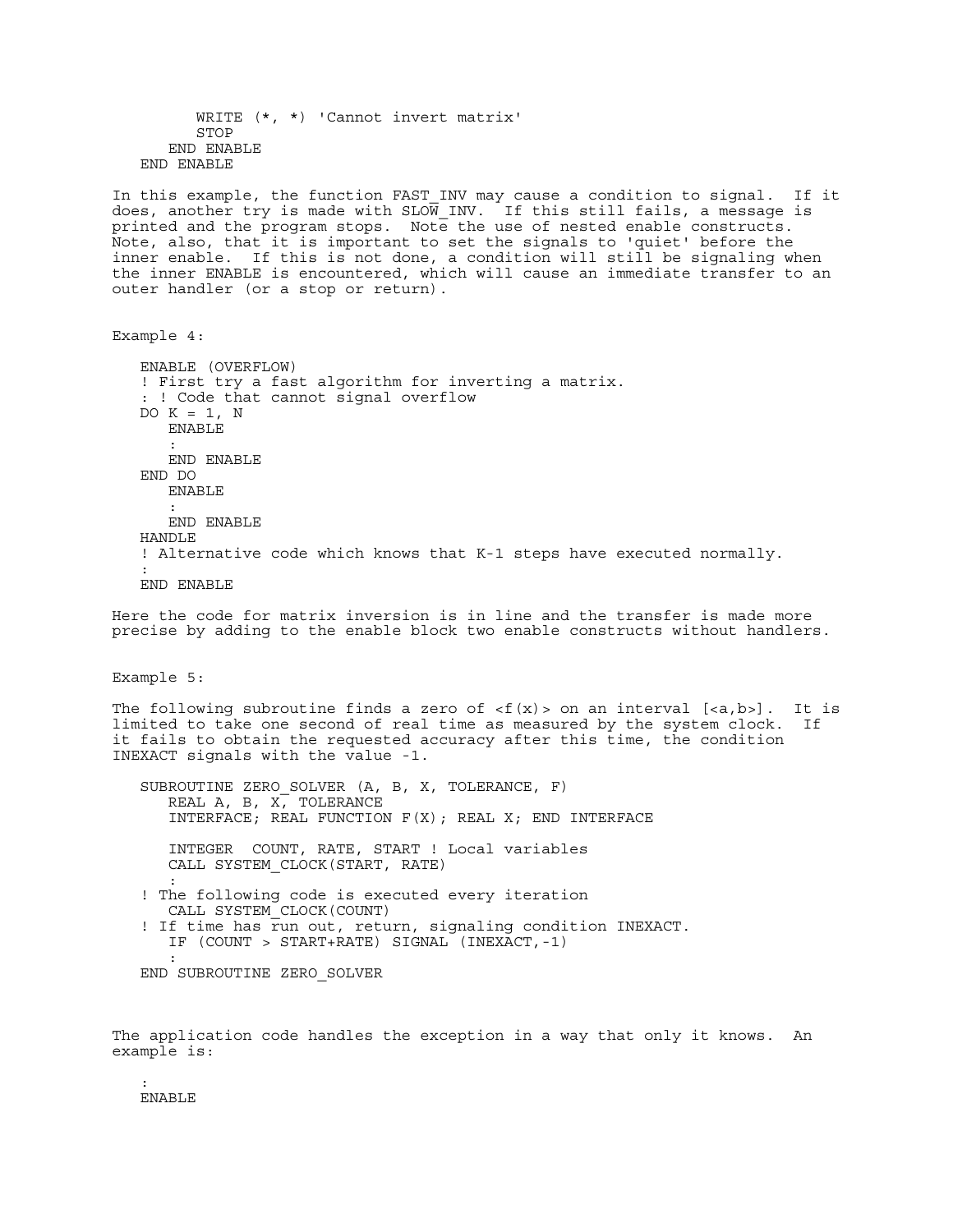```
 CALL ZERO_SOLVER (A, B, X, TOLERANCE, F)
    HANDLE (INEXACT)
    ! Exceeded time limit. Fix up and go on.
: 100 minutes
    END ENABLE
    :
Example 6:
       REAL FUNCTION CABS (Z)
         COMPLEX Z
! Calculate the complex absolute value, using a scaled algorithm
! if the straightforward calculation underflows or overflows. Set the<br>! overflow condition to the value -1 if the result is too large to
   overflow condition to the value -1 if the result is too large to
! be representable.
         REAL S, ZI, ZR
         INTRINSIC REAL, AIMAG, SQRT, ABS, MAX
        ZR = REAL(Z)ZI = AIMAG(Z)quick: ENABLE(OVERFLOW, UNDERFLOW)
! This is the quick and usual calculation.
          CABS = SQRT(ZR**2 + ZI**2) HANDLE quick
! Will try again using a scaled equivalent method.
S = MAX(ABS(ZR), ABS(ZI)) SIGNAL (OVERFLOW,0) ; SIGNAL (UNDERFLOW,0)
   slow: ENABLE(OVERFLOW, UNDERFLOW)
            CABS = S*SQRT( (ZR/S)**2 + (ZI/S)**2 ) HANDLE slow
             CONDITION_INQUIRE(OVERFLOW,K)
            IF (K/= 0) THEN
! The result is too large to be representable.
              SIGNAL(OVERFLOW, -1)
             ELSE
               CONDITION_INQUIRE(UNDERFLOW,K)
              IF (K/= 0) CABS = S
             END IF
           END ENABLE slow
         END ENABLE quick
       END FUNCTION CABS
This illustrates the setting of a special condition value when the problem
really has a result that overflows.
Example 7:
       MODULE LIBRARY
 ...
       CONTAINS
          SUBROUTINE B
 ...
            X = Y*Z(I) ! No condition enabled.
```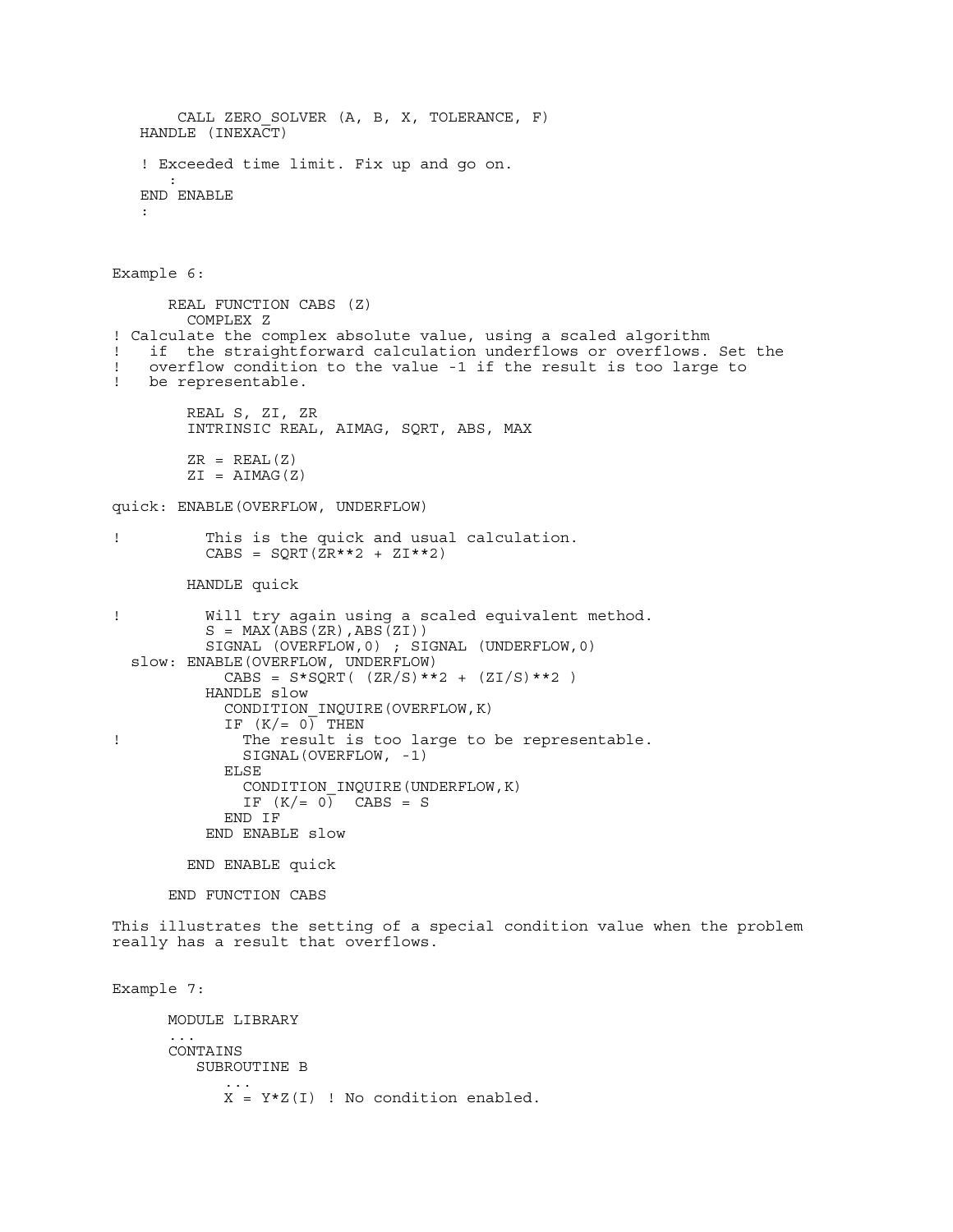IF(X>10.)SIGNAL(OVERFLOW, 1) ... END SUBROUTINE B END MODULE LIBRARY SUBROUTINE A USE LIBRARY ENABLE CALL B HANDLE (OVERFLOW) ...

> END ENABLE END SUBROUTINE A

This illustrates the use of a library module that may signal the condition OVERFLOW. The signal statement causes a transfer to the handler in the calling subroutine A.

This also illustrates the effect of an intrinsic condition that is not enabled. An overflow in Y\*Z(I) would cause OVERFLOW to signal and hence a transfer to the handler in the calling subroutine A. An out-of-range subscript value I might or might not signal BOUND\_ERROR, but it would not be handled by subroutine A.

```
Example 8:
```

```
 ENABLE, IMMEDIATE (OVERFLOW)
       A = B*C WHERE(RAINING)
            X(:) = X(:)*A ELSEWHERE
            Y(:) = Y(:)*A END WHERE
 HANDLE
      .....
```
END ENABLE

This illustrates the use of IMMEDIATE. The enable construct is equivalent to

```
 ENABLE (OVERFLOW)
      A = B*C ENABLE
       END ENABLE
       WHERE(RAINING)
           X(:) = X(:) *A ELSEWHERE
            Y(:) = Y(:) *A END WHERE
       ENABLE
       END ENABLE
 HANDLE
    .....
 END ENABLE
```
Note that the statements of a WHERE construct are not tested separately.

```
Example 9:
```

```
 SUBROUTINE LONG
      REAL, ALLOCATABLE A(:), B(:,:)
      : ! Other specifications
      ENABLE
 :
```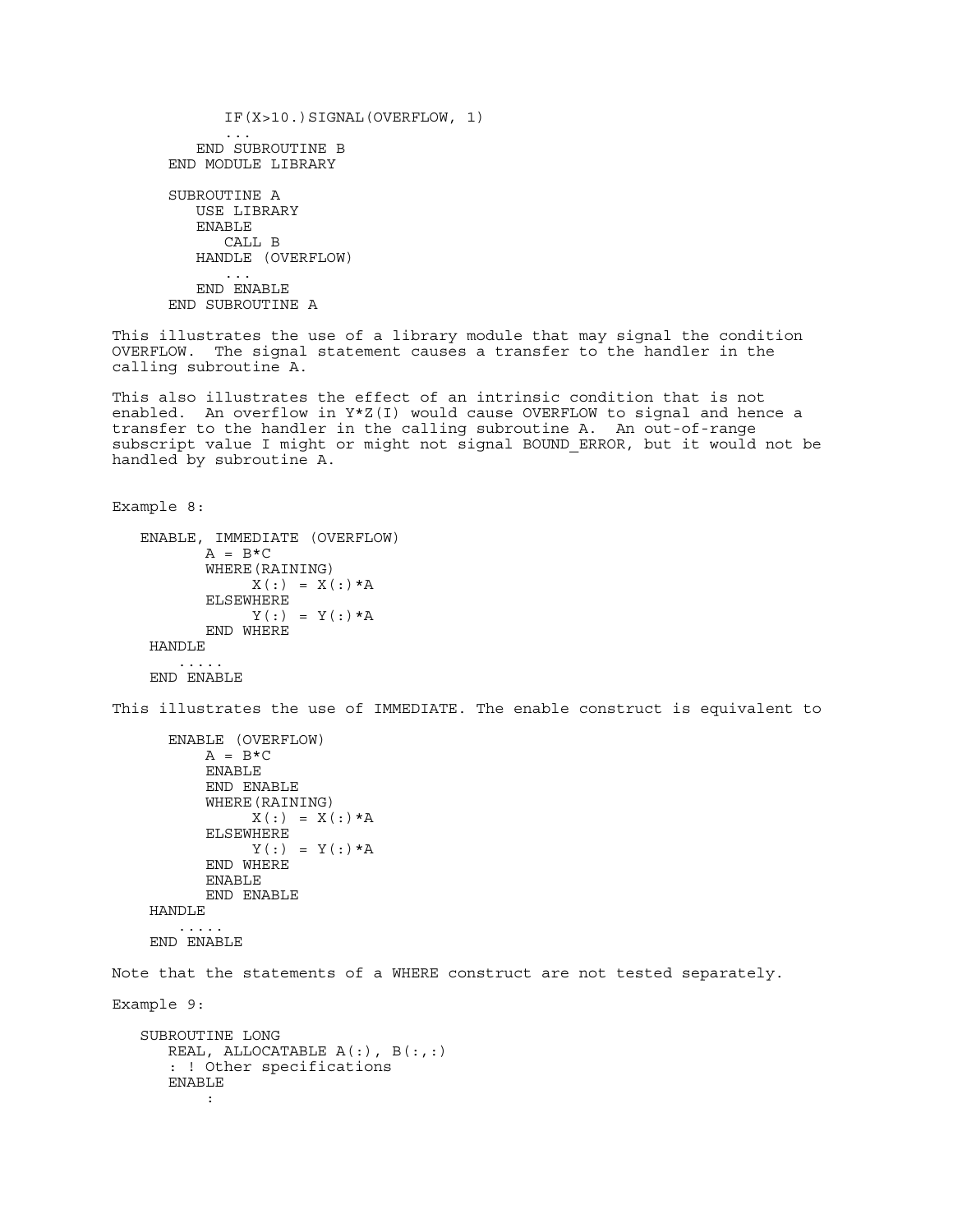! Lots of code, including many procedure calls : HANDLE (ALL\_CONDITIONS) ! Fix-up, including deallocation of any allocated arrays IF(ALLOCATED(A)) DEALLOCATE (A) IF(ALLOCATED(B)) DEALLOCATE (B) : END ENABLE END SUBROUTINE LONG This illustrates the use of a handle statement with additional conditions. Here the enable block enables no conditions because fast execution is desired, but if anything goes wrong (for example, in one of the procedure invoked), fix-ups are performed, including deallocation of any local allocated arrays. ...................................................................... 107/5. After '<end-do-stmt,>' add 'an <enable-stmt>,'. ....................................................................... 122/17-18. Replace sentence by If an error condition (9.4.3) occurs during execution of an input/output statement that lies in an enable block for the IO ERROR condition or contains an ERR= specifier: ....................................................................... 122/25. After 'continues with' add 'the handle block or' ....................................................................... 122/27-28. Replace sentence by If an end-of-file condition (9.4.3) occurs and no error condition (9.4.3) occurs during execution of an input/output statement that lies in an enable block for the END\_OF\_FILE condition or contains an END= specifier. ....................................................................... 122/34. After 'continues with' add 'the handle block or' ....................................................................... 122/37-38. Replace sentence by If an end-of-record condition (9.4.3) occurs and no error condition (9.4.3) occurs during condition of an input/output statement that lies in an enable block for the END OF RECORD condition or contains an EOR= specifier: .................................................................. 123/6. After 'continues with' add 'the handle block or' ........................................................................ 125/10. Before 'contains' add 'is not in a enable block for the IO\_ERROR condition and '. ........................................................................ 125/11. Before 'contains' add 'is not in a enable block for the END\_OF\_FILE condition and '. ........................................................................ 125/13. Before 'contains' add 'is not in a enable block for the END OF RECORD condition and '. ........................................................................ 241/25. After 'procedures,' add 'intrinsic conditions,'. ........................................................................ 241/35. After 'procedure,' add 'or condition'.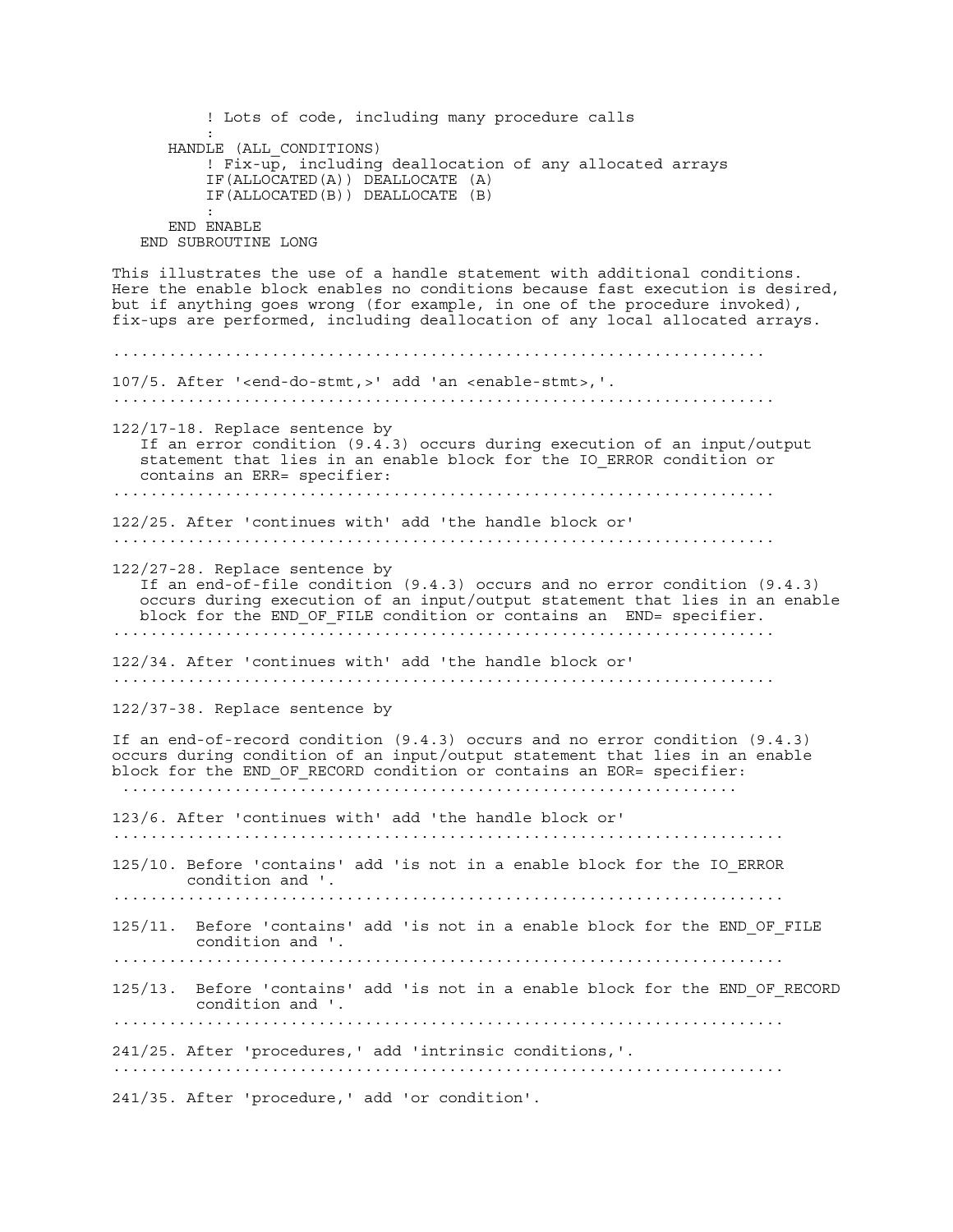........................................................................

<<15. CONDITIONS>>

In this section, the conditions supported by the standard and a statement for obtaining the value of a condition are specified.

The CONDITION INQUIRE statement returns the value of a condition.

R835i <condition-inquire-stmt> <<is>> CONDITION INQUIRE (<condition-name>, # # [STAT=]<scalar-default-int-variable>) <<or>> CONDITION\_INQUIRE (<conditions-array>)

835j <conditions-array> <<is>> <default-char-variable>

Constraint: The condition name must not be that of a combination condition (Section 15.7).

Constraint: The <conditions-array> must be a rank-one array that is not of assumed size.

The STAT= variable is defined with the value 0 if the condition named is quiet and a nonzero value otherwise. Negative values can occur only following execution of a SIGNAL statement.

The <conditions-array> is defined with the names of signaling conditions and blanks according to the rules of default assignment. If there are <s> conditions signaling, the first <s> elements are defined with the names of these conditions and the remaining elements are given the value blank. If the processor provides additional conditions, the names of the conditions defined by the standard must precede the names of any such additional intrinsics. If there are more signaling conditions than the size of the array, all elements are defined with condition names and which are chosen is processor dependent.

[Footnote: An array size 20 will always be adequate to return the names of all the conditions defined by the standard. If the final element of the character array has the value blank, the names of all signaling conditions will have been returned. If it is not blank, the user may set the conditions named quiet with SIGNAL statements and call CONDITION\_INQUIRE again.]

<<15.1 Storage and addressing conditions>>

## ALLOCATION\_ERROR

This occurs when the processor is unable to perform an allocation requested by an ALLOCATE statement (6.3.1) containing no STAT= specifier. It is not signaled by an ALLOCATE statement containing a STAT= specifier. The signaling values are the same as the STAT values. Whether it signals outside enable blocks is processor dependent.

## DEALLOCATION\_ERROR

This occurs when the processor detects an error when executing a DEALLOCATE statement (6.3.1) containing no STAT= specifier. It is not signaled when executing a DEALLOCATE statement containing a STAT= specifier. The signaling values are the same as the STAT values. Whether it signals outside enable blocks is processor dependent.

## INSUFFICIENT\_STORAGE

This indicates that the processor is unable to find sufficient storage to continue execution. It may occur prior to the execution of the first executable statement of a main program or procedure and it may occur during the execution of an executable statement. It need not signal if ALLOCATION\_ERROR signals. It signals outside enable blocks.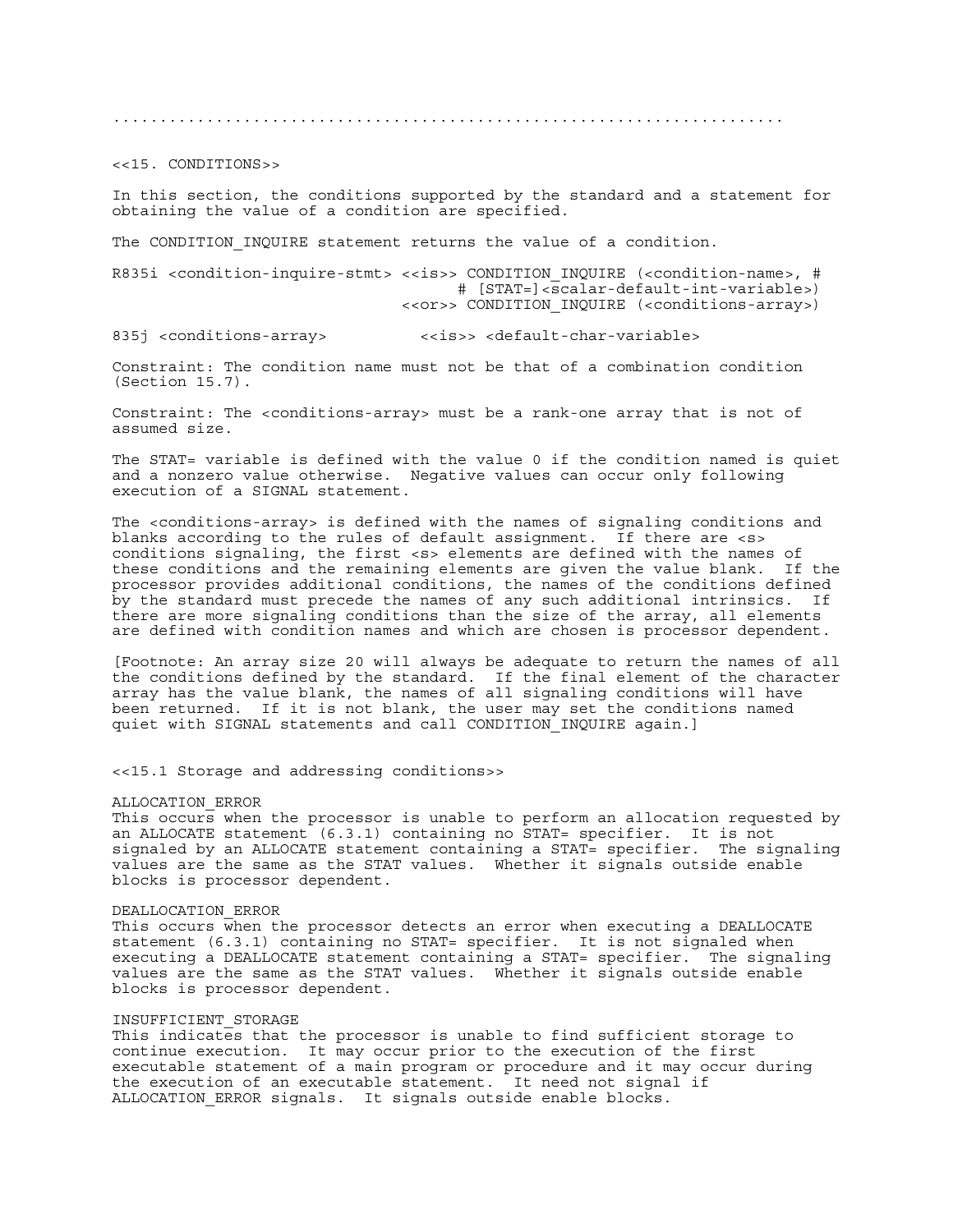BOUND\_ERROR This occurs when an array subscript, array section subscript, or substring range violates its bounds. This does not include violations of the requirements derived from the size of an assumed-size array. Whether it signals outside enable blocks is processor dependent. SHAPE This occurs when an array operation or assignment does not conform in shape. Whether it signals outside enable blocks is processor dependent. MANY\_ONE This occurs when a many-one array section (6.2.2.3.2) appears on the left of the equals in an assignment statement or as an input item in a READ statement. Whether it signals outside enable blocks is processor dependent. NOT\_PRESENT This occurs when a dummy argument that is not present is accessed as if it were present; that is, when one of the restrictions of 12.5.2.8 is violated. Whether it signals outside enable blocks is processor dependent. UNDEFINED This occurs when a value that is required for an operation is detected by the processor to be undefined. Whether it signals outside enable blocks is processor dependent. [Footnote: This wording is intended to allow the processor to be as thorough as it chooses with respect to the detection of undefined values.] <<15.2 Input/output conditions>> IO\_ERROR This occurs when an input/output error (9.4.3) is encountered in an input/output statement containing no IOSTAT= or ERR= specifier. It is not signaled when executing an input/output statement containing an IOSTAT= or ERR= specifier. The signaling values are the same as the IOSTAT values. Whether it signals outside enable blocks is processor dependent. END\_OF\_FILE This occurs when an end-of-file condition  $(9.4.3)$  is encountered in an input statement containing no IOSTAT= or END= specifier. It is not signaled when executing an input statement containing an IOSTAT= or END= specifier. Whether it signals outside enable blocks is processor dependent. END\_OF\_RECORD This occurs when an end-of-record condition (9.4.3) is encountered in an input statement containing no IOSTAT= or EOR= specifier. It is not signaled when executing an input statement containing an IOSTAT= or EOR= specifier. Whether it signals outside enable blocks is processor dependent. <<15.3 Floating-point conditions>> OVERFLOW This condition occurs when the result for an intrinsic real or complex operation has a very large processor-dependent absolute value. Whether it signals outside enable blocks is processor dependent. UNDERFLOW This condition occurs when the result for an intrinsic real or complex

operation has a very small processor-dependent absolute value. A processor that does not conform to IEC 559:1989 is required to set this condition when requested to do so by a SIGNAL statement, but is not required to set it otherwise. Whether it signals outside enable blocks is processor dependent.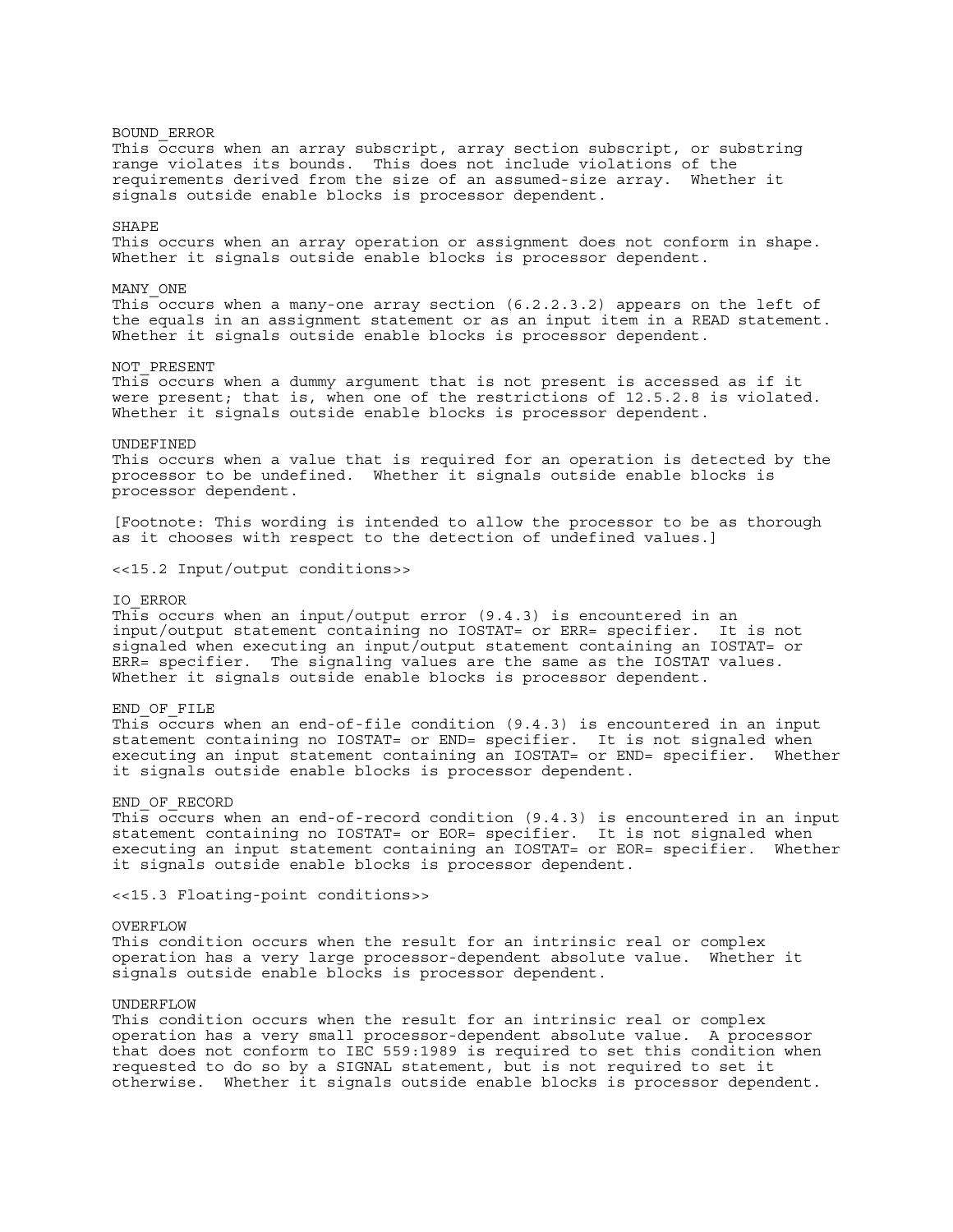DIVIDE\_BY\_ZERO This condition occurs when a real or complex division has a nonzero numerator and a zero denominator. Whether it signals outside enable blocks is processor dependent. INEXACT This condition occurs when the result of a real or complex operation is not exact. A processor that does not conform to IEC 559:1989 is required to set this condition when requested to do so by a SIGNAL statement, but is not required to set it otherwise. Whether it signals outside enable blocks is processor dependent. INVALID This condition occurs when a real or complex operation is invalid. A processor that does not conform to IEC 559:1989 is required to set this condition for real or complex division of zero by zero and when requested to do so by a SIGNAL statement, but is not required to set it otherwise. Whether it signals outside enable blocks is processor dependent. [Footnote: It is expected that by default the conditions UNDERFLOW and INEXACT will not signal except inside enable blocks.] <<15.4 Integer conditions>> INTEGER\_OVERFLOW This condition occurs when the result for an intrinsic integer operation has a very large processor-dependent absolute value. Whether it signals outside enable blocks is processor dependent. INTEGER\_DIVIDE\_BY\_ZERO This condition occurs when an integer division has a zero denominator. Whether it signals outside enable blocks is processor dependent. <<15.5 Intrinsic procedure condition>> INTRINSIC This condition indicates that an intrinsic procedure or operation has been unsuccessful. An unsuccessful intrinsic procedure may signal other conditions instead of INTRINSIC. Whether it signals outside enable blocks is processor dependent. If an intrinsic procedure is an actual argument in a procedure call within an enable block for the INTRINSIC condition, the condition must signal if the procedure is invoked through the argument association. <<15.6 System error conditions>> SYSTEM\_ERROR This condition occurs as a result of a system error. Whether it signals outside enable blocks is processor dependent. <<15.7 Combination conditions>> Each of the following conditions may be specified on an enable, handle, or signal statement and is equivalent to specifying a list of conditions. STORAGE This condition is equivalent to the list: ALLOCATION\_ERROR, DEALLOCATION ERROR, and INSUFFICIENT STORAGE. IO This condition is equivalent to listing all the input/output conditions. FLOATING This condition is equivalent to the list: OVERFLOW, INVALID, and DIVIDE\_BY\_ZERO.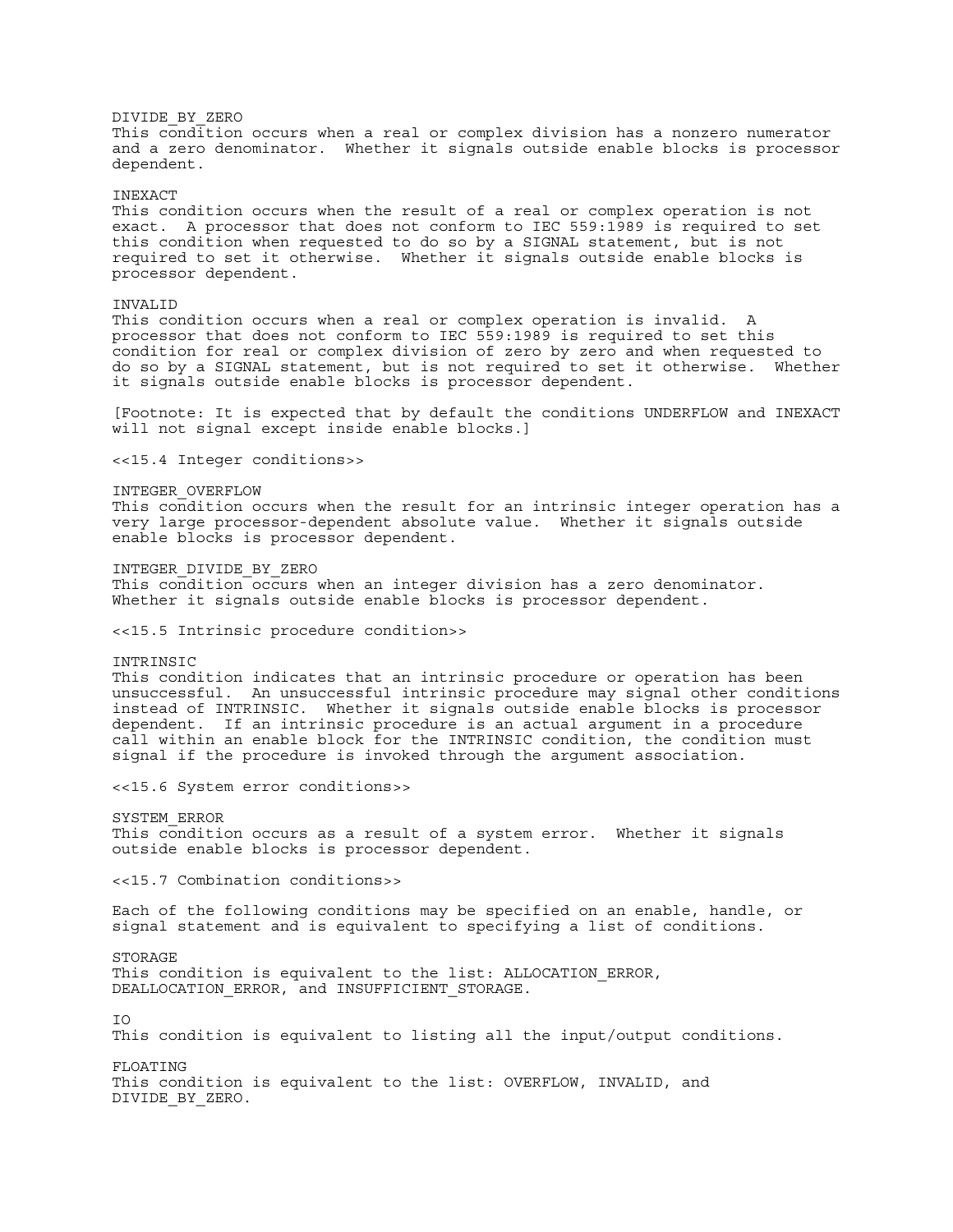INTEGER This condition is equivalent to listing the two integer conditions. USUAL

This condition is equivalent to the list: STORAGE, IO, FLOATING, and INTRINSIC.

ALL\_CONDITIONS This condition is equivalent to listing all the conditions. signal if ALLOCATION\_ERROR signals. It signals outside enable blocks.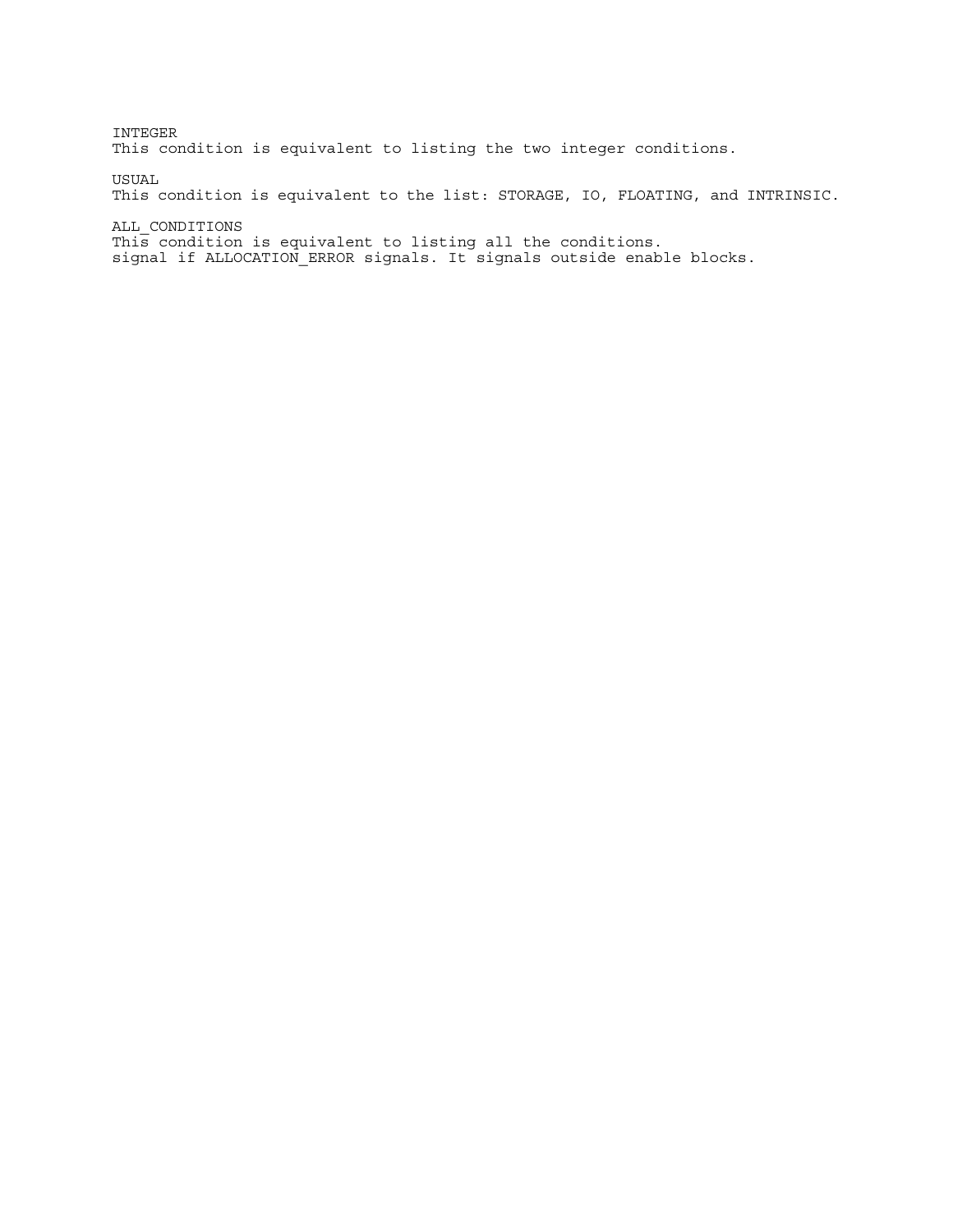------------------------------------------------------------------------------

Number: 013 Title: ELEMENTAL procedures Status: Incorporated in 94-007r2 Target date: 95 Last revision: Aug 94 X3J3 reference: 94-245r3

X3J3/94-245r3

Elemental references to pure procedures Revision of X3J3/94-245

Based on discussions at meeting 130, restrictions were added to non-intrinsic elemental functions that prohibit passing dummy procedures as arguments to elemental functions, prohibit passing elemental functions as dummy procedures, prohibit recursive elemental procedures, and added an example to chapter 14.

Rationale Elemental functions provide the programmer with expressive power and the processor with additional opportunities for efficient parallelization.

Extending the concept of elemental procedures from intrinsic to both intrinsic and user-defined procedures is very much analogous to, but simpler than, extending the concept of generic procedures from intrinsic to both intrinsic and user-defined procedures. Generic procedures were introduced to intrinsic procedures in Fortran 77 and extended to user-defined procedures in Fortran 90. Elemental procedures were introduced to intrinsic procedures in Fortran 90 and, especially because of their usefulness in parallel processing, it is quite natural that they be extended in Fortran 95 to user-defined procedures.

Technical Description The extension of elemental to user-defined procedures is straightforward. A minimal facility is proposed here, that involves a procedure's arguments being elemental.

A user-defined elemental procedure must be a pure procedure, having both the PURE keyword, and the ELEMENTAL keyword. All dummy arguments must be scalar and must not be pointers.

The actual arguments in a reference to an elemental procedure must all be conformable. Note that a scalar is conformable to any shape array, and thus any actual argument may be scalar; an actual argument must be scalar if it is associated with a dummy argument used in a specification expression in the procedure definition.

To be referenced elementally, the procedure must have an explicit interface. This allows there to be no change in the rules for how specific procedures differ and a simple change (addition) to the rules for resolving generic overloads: if there is no specific match the processor looks for an elemental match (see section 14.1.2.4.1).

One way of extending this feature in the future is to specify an ELEMENTAL attribute for any individual dummy argument(s) in lieu of the ELEMENTAL procedure keyword; the ELEMENTAL keyword included here may be considered to automatically give each dummy argument the elemental attribute.

Detailed Edits section 7.1.3 - add a fifth paragraph A defined elemental operation is a defined operation for which the function is elemental (12.yyyy). section 7.1.5 - change title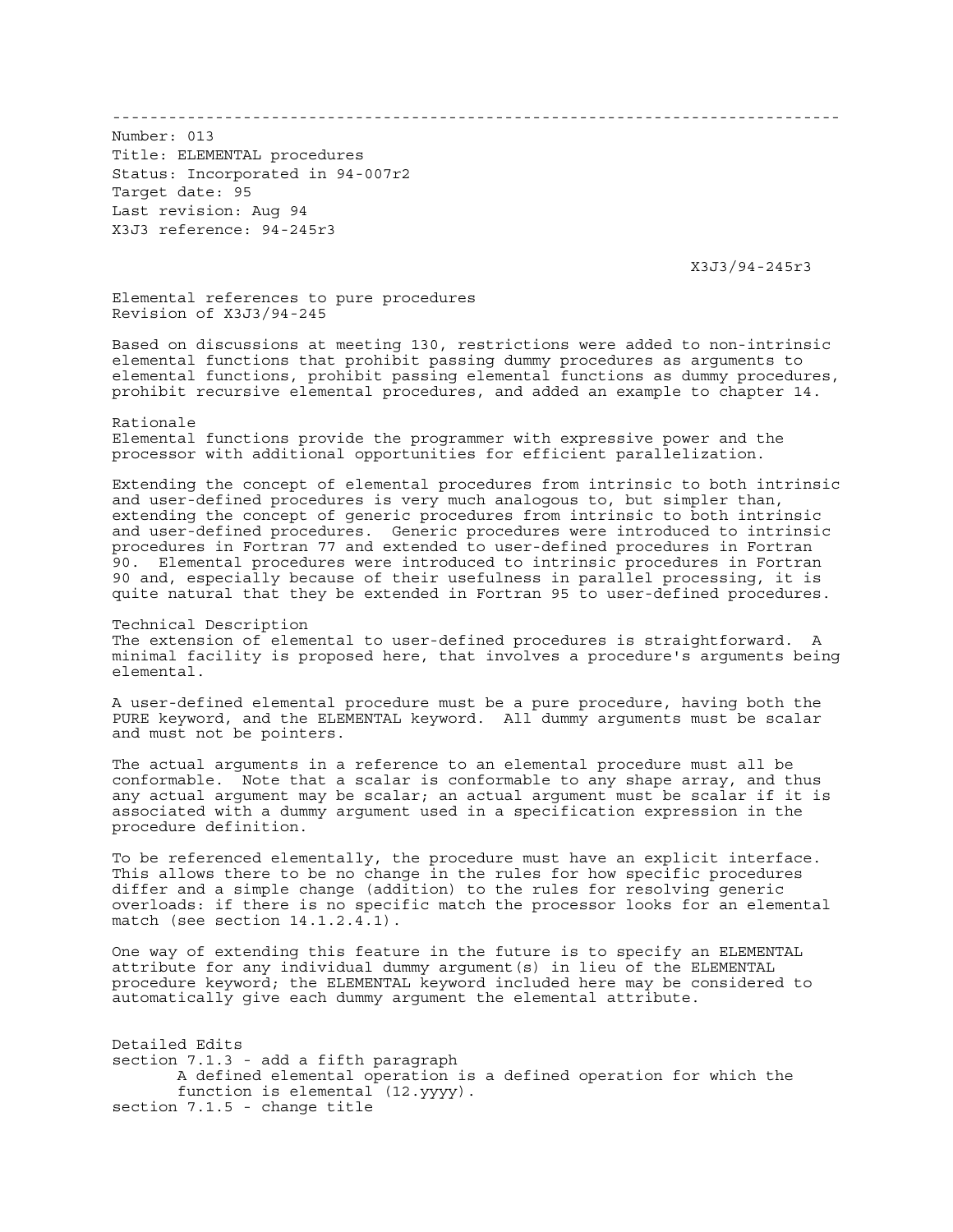change "intrinsic" to "elemental" section 7.1.5 - new first sentence An elemental operation is an intrinsic operation or a defined elemental operation. section 7.1.5 - second paragraph change "intrinsic" to "elemental" section 7.1.7 - penultimate paragraph change "intrinsic binary" to "elemental binary" section 7.1.7 - last paragraph change "intrinsic unary" to "elemental unary" section 7.3.1 - in item (5) replace "The" with (a) The function is elemental, or (b) The section 7.3.2 - in item (5) replace "The" with (a) The function is elemental and x1 and x2 are conformable, or (b) The section 7.5.1.3 - add the following sentence to the paragraph A defined elemental assignment statement is a defined assignment statement for which the subroutine is elemental (12.yyyy). section 7.5.1.6 - in item (5) replace "The" with (a) The subroutine is elemental and either x1 and x2 have the same shape or x2 is scalar, or (b) The section 7.5.1.6 - add as a last paragraph If the defined assignment is an elemental assignment and the variable in the assignment is an array, the defined assignment is performed element-by-element, in any order, on corresponding elements of variable and expr. If expr is a scalar it is treated as if it were an array of the same shape as variable with every element of the array equal to the scalar value of expr. section 7.5.3.2 - third paragraph change "elemental intrinsic operation" to "elemental operation" section 8.1.1.2 - last sentence change "12.4.2, 12.4.3, 12.4.4, 12.4.5" to "12.4.2, 12.4.4, 12.yyyy" section 12.1.1 - last paragraph replace "an intrinsic" with "a", and replace the references with "12.yyyy" section 12.2 - first paragraph (as modified by 94-149r2) after "whether or not it is pure," add "whether or not it is elemental," section 12.3.1.1 - Add to list in part 2 f) The ELEMENTAL keyword section 12.4.1.1 - third paragraph change "12.4.3, 12.4.5" to "12.yyyy" section 12.4.1.1 - insert phrase in last sentence of fourth-from-last paragraph change "procedure is referenced" to "procedure is nonelemental and is referenced" section 12.4.1.1 - insert phrase in last sentence change "dummy argument" to "dummy argument of a nonelemental procedure" section 12.4.2 - add to the paragraph A reference to an elemental function (12.yyyy) is an elemental reference if one or more actual arguments are arrays and all array arguments have the same shape. section 12.4.3 - delete entire section section 12.4.4 - add to the paragraph A reference to an elemental subroutine (12.yyyy) is an elemental reference if all actual arguments corresponding to INTENT(OUT) and INTENT(INOUT) dummy arguments are arrays that have the same shape and the remaining actual arguments are conformable with them. section 12.4.5 - delete entire section section 12.5.2.2 - add to syntax rule R1217a (as modified by 94-149r2)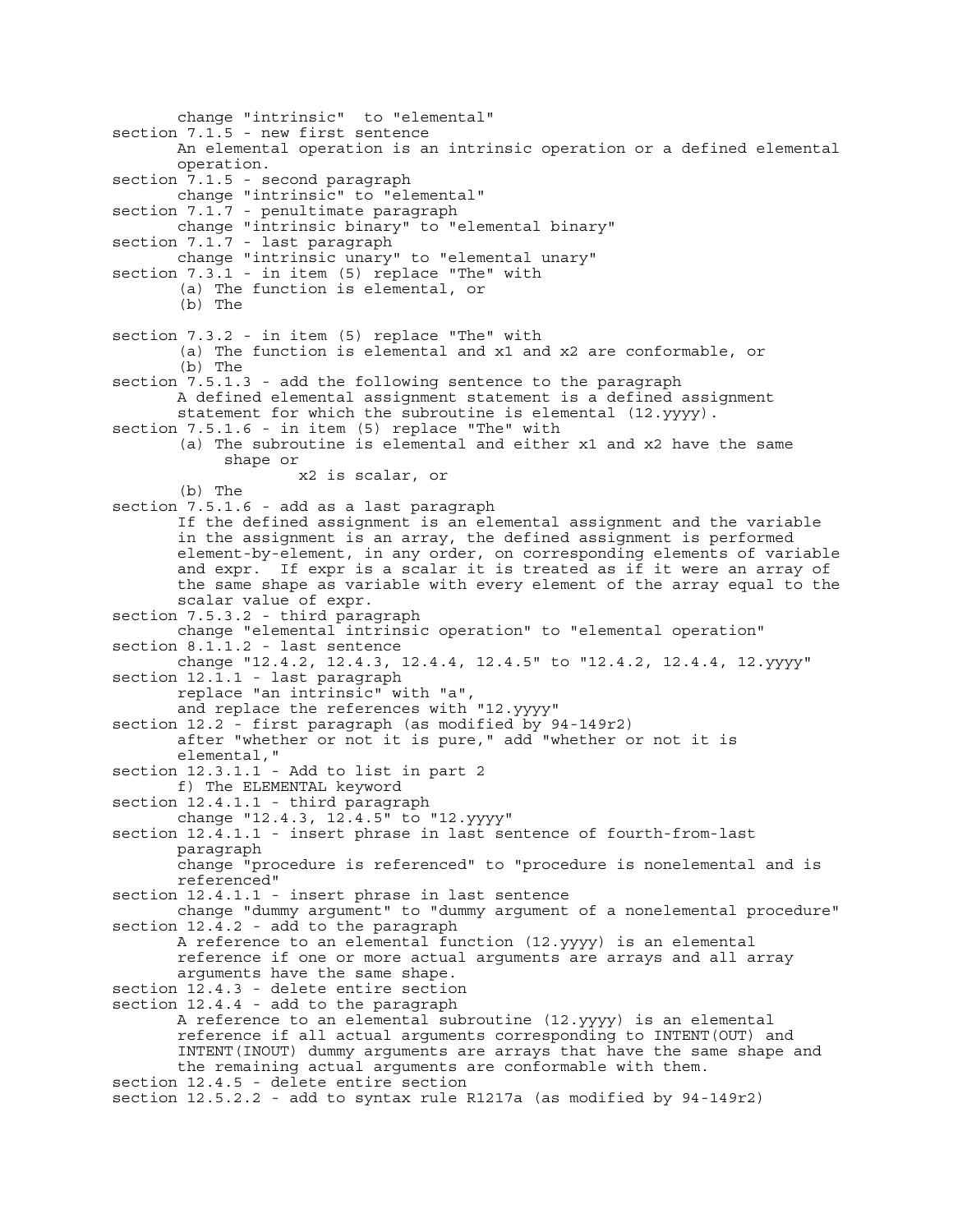or ELEMENTAL Constraint: If ELEMENTAL is present, PURE must be present.

 Constraint: If ELEMENTAL is present, RECURSIVE must not be present. section 13.1 - first paragraph

 change "elemental function" with "elemental intrinsic function" section 13.2 - replace sections 13.2.1 and 13.2.2 with

 Elemental intrinsic procedures behave as described in 12.yyyy. section 14.1.2.4.1 - insert a new rule (2), and renumber accordingly

 (2) If (1) does not apply, if the reference is consistent with an elemental reference to one of the specific interfaces of an interface block that has that name and either is contained in the scoping unit in which the reference appears or is made accessible by a USE statement contained in the scoping unit, the reference is to the specific elemental procedure in that interface block that provides that interface. Note that the rules in 14.1.2.3 ensure that there can be at most one such specific interface.

[footnote 1]

 [footnote 1. These rules allow specific instances of a generic function to be used for specific array ranks and a general elemental version to be used for other ranks. Given an interface block such as:

INTERFACE RANF

```
 ELEMENTAL FUNCTION SCALAR_RANF(X)
 REAL X
 END
 FUNCTION VECTOR_RANDOM(X)
```
 REAL X(:) REAL VECTOR RANDOM(SIZE(X)) END END

END INTERFACE RANF

and a declaration such as:

REAL A(10,10), AA(10,10)

then the statement

 $A = RANF(AA)$ 

is an elemental reference to SCALAR RANF. The statement

 $A(1, 1:5) = RANF(AA(6:10, 2))$ 

is a non-elemental reference to VECTOR RANDOM.  $|$ 

```
section 14.1.2.4.1 - new item (3)
        change ""If (1) does" to "If (1) and (2) do"
section 14.\overline{1}.2.4.1 - new item (4)change ""If (1) and (2) do" to "If (1), (2), and (3) do"
section 14.1.2.4.1 - new item (5)
       change ""If (1), (2), and (3) do" to "If (1), (2), (3), and (4) do"
annex A - elemental
        remove the word "intrinsic"
        and replace the references with "12.yyyy"
section 12.yyyy - immediately after 12.xxxx (Pure procedures)
 12.yyyy Elemental procedures
```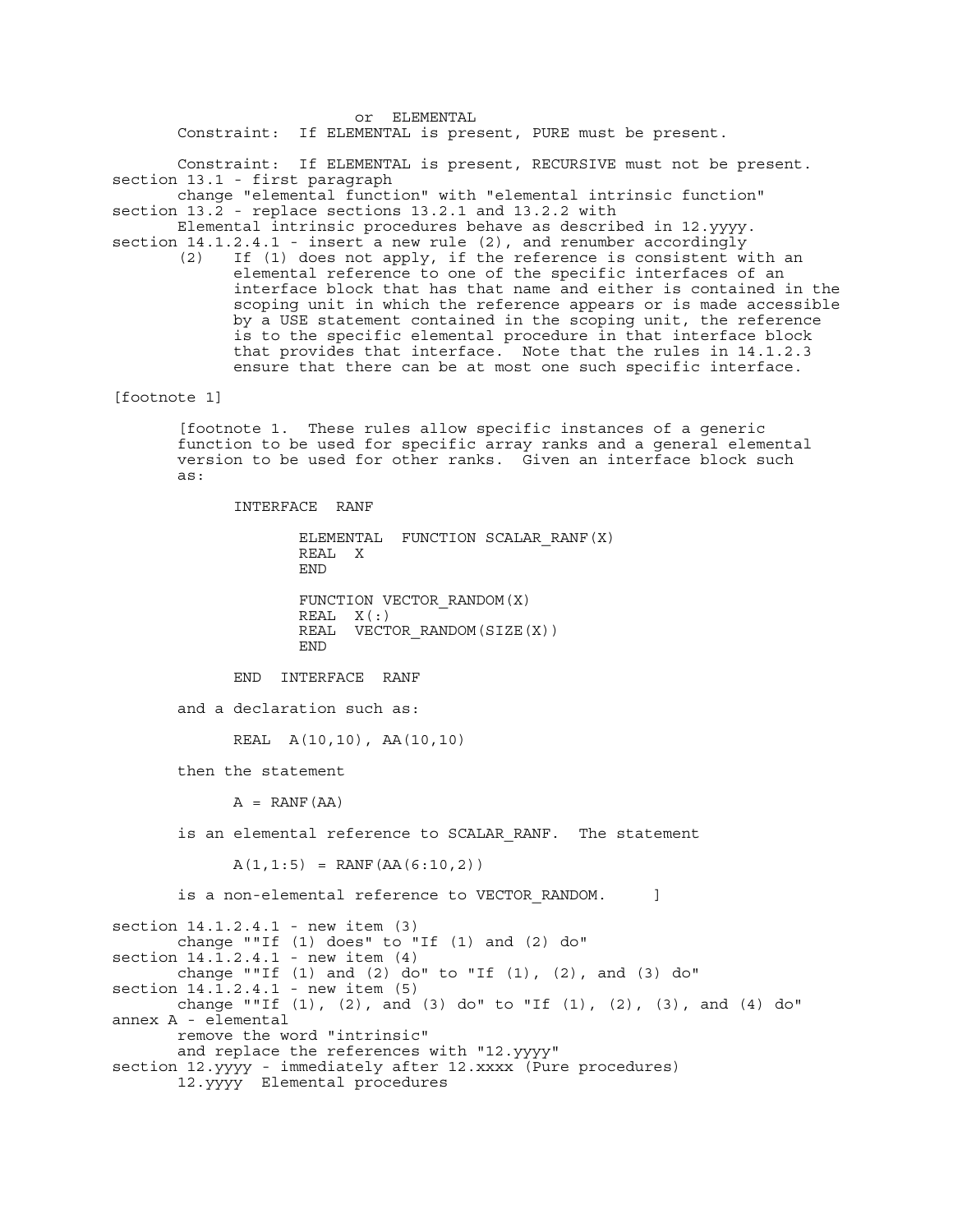12.yyyy.1 Elemental procedure declaration and interface

 An elemental procedure is an elemental intrinsic procedure or a procedure that is defined with the prefix-spec ELEMENTAL.

 Procedures defined with the keyword ELEMENTAL must satisfy the additional constraints:

- Constraint: All dummy arguments must be scalar and must not have the POINTER attribute.
- Constraint: For a function, the result must be scalar and must not have the POINTER attribute.
- Constraint: A dummy-arg must not be \*.
- Constraint: A dummy-arg must not be a dummy procedure.
- Constraint: A procedure with the elemental keyword must not be used as an actual argument.

 Note that an elemental procedure is a pure procedure and all of the constraints for pure procedures also apply.

12.yyyy.2 Elemental function arguments and results

 <this paragraph is largely taken from what was originally section 13.2.1>

 If a generic name or a specific name is used to reference an elemental function, the shape of the result is the same as the shape of the argument with the greatest rank. If the arguments are all scalar, the result is scalar. For those elemental functions that have more than one argument, all arguments must be conformable. In the array-valued case, the values of the elements, if any, of the result are the same as would have been obtained if the scalar-valued function had been applied separately, in any order, to corresponding elements of each argument. For an intrinsic function, an argument called KIND must be specified as a scalar integer initialization expression and must specify a representation method for the function result that exists on the processor. For a non-intrinsic function, an actual argument must be scalar if it is associated with a dummy argument that is used in a specification expression.

 <this example was in the original section 12.4.3> An example of an elemental reference to the intrinsic function MAX: if X and Y are arrays of shape (m, n), MAX (X, 0.0, Y) is an array expression of shape (m, n) whose elements have values MAX  $(X (i, j), 0.0, Y (i, j)), i = 1, 2, ..., m, j = 1, 2, ..., n$ 

12.yyyy.3 Elemental subroutine arguments

 <this paragraph was originally section 13.2.1, with "intrinsic" deleted> An elemental subroutine is one that is specified for scalar arguments, but in a generic reference may be applied to array arguments. In a reference to an elemental subroutine, either all actual arguments must be scalar, or all INTENT (OUT) and INTENT (INOUT) arguments must be arrays of the same shape and the remaining arguments must be conformable with them. In the case that the INTENT (OUT) and INTENT (INOUT) arguments are arrays, the values of the elements, if any, of the results are the same as would be obtained if the subroutine with scalar arguments were applied separately, in any order, to corresponding elements of each argument.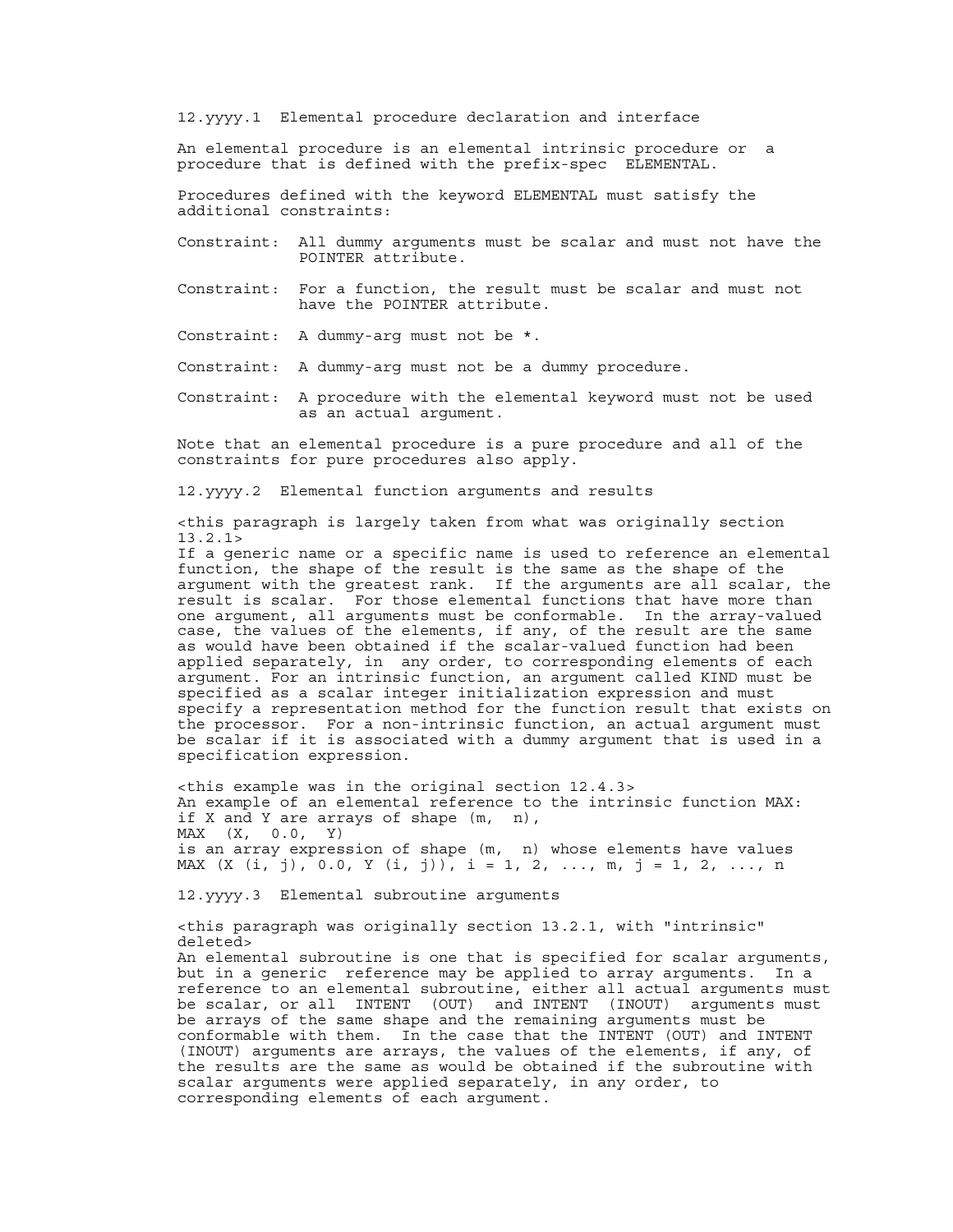------------------------------------------------------------------------------

Number: 014 Title: Automatic deallocation Status: Incorporated in 94-007r2 Target date: 95 Last revision: Aug 94 X3J3 reference: 94-270r3

X3J3/94-270r3

Subject: Automatic deallocation of ALLOCATABLE objects References: WG5-N930, Resolutions of the Berchtesgaden WG5 Meeting, B9 WG5-N931, Requirements for Allowing Allocatable derived-type Components

Revision History: 94-270r1, examples added, initial status text moved here from 94-269 94-270, specific edits added 94-211, original presentation, May 1994 (meeting 129)

Requirement Title: B9/B3 Allocatable derived-type components

Status: For consideration

Technical Description:

 Require automatic deallocation of unSAVEd allocatable objects on scope exit.

Motivation:

 Currently, the standard does not provide for automatic deallocation of allocatable objects, even when they are local non-static variables. When such objects go out of scope a memory leak can occur.

 The general handling of ALLOCATABLE is being regularised; removing surprises is part of the task. Further, the general thrust of the Fortran committee is to work to eliminate memory leakage opportunities.

 The main reason for the current situation appears to be a concern about performance. The addition of automatic (i.e. managed by the processor rather than the user) deallocation will not have a major performance impact. The actual deallocation is what takes time, and that must occur in any event if a memory leak is to be avoided. The proposed change merely adds a check on whether the deallocation is required -- a few instructions at most, compared with dozens of instructions for the actual deallocation.

 Note further that we have already accepted the "overhead" of explicit "initialisation" of the allocation state of allocatable variables. This initialisation was necessary to bring a semblance of order into the allocation status. By adding automatic deallocation, we not only remove a source of user annoyance and surprise, but also simplify the language definition. Currently, there must be a third ("undefined") allocation state for allocatable objects and fairly confusing words about the consequences of going out of scope with a non- deallocated object.

 Finally, as the language currently stands it is impossible to create opaque data types which need a variable amount of storage without the possibility of leaking memory. In conjunction with the allocatable component proposal (94- 269r2) automatic deallocation of allocatable objects provides the user with this capability in a form which is safe to use.

Detailed EDITS:

Subclause 6.3.3.1 [69:12-15]  $\{allocation status\}$   $\{the third and fourth paragraphs of 6.3.3.1\}$  {{specify we lose the old allocatable array on each new instantiation if not SAVEd}}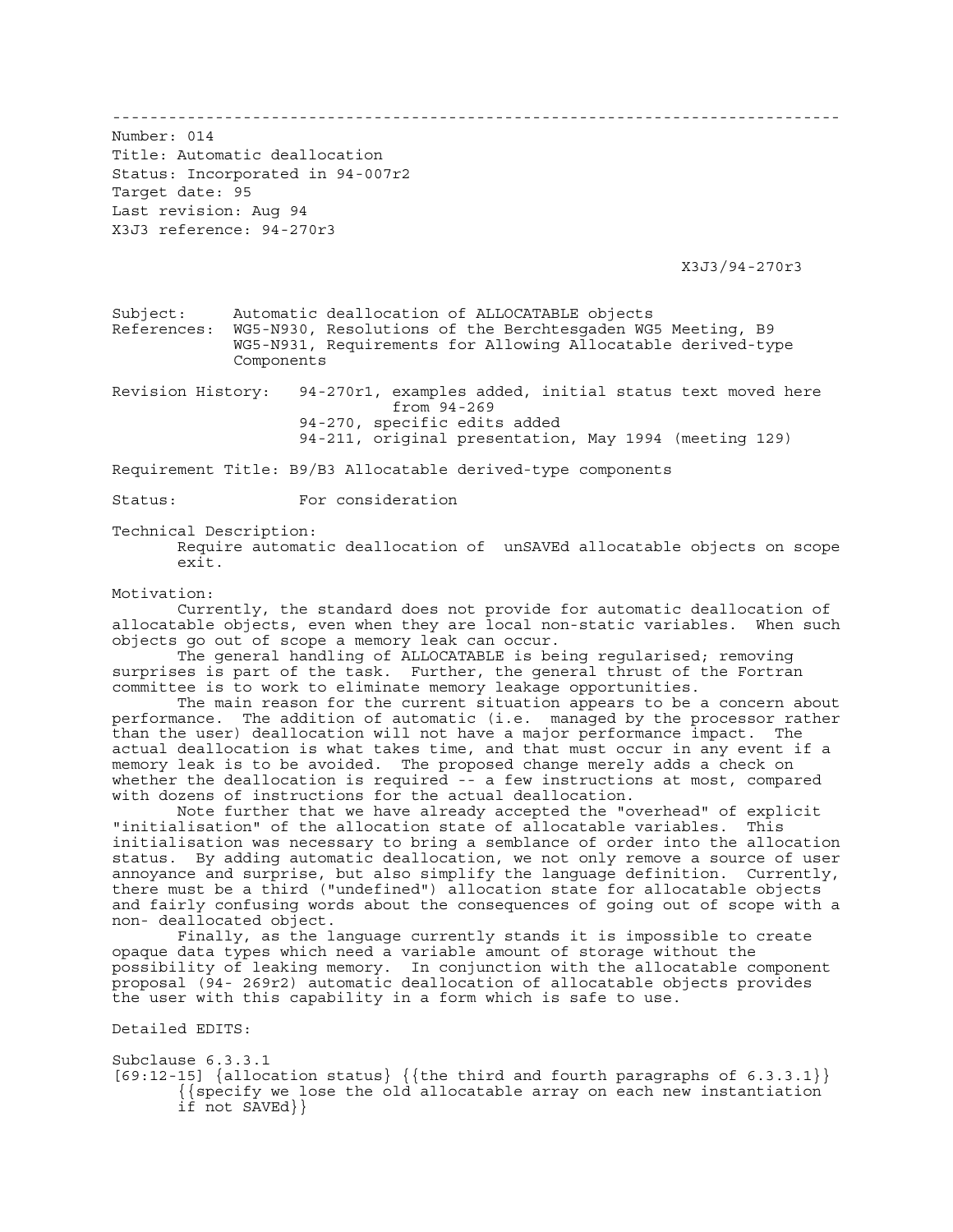replace with: "Any other allocated allocatable array that is a local variable of a procedure, is not a subobject of a pointer, is not accessed by use association, is not part of a dummy argument, is not part of a function return value, and is not a variable accessed from the host scoping unit is deallocated (as if by a DEALLOCATE statement)." [69:13+] {allocation status} {{allow modules to always SAVE their allocatable arrays, or to always initialise them (e.g. if they are implemented via overlay segments), but do not penalise the user by forbidding subsequent  $access$ } add a new paragraph: "The allocation status of any other allocatable array that is a local variable of a module is processor-defined; the ALLOCATED intrinsic may be used to determine whether the array is still currently allocated or has been deallocated." [69:15+] {deallocation action} {{Here we define deallocation of an object containing allocatable components to deallocate any of these which happen to be allocated. Since this is described recursively, a nested tree of allocatable components will be deallocated bottom-up. Note that a system which stores allocatable objects on a stack or which performs automatic garbage collection already satisfies this definition.}} insert new paragraph: "When a derived-type object is deallocated, any ultimate allocatable components that are currently allocated are deallocated. [Footnote: in the following example: MODULE USER TYPE, PRIVATE :: VARYING\_STRING CHARACTER,ALLOCATABLE :: VALUE(:) END TYPE TYPE USER PRIVATE TYPE(VARYING\_STRING) NAME TYPE(VARYING\_STRING),POINTER :: DETAILS(:) END TYPE ... END MODULE SUBROUTINE PROCESS\_ONE\_USER USE USER TYPE(USER) X CALL READ USER(X) | Read user details into X ... ! Process the user END SUBROUTINE on return from PROCESS\_ONE\_USER, X does not have the SAVE attribute and so X%NAME%VALUE is deallocated. However, X%DETAILS has the POINTER attribute and so its target and any of the target~s components are not automatically deallocated.] Subclause 14.8 [252:37-253:4] {{remove undefined allocation status from the possibilities, to avoid never-never land}} replace existing text with:<br>"(1) Not currently allocated. A Not currently allocated. An allocatable object with this status must not be referenced, defined, or deallocated; it may be allocated with the ALLOCATE statement. The ALLOCATED intrinsic returns .FALSE. for such an object. (2) Currently allocated. An allocatable object with this status may be referenced, defined, or deallocated; it must not be allocated. The ALLOCATED intrinsic returns .TRUE. for such an object.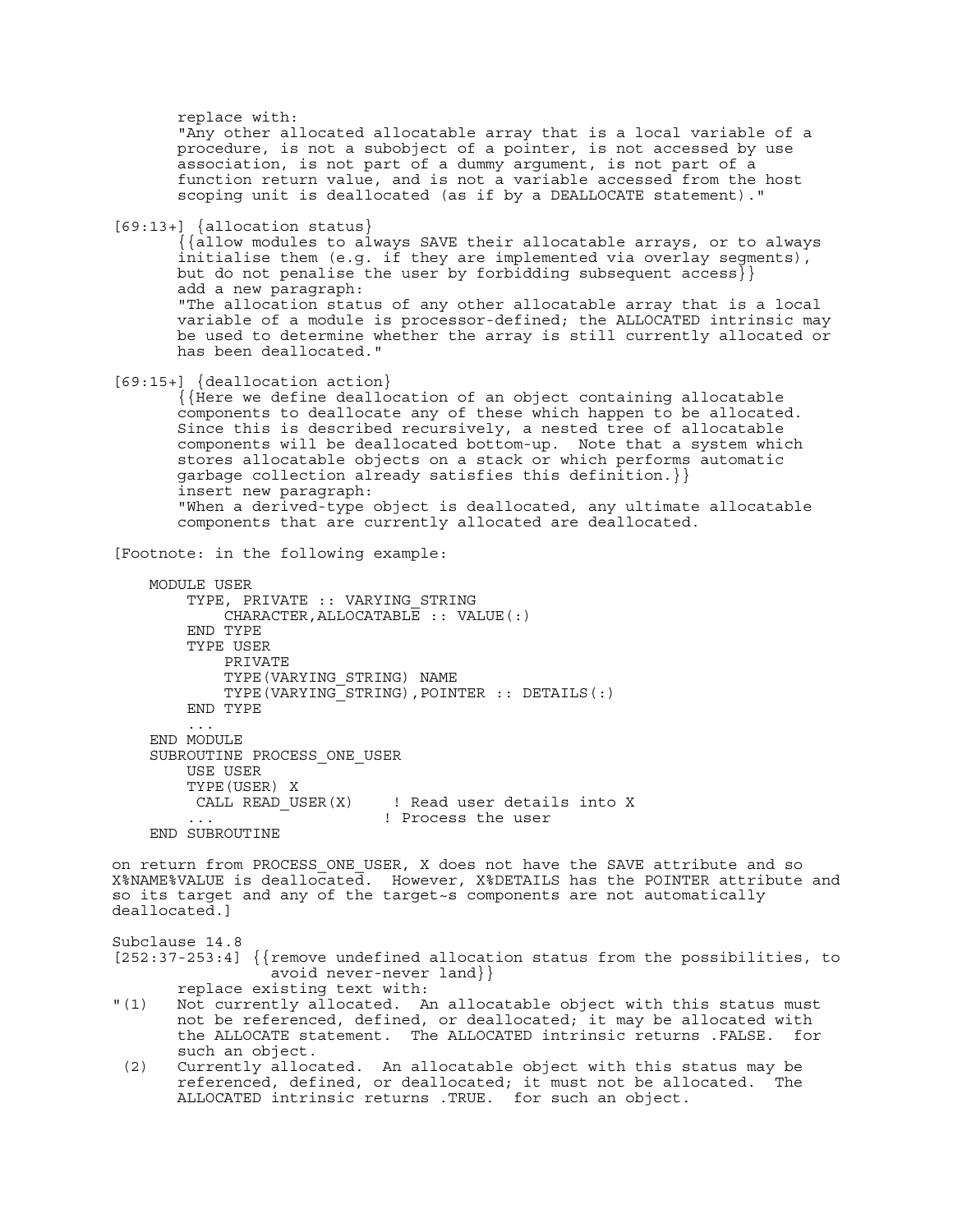An allocatable array with the SAVE attribute has an initial status of not currently allocated. An ALLOCATE statement changes this status to currently allocated; it then remains currently allocated until execution of a DEALLOCATE statement.

An allocatable array component of a derived-type variable that has the POINTER attribute, or is a subobject of a pointer component, has no initial allocation status, because it does not exist until brought into existence by the ALLOCATE statement (or referred to by the pointer assignment statement).

Any other allocatable array without the SAVE attribute that is a local variable of a procedure, is not accessed by use association, is not part of a dummy argument, and is not a variable accessed from the host scoping unit has a status of not currently allocated at the beginning of each invocation of the procedure. During execution of the procedure its status may be changed by execution of ALLOCATE and DEALLOCATE statements. On exit from the procedure by execution of a RETURN or END statement, if such an allocatable array is not part of a function return value and has the status of currently allocated, it is deallocated (as if by a DEALLOCATE statement).

Any other allocatable array without the SAVE attribute that is a local variable of a module has an initial status of not currently allocated. If the array has an allocation status of currently allocated on execution of a RETURN or END statement resulting in no executing scoping unit having access to the module it is processor-defined whether the array~s allocation status remains currently allocated or the array is deallocated (6.3.3.1) as if by a DEALLOCATE statement."

add to Rationale Section:

-------------------------

6.3.3.1 Deallocation of allocatable arrays

 Automatic deallocation of allocatable arrays (including allocatable array components) provides the user with a safe method of creating opaque data types of variable size which do not leak memory. It also removes the burden of manual storage deallocation both for simple allocatable arrays and for allocatable components of non-opaque types.

 The "undefined" allocation status of Fortran 90 meant that an allocatable array could easily get into a state where it could not be further used in any way whatsoever, it could not be allocated, deallocated, referenced, defined, or even used as the argument to the ALLOCATED function. Removal of this status provides the user with a safe way of handling allocatable arrays which he does not desire to be SAVEd, permitting use of the ALLOCATED intrinsic function to discover the current allocation status of the array at any time.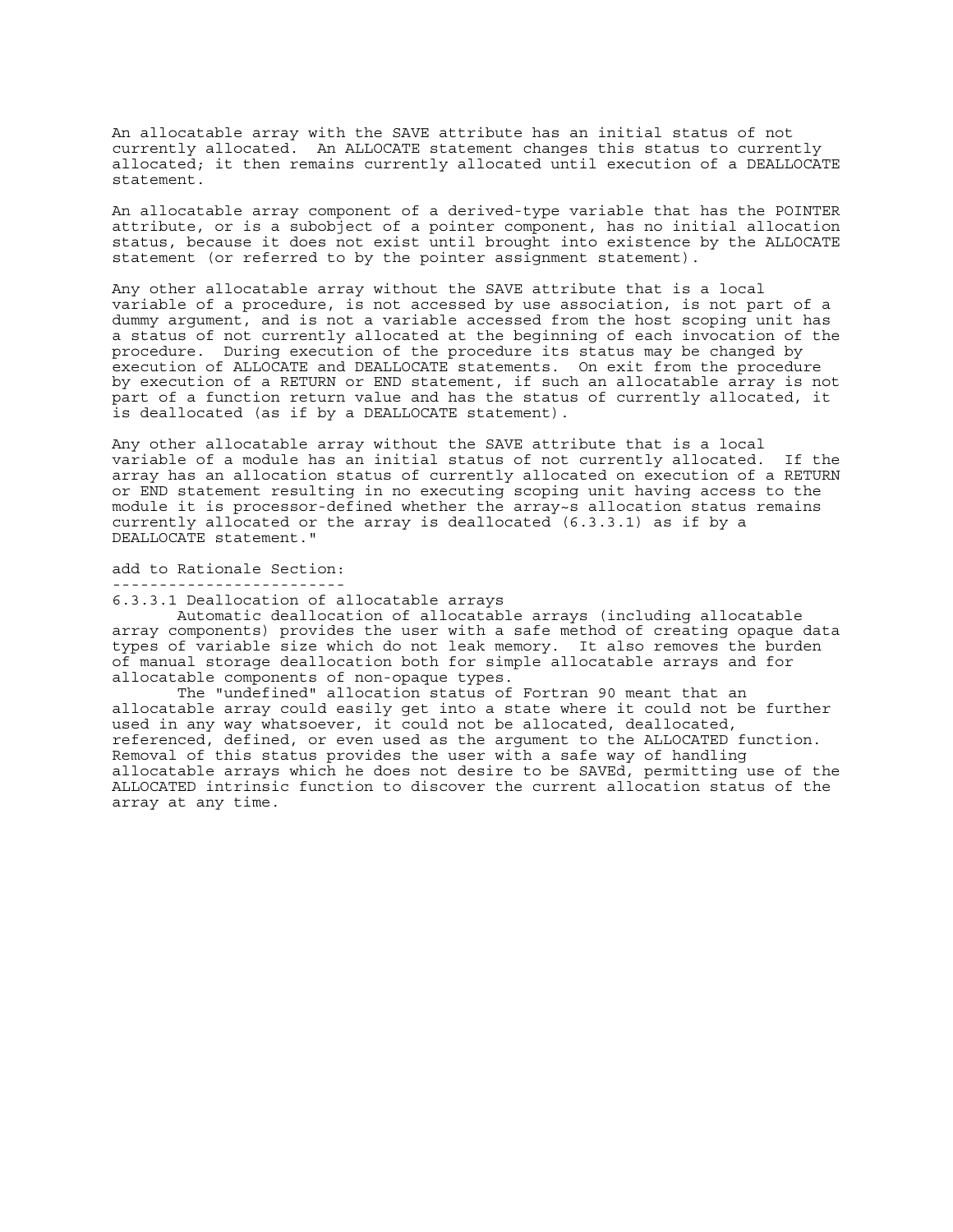------------------------------------------------------------------------------ Number: 015 Title: Allocatable components Status: Incorporated in 94-007r2 but not approved Target date: U Last revision: Aug 94 X3J3 reference: 94-269r2 X3J3/94-269r2 Subject:Text for X3J3/009 re: Allocatable Components in Structures (B3) References:WG5-N930, Resolutions of the Berchtesgaden WG5 Meeting, B9 WG5-N931, Requirements for Allowing Allocatable derived-type Components Revision history: 94-269r2, resolve comments 94-269r1, move most initial status to 94-270, fix object init conflict, editorial fixes 94-269, specify initial status, use "ultimate component" classification WG5-N1040, revised to resolve received comments 94-202r2 remove allocatable entities from COMMON, do not specify a storage unit; clarify/simplify constructors (revised post-meeting per meeting 129 comments) 94-202r1 provide restriction for entity-decls, add constructors<br>94-202 original presentation, May 1994 (meeting 129) original presentation, May 1994 (meeting 129) Requirement Title: B9/B3 Allocatable derived-type components Status:X3J3 consideration in progress Technical Description: Currently, the ALLOCATABLE attribute is limited to local named array data entities. One cannot have allocatable components of derived-type objects, nor allocatable dummy arguments or function return values. There is a requirement from WG5 that these restrictions be removed, that ALLOCATABLE be extended and regularized. In addition, if an ALLOCATABLE object is still allocated when it goes out of scope, its allocation status becomes undefined. There is a desire that the deallocation be provided "automatically" by the processor. That is addressed in a separate paper (X3J3/94-270r2). The current paper provides a major step towards ALLOCATABLE arrays as full, first-class entities. It provides for them to appear as components of derived types, as per WG5-N931, "Requirements for Allowing Allocatable Derived-type Components". Still outstanding from the general request: - ALLOCATABLE dummy arguments and function return values - ALLOCATABLE strings - ALLOCATABLE derived types (needs Parameterized Derived Types) While these are mostly fairly straightforward, a large number of edits appear to be required. Due to the shortage of time, we recommend that this development be undertaken for Fortran 2000. Per direction from X3J3, this proposal does not provide for allowing ALLOCATABLE objects, nor derived type objects with ALLOCATABLE components in COMMON or EQUIVALENCE. Motivation:

ALLOCATABLE provides functionality which shares much with that of the POINTER features. Indeed, the underlying implementation is probably nearly identical, with one important difference. The address pointer implicit in ALLOCATABLE objects is not accessible to the user. ALLOCATABLE objects, therefore, cannot be aliased with other objects as a result of pointer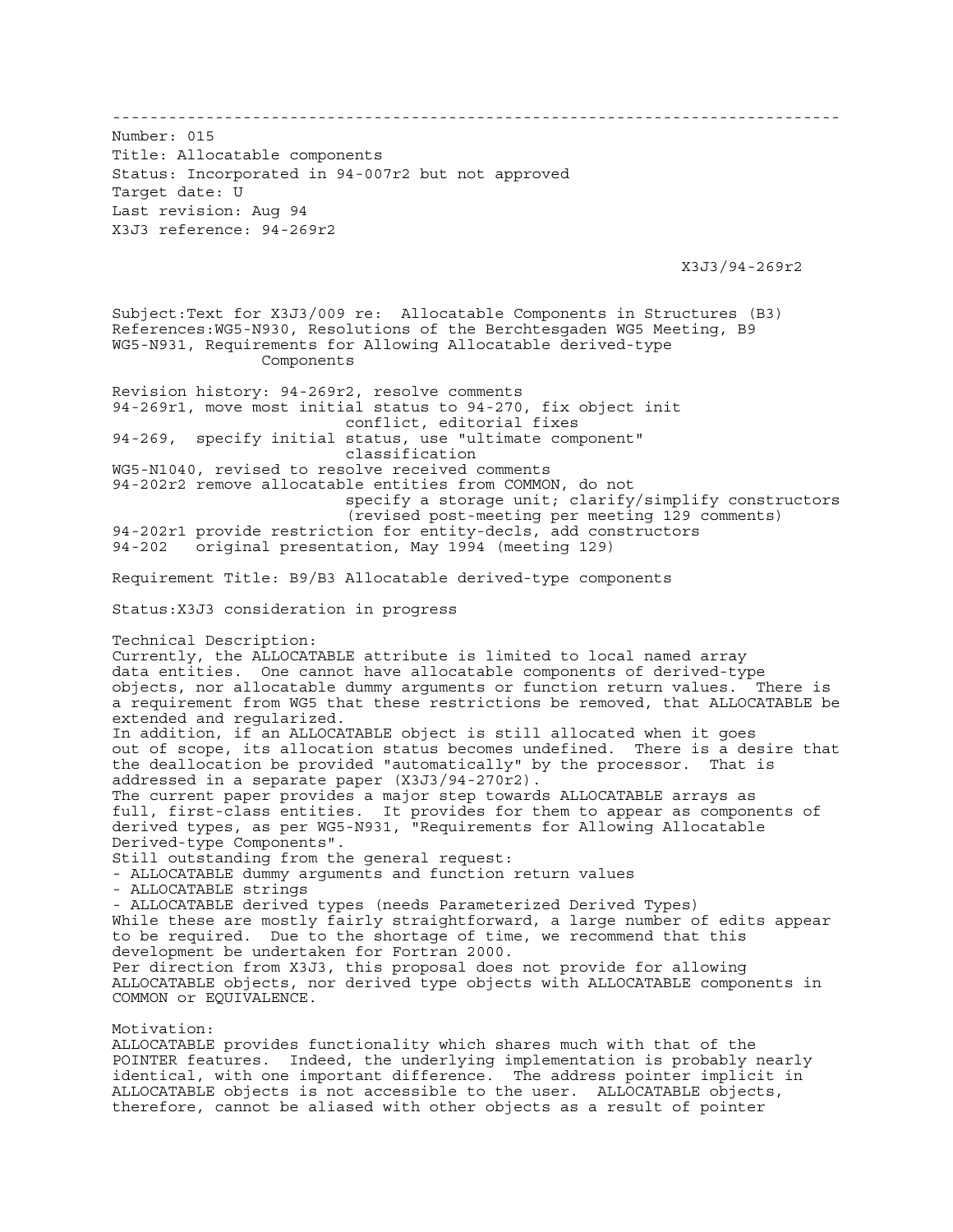assignments. For this reason, they behave much better than pointers with respect to optimization. Given the benefits of ALLOCATABLE, it appears advisable to extend the facility to handle derived type components as well as normal variables. The extension introduces little additional complexity into either the language definition or implementation; in fact, one can argue that the generalization serves to remove an arbitrary restriction from the language. The duties of the implementor follow directly from current practice. If a local object has the ALLOCATABLE attribute, the implementation must arrange to set the object to non-allocated status at the time that the object is created. This duty is now extended to components of derived type objects. In addition, if a derived type object with an ALLOCATABLE component is itself created via an ALLOCATE statement, the component must be set to non-allocated status as part of the creation. There exists some complication with regards to constructors. There is no "null" value for an allocatable object, so the constructor must specify an actual value set for an allocatable component. (This will generally be an array constructor with an implied DO to provide the right number of elements.) (Note that, even though "assignment semantics" apply, this value cannot be given as a scalar, as there is no size given in the type definition.) The value of the constructor will include the allocatable component in an "allocated" state with the indicated contents. Note that the rules of assignment for allocatable arrays involve copying the contents, not the implicit pointer. Thus, if the constructor is used in an assignment statement, the allocatable components of the target variable must already be allocated. Lastly, because allocation cannot be done prior to execution, allocatable components cannot be initialized in DATA statements or with = initialization. (Note that some of these conditions may be changed slightly if we approve the proposal for constructors with keyword and optional fields.) Detailed EDITS: {{note: edits are marked with a brief comment about the particular subject area being addressed. In some cases, a subject area is relevant but requires no edits; in such cases, a null edit (plus comment) is given. }} [throughout]{general nomenclature} {no problem. The Standard references the term "allocatable array" throughout. There is no problem, in general, with this terminology applying equitably to either data entities or to components; so no pervasive change is required.} Subclause 4.4 [32:28] {make allocatable components ultimate} after: "Ultimately, a derived type is resolved into ultimate components that are" change:"either of intrinsic type" to:"of intrinsic type, are allocatable," Subclause 4.4.1 [33:20] {definition of component-attr-spec} after:"R427 component-attr-spec is POINTER" add new line: " or ALLOCATABLE" [33:26] add a new constraint following the third constraint of R427: "Constraint: POINTER and ALLOCATABLE must not both appear in the same component-def-stmt." [33:26+] {{WG5: Since allocatable components prohibit appearance in storage-associated contexts, do not allow sequence types to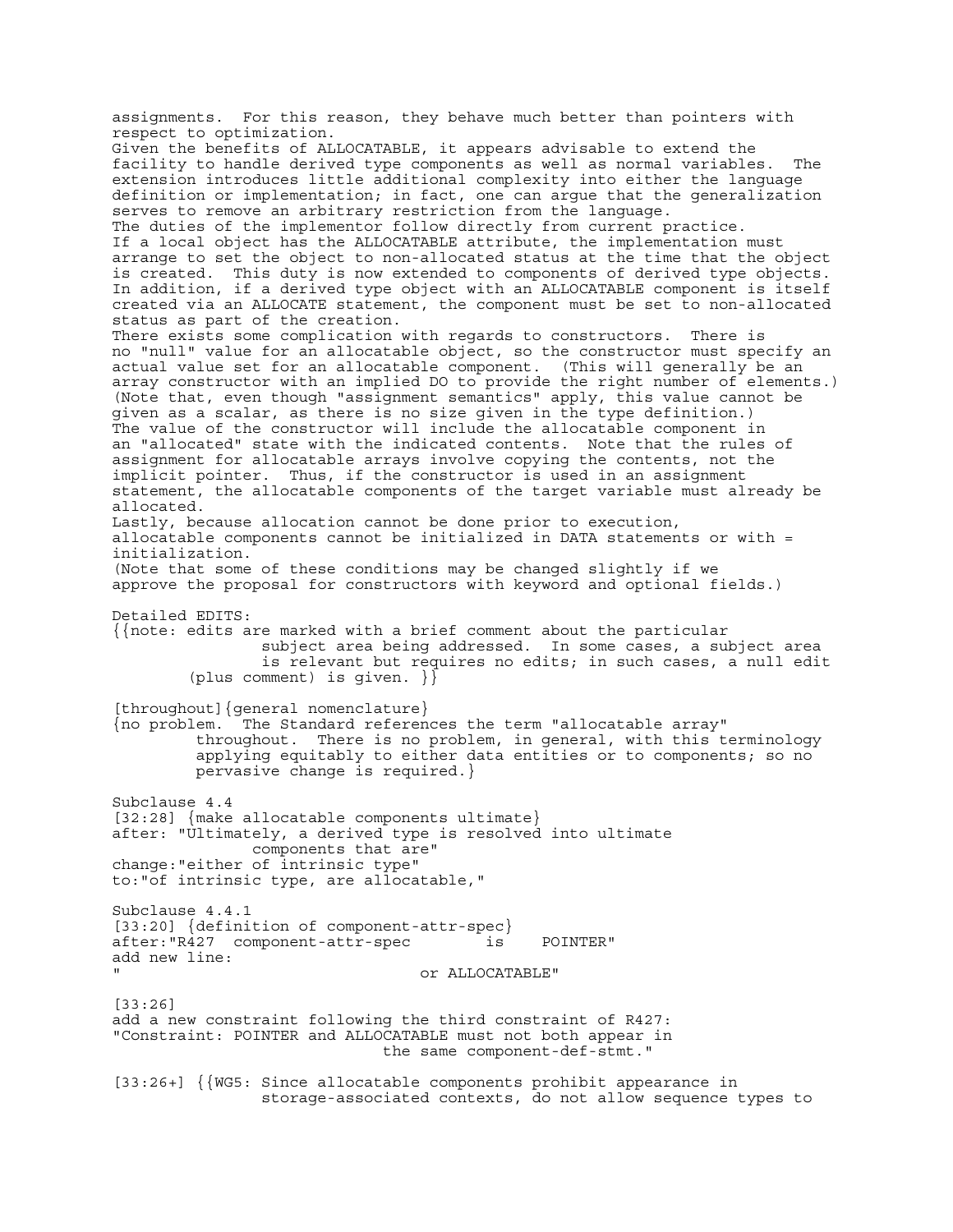contain allocatable components.}} add a new constraint following the above: "Constraint: The ALLOCATABLE attribute must not be specified if SEQUENCE is present in the derived-type-def." [33:31-32] {WG5(reworded):dimension info} in the first constraint of R429, change:"If the POINTER attribute is not specified" to: "If neither the POINTER attribute nor the ALLOCATABLE attribute is specified" [33:33] {WG5(reworded):dimension info} in the second constraint of R429, change: "POINTER attribute" to "POINTER attribute or the ALLOCATABLE attribute" [33:38+] {default initialization, per 94-138} after:"the POINTER attribute must not appear" add:"and the ALLOCATABLE attribute must not appear" [33:39] {sequence types} {{WG5: No changes needed. A sequence type cannot have allocatable components.}} [34:2] {when one needs to have "::" in a component definition} change:"or both" to"the ALLOCATABLE attribute, or any combination thereof" [35:35+] {edits to object initialization proposal in 94-009.006} in paragraph 3 (immediately following the first example in this edit), after:"If a component is of intrinsic type and is not" insert:"allocatable or"  $\{\{\text{before "a pointer, a default initial value may be specified..."\}\}$ later in the same paragraph, after:"If the component is of derived type and does not have the" replace:"pointer attribute" with:"ALLOCATABLE attribute or POINTER attribute" [35:35+] {examples} add new paragraphs: "A derived type may have a component that is allocatable. For example: TYPE STACK INTEGER :: INDEX INTEGER, ALLOCATABLE, DIMENSION(:) :: CONTENTS END TYPE STACK For each variable of type STACK, the shape of the component CONTENTS is determined by execution of an ALLOCATE statement." Subclause 4.4.4 [37:28] {constructors}{{WG5: Interaction with 94-009.006 in last sentence of this addition}} Add, at the end of this subclause, new paragraphs: "Where a component of the derived type is an allocatable array, the corresponding constructor expression must evaluate to an array. The value of the constructor will have a component that is allocated (has an allocation status of allocated), and with contents as given by the constructor expression. Note that the allocation status of the allocatable component is available to the user program if the constructor is associated with a dummy argument, but generally not for other uses. Note, also, that when the constructor value is used in assignment, the corresponding component of the target must already be allocated.

Where a derived type contains an ultimate allocatable component, the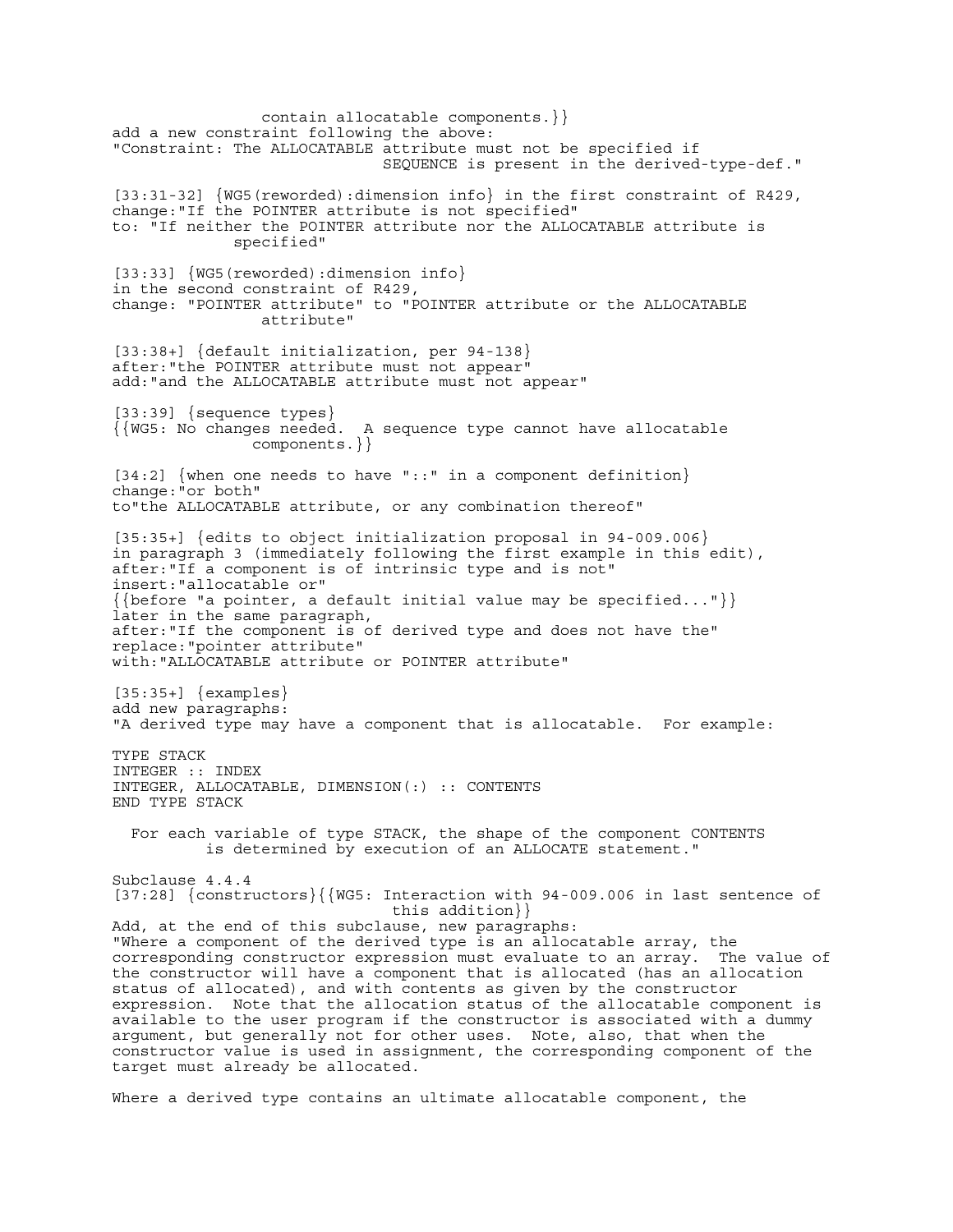constructor must not appear as a data-stmt-constant in a DATA statement (5.2.9), as an initialization-expr in an entity-decl (5.1), or as an initialization-expr in a component-initialization (4.4.1)." Subclause 5.1  $[40:5]$   $\{=\text{initialization}\}$ after:"an allocatable array," add:"a derived-type object containing an ultimate allocatable component," [40:20] {addition to constraint so it is clear they cannot be initialised at compile time} after:"allocatable arrays," add: "derived-type objects containing an ultimate allocatable component," Subclause 5.1.2.3 [44:24+] {edit to interpretation edit, paper 94-274r1} change:"a stat-variable" to:"an allocate-object or stat-variable" Subclause 5.1.2.4.3 [46:8] {allocatable arrays are no longer necessarily named} in the first line of the second paragraph, change: "a named array" to "an array" [46:10] {shape of an allocatable component can also be determined by a structure constructor} add to end of sentence: "or evaluation of a structure constructor for a derived type with an allocatable component" [46:11] {where & how you can declare ALLOCATABLEs} after:"in a type declaration statement" add:", a component definition statement," [46:13] {ditto} after:"in a type declaration statement," add:"a component definition statement," [46:15] {ditto} after:"type declaration statement" add:"or a component definition statement" Subclause 5.1.2.9 [48:24] {storage units, sequence} {WG5: This change has been deleted as unnecessary since derived type objects containing allocatable components cannot appear in COMMON or EQUIVALENCE}. Subclause 5.2.9 [52:34] {DATA statement restrictions} change:"or an allocatable array" to: "an allocatable array, or a derived-type object containing an ultimate allocatable component" Subclause 5.4 [56:11] {WG5: do not allow allocatable components in NAMELIST} change:", or an allocatable array" to:", an allocatable array, or a derived-type object containing an ultimate allocatable component" Subclause 5.5.1 [57:1] {WG5: do not allow allocatable components in EQUIVALENCE} after:"an allocatable array,"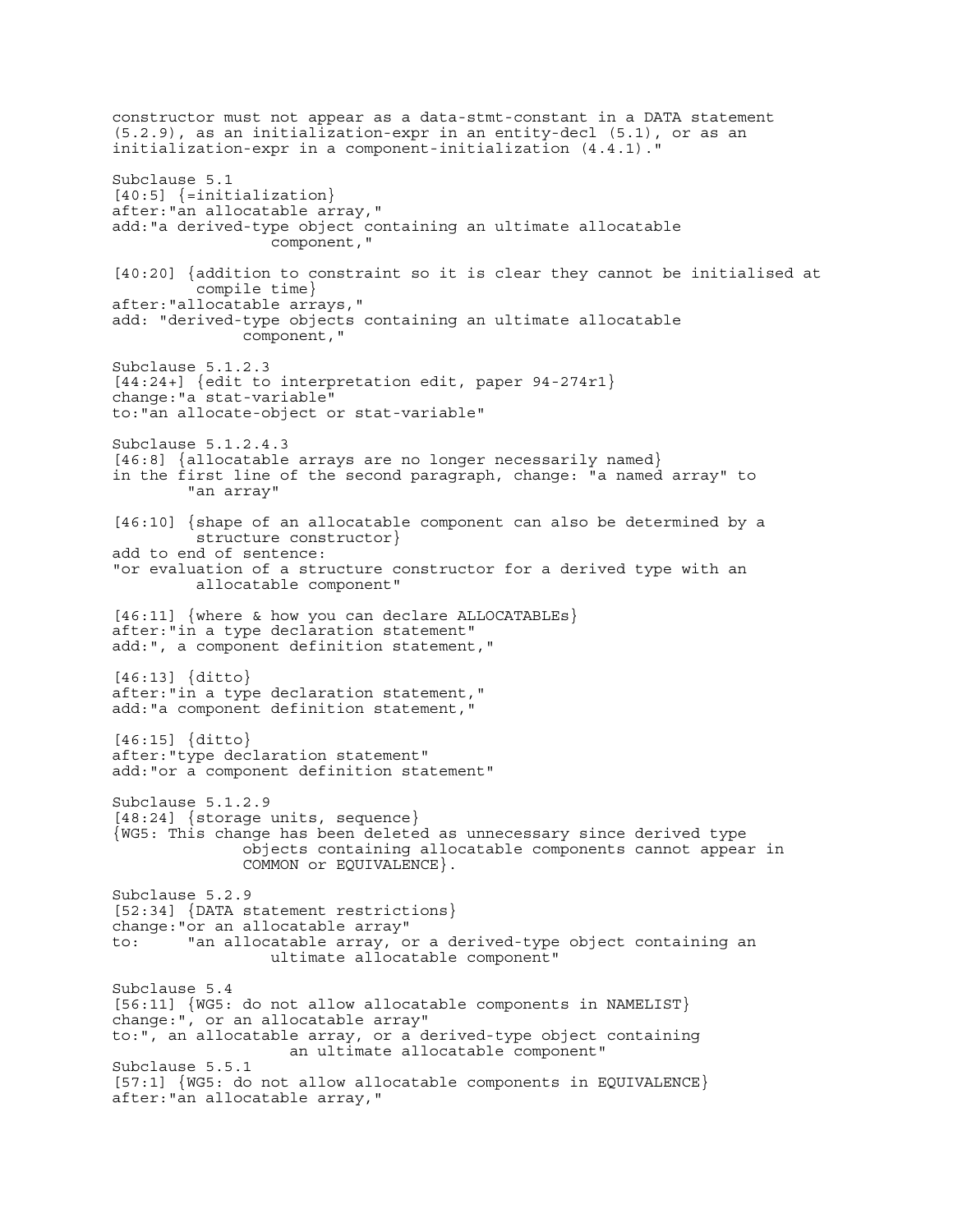add: "a derived-type object containing an ultimate allocatable component," Subclause 5.5.2 [58:30] {{WG5: allocatable components are not allowed in COMMON since they are excluded from sequence types}} Subclause 5.5.2.3 [59:42+] {Common Association} {{no edit needed; not allowed in COMMON}} Subclause 6.1.2 [63:8] {corresponding restriction to that preventing array ops on pointer components} after:"attribute" add:"and must not have the ALLOCATABLE attribute" Subclause 6.3.1  $[67:16]$  {allocate statement} {ok - because POINTER components were allowed} Subclause 6.3.1.1 [68:1+] {allocation of allocatable arrays - initial status} {ok, existing text appears to be sufficient} [68:7+] {{WG5: Specify initial state of allocatable components after ALLOCATE}} Add new paragraph at the end of this subclause: "If an object of derived type is created by an ALLOCATE statement, any ultimate allocatable components have an allocation status of not currently allocated." Subclause 6.3.3.1 [69:8] {deallocation} add footnote: "Allocatable array components of derived-type objects with the SAVE attribute also retain their allocation status."  $\{\{\text{note: similar issue for }69:29, for pointers }\}$ [69:9] add list items and renumber "(2) An allocatable array that is part of the return value of a function, (3) An allocatable array that is part of a dummy argument," Subclause 7.1.6.1 [77:40] {{remove derived-type constructors with allocatable array components from initialization exprs}} after: "(3) A structure constructor where each component is an initialization expression" add:"and no component has the ALLOCATABLE attribute" Subclause 7.5.1.5 [91:20] {interpretation of intrinsic assignment} after:"nonpointer components." add: "Note that for allocatable components the component in the variable being defined must already be allocated, and the shapes of the corresponding allocatable components of the variable being defined and the expression must be the same." Subclause 9.4.2 [124:17] {we do not allow derived-types with pointer components in i/o statements, neither should we allow ones with allocatable components} after:"If a derived type ultimately contains a pointer component" add:"or allocatable component"